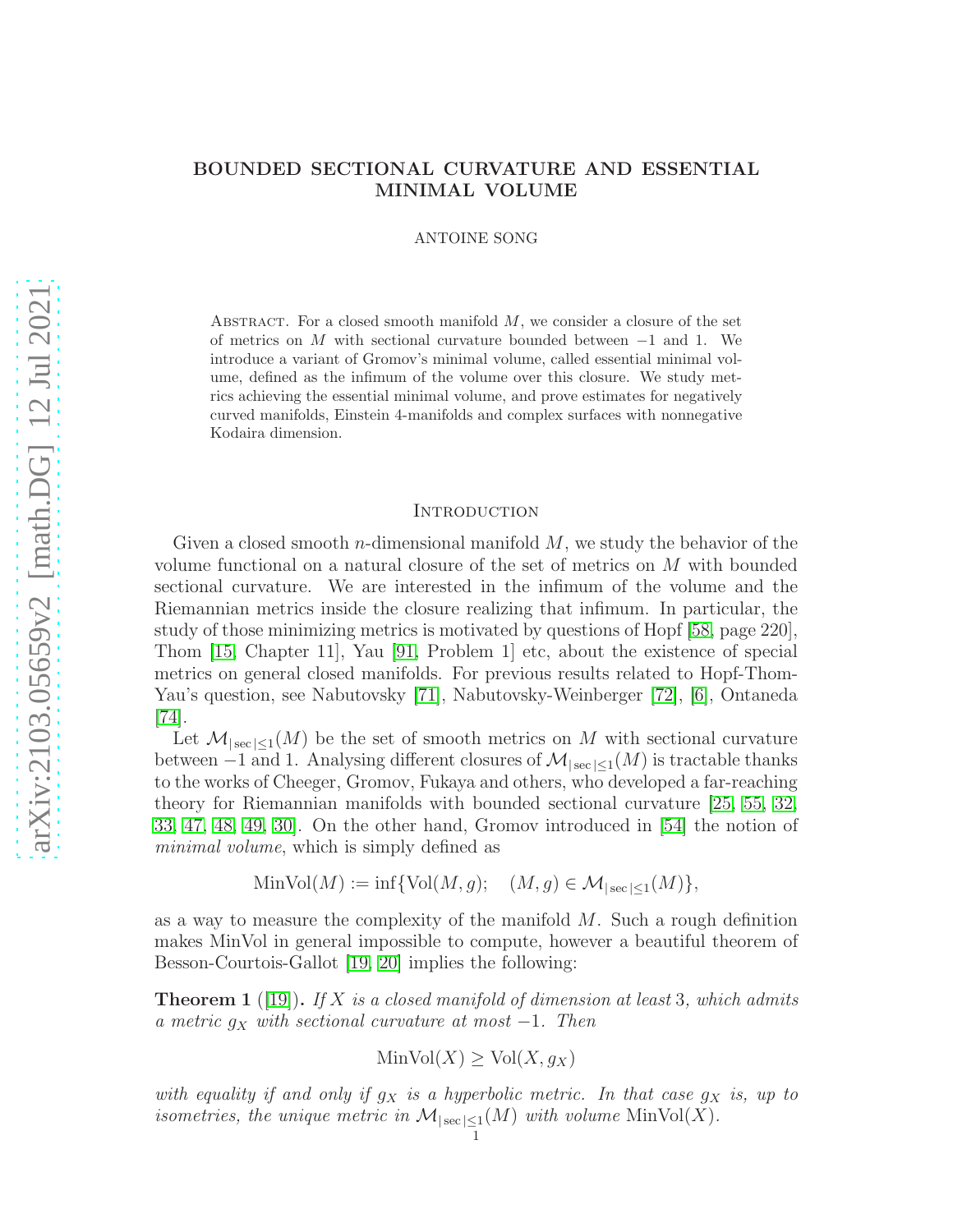If  $\delta > 0$  and g is a metric on M, let  $M_{>\delta}^{(g)}$  be the subset of M where the injectivity radius of g is larger than  $\delta$ . We define the *essential minimal volume* of M as

ess-Min $\text{Vol}(M) := \lim_{\delta \to 0} \quad \inf \{ \text{Vol}(M_{>\delta}^{(g)}, g); \quad (M, g) \in \mathcal{M}_{|\sec| \le 1}(M) \}.$ 

This functional, which by definition is bounded above by MinVol, captures the minimal size of the "thick" part of M for a metric with  $|\sec| < 1$ . The name for ess-MinVol partly comes from the notion of  $\epsilon$ -essential volume introduced in Ballmann-Gromov-Schroeder [\[9,](#page-54-1) Subsection 10.4] in the context of negatively curved manifolds.

Before continuing, we consider a weak closure  $\overline{\mathcal{M}}_{\vert s}^{w}$  $\big|_{\sec |\leq 1}(M) \textrm{ of } \mathcal{M}_{|\sec |\leq 1}(M),$ defined using the following notion of weak convergence. Roughly speaking, a sequence  $g_i \in \mathcal{M}_{|\sec| \leq 1}(M)$  weakly converges if for any  $\delta > 0$ ,  $M_{>\delta}^{(g_i)}$  converges in a multi-pointed Gromov-Hausdorff sense. The limit of  $g_i$  is then defined to be the direct limit of these multi-pointed Gromov-Hausdorff limits as  $\delta \to 0$ . Such limits usually have infinitely many connected components. It turns out that we have (see Section [2\)](#page-6-0):

ess-MinVol(M) = inf{Vol(N, h); (N, h) ∈ M w | sec |≤1 (M)}.

Moreover, ess-Min $Vol(M)$  is always achieved by the volume of a complete Riemannian n-manifold  $(M_{\infty}, g_{\infty})$  in  $\overline{\mathcal{M}}_{|s}^{w}$  $\int_{|\sec|\leq 1}(M)$  by earlier works [\[25,](#page-55-1) [53,](#page-56-6) [80\]](#page-57-3). For that reason, the functional ess-MinVol $(M)$  is relevant to the generalized Hopf-Thom-Yau problem; we want to better understand Riemannian manifolds in the weak closure achieving ess-Min $Vol(M)$  and the behavior of ess-MinVol for closed manifolds.

An instructive example is provided by closed prime oriented 3-manifolds (see Subsection [4.5\)](#page-27-0): if M is such a manifold endowed with any metric q, the rescaled Ricci flow starting from g converges as time goes to infinity to its hyperbolic part, in the sense of convergence considered above, and this hyperbolic part is precisely a minimizer for the essential minimal volume of M.

Main results. After a systematic study of properties of the essential minimal volume in Sections [2,](#page-6-0)[3](#page-12-0) [4,](#page-21-0) we prove the following (see Theorem [19\)](#page-29-0):

<span id="page-1-0"></span>**Theorem 2.** Let M be a closed manifold of dimension at least 3, which admits a metric g<sub>M</sub> with sectional curvature at most -1. Then, for any  $(M_{\infty}, g_{\infty}) \in$  $\mathcal{M}_{\mathcal{L}}$ w  $\int_{|\sec|\leq 1}(M)$  with volume ess-MinVol(M), there exists a connected component N of  $M_{\infty}$  such that

$$
\text{Vol}(N, g_{\infty}) \ge \text{Vol}(M, g_M)
$$

with equality if and only if  $g_M$  is a hyperbolic metric and  $(M_{\infty}, g_{\infty})$  is isometric to  $(M, g_M)$ .

The above theorem shows that there exist manifolds for which the Riemannian manifolds realizing their essential minimal volume have arbitrarily large connected components. Since in the above statement, ess-MinVol( $M$ )  $\geq$  Vol( $N, g_{\infty}$ ), Theorem [2](#page-1-0) extends Theorem [1](#page-0-0) to the essential minimal volume.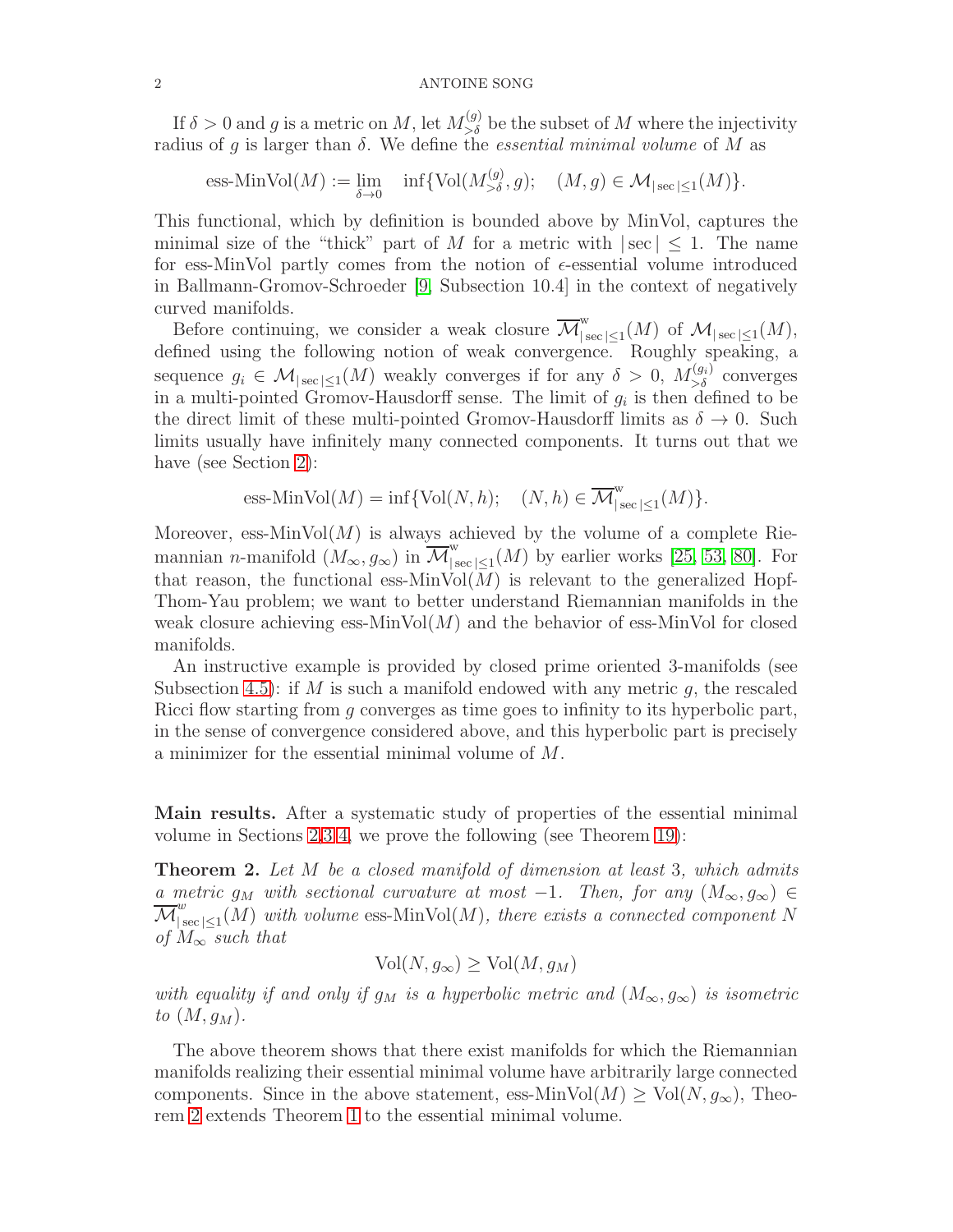In our next result, we estimate the essential minimal volume for closed Einstein 4-manifolds and most complex surfaces (see Theorem [23](#page-36-0) and Theorem [32\)](#page-53-0):

<span id="page-2-0"></span>**Theorem 3.** There is a constant  $C > 0$  such that the following holds. If M is a closed 4-manifold admitting an Einstein metric, or a closed complex surface with nonnegative Kodaira dimension, then

$$
C^{-1} e(M) \le \text{ess-MinVol}(M) \le C e(M),
$$

where  $e(M)$  is the Euler characteristic of M.

Comments. In light of the generalized Hopf-Thom-Yau problem, the essential minimal volume gives a uniform procedure such that

- $\bullet$  it associates to any closed manifold  $M$  a complete Riemannian manifold  $(M_{\infty}, g_{\infty})$  with finitely many connected components and obtained from M by removing regions with collapsed geometry (see Sections [2](#page-6-0) and [4\)](#page-21-0);
- if M is hyperbolic of dimension at least 3, then  $(M_{\infty}, g_{\infty})$  is isometric to M endowed with its hyperbolic metric by Theorem [2.](#page-1-0)

Previously in a series of papers [\[66,](#page-57-4) [67,](#page-57-5) [68\]](#page-57-6), LeBrun used gauge theoretic methods to compute certain integral minimal volumes for complex surfaces involving the scalar and Ricci curvatures, and also studied some minimal volumes defined with the sectional curvature. Theorem [3](#page-2-0) provides new information for complex surfaces, related to sectional curvature. As for Einstein 4-manifolds, Anderson [\[4\]](#page-54-2), Bando-Kasue-Nakajima [\[10\]](#page-54-3), Anderson-Cheeger [\[7\]](#page-54-4), Cheeger-Naber [\[36\]](#page-55-7) showed various finiteness results under non-collapsing and diameter bound assumptions. Theorem [3](#page-2-0) can be understood as a quantitative statement inspired by those earlier results, which is free of non-collapsing and diameter bound assumptions. We conjecture that it should also hold for the standard minimal volume.

An advantage of working with the condition  $|\sec| < 1$  is that minimizers of ess-MinVol retain information about the smooth structure of the original manifold: indeed regions with collapsed geometry that disappear are described by the N-structures of Cheeger-Fukaya-Gromov [\[30\]](#page-55-4). Moreover, for a family of closed manifolds for which the essential minimal volume is uniformly bounded, these manifolds are diffeomorphic to each other modulo regions. Theorem [3](#page-2-0) is thus related to a question of Kotschick [\[63\]](#page-56-7) (see also Ishida-LeBrun [\[59\]](#page-56-8)) which asks whether or not a given closed manifold can only support finitely many smooth structures with an Einstein metric. In fact, one can ask the following question, see Subsection [6.2:](#page-34-0) for any closed topological 4-manifold, are the (essential) minimal volumes of its smooth structures uniformly bounded? Finally in Subsection [7.8](#page-51-0) we discuss how Theorem [3](#page-2-0) could be connected to potential new topological obstructions for Einstein 4-manifolds.

Outline of proofs. When studying ess-MinVol and the Riemannian metrics achieving it, we encounter a recurring "uniform collapsing" issue, which can be summarized as follows: given a closed Riemannian manifold  $(X, q)$  with a regular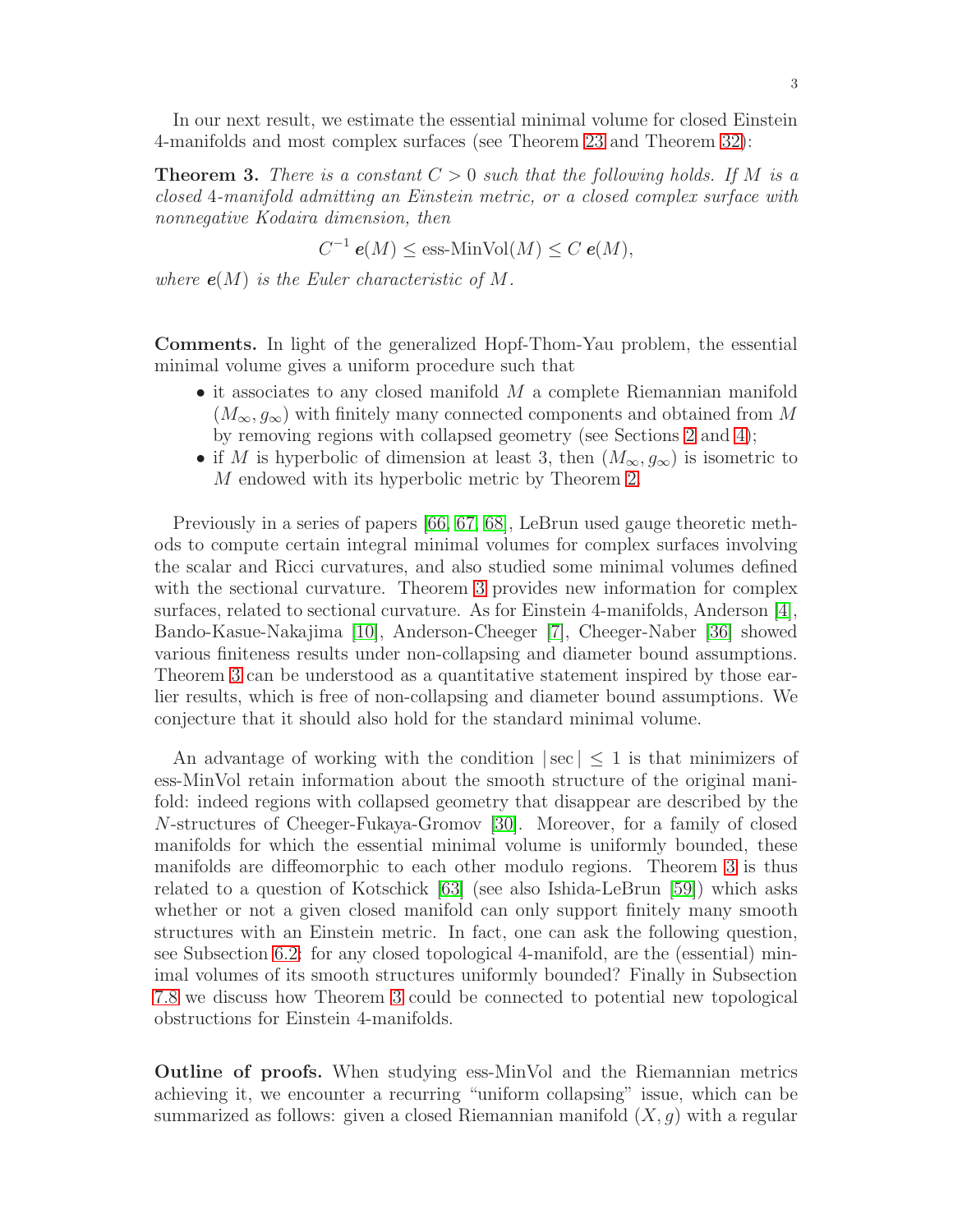metric g and  $|\sec_g| \leq 1$ , suppose that the injectivity radius is less than a small dimensional constant  $\epsilon_n$ , is there a smooth family of metrics  $\{g_t\}_{t\in(0,1]}$  starting at  $g_1 = g$  such that the injectivity radius of  $g_t$  remains small and goes uniformly to 0 as t goes to 0, and  $|\sec_{g_t}| \leq C$  for a constant C not depending on g? By the work of Cheeger-Gromov [\[33,](#page-55-3) [32\]](#page-55-2), when  $\epsilon_n$  is small, X carries an F-structure of positive rank so one can collapse  $g$  with bounded curvature. However this is not enough for our purposes: indeed by the nature of their proof which relies on a blow-up argument, the curvature bound for that family of collapsing metrics depends on the original metric  $q$ . Instead we crucially need the  $N$ -structures de-scribed by Cheeger-Fukaya-Gromov in [\[30\]](#page-55-4), which generalize  $F$ -structures. The idea is to show that the N-structure on  $X$  induces an  $F$ -structure which enjoys enough uniform control (depending on the dimension and the  $C<sup>k</sup>$  regularity of the metric) so that the procedure of [\[32\]](#page-55-2) yields a family of collapsing metrics with a curvature bound not depending on the metric g. This uniform collapsing result and its variants constitute one of the main technical ingredients of the paper and are proved in Theorem [11](#page-13-0) and Corollary [12.](#page-21-1)

Theorem [11](#page-13-0) is essentially enough to derive the main general properties of ess-MinVol, see Section [4.](#page-21-0)

As for Theorem [2,](#page-1-0) we build on the natural maps of Besson-Courtois-Gallot [\[19,](#page-55-5) [21\]](#page-55-8). Since the properties of these maps are related to the volume, we need a version of the uniform collapsing result for the volume: this time we want to collapse the volume and in turn we only require that a uniform lower curvature bound is preserved, see Theorem [11](#page-13-0) (B). For that part, the work of Paternain-Petean [\[76\]](#page-57-7) proves to be useful.

To show the quantitative estimates for the essential minimal volume of Einstein 4-manifolds, we study their thick-thin decompositions. The thick part is controlled by exploiting the work of Cheeger-Naber [\[36\]](#page-55-7) while the thin part is treated using yet another uniform collapsing lemma that works in dimension 4, see Theorem [11](#page-13-0) (C). Finally for complex surfaces, we use the classification theory of complex surfaces: for instance for surfaces of general type, their canonical models carry an Kähler-Einstein orbifold metric so we can adapt the bounds proved for smooth Einstein metrics.

Organization. In Section [1,](#page-4-0) we start with some preliminaries on manifolds with bounded sectional curvature.

In Section [2,](#page-6-0) we define the essential minimal volume and two different closures of  $\mathcal{M}_{\text{sec}|\leq 1}(M)$  are introduced. Basic properties of ess-MinVol are listed.

In Section [3,](#page-12-0) we show Theorem [11](#page-13-0) which enables to collapse certain metrics with a uniform curvature bound independent of those metrics.

In Section [4](#page-21-0) we prove further properties for ess-MinVol. We also illustrate previous results by several examples in low dimensions.

In Section [5,](#page-28-0) we show the "large component" theorem for manifolds with negative curvature, Theorem [2.](#page-1-0)

In Section [6,](#page-33-0) we restrict ourselves to dimension 4 and we describe families of 4-manifolds with bounded essential minimal volume.

In Section [7,](#page-35-0) that characterization is used to estimate the essential minimal volume of Einstein 4-manifolds.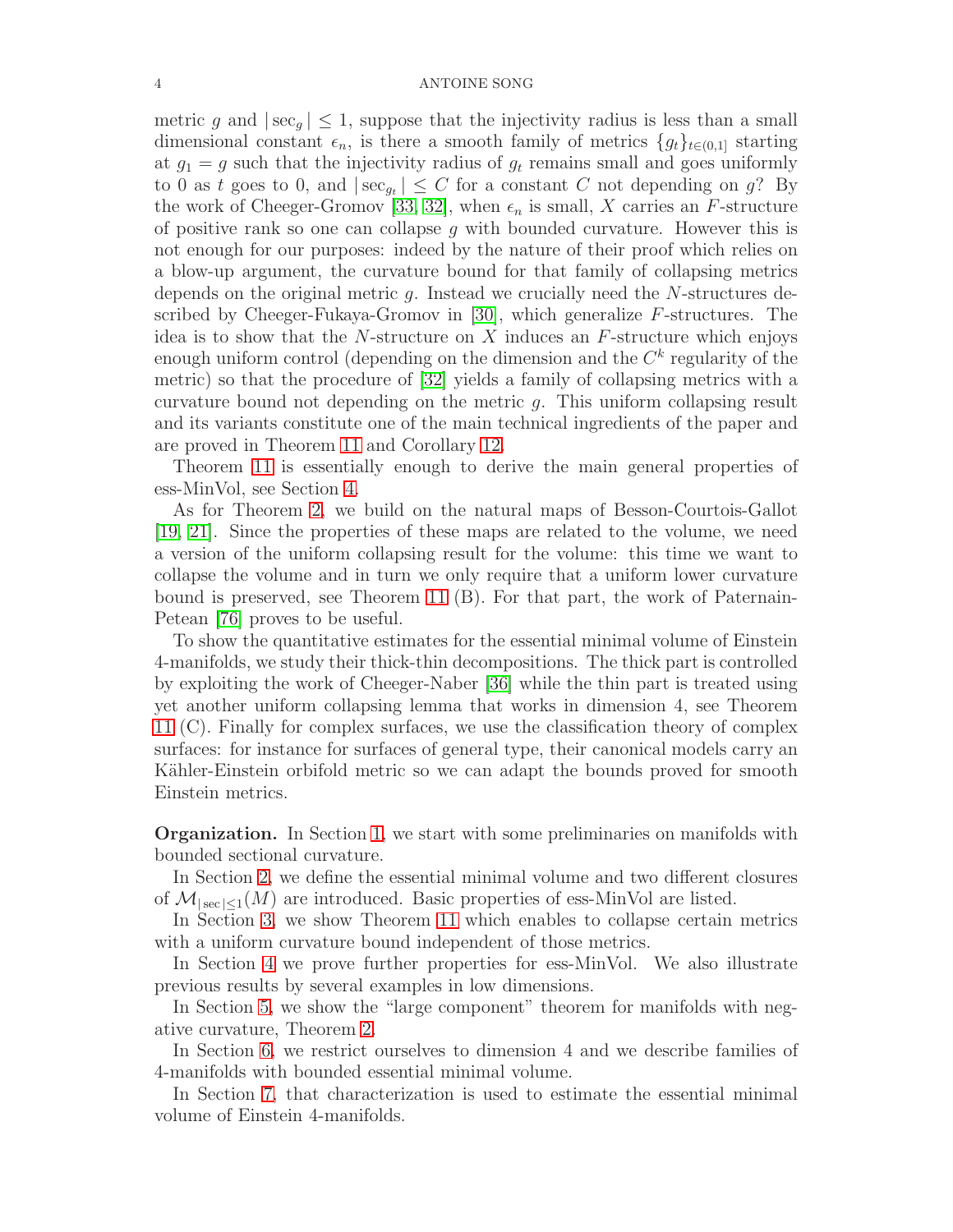In Section [8,](#page-52-0) the case of complex surfaces is treated.

Acknowledgements. I am grateful to John Lott for numerous discussions that improved the results. I would also like to thank Song Sun, Aaron Naber, Xiaochun Rong, Ruobing Zhang, Ben Lowe for helpful conversations, and Claude LeBrun, Zoltán Szabó for comments.

<span id="page-4-0"></span>This research was conducted during the period the author served as a Clay Research Fellow.

### 1. Preliminaries

Let M be a connected smooth closed n-dimensional manifold (in this paper we will only work with smooth manifolds). Recall that

$$
\mathcal{M}_{|\sec|\leq 1}(M) := \{ (M, g); \quad g \text{ is a smooth Riemannian metric on } M \text{ which satisfies } |\sec_g| \leq 1 \}.
$$

1.1. Thick/thin decomposition. In a manifold with bounded sectional curvature, neighborhoods of points with a lower bound on the injectivity radius (denoted by injrad) have well controlled geometry. More precisely, the work of Cheeger [\[25\]](#page-55-1), Gromov [\[56\]](#page-56-9), Peters [\[80\]](#page-57-3), Greene and Wu [\[53\]](#page-56-6) imply the following. Fix  $\alpha \in (0,1)$ . If  $(M_i, g_i)$  is a sequence in  $\mathcal{M}_{|\sec|\leq 1}(M)$  and  $p_i \in M_i$ , if moreover  $\text{injrad}(p_i) \geq 1$  then  $(M_i, g_i, p_i)$  subsequentially converges in the pointed Gromov-Hausdorff topology to a complete pointed Riemannian manifold  $(M_{\infty}, g_{\infty}, p_{\infty}),$ where  $g_{\infty}$  is a  $C^{1,\alpha}$ -metric.

On the other hand, in a manifold with bounded sectional curvature, neighborhoods of points with small injectivity radius injrad are described by the collapsing theory developed by Cheeger-Gromov [\[32,](#page-55-2) [33\]](#page-55-3), Fukaya [\[47,](#page-56-2) [48,](#page-56-3) [49\]](#page-56-4), Cheeger-Fukaya-Gromov [\[30\]](#page-55-4). Given  $(M, g) \in \mathcal{M}_{|sec| \leq 1}(M)$ , there is a dimensional constant  $\epsilon_n$  such that a neighborhood of the  $\epsilon_n$ -thin part

> $M^{(g)}_{\leq \epsilon}$  $\mathcal{L}_{\leq \epsilon_n}^{(g)} := \{q \in M; \text{ injrad}_g(q) \leq \epsilon_n\}$

carries an F-structure of positive rank and also an N-structure consistent with the F-structure. The complement of the  $\epsilon_n$ -thin part is called the  $\epsilon_n$ -thick part. More details on F-structures and N-structures are given below.

1.2. **F-structures and N-structures.** If  $\mathfrak{g}$  is a sheaf of Lie group on a manifold N with associated sheaf of Lie algebras  $\mathfrak{g}$ , an action h of  $\mathfrak{g}$  on N is by definition a homomorphism from g to the sheaf of smooth vector fields. Recall that a subset S of N is said to be saturated (or invariant) for the action h if the following holds: for any  $x \in S$  and any open set  $U \subset N$  containing x, for any curve c that starts at a point of S and that is everywhere tangent to the image  $h(\mathcal{X})$  of some section  $\mathcal{X} \in \mathfrak{g}(U)$ , c remains included inside S. The unique minimal saturated subset containing a point x is called the orbit of x and will be denoted by  $\mathcal{O}_x^{\mathfrak{g}}$ .

**F-structures.** An F-structure is a generalization of a torus action [\[32\]](#page-55-2). An  $F$ -structure on a manifold N is determined by the following data. We start with a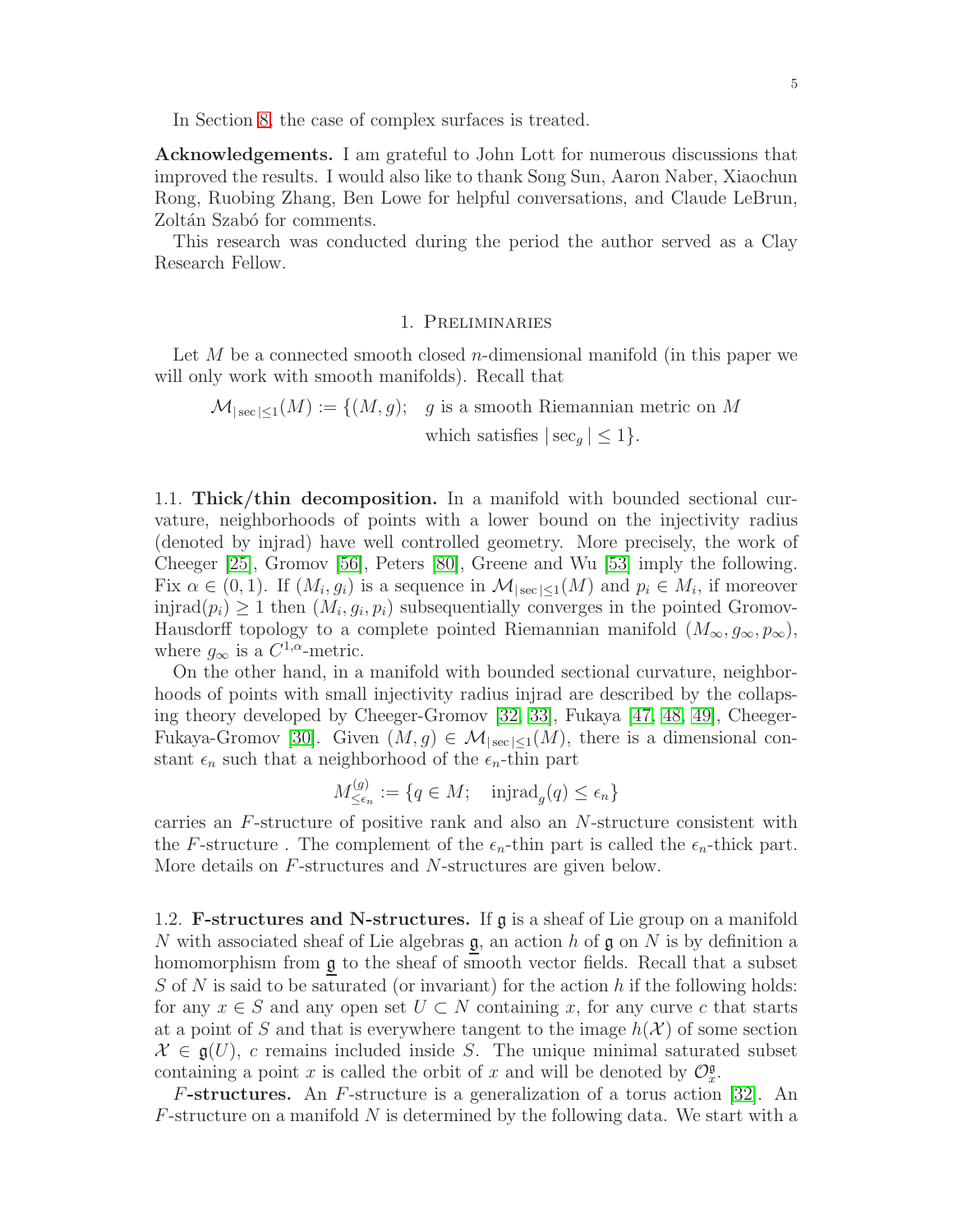sheaf of tori,  $t$ , and the associated sheaf of Lie algebras  $\underline{t}$ , together with an action h of t on N. We then suppose that for each point  $x \in N$ , there is a saturated open neighborhood  $V(x)$  and a finite normal covering  $\pi : \tilde{V}(x) \to V(x)$  such that

- the action h of t induces an action  $\pi^*(h)$  of the pullback sheaf  $\pi^*(t)$ , which is the infinitesimal generator of an effective action of the torus  $\pi^*(\mathfrak{t})(\tilde{V}(x))$ on  $V(x)$ ,
- for all open set  $W \subset \tilde{V}(x)$  such that  $W \cap \pi^{-1}(x) \neq \emptyset$ , the structure homomorphism  $\pi^*(\mathfrak{t})(\tilde{V}(x)) \to \pi^*(\mathfrak{t})(W)$  is an isomorphism,
- the neighborhood  $V(x)$  and covering  $\tilde{V}(x)$  can be chosen independent of x, for  $x \in \mathcal{O}_x^{\mathfrak{t}} \subset N$ .

From the above definition of F-structures, we see that the orbits are given by the projected images in  $V(x)$  of the orbits of the local torus action in  $V(x)$ , which are quotients of tori embedded in  $V(x) \subset N$ . An F-structure has positive rank if all its orbits have positive dimensions. It is polarized if in each chart  $V_{\alpha}$  as above, the dimension of the orbits is constant.

There is an equivalent and more practical way of defining F-structures by using the notion of atlas. An atlas for an  $F$ -structure is given by a locally finite cover  ${V_\alpha}$  by open sets, and for each  $\alpha$  there is a finite normal covering  $\pi_\alpha : \tilde{V}_\alpha \to V_\alpha$ with covering group Γ, together with an effective action of  $\Gamma \ltimes_{\rho} T^{k_{\alpha}}$  on  $\tilde{V}_{\alpha}$ , for some representation  $\rho : \Gamma \to \text{Aut}(T^{k_{\alpha}})$ . The local torus actions are required to satisfy the following compatibility conditions: if  $U_{\alpha} \cap U_{\beta} \neq \emptyset$ , then  $\pi_{\alpha}^{-1}(V_{\alpha} \cap V_{\beta})$ and  $\pi^{-1}_{\beta}$  $\beta^{-1}(V_{\alpha} \cap V_{\beta})$  have a common covering space on which the torus actions lift to actions of  $T^{k_{\alpha}}$  and  $T^{k_{\beta}}$ , so that  $T^{k_{\alpha}}$  is a subgroup of  $T^{k_{\beta}}$  or vice versa.

If a Riemannian n-manifold  $(M, q)$  has sectional curvature between  $-1$  and 1, then a neighborhood of the  $\epsilon_n$ -thin part is a union of orbits of an F-structure of positive rank. Conversely, a manifold endowed with an F-structure of positive rank has a sequence of smooth metrics with bounded sectional curvature and injectivity radius going to 0. These results are proved in [\[32,](#page-55-2) [33\]](#page-55-3). Paternain and Petean [\[76\]](#page-57-7) later showed that when there is an F-structure (non-trivial, but not necessarily of positive rank), one can collapse the manifold with a uniform lower bound on the sectional curvature.

When M carries an F-structure of positive rank which is polarized, one can collapse the volume of M while keeping the curvature bounded, but the converse is probably not true (see [\[32,](#page-55-2) Remark 4.1]). In dimensions at most 4 however, volume collapsing with bounded curvature does imply the existence of a polarized Fstructure; in dimension 4 this is due to Rong [\[82\]](#page-57-8). In higher dimensions, Cheeger-Rong [\[24\]](#page-55-9) showed that for a closed manifold  $(M, g)$  such that the diameter is bounded by  $D$  and the sectional curvature is bounded by 1, then it carries a polarized F-structure if the volume is smaller than a constant depending on D and the dimension.

N-structures. An F-structure as above describes collapsed manifolds on the scale of the injectivity radius. More generally, the thin part of a manifold with bounded curvature has an N-structure  $[30]$ , which generalizes the notion of  $F$ structures, and which captures all the collapsed directions. N-structures on a manifold  $N$  are determined by data similar to that defining  $F$ -structures. We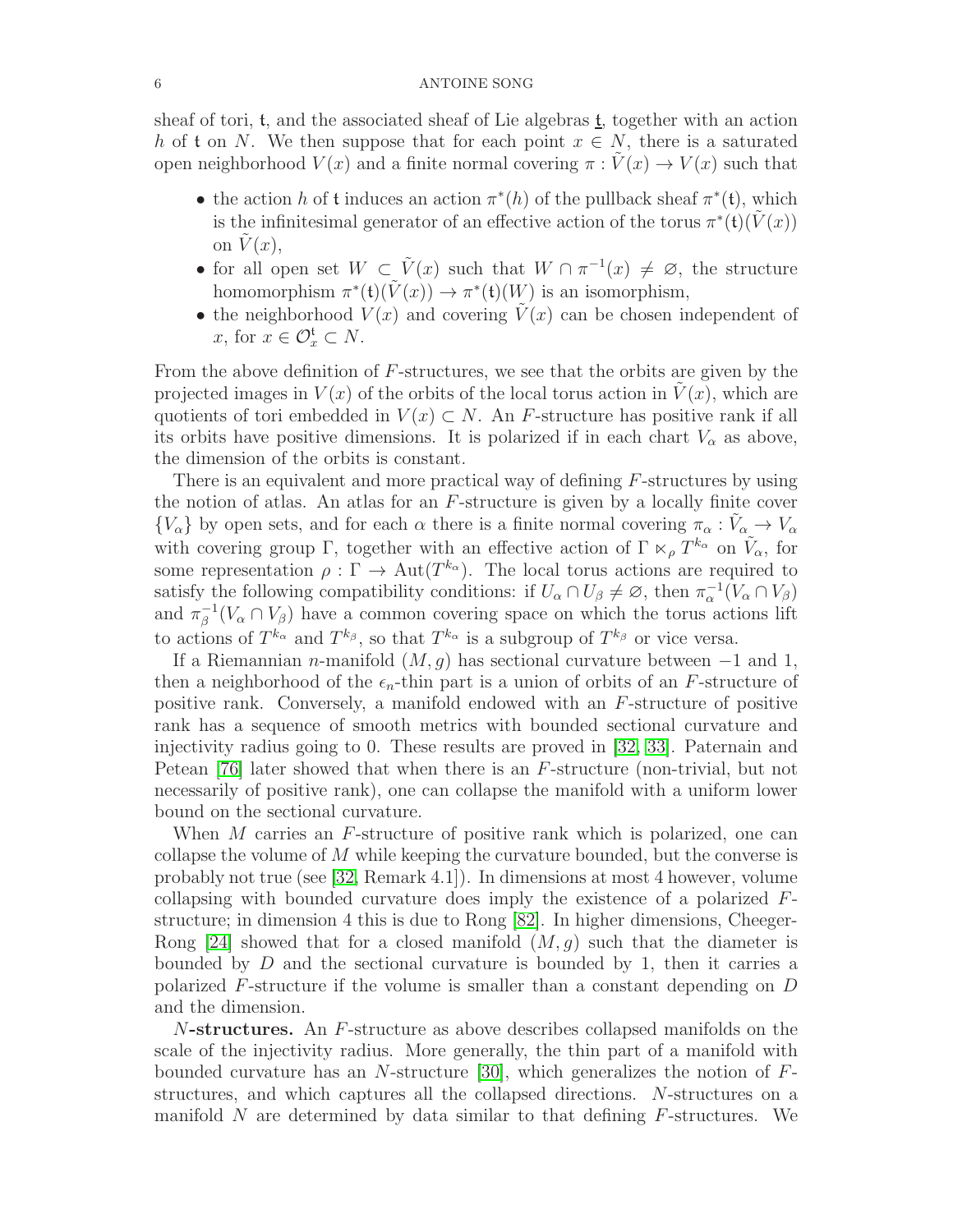start with a sheaf  $\mathfrak n$  of simply connected nilpotent Lie group on N, with an action h. We suppose that for each  $x \in N$ , there is an open neighborhood  $U(x)$  saturated for h and a normal covering  $\pi: U(p) \to U(p)$  such that

- the action h of n induces an action  $\pi^*(h)$  of the pullback sheaf  $\pi^*(n)$ , which is the infinitesimal generator of an action of the nilpotent group  $\pi^*(\mathfrak{t})(\tilde{U}(p))$  on  $\tilde{U}(p)$  whose kernel  $K_p$  is discrete,
- for all open set  $W \subset \tilde{U}(p)$  such that  $W \cap \pi^{-1}(x) \neq \emptyset$ , the structure homomorphism  $\mathfrak{n}(\tilde{U}(p)) \to \mathfrak{n}(W)$  is an isomorphism,
- the neighborhood  $U(p)$  and covering  $U(p)$  can be chosen independent of p, for  $p \in \mathcal{O}_x^n \subset N$ .

Cheeger, Fukaya and Gromov [\[30\]](#page-55-4) showed that given  $\epsilon > 0$  there exist  $\rho > 0$  and  $k > 0$  so that if a complete Riemannian n-manifold  $(M, q)$  has sectional curvature between  $-1$  and 1, then any open set Y' inside the  $\varepsilon(n, \epsilon)$ -thin part of  $(M, g)$  is contained in an open set  $Y$  carrying an  $N$ -structure  $\mathfrak n$  with the following special properties. There is a metric  $g_{\epsilon}$  on M with

- $e^{-\epsilon}g < g_{\epsilon} < e^{\epsilon}g$ ,
- $\bullet$   $\left|\nabla^g \nabla^{g_\epsilon}\right| < \epsilon,$
- $|(\nabla^{g_{\epsilon}})^{i} \text{Rm}_{g_{\epsilon}}| < C(n, i, \epsilon).$

Moreover, for any point p in Y, there is an open neighborhood  $V(p)$  and a normal covering  $\pi : V(p) \to V(p)$  with covering group  $\Lambda$  such that  $\tilde{U}(p) \subset V(p)$  (see notations used in definition of N-structures above) and

- (1) there is a Lie group H generated by  $\Lambda$  and its identity component  $N_0 :=$  $\pi^*(\mathfrak{t})(\tilde{U}(p))/K_p$  (see notations used in definition of N-structures above), such that the natural action of  $H$  is isometric with respect to the metric induced by  $g_{\epsilon}$  (the metric  $g_{\epsilon}$  is called "invariant"),
- (2)  $V(p)$  contains the geodesic ball  $B_{g_{\epsilon}}(p, \rho)$ ,
- (3) the  $g_{\epsilon}$ -injectivity radius on  $V(p)$  is larger than  $\rho$ ,
- $(4)$   $\sharp(\Lambda/\Lambda \cap N_0) \leq k$ ,
- (5) the orbits of the N-structure are compact and have  $g_{\epsilon}$ -diameter less than  $\epsilon.$

Moreover, any orbit  $\mathcal O$  of **n** is finitely covered by a nilmanifold of the form  $\Gamma \backslash N'$ where  $\Gamma$  is a cocompact discrete subgroup (i.e. a lattice) in a simply connected nilpotent Lie group N'. Note that if  $C(N')$  is the center of N', then  $\Gamma \cap C(N')$  is a lattice inside  $C(N')$  and  $\Gamma \backslash C(N')$  is a torus which projects to a torus quotient embedded inside  $\mathcal{O}$ . In fact, as noted in [\[30,](#page-55-4) Remarque 1.9], by considering the "center" of the N-structure  $\mathfrak n$  associated to a collapsed region Y, we obtain an F-structure which is necessarily of positive rank, and which will be called the canonical F-structure  $t$  coming from  $\mathfrak n$ . In this case, each N-orbit is then a disjoint union of  $F$ -orbits. [\[22,](#page-55-10) [41\]](#page-56-10) are also useful references.

# 2. Definitions and first properties

<span id="page-6-0"></span>In this section, we define the essential minimal volume ess-MinVol and present some properties of ess-MinVol following rather directly from previous works. In order to express ess-MinVol as an infimum of the volume, it will be useful to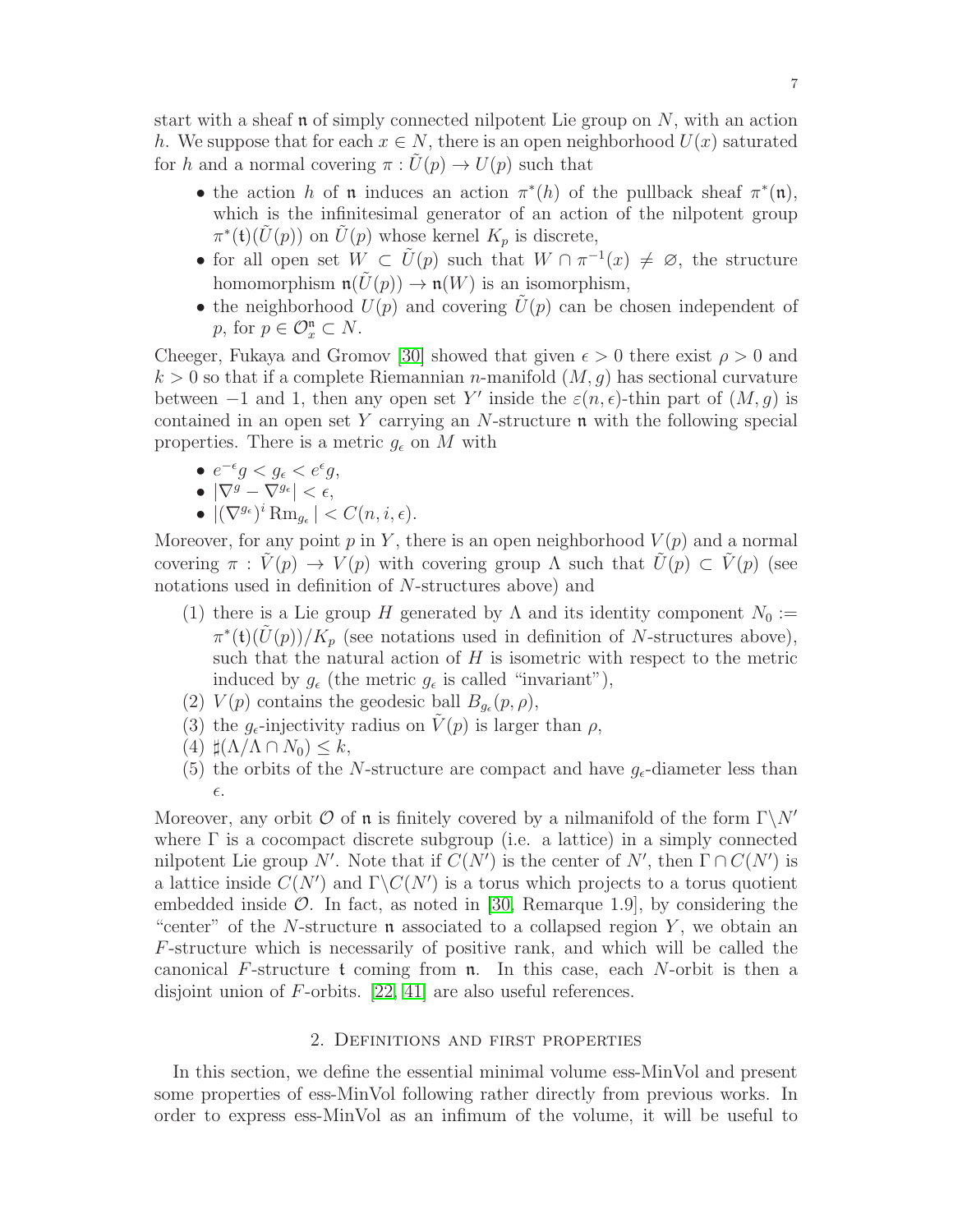introduce a weak closure and a strong closure of the set of bounded sectional curvature metrics.

Remark 2.1. Before writing down formal definitions, let us make our motivations more explicit. For low dimensional closed manifolds, the Uniformization theorem for surfaces and the Geometrization theorem for 3-manifolds [\[88,](#page-57-9) [77,](#page-57-10) [79,](#page-57-11) [78\]](#page-57-12) provide an almost explicit answer to the generalized Hopf-Thom-Yau problem, since they yield natural maps from the set of manifolds to the set of Riemannian metrics. Even if such a map may not be uniquely defined, the answer can typically be interpreted as the result of a variational procedure, for instance by minimizing the volume among metrics with scalar curvature between −1 and 1. Moreover in higher dimensions, the solution of the Yamabe problem suggests that this minimization procedure should yield generalized Einstein metrics in a sense to be defined (when non-empty). The essential minimal volume of a manifold M can be thought of as a version of MinVol which is actually realized by the volume of a Riemannian manifold; the latter is obtained from M by degenerating some regions with controlled geometry. In that sense, it is a sectional curvature approach to the generalized Hopf-Thom-Yau problem.

2.1. Definition of the essential minimal volume. M is a closed manifold. For  $\delta > 0$  and for a metric g on M, set

$$
M_{>\delta}^{(g)} := \{ x \in M; \text{ injrad}_g(x) > \delta \},
$$
  
MinVol<sub>>\delta</sub> $(M) := \inf \{ \text{Vol}(M_{>\delta}^{(g)}, g); \quad (M, g) \in \mathcal{M}_{|\sec| \le 1} \}.$ 

Note that the quantity  $MinVol_{\geq \delta}(M)$  is non-increasing with respect to  $\delta$  and is bounded, so it converges as  $\delta \to 0$ .

Definition 2.1. The essential minimal volume of M is

ess-MinVol(M) := 
$$
\lim_{\delta \to 0}
$$
 MinVol<sub>></sub> $\delta$ (M).

The difference between MinVol and ess-MinVol can be arbitrarily large, see Subsection [4.5.](#page-27-0) The name ess-MinVol partly comes from the notion of  $\epsilon$ -essential volume defined in [\[9\]](#page-54-1) in the context of negatively curved manifolds. In some sense, ess-Min $Vol(M)$  measures the smallest possible size of the thick part of a metric on M with bounded sectional curvature. Since for any  $\delta > 0$ , a neighborhood of the  $\delta$ -thick part of a manifold with bounded sectional curvature admits a smooth triangulation with a number of vertices bounded linearly by its volume and for which the degree of each vertex is uniformly bounded (all the constants depend on  $\delta$ , any upper bound on ess-MinVol $(M)$  in fact yields a controlled triangulation of M outside of regions covered by F-structures (see Sections [7](#page-35-0) and [8](#page-52-0) for examples of such bounds).

We are interested in realizing ess-MinVol $(M)$  by the volume of certain manifolds so we need to study possible closures of  $\mathcal{M}_{|sec| \leq 1}$ . A weak and a strong closures are introduced in the next subsections.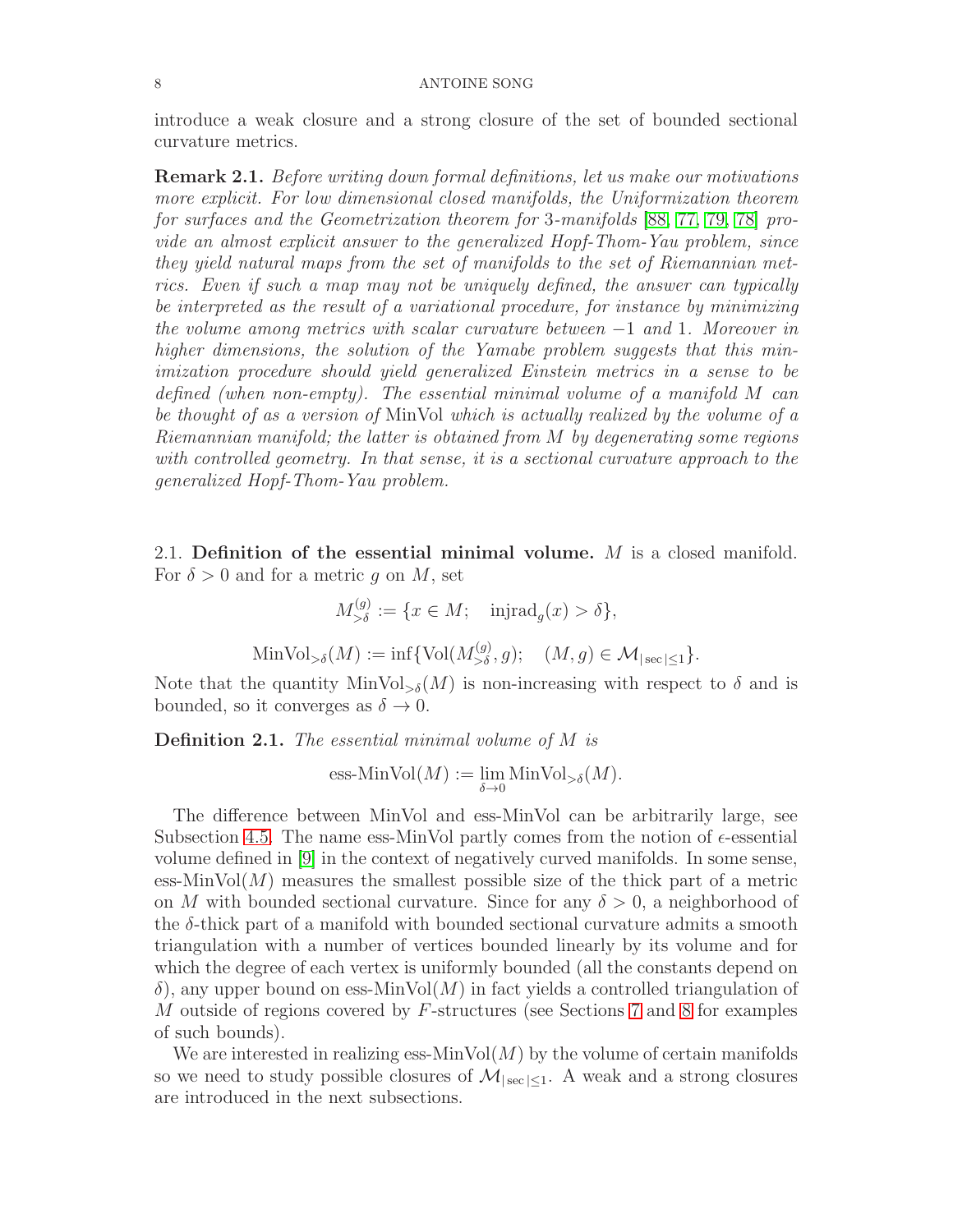2.2. A weak closure for  $\mathcal{M}_{|sec| \leq 1}(M)$ . We now introduce a natural weak closure of $\mathcal{M}_{|{\rm sec}| \leq 1}(M)$ , which was considered by other authors in similar contexts ([\[6\]](#page-54-0) etc.). In what follows, given a metric  $g$  on  $M$ , any subset of  $M$  is endowed with the distance induced by g and denoted by  $dist_q$ . Let us first define the notion of weak convergence used throughout this paper.

<span id="page-8-1"></span>**Definition 2.2.** A sequence  $(M, g_i) \in \mathcal{M}_{|sec| \leq 1}(M)$  is said to weakly converge if there is a sequence of positive numbers  $\{\delta_m\}_{m>0}$  converging to 0, so that the following holds for any  $\delta \in {\delta_m}_{m\geq 0}$ : there are an integer  $Q_{\delta}$  and sequences of points  $x_{1,i},...,x_{Q_\delta,i}\in M_{>\delta}^{(g_i)}$  such that

- $\lim_{i\to\infty} dist_{g_i}(x_{k,i}, x_{l,i}) = \infty$  for all pairs  $k \neq l$  with  $k, l \in \{1, ..., Q_\delta\},$
- $\bullet$   $(M_{>\delta}^{(g_i)}, \text{dist}_{g_i}, x_{k,i})$  converges to a limit  $(Y_k^{\delta}, h_k^{\delta}, y_k^{\delta})$  in the pointed Gromov-Hausdorff sense for each  $k \in \{1, ..., Q_{\delta}\},$
- for any sequence of points  $p_i \in M_{\geq \delta}^{(g_i)}$ ,  $dist_{g_i}(p_i, \{x_{k,i}\}_{k=1}^{Q_{\delta}})$  remains uniformly bounded as  $i \to \infty$ .

In that case, the weak limit of  $(M, g_i)$  is then defined to be the natural direct limit of the family of metric spaces  $\bigcup_{k=1}^{Q_\delta} (Y_k^\delta, h_k^\delta)$  where  $\delta \in {\delta_m}_{m \geq 0}$ .

We define the weak closure as

$$
\overline{\mathcal{M}}_{|\sec|\le 1}^w(M) := \{ (Y, h); \text{ a sequence of elements in } \mathcal{M}_{|\sec|\le 1}(M)
$$
  
weakly converges to  $(Y, h)$ .

Fix  $\alpha \in (0,1)$  once and for all. Any element of  $\overline{\mathcal{M}}_{|s}^w$  $\int_{|\sec|\leq 1}^{\infty} (M)$  is a smooth n-dimensional manifold with possibly infinitely many connected components, endowed with a complete  $C^{1,\alpha}$ -metric by [\[80,](#page-57-3) [53\]](#page-56-6). Note that MinVol is not achieved by a smooth metric in general [\[12\]](#page-54-5), so  $C^{1,\alpha}$  is the best regularity one can expect for minimizing metrics. The volume of weak limits may not be finite. The volume functional on  $\overline{\mathcal{M}}_{|s}^w$  $\int_{|\sec|\leq 1}(M)$  is lower semi-continuous but not continuous with respect to weak convergence.

As its name indicates, weak convergence holds under mild assumptions (see  $[25, 56, 80, 53]$  $[25, 56, 80, 53]$  $[25, 56, 80, 53]$  $[25, 56, 80, 53]$ :

<span id="page-8-0"></span>**Lemma 4.** Let  $(M, g_i) \in \mathcal{M}_{|sec| \leq 1}(M)$  be a sequence such that for a sequence of positive numbers  $\delta_i \to 0$ , Vol $(M_{>\delta_i}^{(g_i)})$  $(\mathcal{S}_{\delta}^{(y_i)}, g_i)$  is uniformly bounded above by a constant C as  $i \to \infty$ . Then a subsequence  $(M, g_{i_q})$  weakly converges and the weak limit has finite volume at most C.

Proof. The proof uses elementary properties of bounded sectional curvature metrics: the volume of balls is lower bounded in terms of the injectivity radius, and there are good compactness properties for regions with a lower bound for the injectivity radius and upper bound for the volume, see Section [1.](#page-4-0)  $\Box$ 

In the next lemma, we show that the essential minimal volume can be characterized as an infimum, and is always achieved by a metric: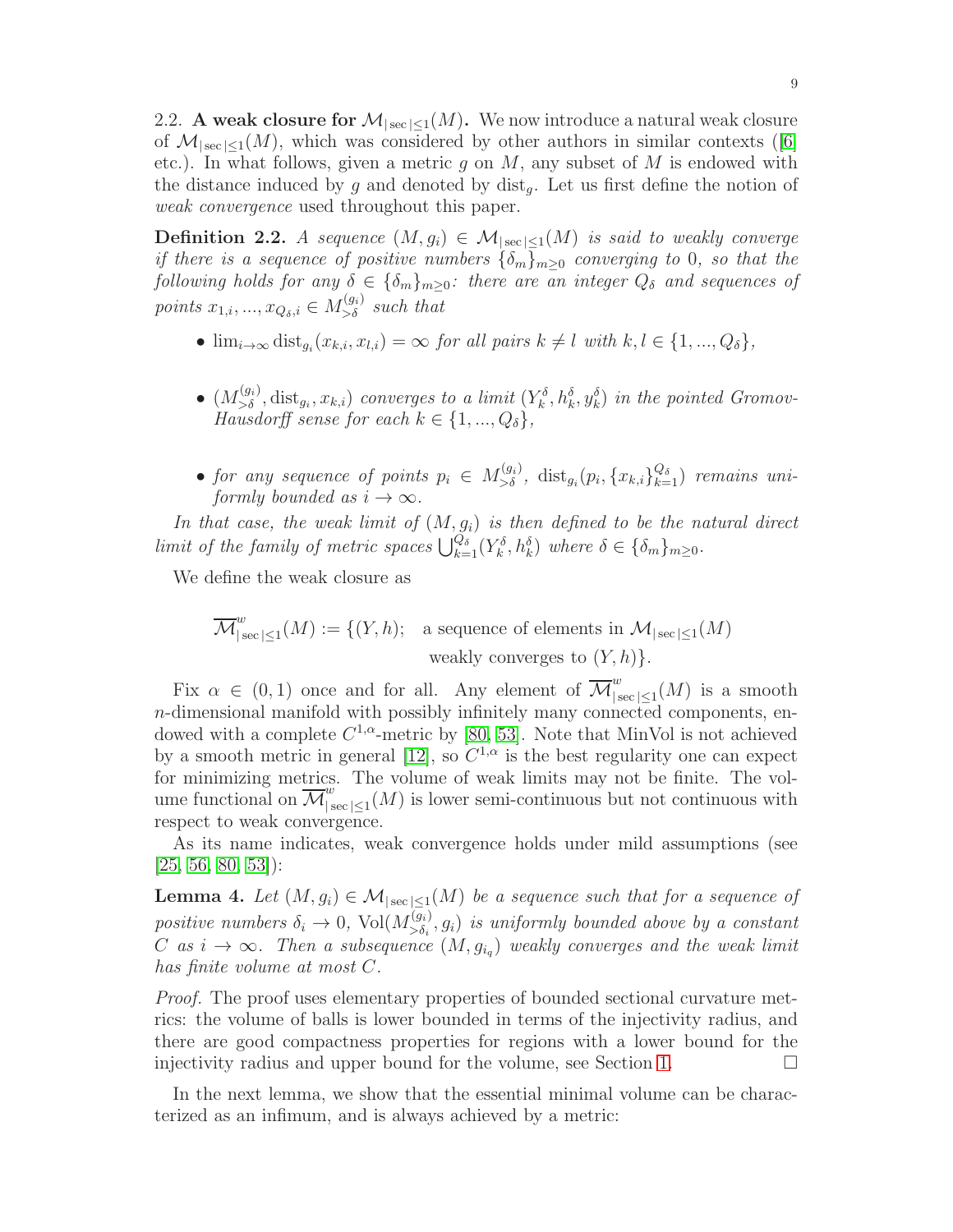<span id="page-9-1"></span>Lemma 5. We have

<span id="page-9-0"></span>(4) 
$$
\text{ess-MinVol}(M) = \inf \{ \text{Vol}(Y,h); \quad (Y,h) \in \overline{\mathcal{M}}^w_{|\sec| \le 1}(M) \}.
$$

Moreover, there exists  $(M_{\infty}, g_{\infty}) \in \overline{\mathcal{M}}_{\vert s}^w$  $\int_{|\sec|\leq 1}^{\infty} (M)$  such that

$$
Vol(M_{\infty}, g_{\infty}) = \text{ess-MinVol}(M).
$$

*Proof.* Inequality  $\geq$  in [\(4\)](#page-9-0) follows from the definition and Lemma [4.](#page-8-0) Inequality  $\leq$ in [\(4\)](#page-9-0) comes from the following fact: given an element  $(N_{\infty}, h_{\infty}) \in \overline{\mathcal{M}}_{\vert s}^w$  $\int_{|\sec |\leq 1}(M),$ and a sequence of metrics  $(M, g_i)$  in  $\mathcal{M}_{|\sec| \leq 1}(M)$  weakly converging to  $(N_\infty, h_\infty)$ , then for any  $\delta > 0$  the limsup of the volumes of the  $\delta$ -thick parts of  $(M, g_i)$  is at most  $Vol(N_{\infty}, h_{\infty}).$ 

As for the existence of a metric in  $\overline{\mathcal{M}}_{\vert s}^w$  $\int_{|\sec|\leq 1}^{\infty} (M)$  with volume ess-MinVol $(M)$ , this follows from [\(4\)](#page-9-0) and Lemma [4.](#page-8-0)  $\Box$ 

We will call any  $(M_{\infty}, g_{\infty})$  given in Lemma [5](#page-9-1) a *minimizer* for the essential minimal volume ess-MinVol. Such a metric  $g_{\infty}$  may not satisfy any PDE, but it follows from the construction of minimizers  $(M_{\infty}, g_{\infty})$  that they satisfy a local minimizing property. We formalize it with the following definition, which is closely related to the notion of "extremal metric" considered by Gromov in [\[54,](#page-56-5) Subsection 4.4].

<span id="page-9-2"></span>**Definition 2.3.** Let  $(N, h)$  be a connected Riemannian manifold endowed with a  $C^{1,\alpha}$ -metric h.

Given  $\epsilon > 0$  and a compact subset  $K \subset N$ , we say that  $(N, h)$  is  $(\epsilon, K)$ minimizing if the following is true: there exists a relatively compact open subset U containing K, such that for any  $\delta > 0$ , there is a smooth metric g on U with

 $|\sec_g| \leq 1$  on U,

$$
e^{-\delta}h \le g \le e^{\delta}h \text{ on } U,
$$

and for any metric g' such that  $g' = g$  on  $U \backslash K$  and  $|\sec_{g'}| \leq 1$ , we have

$$
\text{Vol}(U, g') \ge \text{Vol}(U, g) - \epsilon.
$$

A Riemannian manifold  $(W, h)$  endowed with a  $C^{1,\alpha}$ -metric h is called a minimizing Riemannian manifold, if for any connected component  $N$  of  $W$ , for every  $\epsilon > 0$  and compact subset  $K \subset N$ ,  $(N, h)$  is  $(\epsilon, K)$ -minimizing.

In conclusion, the  $(M_{\infty}, g_{\infty})$  in Lemma [5](#page-9-1) is a minimizing Riemannian manifold in the sense of Definition [2.3.](#page-9-2)

2.3. A strong closure for  $\mathcal{M}_{|\sec|<1}(M)$ . We also introduce the notion of strong convergence and a more restrictive closure of  $\mathcal{M}_{|\sec|\leq 1}(M)$ . Versions of this were considered among other places in [\[5,](#page-54-6) [6,](#page-54-0) [37\]](#page-55-11)

<span id="page-9-3"></span>**Definition 2.4.** A sequence  $(M, g_i) \in \mathcal{M}_{|\sec| \leq 1}(M)$  is said to strongly converge if there are an integer Q and sequences of points  $x_{k,i} \in M \ (k \in \{1, ..., Q\})$  such that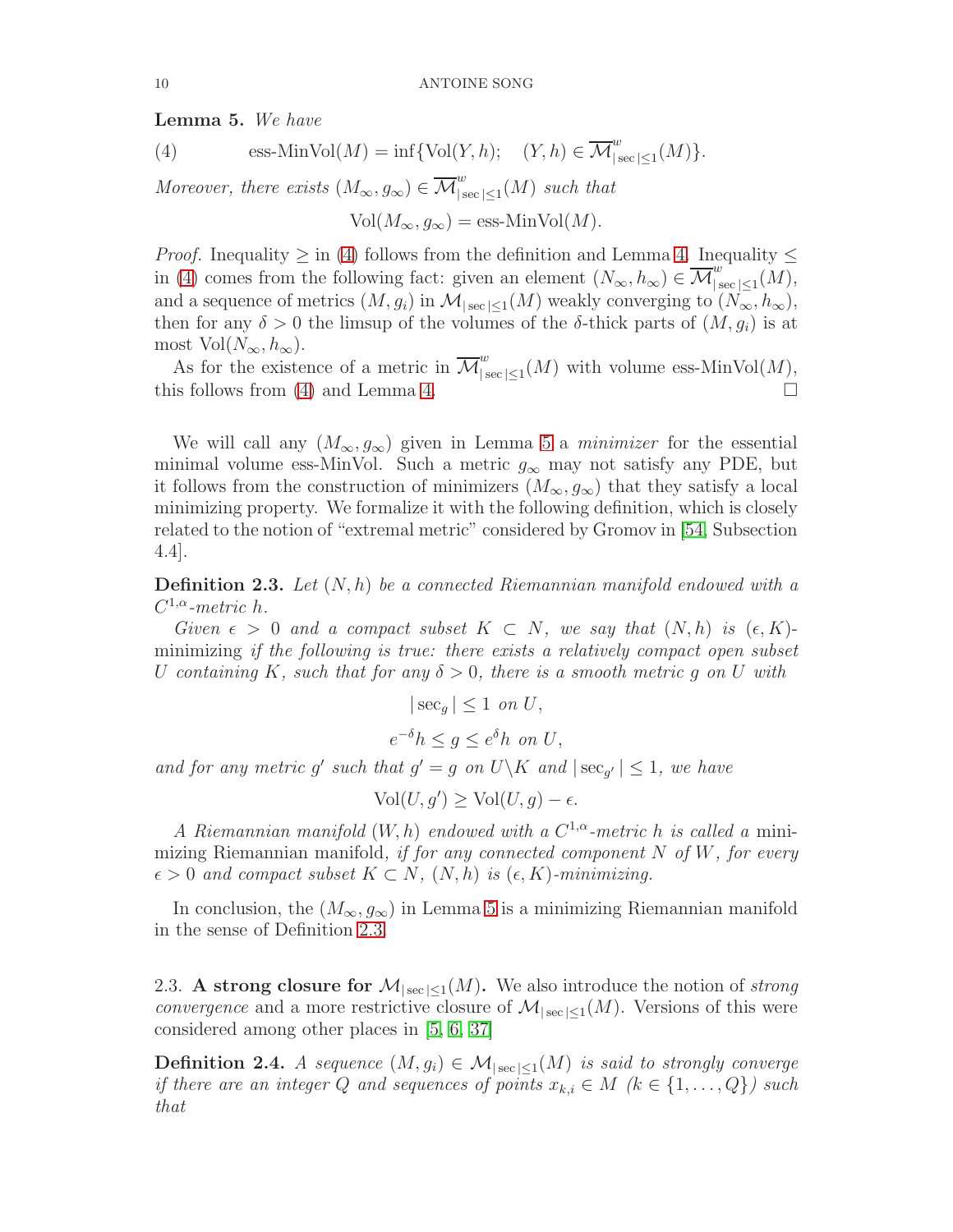- $\lim_{i\to\infty} dist_{g_i}(x_{k,i}, x_{l,i}) = \infty$  for all pairs  $k \neq l$  with  $k, l \in \{1, ..., Q\},$
- $(X_i, \text{dist}_{g_i}, x_{k,i})$  converges to a limit  $(Y_k, h_k, y_k)$  in the pointed Gromov-Hausdorff sense, for each  $k \in \{1, \ldots, Q\},\$
- for any sequence of points  $z_i \in M$ , if  $\lim_{i \to \infty} \operatorname{dist}_{g_i}(z_i, x_{k,i}) = \infty$  for all  $k \in \{1, \ldots, Q\}$ , then  $(M, g_i, z_i)$  subsequentially converges in the pointed Gromov-Hausdorff sense to a limit metric space with dimension strictly less than  $\dim(M)$ .

In that case,  $\bigcup_{k=1}^{Q} (Y_k, h_k, y_k)$  is called the strong limit of  $(M, g_i)$ .

This is a much more restrictive notion of convergence. Its relation to weak convergence is given by the following lemma:

<span id="page-10-0"></span>Lemma 6. The following are equivalent:

- a sequence  $(M, g_i) \in \mathcal{M}_{|\sec| \leq 1}$  subsequentially strongly converges to a strong  $limit (M_{\infty}, g_{\infty});$
- the sequence  $(M, g_i) \in \mathcal{M}_{|\sec| \leq 1}$  subsequentially weakly converges to  $(M_\infty, g_\infty)$ and  $M_{\infty}$  has finitely many connected components.

*Proof.* If  $(M, g_i) \in \mathcal{M}_{|sec| \leq 1}$  strongly converges to a strong limit  $(M_\infty, g_\infty)$ , then it clearly subsequentially weakly converges to  $(M_{\infty}, g_{\infty})$ . By definition of strong limits,  $M_{\infty}$  has finitely many connected components.

Conversely, suppose  $(M, g_i) \in \mathcal{M}_{|\sec| \leq 1}$  weakly converges to a weak limit  $(M_\infty, g_\infty)$ and  $M_{\infty}$  has Q connected components. Recall that  $(M_{\infty}, g_{\infty})$  is the direct limit (as  $\delta_m \to 0$ ) of Gromov-Hausdorff limits of the  $\delta_m$ -thick parts of  $(M, g_i)$ . Thus there are sequences  $x_{k,i} \in M \ (k \in \{1, ..., Q\})$  of points such that the sequences  $(M, g_i, x_{k,i})$  subsequentially converge in the pointed Gromov-Hausdorff sense to those Q different components. Necessarily the distance between two points  $x_{k,i}$ and  $x_{l,i}$  goes to  $\infty$  as  $i \to \infty$ , and any sequence  $y_i \in (M, g_i)$  whose distance to  ${x_{k,i}}_{k=1}^Q$  goes to infinity has its injectivity radius going to 0. In other words,  $(M, g_i)$  subsequentially strongly converges to  $(M_{\infty}, g_{\infty})$ .

We can define the following strong closure:

$$
\overline{\mathcal{M}}_{|\sec|\le 1}^s(M) := \{ (Y,h); \text{ a sequence of elements in } \mathcal{M}_{|\sec|\le 1}(M)
$$
  
strongly converges to  $(Y,h)$  }.

The previous lemma implies that  $\overline{\mathcal{M}}_{\vert}^{s}$  $|_{\sec |\le 1}^s(M) \subset \overline{\mathcal M}^w_{|s}$  $\int_{|\sec|\leq 1}^{\infty} (M)$ . The strong closure is not sequentially compact with respect to strong or weak convergence, under a volume upper bound for instance.

2.4. First properties. Thereafter,  $M$  will be a connected closed smooth  $n$ manifold. In general,  $(M_{\infty}, g_{\infty})$  will denote any minimizer for ess-MinVol of M as in Lemma [5.](#page-9-1)

 $\Box$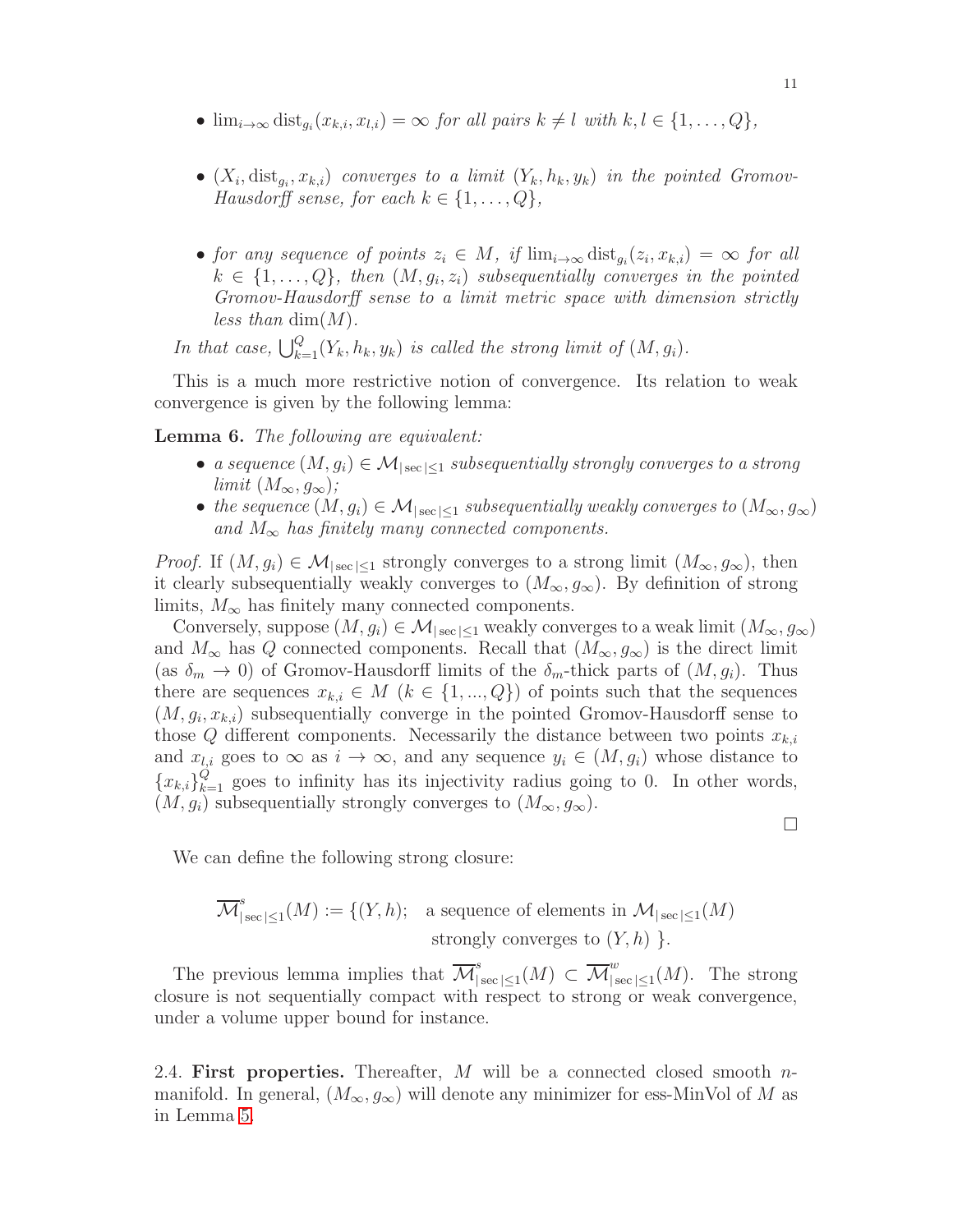The following is a gap property for ess-MinVol (for MinVol, it is conjectured; it is indeed true in dimensions at most 4 but is much more delicate to prove, see  $|82|$ ).

<span id="page-11-0"></span>**Lemma 7.** There is a dimensional constant  $\delta_n > 0$  such that the following are equivalent:

- ess-MinVol $(M) < \delta_n$ ,
- ess-Min $Vol(M) = 0$ ,
- *M* admits an *F*-structure of positive rank.

*Proof.* This is an immediate corollary of [\[32\]](#page-55-2) and the fact that when  $|\sec| \leq 1$ , small volume implies small injectivity radius. small volume implies small injectivity radius.

In particular, vanishing of the essential minimal volume can be characterized in non-Riemannian terms.

We continue this subsection by comparing the essential minimal volume to topological quantities. Note that we get immediately from the definitions that

$$
\operatorname{ess-MinVol}(M) \leq \operatorname{MinVol}(M).
$$

Not many topological lower bounds for MinVol or ess-MinVol are known. In the next lemma,  $M_{\infty}$  is the increasing union of compact manifolds  $M_{\infty,j}$   $(j \geq 0)$  whose Euler characteristic is constant as  $j \to \infty$  and whose complement is saturated by F-structures, see [\[34,](#page-55-12) Theorem 0.8]; the "Euler characteristic"  $e(M_{\infty})$  of the possibly non-compact manifold  $M_{\infty}$  is then defined as the Euler characteristic of  $M_{\infty,j}$  for any j. There is a simple bound for ess-MinVol in terms of the Euler characteristic (see [\[54\]](#page-56-5) for similar bounds for the minimal volume):

<span id="page-11-1"></span>**Lemma 8.** For any minimizing Riemannian manifold  $(M_{\infty}, g_{\infty})$  corresponding to M, we have

$$
e(M)=e(M_{\infty}),
$$

where e denotes the Euler characteristic. Hence, there is a dimensional constant  $C_n$  such that

$$
e(M) \leq C_n \operatorname{ess-MinVol}(M).
$$

*Proof.* The lemma follows from the fact that a region saturated by an F-structure of positive rank has vanishing Euler characteristic [\[32,](#page-55-2) Lemma 1.5]: indeed large compact regions of  $M_{\infty}$  are obtained from M by removing some regions saturated by an F-structure of positive rank. The bound is then a corollary of the equivariant chopping theorem [\[34\]](#page-55-12) and the Chern-Gauss-Bonnet formula for compact manifolds with boundary, applied to a sequence of bounded curvature smooth metrics on M converging to  $(M_{\infty}, g_{\infty})$ .

However in Subsection [4.5,](#page-27-0) we will see that contrarily to MinVol, characteristic numbers in general do not yield lower bounds for ess-MinVol.

In [\[54\]](#page-56-5), Gromov actually proved an injectivity radius estimate which translates into the following lower bound for the essential minimal volume in terms of the simplicial volume defined in [\[54\]](#page-56-5):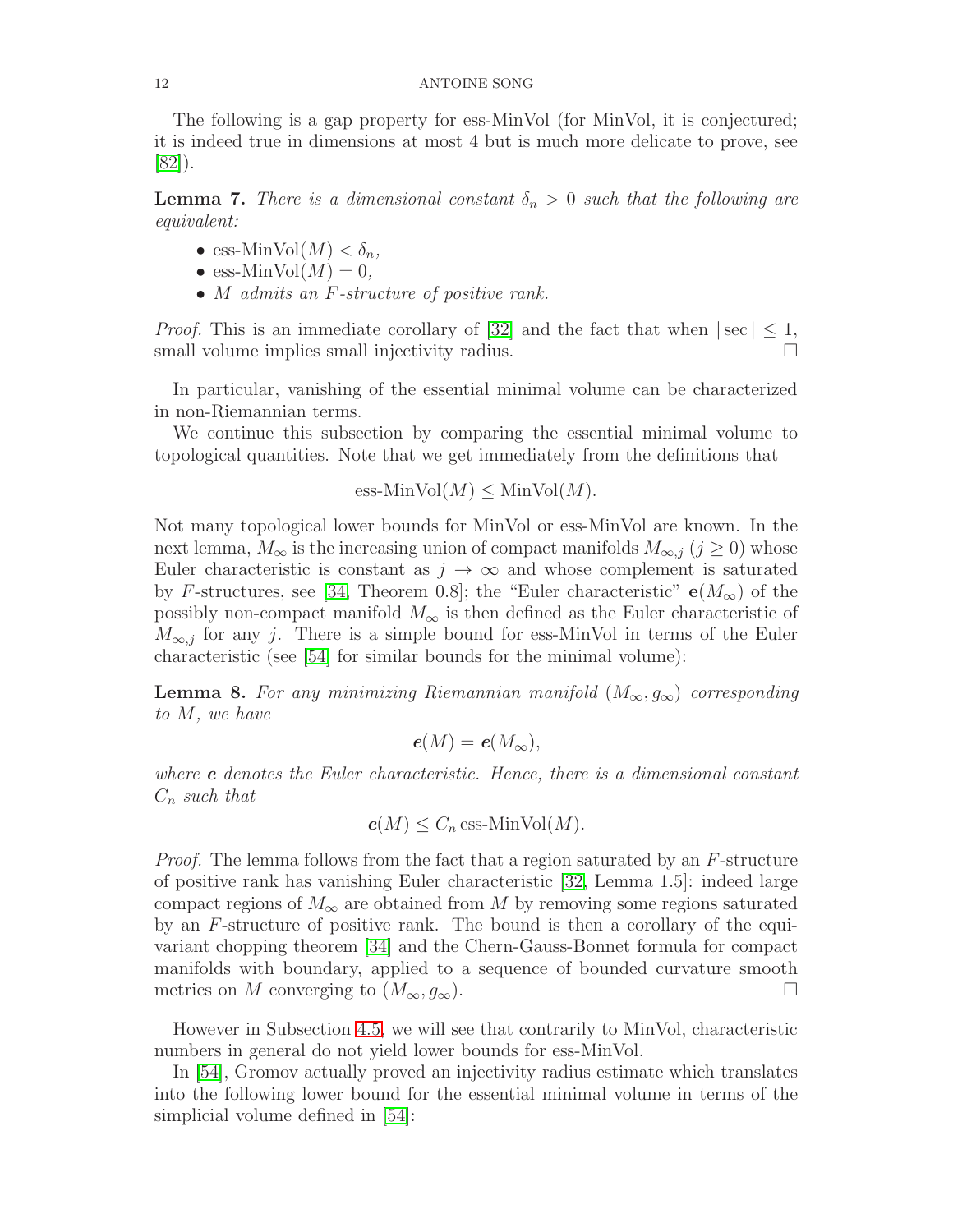$$
||M|| \leq C_n \operatorname{ess-MinVol}(M),
$$

where  $||M||$  is the simplicial volume of M.

In particular, minimizers for ess-MinVol of closed manifolds with negative curvature (whose simplicial volume is always positive [\[54\]](#page-56-5)) have a definite volume lower bound; this will be improved in Section [5](#page-28-0) based on the work of Besson-Courtois-Gallot.

## 3. Uniform local collapsing

<span id="page-12-0"></span>In order to obtain more advanced properties for the essential minimal volume, we investigate the flexibility of the condition  $|\sec| \leq 1$ . The main result of this subsection is Theorem [11](#page-13-0) , which improves results of [\[32\]](#page-55-2) and enables to locally collapse manifolds with a uniform bound on the curvature. In what follows, if S is a subset of a manifold  $(V, g)$  and  $r > 0$ , set

$$
T_{g,r}(S) := \{ x \in M; \text{ dist}_g(x, S) < r \}.
$$

Recall that if  $\mathbf{A} := \{A_l\}_{l=1}^{\infty}$  is a sequence of positive numbers, a metric g is said to be A-regular if

$$
\forall l \geq 0, \quad |\nabla^l \operatorname{Rm}_g|_g \leq A_l.
$$

We start with a chopping lemma:

<span id="page-12-1"></span>**Lemma 10.** Let  $(M, q)$  be an A-regular complete Riemannian n-manifold, let S be a compact subset of M and suppose that  $|\sec_q| \leq 1$  on  $T_{g,1}(S)$ . Then there exist a constant  $\kappa = \kappa(n, A) > 0$ , a sequence of positive numbers  $B = B(n, A)$ , and a new complete metric  $\tilde{q}$  on M such that

- $\tilde{g} = g$  on S and  $\kappa g < \tilde{g} < \kappa^{-1} g$  on M,
- $|\sec_{\tilde{g}}| \leq \kappa^{-1}$  on  $T_{g,1}(S)$  and  $\tilde{g}$  is **B**-regular,
- there is a compact subset U such that  $S \subset U \subset T_{q,1}(S)$  and if  $\partial U \neq \emptyset$ , then with respect to  $\tilde{g}$ , the  $\kappa$ -tubular neighborhood of  $\partial U$  is isometric to the product metric

$$
(\partial U \times (-\kappa, \kappa), \tilde{g}\big|_{\partial U} \oplus dt^2)
$$

where  $dt^2$  is the standard metric on  $(-\kappa, \kappa)$ .

*Proof.* By the proof of the main result in [\[34\]](#page-55-12), there is a neighborhood  $U$  of  $S$ such that  $S \subset U \subset T_{g,1}(S)$  and if  $\partial U \neq \emptyset$ , it satisfies

$$
|\Pi_{\partial U}|_g < C
$$
 and  $\underline{\rho}_g(\partial U) > C^{-1}$ 

for some  $C = C(n)$ . Here II<sub>∂U</sub> denotes the second fundamental form of  $\partial U$  and  $\rho_{g}(\partial U)$  is the normal injectivity radius of  $\partial U$ , all with respect to g. (See [\[34,](#page-55-12)  $(1.11)$ ] where  $f_X$  should read  $\nabla f_X$ ). Hence in a normal exponential coordinate chart of a neighborhood W of  $\partial U$ , the metric g takes the form

$$
(\partial U \times (-2\kappa_1, 2\kappa_1), h(t) \oplus dt^2)
$$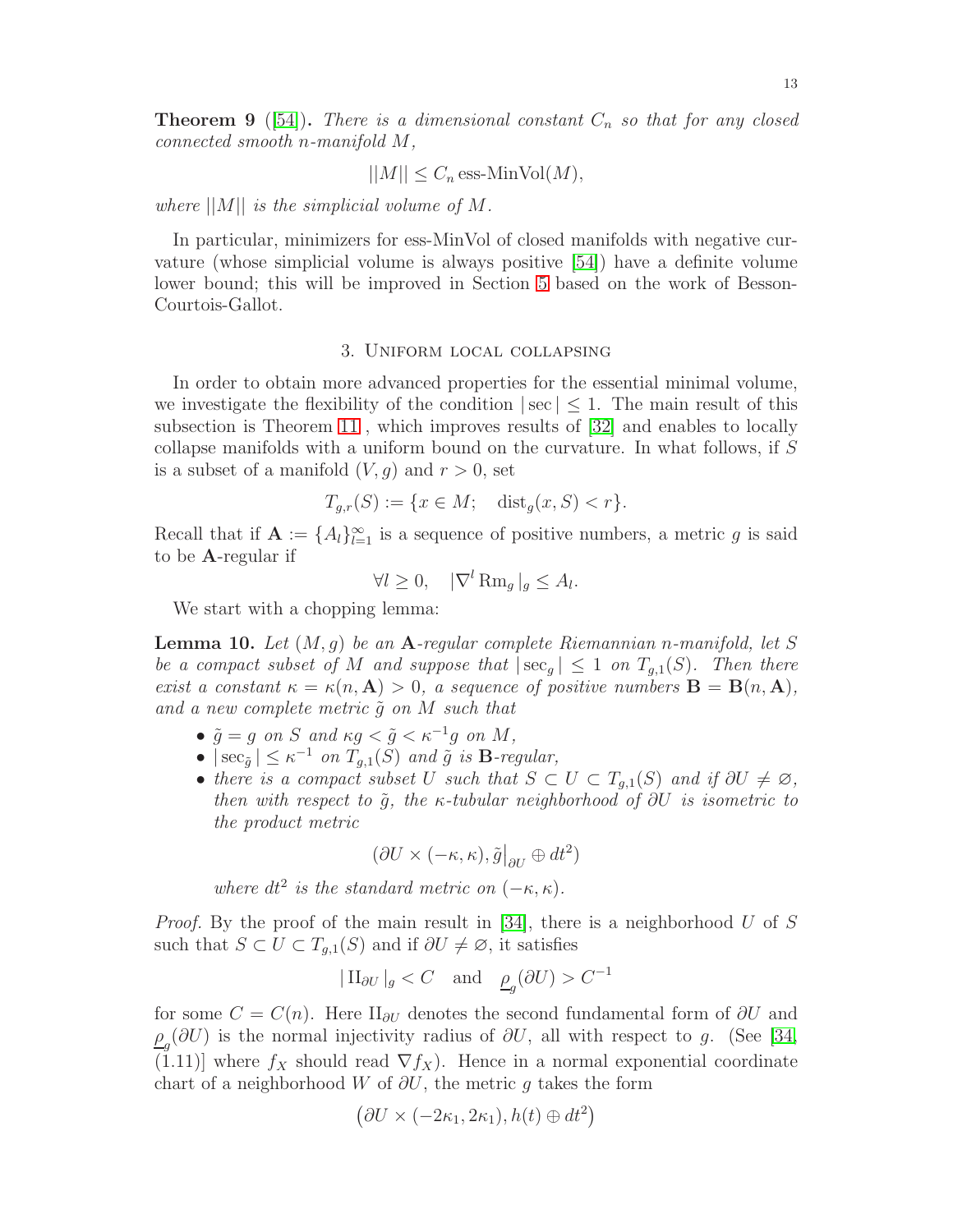where  $h(t)$  is a metric on  $\partial U \times \{t\}$  and  $\kappa_1$  only depends on n and **A**. Consider a cut-off function

$$
\varphi: (-2\kappa_1, 2\kappa_1) \to [0, 1]
$$

such that  $\varphi(t) = 0$  near  $t = -2\kappa_1$  and  $t = 2\kappa_1$ ,  $\varphi(t) = 1$  if  $t \in (-\kappa_1, \kappa_1)$ , and the *i*-th derivative of  $\varphi$  is bounded in terms of *i* and  $\kappa_1$ . Since g is **A**-regular, the *i*-th covariant derivatives of  $h(t)$  on  $\partial U \times \{t\}$  and the *i*-th *t*-derivatives of  $h(t)$  are bounded in terms of i, n and **A**. Consider the new metric  $\tilde{g}$  equal to g outside the neighborhood W of  $\partial U$ , and given by the following expression in the chart  $\partial U \times (-2\kappa_1, 2\kappa_1)$ :

$$
\tilde{g} = ((1 - \varphi(t))h(t) + \varphi(t)h(0)) \oplus dt^2.
$$

It follows that

$$
\kappa_2 g < \tilde{g} < \kappa_2^{-1} g \quad \text{on } M
$$

and that the sectional curvature of  $\tilde{g}$  is bounded in absolute value by  $\kappa_2^{-1}$ , for a constant  $\kappa_2$  only depending on n and **A**, and that  $\tilde{g}$  is **B**-regular for **B** only depending on n and  $\bf{A}$  (to see this, one can consider covering spaces of bounded geometry for neighborhoods of points in  $\partial U$ ). By taking  $\kappa$  small enough compared to  $\kappa_1, \kappa_2$ , this metric  $\tilde{g}$  satisfies the conclusion of the lemma.

 $\Box$ 

The next theorem extends the collapsing construction of Cheeger-Gromov [\[32\]](#page-55-2) and is one of the main technical results in this paper; it enables to locally collapse already collapsed compact regions with a uniform curvature bound and without changing the metric near their boundaries. Its proof also implies that given an already collapsed closed manifold, one can further collapse the whole metric in a continuous fashion with a uniform curvature bound, see Corollary [12.](#page-21-1) It is crucial for applications that the curvature bounds are "uniform", which means that they do not depend on the specific metric we start with, but only on its regularity and the dimension. The crux of the matter is to apply the collapsing construction of  $[32]$  to the canonical F-structure induced by the N-structure found in  $[30]$ , and take advantage of the fact that this  $N$ -structure is uniformly controlled [\[48,](#page-56-3) Sections 6 and 7 [\[30,](#page-55-4) Theorem 2.6].

<span id="page-13-0"></span>**Theorem 11.** Let  $\epsilon_n > 0$  be a small dimensional constant. Then for any  $A :=$  ${A_l}_{l=0}^{\infty}$ , there is  $C = C(n, \mathbf{A}) > 0$ , such that the following holds. Let  $(M, g)$  be an **A**-regular complete Riemannian n-manifold with  $|\sec_q| \leq 1$  and let  $X \subset M$  be a compact domain with boundary such that injrad<sub>g</sub>  $\leq \epsilon_n$  on X. Then the following holds.

(A) There is a metric  $\hat{g}_1$  on X such that

- $\hat{g}_1 = g$  in a neighborhood of  $\partial X$ ,
- $|\sec_{\hat{g}_1}| \leq C$ ,

•

$$
\mathrm{injrad}_{\hat{g}_1}(p)\leq \xi \big(\sup\{\mathrm{injrad}_g(x);\quad x\in T_{g,1}(\partial X)\}\big)
$$

for all  $p \in X$ , for a function

 $\xi : [0, \infty) \to [0, \infty), \quad \lim_{t \to 0} \xi(t) = 0$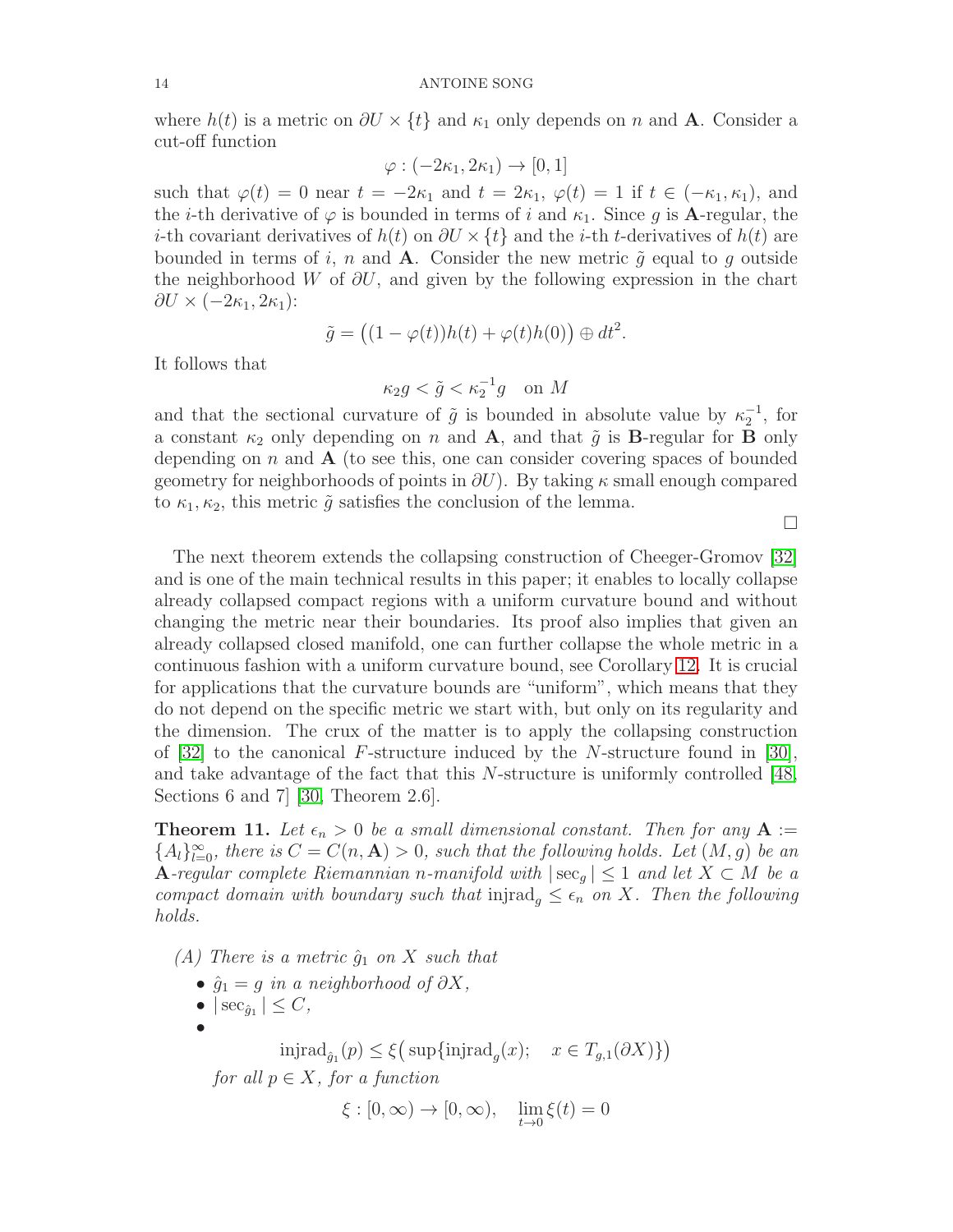depending only on n and **A**.

- (B) There is also another metric  $\hat{g}_2$  on X such that
	- $\hat{g}_2 = g$  in a neighborhood of  $\partial X$ ,
	- $\sec_{\hat{g}_2} \geq -C$ ,
	- Vol $(X, \hat{q}_2) \leq C$  Vol $(T_{q,1}(\partial X), q)$ .

(C) If moreover  $\dim(X) \leq 4$ , then for any  $\mu > 0$  there is a metric  $\hat{g}_3$  on X with

- $\hat{g}_3 = g$  in a neighborhood of  $\partial X$ ,
- $|\sec_{\hat{g}_3}| \leq C$ ,
- Vol $({x \in X; \text{injrad}_{\hat{g}_3}(x) \geq \mu}, \hat{g}_3) \leq C \text{Vol}(T_{g,1}(\partial X), g).$

Proof. In this proof, we will use the words "uniform" or "uniformly" whenever a bound only depends on  $n$  and  $A$ . For instance a metric is uniformly regular if it is **B**-regular for some  $\mathbf{B} = \mathbf{B}(n, \mathbf{A})$ .

By a rescaling argument, and by applying Lemma [10](#page-12-1) to a 1-tubular neighborhood S of  $\partial X$ , it clearly suffices to prove the proposition in the special case where there is a  $\kappa = \kappa(n, A)$  such that the  $\kappa$ -tubular neighborhood of  $\partial X$  isometric to

$$
(\partial X \times [0, \kappa), g|_{\partial X} \oplus dt^2).
$$

In that situation,  $\partial X$  is a totally geodesic hypersurface, on which the induced metric has sectional curvature bounded between  $-1$  and 1. If  $\epsilon_n$  is a small dimensional constant, the set  $Y := X\setminus T_{g,\kappa/2}(\partial X)$  has an F-structure by [\[33\]](#page-55-3) and our assumptions, so of course by [\[32,](#page-55-2) Section 4] it admits a metric g of curvature bounded between −1 and 1, and with arbitrarily small injectivity radius everywhere. The issue is to make such a metric  $g$  coincide with the original metric near  $(T_{a, \kappa/2}(\partial X), g)$  while keeping the curvature *uniformly* bounded and the injectivity radius small. The proofs below are technical but can be simply summarized as follows: we will apply the collapsing constructions of [\[32,](#page-55-2) Section 4] to a specific F-structure, the canonical one given by the N-structure of [\[30\]](#page-55-4), and show that this F-structure enjoys uniform estimates.

**Proof of (A):** By [\[30\]](#page-55-4) (see previous Section [1\)](#page-4-0) if  $\epsilon_n$  is a small dimensional constant and if  $\epsilon'$  another small dimensional constant chosen in a moment, there is an N-structure  $\mathfrak n$  on Y which can be assumed to restrict to an N-structure on each slice  $\partial X \times \{t\}$  in  $T_{g,\kappa}(\partial X) \cap Y$  and a corresponding "invariant" C-regular metric  $g_{\epsilon'}$  close to g and with bounded curvature on X, for some  $\mathbf{C} = \mathbf{C}(n, \mathbf{A}, \epsilon').$ Because g (resp.  $g_{\epsilon'}$ ) is A-regular (resp. C-regular) and  $e^{-\epsilon'}g < g_{\epsilon'} < e^{\epsilon'}g$ , if the dimensional constant  $\epsilon'$  is small enough, we can construct a metric that interpolates between g on  $\partial X$  and  $g_{\epsilon'}$  on Y while keeping the curvature uniformly bounded. This is done by generalizing [\[31,](#page-55-13) Lemma 5.3]: using a convolution and center of mass argument, we first construct a map from  $(\partial Y, g)$  to  $(\partial Y, g_{\epsilon})$ with uniformly bounded derivatives and we interpolate between these two metrics using a cut-off function with uniformly bounded Hessian. (The smallness of  $\epsilon'$ is to guarantee that the center of mass is well defined.) We will still call such a metric  $q$ , and we can assume that it is uniformly regular.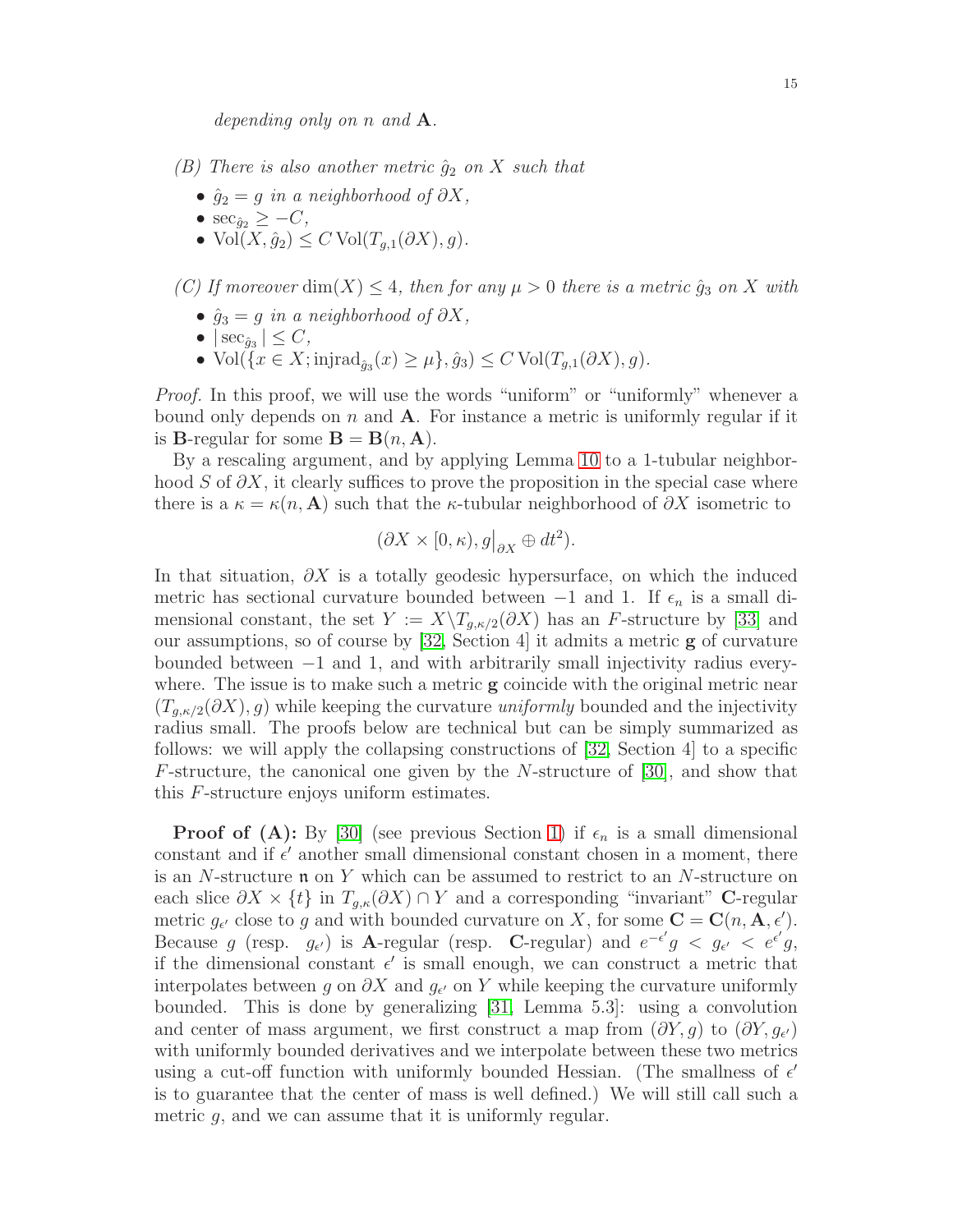As explained previously, this  $N$ -structure  $\mathfrak n$  gives rise to a canonical  $F$ -structure t on Y. We can find a finite covering of X by open sets, called  $\{V_{\alpha}\}\,$ , with covering multiplicity bounded by a dimensional constant  $c'_{n}$  (that is, any point is contained in at most  $c'_n$  different  $V_\alpha$ ), where each open set  $V_\alpha$  is of the form  $V(p_\alpha)$  for some point  $p_{\alpha} \in Y$  as in the definition of N-structures given in the previous subsection. Moreover, we can assume that near  $\partial Y$ , the open sets  $V_{\alpha}$  are of the form  $W_{\alpha} \times I$ where  $W_{\alpha}$  are open subsets of  $\partial X$  and I are intervals of length  $\kappa/2$ .

Recall that orbits of  $\mathfrak n$  contain torus quotients corresponding to the  $F$ -structure t. From the proofs in [\[30\]](#page-55-4), one checks that the  $\{V_{\alpha}\}\$ can be chosen so that each  $V_{\alpha}$ is saturated by orbits of **n** and so that  $\{V_{\alpha}\}\$  defines an atlas for the F-structure t (the definition of atlas for an  $F$ -structure is recalled in Section [1\)](#page-4-0). Since each  $V_{\alpha}$  contains a g-geodesic ball of radius  $\rho$  independent of  $(X, g)$  (see Section [1\)](#page-4-0), a consequence important for our proofs is that t has an atlas with bounded covering multiplicity, such that each chart has a definite size depending on  $n, \mathbf{A}$ .

Next we fix a chart  $V_{\alpha}$ . From its construction in [\[30,](#page-55-4) Sections 7 and 8],  $V_{\alpha}$  carries a pure F-structure  $\mathfrak{t}_{\alpha}$  and we can consider as in [\[32,](#page-55-2) Section 4] the stratification of  $V_{\alpha}$  into maximal strata of the F-structure  $\mathfrak{t}_{\alpha}$ , that we call  $\Sigma_i$   $(1 \leq i \leq n)$ , defined as follows:

 $\Sigma_i := \{x \in V_\alpha; \text{ the } \mathfrak{t}_\alpha\text{-orbit passing through } x \text{ is } i\text{-dimensional}\}.$ 

Similarly there is naturally a pure N-structure  $\mathfrak{n}_{\alpha}$  on  $V_{\alpha}$ , and there is a stratification into maximal strata of  $\mathfrak{n}_{\alpha}$ , that we call  $\Sigma_i'$ :

 $\Sigma'_i = \{x \in V_\alpha; \text{ the } \mathfrak{n}_\alpha\text{-orbit passing through } x \text{ is } i\text{-dimensional}\}.$ 

Note that by the construction in [\[30,](#page-55-4) Section 7], the metric  $g$  can be assumed to be invariant for  $\mathfrak{n}_{\alpha}$  in each  $V_{\alpha}$ .

From [\[47,](#page-56-2) [48\]](#page-56-3) (see also introduction of [\[30\]](#page-55-4)), the orthonormal frame bundle of  $V_{\alpha}$ , denoted by  $FV_{\alpha}$ , has a fibration structure with fiber a compact nilmanifold  $\Gamma \setminus N_\alpha$ , where  $N_\alpha$  is a simply connected nilpotent Lie group and Γ is a discrete subgroup of  $N_{\alpha}$ . The fiber  $\hat{\mathcal{F}}_{\hat{x}}$  passing through a point  $\hat{x} \in FV_{\alpha}$  contains a torus  $\hat{\mathcal{T}}_{\hat{x}}$  passing through  $\hat{x}$ , which corresponds to the quotient of the center of  $N_{\alpha}$ . The fiber  $\hat{\mathcal{F}}_{\hat{x}}$  is in fact a disjoint union of such tori. It descends to an orbit  $\mathcal{F}_x$  (=  $\mathcal{O}_x^{\mathfrak{n}_{\alpha}}$ ) of the N-structure  $\mathfrak{n}_{\alpha}$ , passing through a point  $x \in V_{\alpha}$ . The orbit  $\mathcal{F}_x$  is the quotient of  $\hat{\mathcal{F}}_{\hat{x}}$  by a subgroup  $H_x$  of  $O(n)$  which has to be a finite extension of a torus [\[48\]](#page-56-3). Similarly the orbit of the F-structure  $t_{\alpha}$  passing through x is given by the quotient of  $\hat{\mathcal{T}}_{\hat{x}}$  by  $H_x$ , and more generally the tori in  $\hat{\mathcal{F}}_{\hat{x}}$  descend to disjoint torus quotients covering  $\mathcal{F}_x$ . These observations imply that for a given  $\alpha$ , there is actually a fixed nonnegative integer  $l_{\alpha}$  such that for all *i*:

$$
\Sigma_i = \Sigma'_{i+l_{\alpha}}.
$$

We recall some notations of [\[32,](#page-55-2) Section 4]. For each i, take an  $\epsilon_i > 0$  and define  $\Sigma_{\epsilon_i}$  to be the points in  $\Sigma_i$  at distance more than  $\epsilon_i$  from  $\partial \Sigma_i$ . For some small  $r_i > 0$ , the exponential map of the normal bundle  $\nu(\Sigma_{\epsilon_i})$  of  $\Sigma_{\epsilon_i}$  restricted to the subset  $S_{\epsilon_i,r_i} := \{v \in \nu(\Sigma_{\epsilon_i}); |v| < r_i\}$  is a diffeomorphism onto a set called  $\Sigma_{\epsilon_i,r_i}$ . Let  $\pi_i := \Sigma_{\epsilon_i,r_i} \to \Sigma_{\epsilon_i}$  denote the corresponding projection map. As argued in [\[32,](#page-55-2) Lemma 4.1],  $\epsilon_i$  and  $r_i$  can be chosen depending on g so that by slightly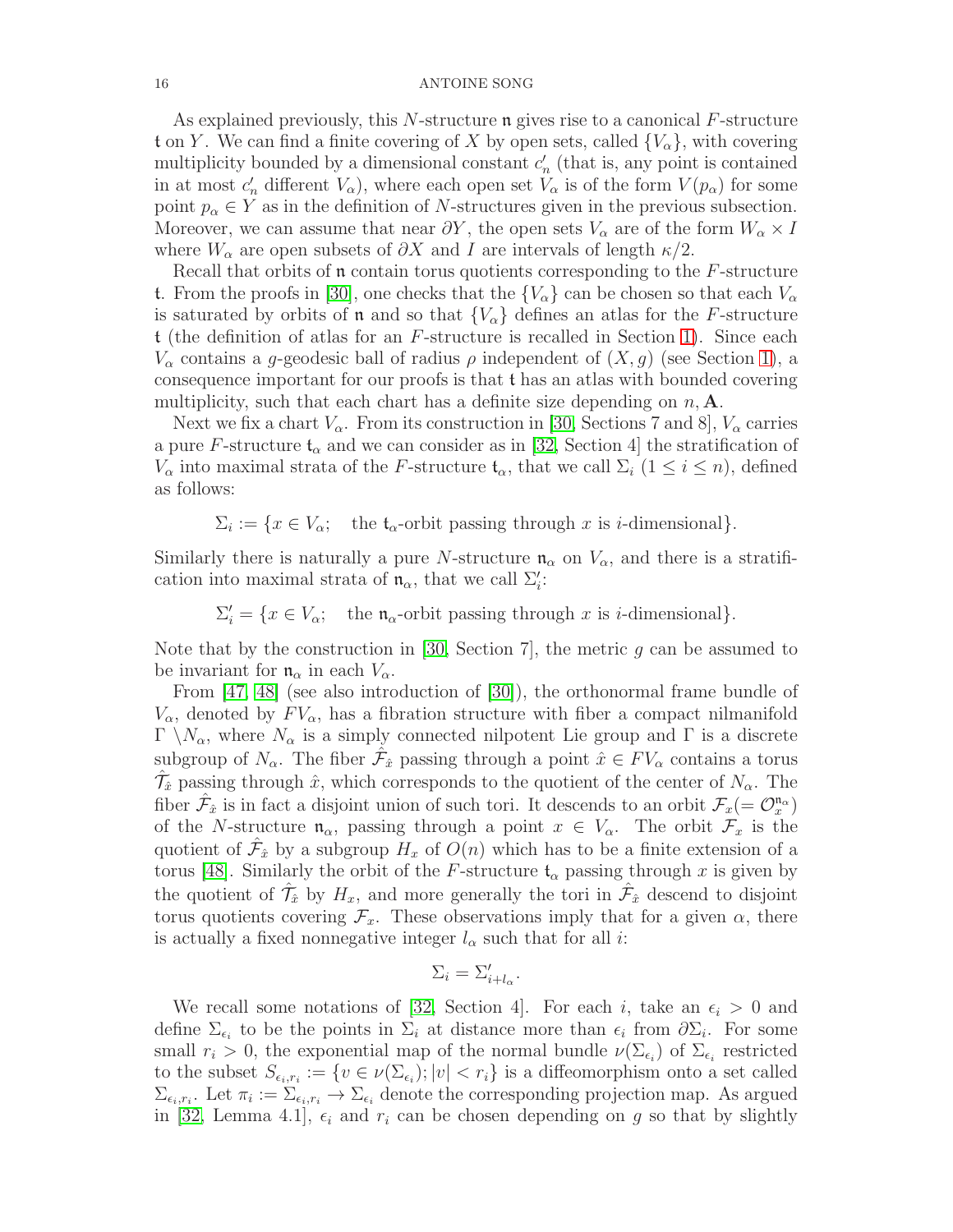enlarging  $V_{\alpha}$  and by perturbing the metric g if necessary,

<span id="page-16-0"></span>(7)

$$
\bigcup_{i} \Sigma_{\epsilon_i, r_i} = V_{\alpha} \text{ and}
$$
  
if  $i_1 < i_2$  then  $\pi_{i_1} = \pi_{i_1} \pi_{i_2}$  on  $\Sigma_{\epsilon_{i_1}, r_{i_1}} \cap \Sigma_{\epsilon_{i_2}, r_{i_2}}$ 

In the next paragraph we show that these numbers  $\epsilon_i$ ,  $r_i$  can actually be chosen uniformly and that the change of metric can also be controlled uniformly.

By the local description of N-structures in [\[30,](#page-55-4) Appendix 1],  $V_{\alpha}$  is covered by open subsets of the form

> <span id="page-16-1"></span> $T_R(\mathcal{O}_{x_0}^{\mathfrak{n}_\alpha}$  $\binom{\mathfrak{n}_{\alpha}}{x_0},$

the tubular R-neighborhood of an orbit  $\mathcal{O}_{x_0}^{\mathfrak{n}_{\alpha}}$  with normal injectivity radius at least R, where the radius  $R \in (0, \kappa)$  depends only on n, A. The metric g on that tubular neighborhood is uniformly close to the natural metric coming from the normal exponential map [\[30\]](#page-55-4). Let  $\exp^{(n)}$  be the normal exponential map defined on the normal R-disk bundle

$$
\exp^{(n)}: \nu^R(\mathcal{O}_{x_0}^{\mathfrak{n}_\alpha}) \to X
$$

and let  $\mathcal{N}_y^R$  (resp.  $\mathcal{N}_y$ ) be the fiber of  $\nu^R(\mathcal{O}_{x_0}^{\mathfrak{n}_{\alpha}})$  (resp. of the normal bundle  $\nu(\mathcal{O}_{x_0}^{\mathfrak{n}_{\alpha}})$ ) over y. The structure of the normal bundle  $\nu(\mathcal{O}_{x_0}^{\mathfrak{n}_{\alpha}})$  is described in [\[30,](#page-55-4) Proposition A.15], and there are natural isometric local group actions on  $\exp^{(n)}(\nu^R(\mathcal{O}_{x_0}^{\mathfrak{n}_{\alpha}}))$  (i.e. action of the sheaf  $\mathfrak{n}_{\alpha}$ ). Recall that each  $\Sigma_i$  is totally geodesic with respect to g because g is invariant for  $\mathfrak{n}_{\alpha}$ . Since the isotropy groups at points of  $\mathcal{O}_{x_0}^{\mathfrak{n}_{\alpha}}$  are finite extensions of tori [\[48,](#page-56-3) Theorem 0.6], for any  $j$ , there is a union of coordinate vector subspaces with respect to a fixed orthonormal basis independent of j and called  $P_j$ , inside the vector space  $\mathcal{N}_y$ , such that if  $i_1 < i_2$  then  $P_{i_1} \subset P_{i_2}$ . Moreover

$$
\Sigma_j \cap \exp^{(n)}(\mathcal{N}_y^R) = \exp^{(n)}\left((P_j \backslash P_{j-1}) \cap \mathcal{N}_y^R\right).
$$

Putting these elements together, we conclude that one can find  $\epsilon_i$ ,  $r_i$  and a perturbation of g depending only on  $n$ ,  $A$ , so that the properties of the previous paragraph are satisfied. From now on, we work with this new metric, that we continue to call g.

For  $x \in V_\alpha$ , let us denote by  $G_x^N$  (resp.  $G_x^F$ ) the stalk of  $\mathfrak{n}_\alpha$  (resp.  $\mathfrak{t}_\alpha$ ) at x, and  $g_x^N$  (resp.  $g_x^F$ ) its Lie algebra. For  $q \in \sum_{\epsilon_i}$ , any element  $v_q \in g_q^F$  determines a local Killing vector field **V** near q. If  $x \in \Sigma_{\epsilon_i, r_i}$  and  $\gamma$  is a continuous embedded path from x to  $q := \pi_i(x) \in \Sigma_{\epsilon_i}$  included in  $\pi_i^{-1}$  $i^{-1}(q) \cap \Sigma_{\epsilon_i,r_i}$ , the local Killing field **V** near  $\pi_i(x)$  yields a local Killing field along  $\gamma$ , and in particular a local Killing field near x, which induces an isomorphism  $g_x^F \to g_q^F$  denoted by  $(\pi_i)_*.$  This isomorphism is independent of  $\gamma$  since  $\pi_i^{-1}$  $\overline{i}^{-1}(q) \cap \Sigma_{\epsilon_i,r_i}$  is diffeomorphic to a ball.

Similarly to [\[32,](#page-55-2) Section 4], in the next paragraphs we define certain subspaces  $Z_i, W_i$  of TX which will yield "slice polarizations". It is helpful to look at the orthonormal frame bundle where the situation is simpler:

$$
\tilde{\Pi}: FV_{\alpha} \to V_{\alpha}.
$$

This frame bundle is endowed with a metric  $\tilde{g}$  naturally coming from g, making  $\Pi$ a Riemannian submersion. The sheaf  $\mathfrak{n}_{\alpha}$  on  $V_{\alpha}$  and its action can be lifted to  $F V_{\alpha}$ via Π. Lifted objects from  $V_{\alpha}$  to  $F V_{\alpha}$  will be denoted with a tilde, for instance  $\tilde{G}_{\tilde{x}}^F$  denotes a lift of  $G_x^F$ . Remembering that local Killing fields of the base  $V_{\alpha}$ 

.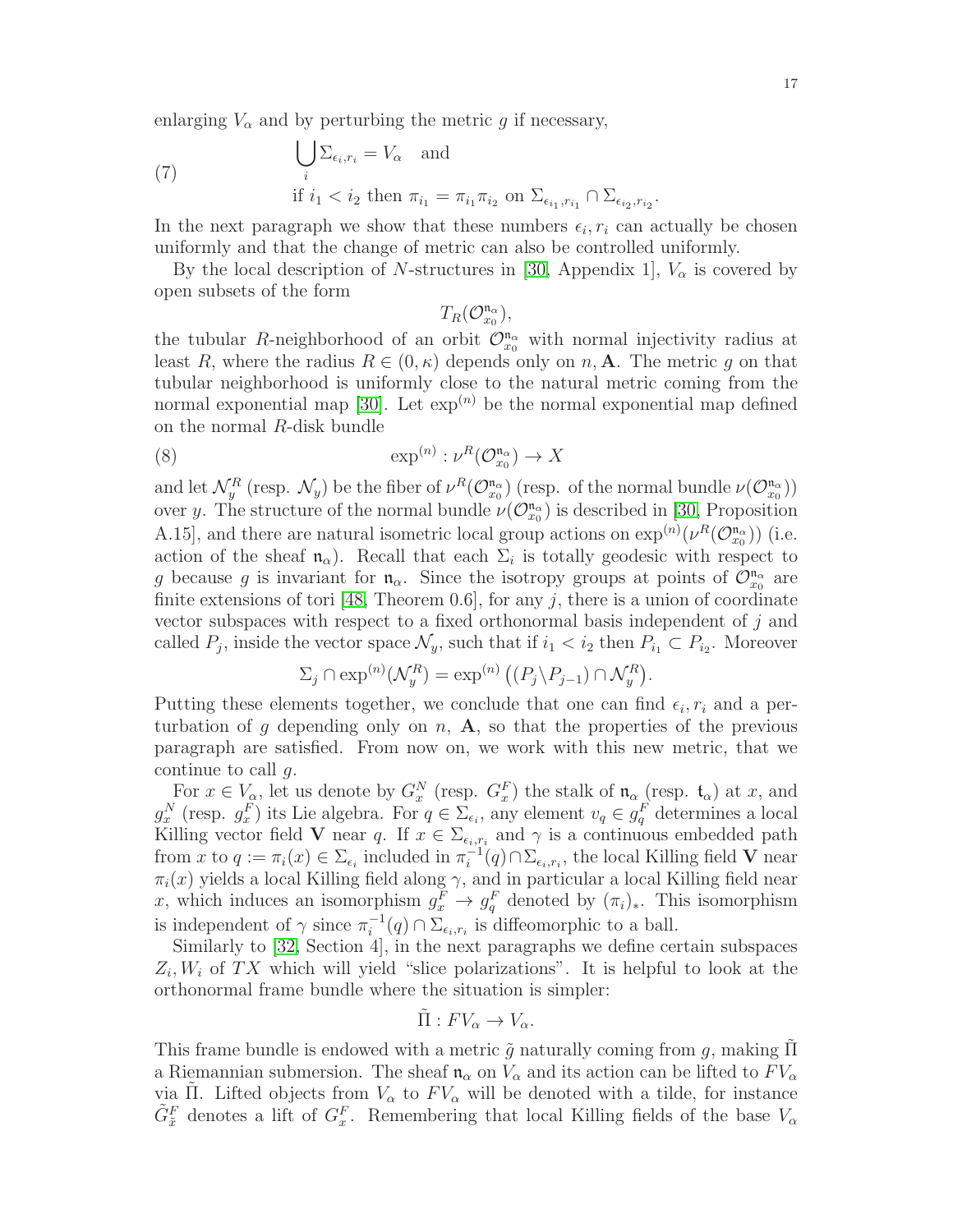naturally lift to local Killing fields of the frame bundle  $FV_\alpha$ , we identify the Lie algebra  $\tilde{g}^F_{\tilde{x}}$  with the corresponding local Killing fields **V** near  $\tilde{x}$ , which in turn we identify with  $V_{\tilde{x}}$  (the value of V at  $\tilde{x}$ ). Recall that since the local group actions are effective, the local Killing fields in  $F_{\alpha}$  are nowhere vanishing whenever there are non-trivial, so this identification is an isomorphism.

A fibration map  $\Phi$  capturing the collapsed geometry of  $(X, g)$  is constructed in [\[47\]](#page-56-2):

<span id="page-17-1"></span>
$$
\Phi: FV_{\alpha} \to \mathcal{Y}_{\alpha}.
$$

The manifold  $\mathcal{Y}_{\alpha}$  comes with a uniformly regular metric [\[48,](#page-56-3) Sections 6 and 7], and the  $O(n)$ -invariant fibration map  $\Phi$  has uniformly bounded derivatives [\[30,](#page-55-4) Theorem 2.6. As already explained previously, the fibers of  $\Phi$  are orbits of the lifted N-structure  $\tilde{\mathfrak{n}}_{\alpha}$  and projects via  $\Pi$  to orbits of  $\mathfrak{n}_{\alpha}$ .

Note that if  $x := \tilde{\Pi}(\tilde{x}) \in \Sigma_{\epsilon_i, r_i} \cap \Sigma_{\epsilon_j, r_j}$  with  $i \leq j$ , then a local Killing field  $v \in g_x^F$  which is mapped via  $(\pi_i)_*$  to a local Killing field fixing  $\pi_i(x)$  is also mapped via  $(\pi_j)_*$  to a local Killing field fixing  $\pi_j(x)$ . For  $q \in \Sigma_{\epsilon_i}$ , let  $H_q$  be the isotropy subgroup of  $G_q^F$  (which by definition fixes q). This subgroup lifts to a subgroup  $\tilde{H}_{\tilde{q}} \subset \tilde{G}_{\tilde{q}}^F$ . Now let  $\tilde{K}_{\tilde{q}}^i$  denote the connected (not necessarily closed) subgroup of  $\tilde{G}_{\tilde{q}}^F$  whose Lie algebra, denoted by  $\theta_{\tilde{q}}^i$ , is the  $\tilde{g}$ -orthogonal complement of that of  $\tilde{H}_{\tilde{q}}$ , using the previous identification. Then for  $\tilde{x} \in \tilde{\Pi}^{-1}(\Sigma_{\epsilon_i,r_i})$ , we define  $\tilde{K}^i_{\tilde{x}}$  by induction on *i* as follows. For  $i = 1$ , set  $\tilde{K}^1_{\tilde{x}}$  to be the connected subgroup of  $\tilde{G}^F_{\tilde{x}}$ whose Lie algebra is defined by

$$
\theta_{\tilde{x}}^1 := (\tilde{\pi}_1)_*^{-1}(\theta_{\tilde{\pi}_1(\tilde{x})}^1)
$$

with the notations above. At this point, if  $\tilde{q} \in \tilde{\Pi}^{-1}(\Sigma_{\epsilon_1,r_1} \cap \Sigma_{\epsilon_2})$  we do not necessarily have

$$
\theta^1_{\tilde q}\subset \theta^2_{\tilde q}
$$

but this is uniformly close to be true, so we can equivariantly perturb  $\theta_{\tilde{q}}^2$  so that the above inclusion becomes true; this can be performed in a uniformly controlled way because of the uniform control on  $\mathcal{Y}_{\alpha}$ ,  $\Phi$ ,  $\tilde{g}$ , [\[30,](#page-55-4) Proposition 4.7]. Then for  $\tilde{x} \in \tilde{\Pi}^{-1}(\Sigma_{\epsilon_2,r_2})$ , set  $\tilde{K}^2_{\tilde{x}}$  to be the connected subgroup of  $\tilde{G}^F_{\tilde{x}}$  whose Lie algebra is defined by

<span id="page-17-0"></span>
$$
\theta_{\tilde{x}}^2 := (\tilde{\pi}_2)^{-1}_* (\theta_{\tilde{\pi}_2(\tilde{x})}^2).
$$

We continue this procedure step by step to define  $\tilde{K}^i_{\tilde{x}}$  for all  $i$  and  $\tilde{x} \in \tilde{\Pi}^{-1}(\Sigma_{\epsilon_i,r_i}),$ modifying a bit  $\tilde{K}^i_{\tilde{q}}$  according to the already constructed  $\tilde{K}^{i-1}_{\tilde{q}}$ . By construction, the assignment  $x \mapsto \tilde{K}^i_{\tilde{x}}$  is invariant under both the local action of the whole group  $\tilde{G}_{\tilde{x}}^N$  and the group  $O(n)$ . Moreover, if  $\tilde{x} \in \tilde{\Pi}^{-1}(\Sigma_{\epsilon_i,r_i} \cap \Sigma_{\epsilon_j,r_j})$  with  $i \leq j$ , then

$$
(10) \qquad \qquad \tilde{K}^i_{\tilde{x}} \subset \tilde{K}^j_{\tilde{x}}.
$$

That can be seen from our construction by induction, using [\(7\)](#page-16-0) and the fact that each identification  $(\pi_i)_*: g^F_x \to g^F_{\pi_i(x)}$  does not depend on the choice of path  $\gamma \subset \pi_i^{-1}$  $\overline{C}_i^{-1}(\pi_i(x)) \cap \Sigma_{\epsilon_i,r_i}$  joining x to  $\pi_i(x)$ .

If  $\tilde{x} \in \tilde{\Pi}^{-1}(\Sigma_{\epsilon_i,r_i})$ , we denote by  $\tilde{Z}_i$  the subspace of the tangent space  $T_{\tilde{x}}FV_{\alpha}$ which is tangent to the orbit of  $\tilde{K}_{\tilde{x}}^i$ . By [\(10\)](#page-17-0), if  $\tilde{x} \in \tilde{\Pi}^{-1}(\Sigma_{\epsilon_i,r_i} \cap \Sigma_{\epsilon_j,r_j})$  with  $i < j$ ,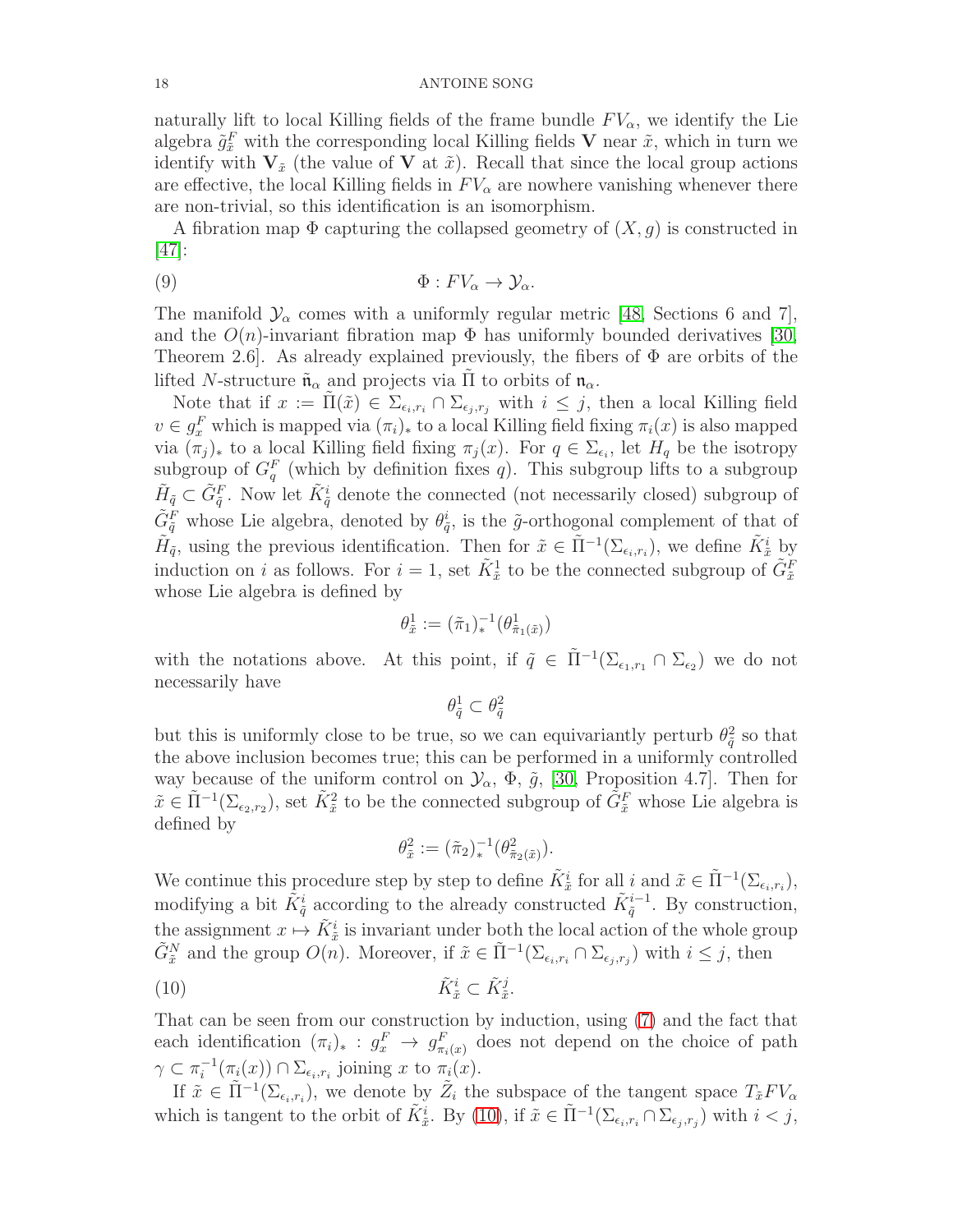then at  $\tilde{x}$ :

$$
\tilde{Z}_i\subset \tilde{Z}_j.
$$

An important property of  $\tilde{Z}_i$  is the following: the angle at  $\tilde{x}$  between  $\tilde{Z}_i$  and the  $O(n)$ -fiber is uniformly bounded away from 0. To check that, we can use the following facts:

- $\epsilon_i$ ,  $r_i$  are uniformly bounded from above,
- each point  $x \in \Sigma_{\epsilon_i, r_i}$  is contained in a tubular R-neighborhood  $T_R(\mathcal{O}_{x_0}^{\mathfrak{n}_{\alpha}})$ ([\[30,](#page-55-4) Appendix 1]) such that the metric and the local group actions are uniformly close respectively to the natural bundle metric induced by the exponential map [\(8\)](#page-16-1) and the corresponding natural local group actions,
- a lifted local Killing field that is close to being tangent to the  $O(n)$ -fiber at  $\tilde{x}$  descends to a local Killing field that is almost vanishing at x.

Now if  $x \in \Sigma_{\epsilon_i, r_i}$ , define  $Z_i$  to be the subspace of  $T_xX$  which is the projected image of  $\tilde{Z}_i$  at any  $\tilde{x} \in \tilde{\Pi}^{-1}(x)$ . Define  $W_i$  to be the tangent space of  $\pi_i^{-1}(\mathcal{O}_{\pi_i}^{\mathfrak{n}_{\alpha}})$  $\frac{\mathfrak{n}_\alpha}{\pi_i(x)}$ at x. (Compared to [\[32\]](#page-55-2), we find it clearer to work on the frame bundle because of the regularity of the fibration [\(9\)](#page-17-1) and to define  $\tilde{K}^i_{\tilde{x}}$  directly without invoking invariant inner products on Lie algebras, and here  $W_i$  is defined with orbits of the *N*-structure.) If  $x \in \sum_{\epsilon_i, r_i} \cap \sum_{\epsilon_i, r_j}$  with  $i < j$ :

$$
Z_i \subset Z_j \subset W_j \subset W_i.
$$

The key point, which justifies our use of the notion of  $N$ -structures, is that the subspaces  $Z_i, W_i$  vary in a uniformly controlled way as  $x \in \sum_{\epsilon_i, r_i}$  varies. Let  $d_i$  be the dimension of  $Z_i$  (or  $W_i$ ), which is independent of  $x \in \Sigma_{\epsilon_i, r_i}$ . What we mean by saying that the subspaces  $Z_i$  (or  $W_i$ ) vary in a uniformly controlled way is the following. Locally at any point x of  $\Sigma_{\epsilon_i,r_i}$ , in a neighborhood which needs not be uniformly large, there is a smooth family of vectors  $\{\mathcal{V}_1, ..., \mathcal{V}_{d_i}\}$  forming a basis of  $Z_i$  (or  $W_i$ ) and such that the  $d_i \times d_i$  matrix  $g(V_a, V_b)$  is uniformly bounded and has eigenvalues uniformly bounded away from zero. Moreover, the derivatives of the vector fields  $\mathcal{V}_1, ..., \mathcal{V}_{d_i}$  are uniformly bounded. To check this for  $Z_i$ , first  $\tilde{Z}_i$  varies in a uniformly controlled way in the frame bundle thanks to the uniform control on  $\mathcal{Y}_{\alpha}$ ,  $\Phi$  and the metric  $\tilde{g}$ , and also [\[30,](#page-55-4) Proposition 4.7]. Then since at any  $\tilde{x} \in \tilde{\Pi}^{-1}(\Sigma_{\epsilon_i,r_i})$ , the angle between the  $O(n)$ -fiber and  $\tilde{Z}_i$  is uniformly bounded away from 0 (see explanation above), it follows that the projected subspace  $Z_i$ also varies in a uniformly controlled way. As for why  $W_i$  varies in a uniformly controlled way, this follows from the fact that each point  $x \in \Sigma_{\epsilon_i, r_i}$  is contained in atubular R-neighborhood  $T_R(\mathcal{O}_{x_0}^{\mathfrak{n}_{\alpha}})$  ([\[30,](#page-55-4) Appendix 1]) such that the metric and the local group actions are close respectively to the natural bundle metric induced by the exponential map [\(8\)](#page-16-1) and the natural local group actions.

Note that each  $\Sigma_{\epsilon_i,r_i}$  and each  $V_\alpha$  has uniform size, and we can make sure the above constructions are coherent on the intersections of different  $V_{\alpha}$ ,  $V_{\beta}$ . As in [\[32,](#page-55-2) Section 4], we can find a one-parameter family of metrics  $g_{\delta}$  on Y, with  $\delta \in (0,1]$  and  $g_1 = g$  such that  $g_\delta$  has injectivity radius converging to 0 as  $\delta$ goes to 0. Concretely, we first multiply the metric by  $\log(\delta)^2$ , then on each  $\Sigma_{\epsilon_i,r_i}$ we multiply the metric by  $\delta^2$  (resp.  $\delta^{-2}$ ) in the direction of  $Z_i$  (resp. in the directions orthogonal to  $W_i$  in  $TX$ ), and finally we use invariant cut-off functions associated to  $\Sigma_{\epsilon_i,r_i}$ ,  $V_\alpha$ . By [\[32,](#page-55-2) Section 4], this change of metric gives a collapse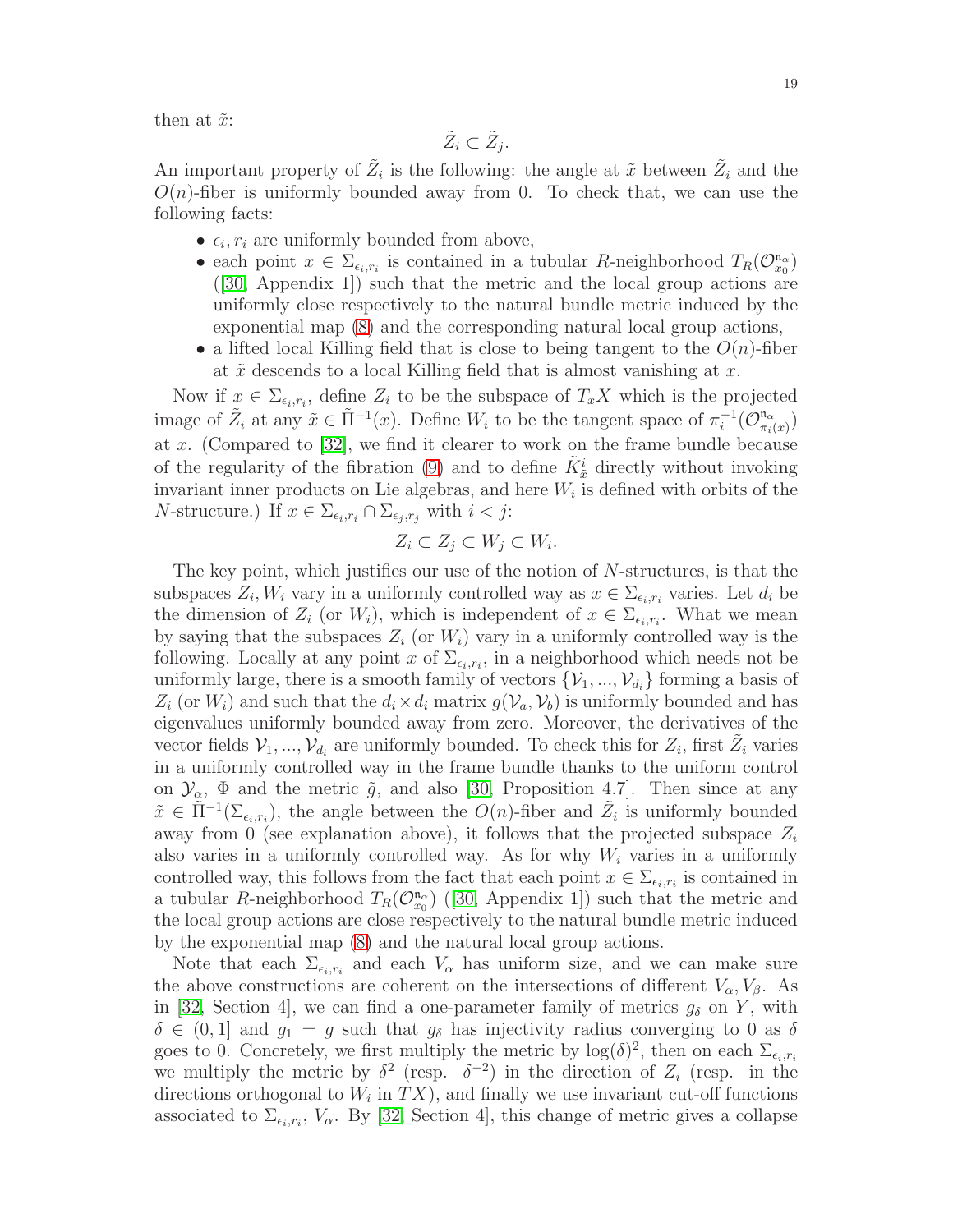with bounded curvature. It follows from all the uniform controls obtained in the above paragraphs (size of  $\Sigma_{\epsilon_i,r_i}$ ,  $V_\alpha$  and control on  $Z_i$ ,  $W_i$ ) that the curvature bound on  $g_{\delta}$  is uniform, depending on n, A but independent of  $\delta$ ,  $(X, g)$ . As for the injectivity radius, we can argue as follows. With the notation used above, let q be in  $\Sigma_{\epsilon_i} \subset V_\alpha$ ; to lighten the discussion we will ignore the effects of cut-off functions which are easy to deal with. Then during the collapse-expansion of the metrics  $g_\delta$ , the slice  $\pi_i^{-1}(\mathcal{O}_q^{\mathfrak{n}_{\alpha}}) \cap \Sigma_{\epsilon_i,r_i}$  is expanded by  $\log(\delta)^2$  but is collapsed by  $\delta^2$ in the  $Z_i$ -directions. The second fundamental form of the slice  $\pi_i^{-1}(\mathcal{O}_q^{\mathfrak{n}_{\alpha}}) \cap \Sigma_{\epsilon_i,r_i}$  is uniformly bounded as  $\delta \to 0$ . Next, as a toy example, consider a k-torus T with a flat metric  $h$  and  $Z$  a collection of  $T$ -invariant positive dimensional subspaces of the tangent bundle of T, then if we expand h by  $log(\delta)^2$  followed by a collapse of h by  $\delta^2$  in the Z-directions, the volume of the new metric is at most  $\delta \log(\delta)^k$ times the initial volume of  $T$ . As a consequence, it becomes clear by applying the example more generally that the volume of unit balls for  $g_{\delta}$  converge to 0 at a fixed rate and that

<span id="page-19-0"></span>(11) 
$$
\text{injrad}_{g_{\delta}} \le \hat{\xi}(\text{sup}\{\text{injrad}_g(x); x \in Y\}, \delta) \le \xi(\text{sup}\{\text{injrad}_g(x); x \in Y\})
$$

for fonctions  $\hat{\xi}: \mathbb{R}^2 \to (0, \infty)$  and  $\xi: \mathbb{R} \to (0, \infty)$  depending only on n, **A** such that

$$
\forall a \in \mathbb{R}, \quad \lim_{b \to 0} \hat{\xi}(a, b) = 0 \quad \text{and} \quad \lim_{b \to 0} \xi(b) = 0.
$$

Fix  $\delta > 0$  such that

<span id="page-19-1"></span>(12)  $\hat{\xi}(\sup\{\text{injrad}_g(x); x \in Y\}, \delta) < \xi(\sup\{\text{injrad}_g(x); x \in T_{g,1}(\partial X)\}).$ 

To glue  $g_\delta$  to  $(\partial X, g)$ , we consider the manifold  $(\partial X, g)$ , with the charts  $\{W_\alpha\}.$ By the same arguments as previously, there is a one-parameter family of metrics  $h_{\delta'}(\delta' \in (0,1])$  on  $\partial X$  such that  $h_1 = g|_{\partial X}$ , the injectivity radius of  $h_{\delta'}$  satisfies (13)

<span id="page-19-2"></span> $\mathrm{injrad}_{h_{\delta'}} \leq \hat{\xi}(\sup\{\mathrm{injrad}_g(x); x \in X \setminus Y\}, \delta') \leq \xi(\sup\{\mathrm{injrad}_g(x); x \in X \setminus Y\})$ 

for fonctions  $\hat{\xi}$  and  $\xi$  as in [\(11\)](#page-19-0), and the sectional curvature of  $h_{\delta'}$  is bounded from above and below by a constant  $C = C(n, \mathbf{A})$  independent of  $\delta'$ . Set  $\bar{g}_{\delta}$  to be the metric on  $X\Y$  defined by

$$
\bar{g}_\delta := h_{e^{-r}} \oplus dr^2
$$

on  $\partial X \times [0, -\log(\delta)]$  (which is diffeomorphic to  $X \backslash Y$ ). One can checks that the curvature is still bounded only in terms of  $n$  and  $A$ . It is possible to slightly change the metric  $\bar{g}_{\delta}$  so that near  $\partial X \times \{0\}$  and  $\partial X \times \{-\log(\delta)\}\,$ , it is the product metric  $\bar{g}_{\delta} \oplus dr^2$  while preserving the relevant bounds. In addition, by the way  $g_{\delta}$  and  $\bar{g}_{\delta}$ are constructed using F-structures, they coincide on  $\partial Y = \partial X \times \{-\log(\delta)\}\.$  The first part of the proposition,  $(A)$ , is then proved by defining the metric  $\hat{g}_1$  on X to be  $\bar{g}_{\delta}$  on  $\partial X \times [0, -\log(\delta)]$  and  $g_{\delta}$  on Y, since the desired bound on the injectivity radius of  $\hat{g}_1$  can be checked using [\(11\)](#page-19-0), [\(12\)](#page-19-1), [\(13\)](#page-19-2).

**Proof of (B):** The proof of the second point of the proposition,  $(B)$ , is similar to  $(A)$ . The new ingredient is an idea of [\[76\]](#page-57-7), which replaces the computations of [\[32\]](#page-55-2). We still assume that the  $\kappa$ -neighborhood of  $\partial X$  has a product metric. Let  $\mathfrak n$  and  $\mathfrak t$  be the N-structure and the corresponding canonical F-structure as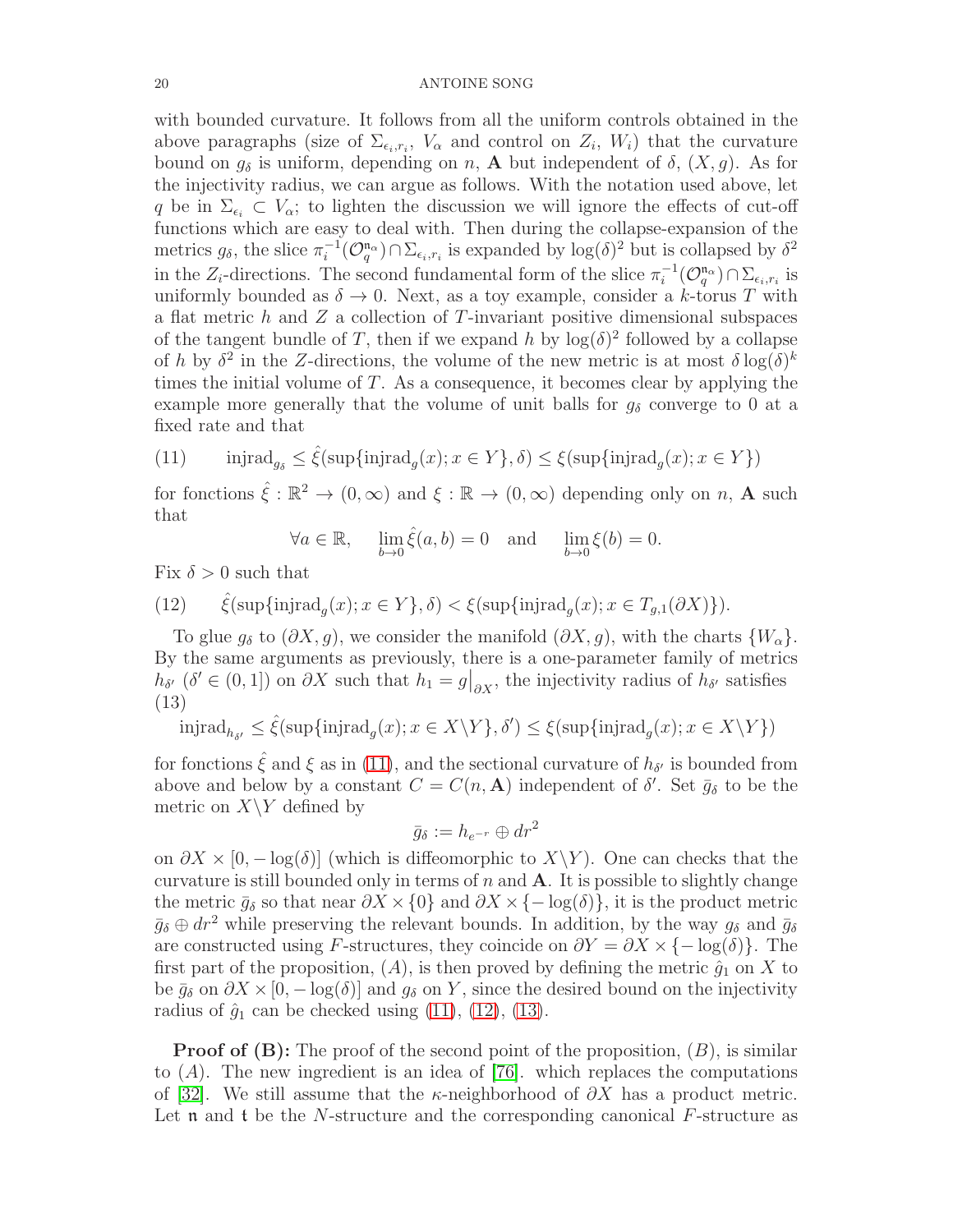previously. For K large enough, there is a polarized F-structure  $\mathfrak{t}^*$  on  $X \times T^K$ , the product of  $(X, g)$  with the flat torus  $T^K$  obtained by taking the product of K unit circles, see [\[76\]](#page-57-7). If  $\{V_{\alpha}\}\$ is the atlas of t coming from n as before, then  $\{V_\alpha \times T^K\}$  is an atlas for  $\mathfrak{t}^*$ . If  $\mathcal{O}_x$  is the orbit of  $\mathfrak{t}$  passing through x, then for  $q \in T^K$ , there is a sub-torus  $\mathcal{T}_{x,q} \subset T^K$  and a function  $\varphi : \mathcal{T}_{x,q} \to \mathcal{O}_x$  such that the orbit of  $\mathfrak{t}^*$  passing through  $(x, q) \in X \times T^K$  is given by  $\{(\varphi(q'), q'); q' \in \mathcal{T}_{x,q}\}.$ 

We verify the two following properties:

- the polarization [\[32,](#page-55-2) Section 3] is uniformly controlled in terms of n and A,
- the volume is bounded in terms of n, **A** and  $Vol(T_{q,1}(\partial X)).$

Because of the uniform control on the fibration maps in [\[47,](#page-56-2) [48,](#page-56-3) [49\]](#page-56-4) (see proof of (A)), the lift of  $\mathfrak{t}^*$  to the frame bundle of  $X \times T^K$  has orbits which are uniformly controlled. Moreover, the angle between those orbits and any  $O(n+K)$ -orbit is uniformly bounded away from zero. Therefore the tangent spaces to the orbits of t <sup>∗</sup> vary in a uniformly controlled way (in the sense of the proof of (A)) and the first point thus follows.

As in [\[76,](#page-57-7) Section 6], we can construct metrics with bounded sectional curvature  $\bar{g}''_{\delta}$  on  $(X \ Y) \times T^K$  and  $g''_{\delta}$  on  $Y \times T^K$  that descend respectively to  $\bar{g}_{\delta}$  on  $X \ Y$ and  $g_{\delta}$  on Y. The bound on  $|\sec_{g''_{\delta}}|$  and  $|\sec_{g''_{\delta}}|$  is uniform by the uniform control on the polarization, the uniform size of the charts and [\[32\]](#page-55-2), as in the proof of (A). Then by O'Neill's formula (see [\[76\]](#page-57-7)),  $\hat{g}_2$  has sectional curvature bounded from below by a constant C depending only on n and **A**. The new metric  $\hat{g}_2$  on X is constructed by gluing those two metrics,  $\bar{q}_\delta$  and  $q_\delta$ .

For the second point, as  $\delta$  is small, the volume of  $(Y, g_{\delta})$  is smaller than  $C(\delta)^{l_1} \log(\delta)^{l_2} \text{Vol}(Y,g_1)$  for some uniform constants  $C, l_1, l_2 > 0$ , see [\[76,](#page-57-7) Section 6, Theorem A] (here the F-structure we start with is of positive rank, which simplifies the computations of [\[76\]](#page-57-7)). As for  $X\Y$ , the metric  $\bar{g}_\delta$  is of the form

$$
\bar{g}_{\delta} := \tilde{h}_{e^{-\phi(r)}} \oplus dr^2
$$

on  $\partial X \times [0, -\log(\delta)]$  (a chart for  $X\Y$ ) for a function  $\phi$  which is a small perturbation of the identity constant near 0 and  $-\log(\delta)$ . The volume of  $(\partial X, \tilde{h}_{\delta})$  is also smaller than  $C(\delta')^{l_1} \log(\delta')^{l_2}$  Vol $(\partial X, \tilde{h}_1)$ . This is enough to conclude.

**Proof of (C):** Under additional assumptions, (C) was proved in [\[82,](#page-57-8) Theorem 4.1. For the general case, first note the fact that, if  $d \leq 3$ , an F-structure  $\mathfrak{t}_1$  on a d-manifold has a polarized substructure  $\mathfrak{t}'_1$ , see [\[83,](#page-57-13) Section 3]. Moreover if  $\{V_\alpha\}$ is an atlas of  $\mathfrak{t}_1$ , then  $\{V_\alpha\}$  also naturally furnishes an atlas for  $\mathfrak{t}'_1$ . Hence, in case  $\dim(X) \leq 4$ , the F-structure considered previously restricts to an F-structure on  $\partial X$  which has a polarized substructure t'. The latter is uniformly controlled, by the same arguments as in (A) and (B). In particular, by the computations of [\[32,](#page-55-2) Section 3] and the uniform control of  $t'$  in our situation, there is a family of metrics  $h_{\delta'}$  on  $\partial X$  so that  $h_1 = g|_{\partial X}$ , the volume of  $(\partial X, h_{\delta'})$  is smaller than  $C(\delta')^{l_1} \log(\delta')^{l_2} \text{Vol}(\partial X, h_1)$  for some uniform constants  $C, l_1, l_2 > 0$  and the sectional curvature is bounded in absolute value by a constant  $C = C(n, \mathbf{A})$ . There is also as in the proof of (A) a metric  $g_{\delta}$  on Y with injectivity radius smaller than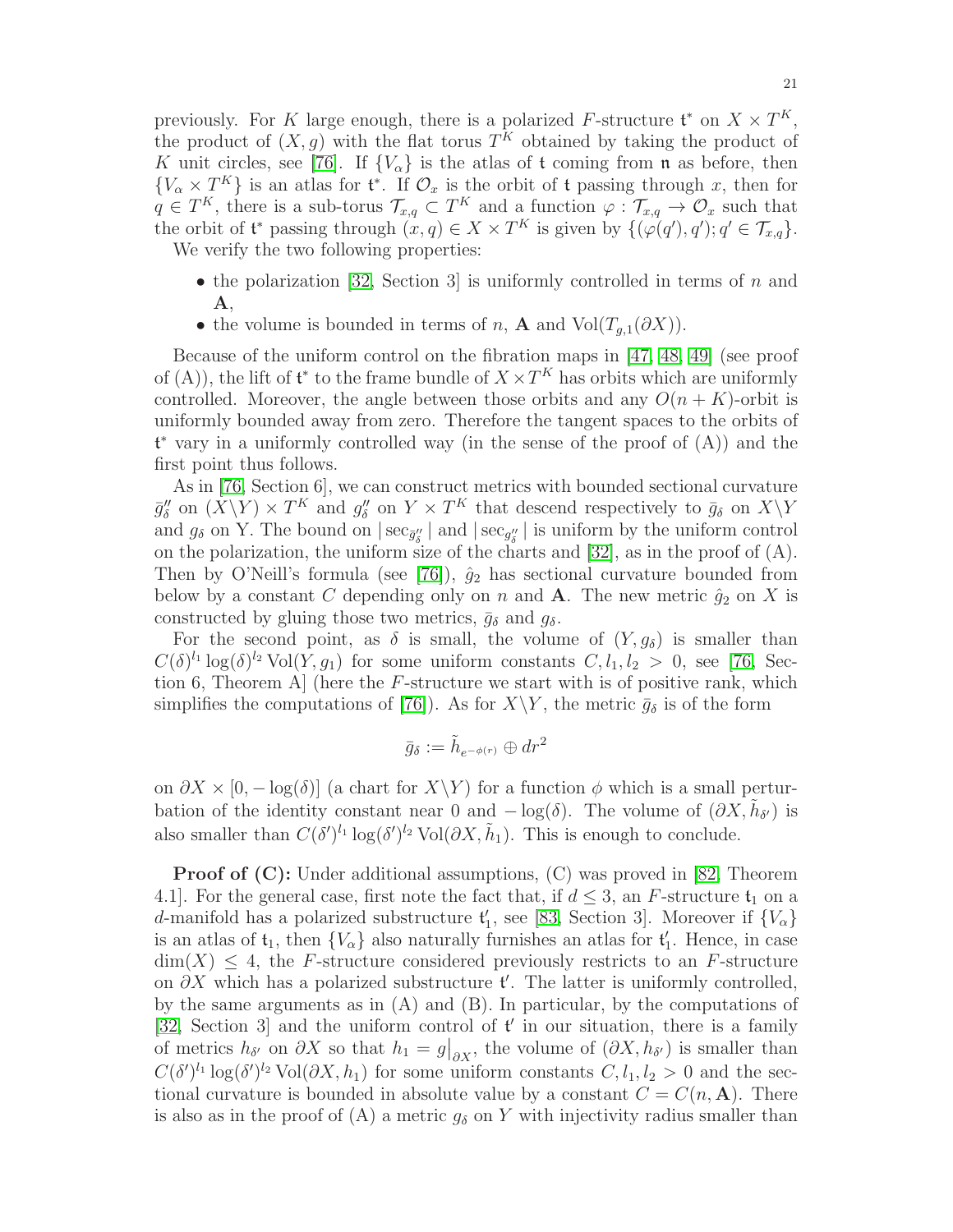$\mu$  if  $\delta$  is chosen small enough. Define  $\hat{q}_3$  on X to be  $q_\delta$  on Y and

$$
\bar{g}_{\delta} := h_{e^{-\phi(r)}} \oplus dr^2
$$

on  $\partial X \times [0, -\log(\delta)]$  (i.e. on  $X \ Y)$ , where  $\phi$  is a small perturbation of the identity which is constant near 0 and  $-\log(\delta)$ . The volume of  $\bar{g}_{\delta}$  is bounded as wanted. □

In the proof of Theorem [11](#page-13-0), we actually showed the following corollary, which improves [\[32,](#page-55-2) Theorem 4.1] in that the curvature bound does not depend on the particular metric which is collapsed.

<span id="page-21-1"></span>**Corollary 12.** Let  $\epsilon_n$  be as in Theorem [11](#page-13-0) . For any  $\mathbf{A} := \{A_l\}_{l=0}^{\infty}$ , there is  $C = C(n, \mathbf{A}) > 0$  such that the following holds. Let  $(Y, g)$  be an **A**-regular closed Riemannian n-manifold with  $|\sec_g| \leq 1$  and injrad<sub> $g \leq \epsilon_n$ . Then there is a con-</sub> tinuous family of metrics  $\{g_\delta\}_{\delta \in (0,1]}$  on Y such that

\n- $$
g_1 = g
$$
,
\n- $|\sec_{g_\delta}| \leq C$  for all  $\delta \in (0, 1]$ ,
\n- $\lim_{\delta \to 0} \text{injrad}_{g_\delta} = 0$
\n

and

$$
\text{injrad}_{g_\delta} \le \xi(\text{injrad}_g)
$$

for all  $\delta \in (0,1]$ , where  $\xi : [0,\infty) \to [0,\infty)$  is a function depending only on  $n$  and  $A$ , such that

$$
\lim_{t \to 0} \xi(t) = 0.
$$

# <span id="page-21-0"></span>4. Further properties of the essential minimal volume and its minimizers

In this section we derive several general consequences of Section [3](#page-12-0) concerning the essential minimal volume and its minimizers.

4.1. On the thickness of minimizers for ess-MinVol. Before stating the main theorem, we prove a Lemma which says that we can inflate compact regions of manifolds with bounded sectional curvature with a controlled curvature bound.

<span id="page-21-2"></span>**Lemma 13.** For any  $\theta > 0$  and  $\Lambda > 1$ , there exists  $\ddot{R} > 1$  such that for any compact manifold  $(V, g)$  and subset  $S \subset V$  satisfying

- $|\sec_q| \leq 1$ ,
- $T_{q,\hat{R}}(S) \subset V \backslash \partial V$ .

Then there is a metric  $\hat{g}$  on V such that

- $\hat{g} = g$  in a neighborhood of  $V \backslash T_{g,\hat{R}}(S)$ ,
- $\hat{g} = \Lambda^2 g$  on  $S$ ,
- $g \le \hat{g} \le \Lambda^2 g$  on V,
- $|\sec_{\hat{a}}| \leq 1 + \theta$ .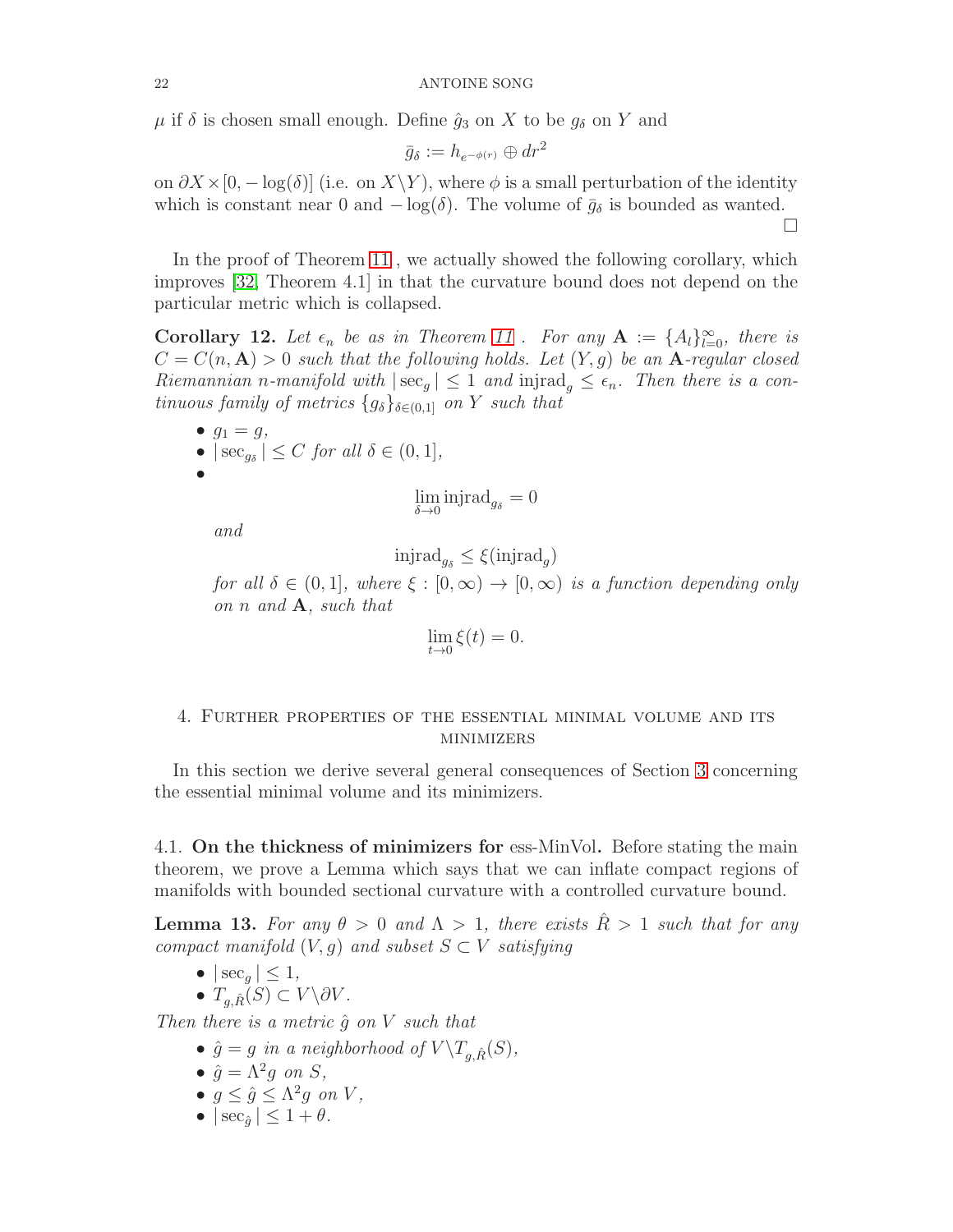*Proof.* Let  $\theta_1 > 0$ . If R is large enough, then for  $(V, g)$  as in the statement, there is a Lipschitz function

$$
f: V \to [1, \Lambda]
$$

such that  $f = 1$  on  $V \setminus T_{g,\hat{R}-1}(S)$ ,  $f = \Lambda$  on a 1-neighborhood if S, and whose Lipschitz constant satisfies

$$
\mathrm{Lip}_f \le \frac{\theta_1}{C_n}
$$

where  $C_n$  is a dimensional constant. By [\[31,](#page-55-13) Lemma 5.3], we can mollify f to get a new smooth function  $f^{\sharp}$  such that

$$
|f^{\sharp} - f| \le \theta_1, \quad |\nabla_g f^{\sharp}| \le \theta_1, \quad |\text{Hess}_g f^{\sharp}| \le \theta_1,
$$

and  $f^{\sharp} = 1$  on a neighborhood of  $V \setminus T_{g,\hat{R}}(S)$ ,  $f^{\sharp} = \Lambda$  on S. Then consider the conformal metric

$$
\hat{g} := (f^{\sharp})^2 g.
$$

By the formula for the Riemann curvature tensor under conformal change [\[17,](#page-55-14) Theorem 1.159]

<span id="page-22-3"></span>(14) 
$$
\operatorname{Rm}_{\hat{g}} = e^{2v} \left( \operatorname{Rm}_g - g \oslash (\operatorname{Hess}_g v - dv \otimes dv + \frac{1}{2} |dv|^2 g) \right)
$$

where  $v := \log(f^{\sharp})$  and  $\oslash$  is the Kulkarni-Nomizu product. if  $\theta_1$  is small enough, the sectional curvature of  $\hat{g}$  lies between  $-1 - \theta$  and  $1 + \theta$ . The other bullets in the conclusion of the lemma are simple to check. the conclusion of the lemma are simple to check.

Given a connected Riemannian manifold  $(P, h)$  and a constant  $\delta$ , recall that P is said to be  $\delta$ -collapsed if at any point  $p \in P$ 

(15) 
$$
\text{Vol}(B_h(p,1),h) \leq \delta.
$$

One of the main reasons to study the essential minimal volume instead of the minimal volume is that corresponding minimizing metrics always exist at least in the weak closure  $\overline{\mathcal{M}}_{|s}^w$  $\int_{|\sec|\leq 1}(M)$ , see Lemma [5.](#page-9-1) Our main result in this section, Theorem [14,](#page-22-0) states that these minimizers are "thick". This in turn implies that these minimizers exist in fact in the much smaller strong closure  $\overline{\mathcal{M}}_{\vert}^s$  $\int_{|\sec |\leq 1}(M),$ see Corollary [15.](#page-24-0)

<span id="page-22-0"></span>**Theorem 14.** For each dimension n there is a constant  $\delta_n > 0$  such that the following holds. For any closed n-manifold M, and any minimizer  $(M_{\infty}, g_{\infty})$  for the essential minimal volume,  $M_{\infty}$  has no  $\delta_n$ -collapsed connected components.

*Proof.* Let  $(M_{\infty}, g_{\infty}) \in \overline{\mathcal{M}}_{|s}^{w}$  $\int_{|\sec|\leq 1}(M)$  be a minimizer for the essential minimal volume of  $M$ , in the sense of Lemma [5.](#page-9-1) Let us show that for some dimensional constant  $\delta_n > 0$  small enough, any component N of  $M_\infty$  contains a point q satisfying:

<span id="page-22-1"></span>(16) 
$$
\text{Vol}(B_{g_{\infty}}(q,1)) > \delta_n.
$$

We proceed by contradiction and suppose that there is a component  $N$  for which [\(16\)](#page-22-1) is not true: for any  $q \in N$ ,

<span id="page-22-2"></span>(17) 
$$
\operatorname{Vol}(B_{g_{\infty}}(q,1)) \leq \delta_n.
$$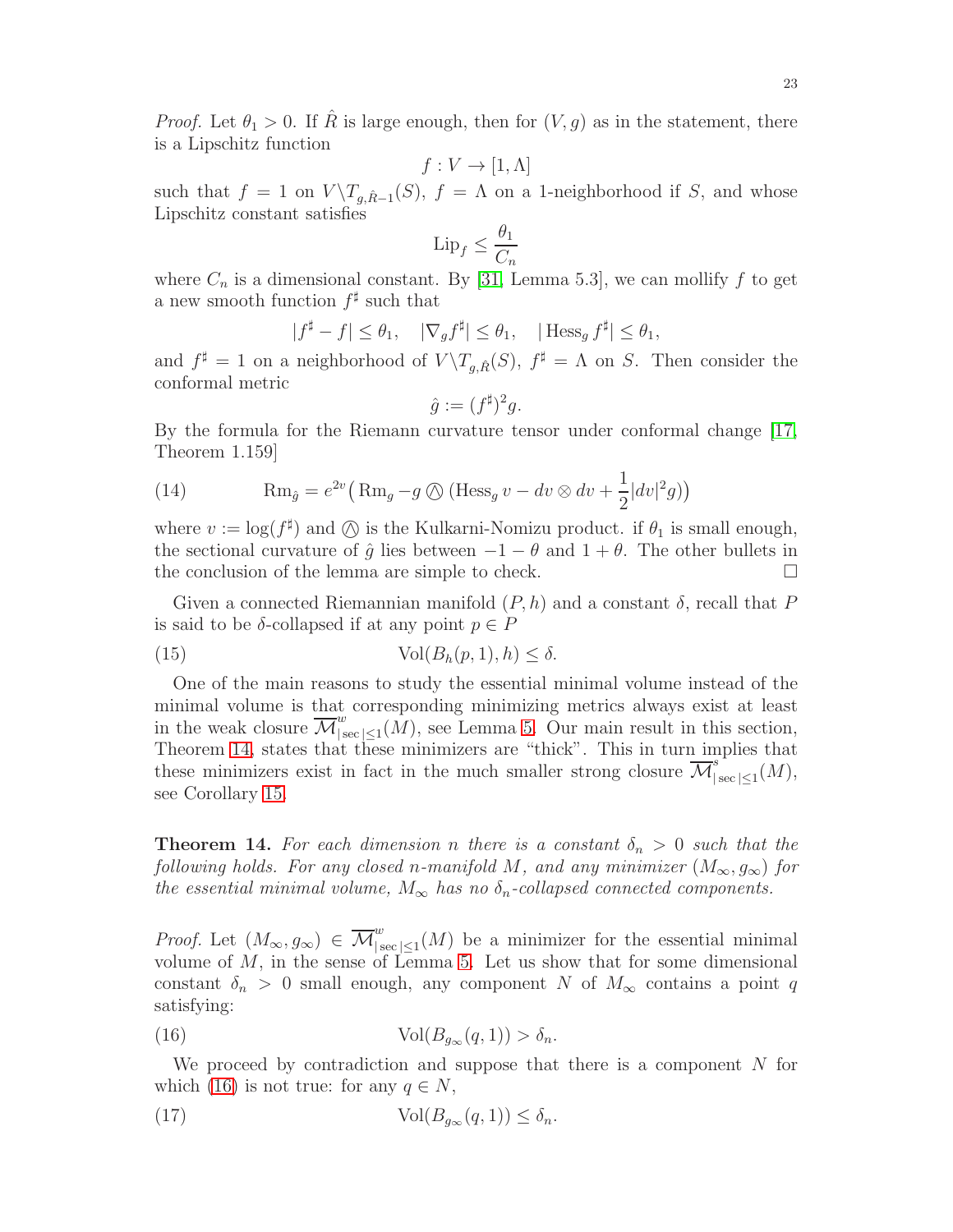By definition of weak convergence, there are metrics  $h_i$  such that  $(M, h_i)$  weakly converges to  $(M_{\infty}, g_{\infty})$  and there is a pointed sequence  $(M, h_j, y_j)$  converging in the pointed Gromov-Hausdorff topology to  $(N, g_{\infty}, y_{\infty})$  where  $y_{\infty} \in N$ . It is enough to show that for any  $\theta \in (0,1)$  small enough, there is  $j_1 > 1/\theta$ ,  $R_1 > 1/\theta$ and a smooth metric  $q_1$  on M such that

- (1)  $e^{-\theta}h_{j_1} \leq g_1 \leq e^{\theta}h_{j_1}$  outside of  $B_{h_{j_1}}(y_{j_1}, R_1)$ ,
- (2) injrad<sub>g<sub>1</sub></sub>  $\leq \theta$  on  $B_{h_{j_1}}(y_{j_1}, R_1)$ ,
- (3)  $|\sec_{g_1}| \leq 1 + \theta$ .

So let  $\theta > 0$  be a small fixed constant. Applying Abresch's approximation result [\[1\]](#page-54-7), we perturb each metric  $h_j$  to a metric  $\tilde{h}_j$  which satisfies:

- $e^{-\theta}h_j \leq \tilde{h}_j \leq e^{\theta}h_j$ ,
- $|\sec_{\tilde{h}_j}| \leq 1$ ,
- $\tilde{h}_j$  is **A**-regular for some  $\mathbf{A} := \{A_l\}_{l=0}^{\infty}$  depending only on the dimension and  $\theta$ .

If  $\delta_n$  and  $\theta$  are small enough, then [\(17\)](#page-22-2) implies that the injectivity radius of  $\tilde{h}_j$ satisfies the following: for any  $R_1$  there is  $j_1$  such that if  $j \geq j_1$  then

$$
\forall x \in B_{h_j}(R_1), \quad \text{injrad}_{\tilde{h}_j}(x) \le \epsilon_n
$$

where  $\epsilon_n$  is as in Theorem [11](#page-13-0).

Let the constant  $C = C(n, \mathbf{A})$  and the function  $\xi$  be those given by Theorem [11](#page-13-0) (A). Take  $\Lambda = \sqrt{C}$  and let  $\hat{R}$  be given by Lemma [13.](#page-21-2) Choose  $R_1 > \max_{\alpha} \{1/\theta, 2\hat{R}\},$  $j_1 > 1/\theta$ . Applying Lemma [13](#page-21-2) to  $V = M$  and  $S = B_{h_{j_1}}(y_{j_1}, R_1 - \hat{R})$ , we get a new (smooth) metric  $\hat{g}$  on M such that

- $\hat{g} = \tilde{h}_{j_1}$  in a neighborhood of  $M \backslash B_{h_{j_1}}(y_{j_1}, R_1)$ ,
- $\hat{g} = C\tilde{h}_{j_1}$  on  $B_{h_{j_1}}(y_{j_1}, R_1 \hat{R}),$
- $\tilde{h}_{j_1} \leq \hat{g} \leq C \tilde{h}_{j_1}$  on  $M$ ,
- $|\sec_{\hat{\theta}}| \leq 1 + \theta$ .

Moreover if  $R_1$  and  $j_1$  were chosen large enough (recall that  $(N, g_{\infty})$  has finite volume),  $\tilde{h}_{j_1}$  satisfies

- $|\sec_{\tilde{h}_{j_1}}| \le 1$  on  $B_{h_{j_1}}(y_j, R_1 \hat{R}),$
- injrad $_{\tilde{h}_{j_1}} \leq \epsilon_n$  everywhere on  $B_{h_{j_1}}(y_j, R_1 \hat{R}),$
- injrad $\delta_{\tilde{h}_{j_1}} \leq \theta/C$  on  $B_{h_{j_1}}(y_{j_1}, R_1) \backslash B_{h_{j_1}}(y_{j_1}, R_1 \hat{R})$  and

$$
\xi\big(\sup\{\text{injrad}_{\tilde{h}_{j_1}}(x); \quad x \in T_{\tilde{h}_{j_1},1}(\partial B_{h_{j_1}}(y_{j_1}, R_1 - \hat{R}))\big\}\big) \le \theta/C.
$$

Applying Theorem [11](#page-13-0) (A) to the metric  $\tilde{h}_{j_1}$  on  $B_{h_{j_1}}(y_{j_1}, R_1 - \hat{R})$ , we obtain a metric on M which after being scaled up by C, is denoted by  $g_1$  and has the following properties:

- $g_1 = \hat{g}$  in a neighborhood of  $M \backslash B_{h_{j_1}}(y_{j_1}, R_1 \hat{R})$ ,
- $\bullet \, |\sec_{g_1}| \leq 1 + \theta \text{ on } M,$
- injrad<sub>g<sub>1</sub></sub>  $\leq \theta$  on  $B_{h_{j_1}}(y_{j_1}, R_1)$ .

This finishes the proof of bullets (1), (2) and (3) above, which concludes the proof of the theorem.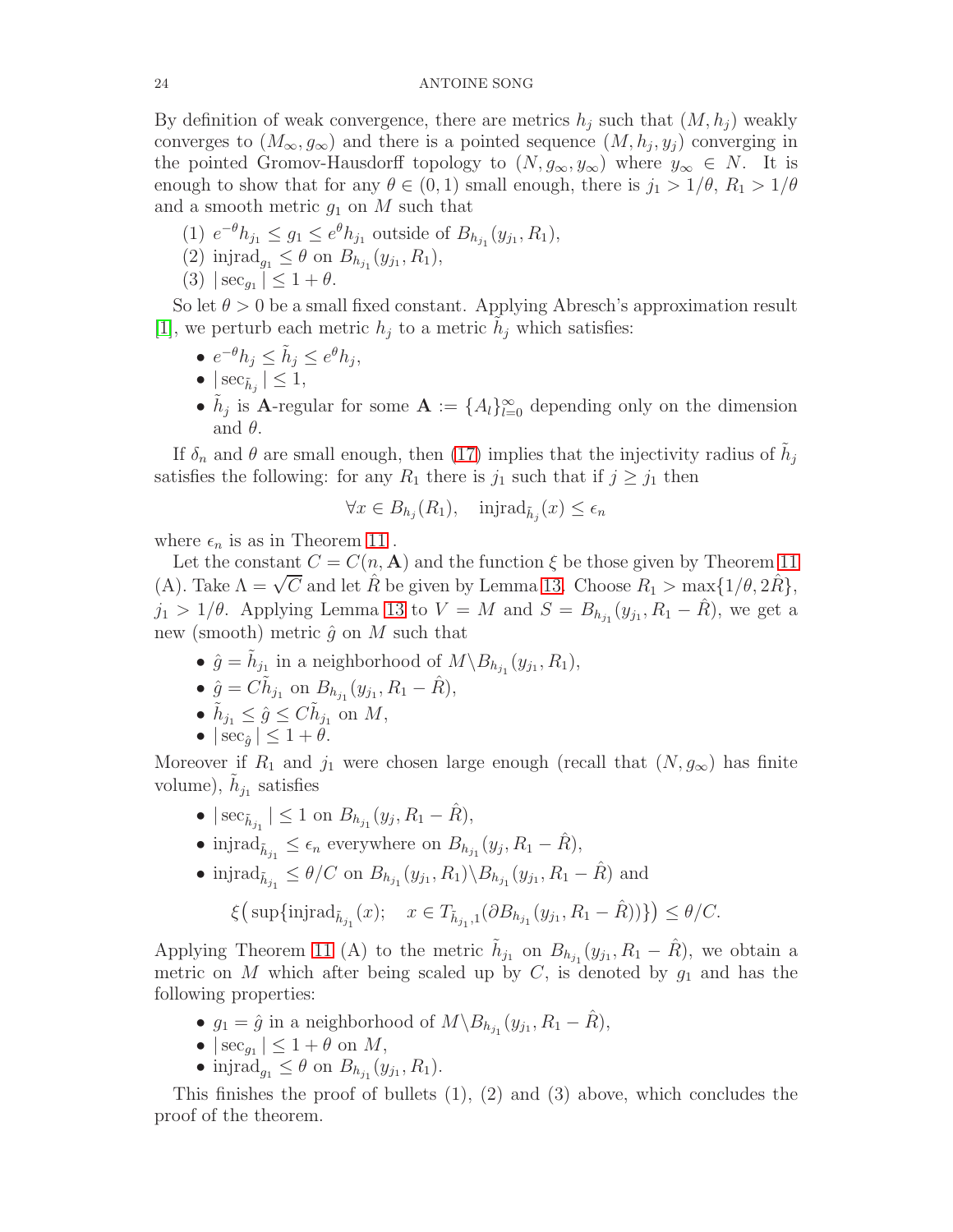Given a manifold P, let  $\sharp P$  be the number of connected components of P. Theorem [14](#page-22-0) implies the following:

<span id="page-24-0"></span>Corollary 15. Let M,  $M_{\infty}$ ,  $\delta_n$  be as in Theorem [14.](#page-22-0) Then we have

- $(1)$   $\sharp M_{\infty} \leq \frac{\text{ess-MinVol}(M)}{\delta_n}$  $\frac{\ln \text{Vol}(M)}{\delta_n}$ .
- (2) ess-MinVol(M) = inf{Vol(Y, h); (Y, h)  $\in \overline{\mathcal{M}}_{\vert}^{s}$  $\int_{|\sec|\leq 1}(M)\$  and there always exists  $(M_{\infty}, g_{\infty}) \in \overline{\mathcal{M}}_{\vert}^{s}$  $\int_{|\sec|\leq 1}(M)$  such that  $Vol(M_{\infty}, g_{\infty}) = \text{ess-MinVol}(M).$

Proof. The first bullet clearly follows from Theorem [14.](#page-22-0) For the last bullet, we use Lemma [6.](#page-10-0)

This Corollary means that in characterizing ess-MinVol as an infimum of the volume, one could take either the weak or the strong closure of  $\mathcal{M}_{|\sec|\leq 1}(M)$ , and in both case minimizers exist.

# 4.2. Sectional curvature bounded from below, minimal volume entropy. Set

$$
V_{\sec \ge -1}(M) := \inf \{ Vol(M, g); \sec_g \ge -1 \},
$$
  

$$
V_{|\text{Scal}|\le n(n-1)}(M) := \inf \{ Vol(M, g); \ | \text{Scal}_g | \le n(n-1) \}.
$$

Before stating the next result, note that it is known since the solution of the Yamabe problem that for closed manifolds M of dimension at least 3:

(18)  $V_{\text{Scal}>-n(n-1)}(M) = V_{\text{Scal}|\leq n(n-1)}(M)$ 

(see Proposition 7.1 in [\[76\]](#page-57-7)), so in particular

 $V_{|{\rm Scal}| \leq n(n-1)}(M) \leq V_{\rm sec>-1}(M).$ 

The following bound follows from Theorem [11](#page-13-0) :

<span id="page-24-1"></span>Theorem 16. We have

$$
V_{\text{sec}\geq -1}(M) \leq \text{ess-MinVol}(M).
$$

*Proof.* The reasoning is close to the proof of Theorem [14.](#page-22-0) Let  $(M_{\infty}, g_{\infty})$  be a minimizer for ess-MinVol(M) and let  $A_1, ..., A_Q$  be the (finitely many) connected components of  $M_{\infty}$ , and  $a_1, ..., a_Q$  points in respectively  $A_1, ..., A_Q$ . There is a sequence of metrics  $h_i$  on M with bounded sectional curvature  $|\sec_{h_i}| \leq 1$ , and sequences of points  $\{p_{i,l}\}\ (l \in \{1, ..., Q\})$  such that for each  $l, (M, h_i, p_{i,l})$  converges in the pointed Gromov-Hausdorff sense to  $(A_l, g_\infty, a_l)$ . In order to prove the theorem, it suffices to show the following: for any  $\theta \in (0,1)$  small enough, there is  $j_1 > 1/\theta$ ,  $R_1 > 1/\theta$  and a smooth metric  $g_1$  on M such that

- (1)  $e^{-\theta}h_{j_1} \leq g_1 \leq e^{\theta}h_{j_1}$  on the set  $\mathcal{U} := \bigcup_{l=1}^Q B_{h_{j_1}}(p_{j_1,l}, R_1)$ ,
- (2) Vol $(M \backslash U, g_1) \leq \theta$ ,
- (3)  $\sec_{q_1} \geq -1-\theta$ .

 $\Box$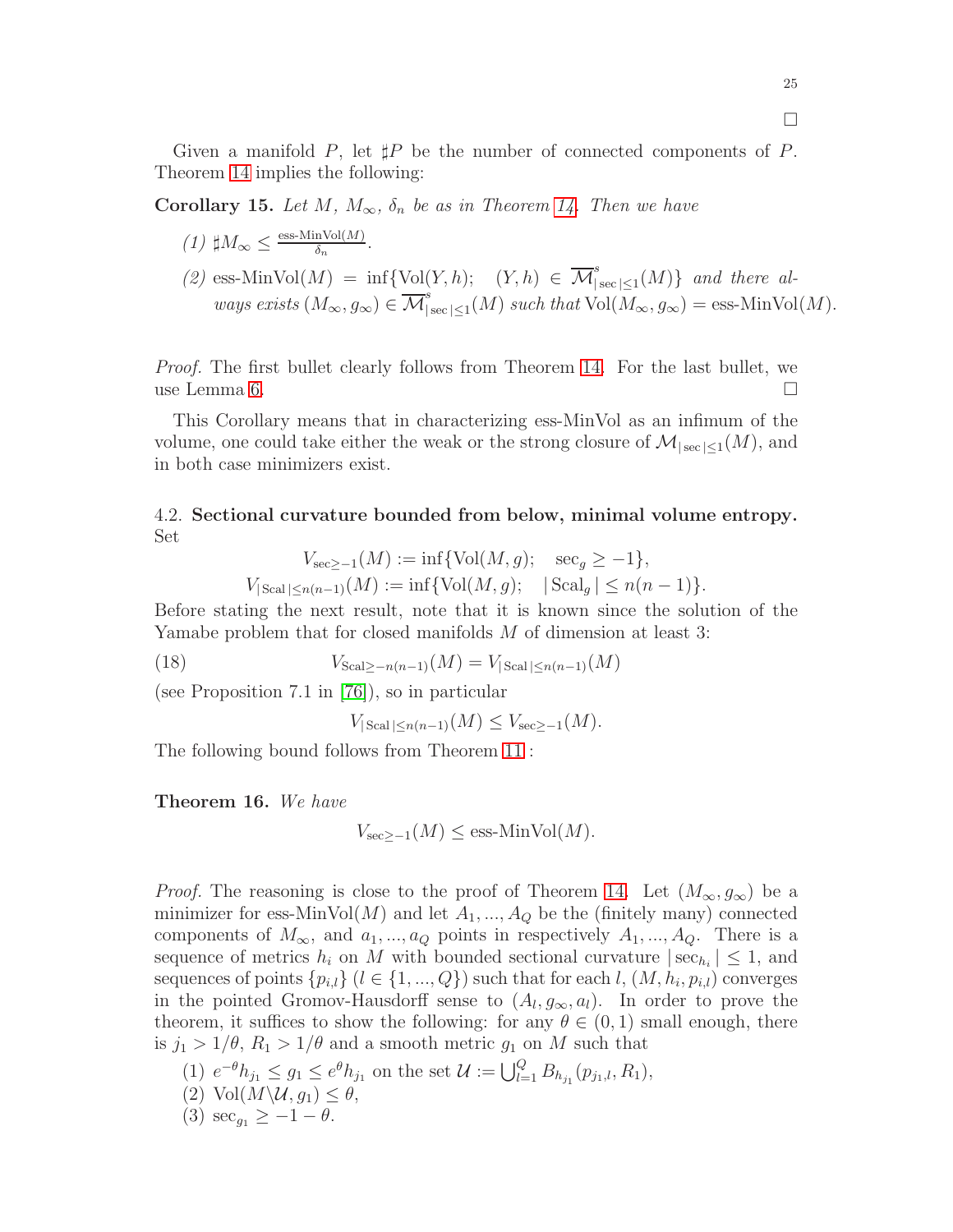Let  $\theta > 0$  be a small constant and apply [\[1\]](#page-54-7) to get metrics  $\tilde{h}_i$  which satisfy:

- $e^{-\theta}h_i \leq \tilde{h}_i \leq e^{\theta}h_i$ ,
- $|\sec_{\tilde{h}_i}| \leq 1$ ,
- $\tilde{h}_i$  is **A**-regular for some **A** depending only on n and  $\theta$ .

Let  $C = C(n, \mathbf{A})$  be given by Theorem [11](#page-13-0). Take  $\Lambda = \sqrt{C}$  and let  $\hat{R}$  be given by Lemma [13.](#page-21-2) Choose  $R_1 > \max\{1/\theta, 2\hat{R}\}, j_1 > 1/\theta$ . Applying Lemma [13](#page-21-2) to  $V = M, S = M \backslash T_{h_{j_1}, \hat{R}}(\mathcal{U}),$  we get a new metric  $\hat{g}$  on M such that

- $\hat{g} = \tilde{h}_{j_{\underline{1}}}$  in a neighborhood of  $\mathcal{U}$ ,
- $\hat{g} = C\tilde{h}_{j_1}$  on  $M \backslash T_{h_{j_1}, R}(\mathcal{U}),$
- $\tilde{h}_{j_1} \leq \hat{g} \leq C \tilde{h}_{j_1}$  on  $M$ ,
- $|\sec_{\hat{\theta}}| \leq 1 + \theta$ .

Moreover, since  $(M_{\infty}, g_{\infty})$  has finite volume, if  $R_1$  and  $j_1$  are chosen large enough,  $\tilde{h}_{j_1}$  satisfies

- $|\sec_{\tilde{h}_{j_1}}| \leq 1$  on  $M \setminus T_{h_{j_1}, \hat{R}}(\mathcal{U}),$
- injrad $_{\tilde{h}_{j_1}} \leq \epsilon_n$  on  $M \backslash T_{h_{j_1}, R}(\mathcal{U})$  where  $\epsilon_n$  is as in Theorem [11](#page-13-0),
- $Vol(T_{h_{j_1}, \hat{R}+1}(\mathcal{U})\backslash \mathcal{U}, \hat{g}) \leq \theta/C.$

Applying Theorem [11](#page-13-0) (B) to the metric  $\tilde{h}_{j_1}$  on  $M \setminus T_{h_{j_1}, \hat{R}}(\mathcal{U})$ , we obtain a metric which we scale up by a factor C: that new metric, denoted by  $g_1$ , can be glued to the metric  $\hat{g}$  on  $T_{h_{j_1}, \hat{R}}(\mathcal{U})$  along the boundary. That final metric has the desired properties  $(1), (2), (3)$ .

The quantity  $V_{\text{sec}>-1}(M)$  is naturally related to the minimal volume entropy  $\lambda(M)$  by Bishop-Gromov inequality and Theorem [16](#page-24-1) implies the following chain of inequalities:

 $\Box$ 

(19) 
$$
C_n||M|| \leq \frac{1}{(n-1)^n} \lambda^n(M) \leq \text{ess-MinVol}(M) \leq \text{MinVol}.
$$

where  $C_n$  is a dimensional constant, see for instance [\[76,](#page-57-7) Section 2.4] for the definition of  $\lambda(M)$ . The first inequality involving the simplicial volume  $||M||$ comes from [\[54\]](#page-56-5).

4.3. Compactness of the set of minimizers. Thereafter, M will be a connected closed smooth *n*-manifold. In general,  $(M_{\infty}, g_{\infty})$  will denote any minimizer for ess-MinVol of  $M$  as in Lemma [5.](#page-9-1) The notion of strong and weak convergences (Definitions [2.4](#page-9-3) and [2.2\)](#page-8-1) extend naturally to sequences of elements in  $\overline{\mathcal{M}}_{1}^{s}$  $\int_{|\sec |\leq 1}(M)$ since those have finitely many connected components (replace the δ-thick part by the set of points where the volume of the metric 1-ball is greater than  $\delta$ ). With this in mind we readily have the following:

Lemma 17. The space of minimizers for ess-MinVol of M is compact with respect to strong convergence: any sequence of minimizers admits a strongly converging subsequence.

$$
26\,
$$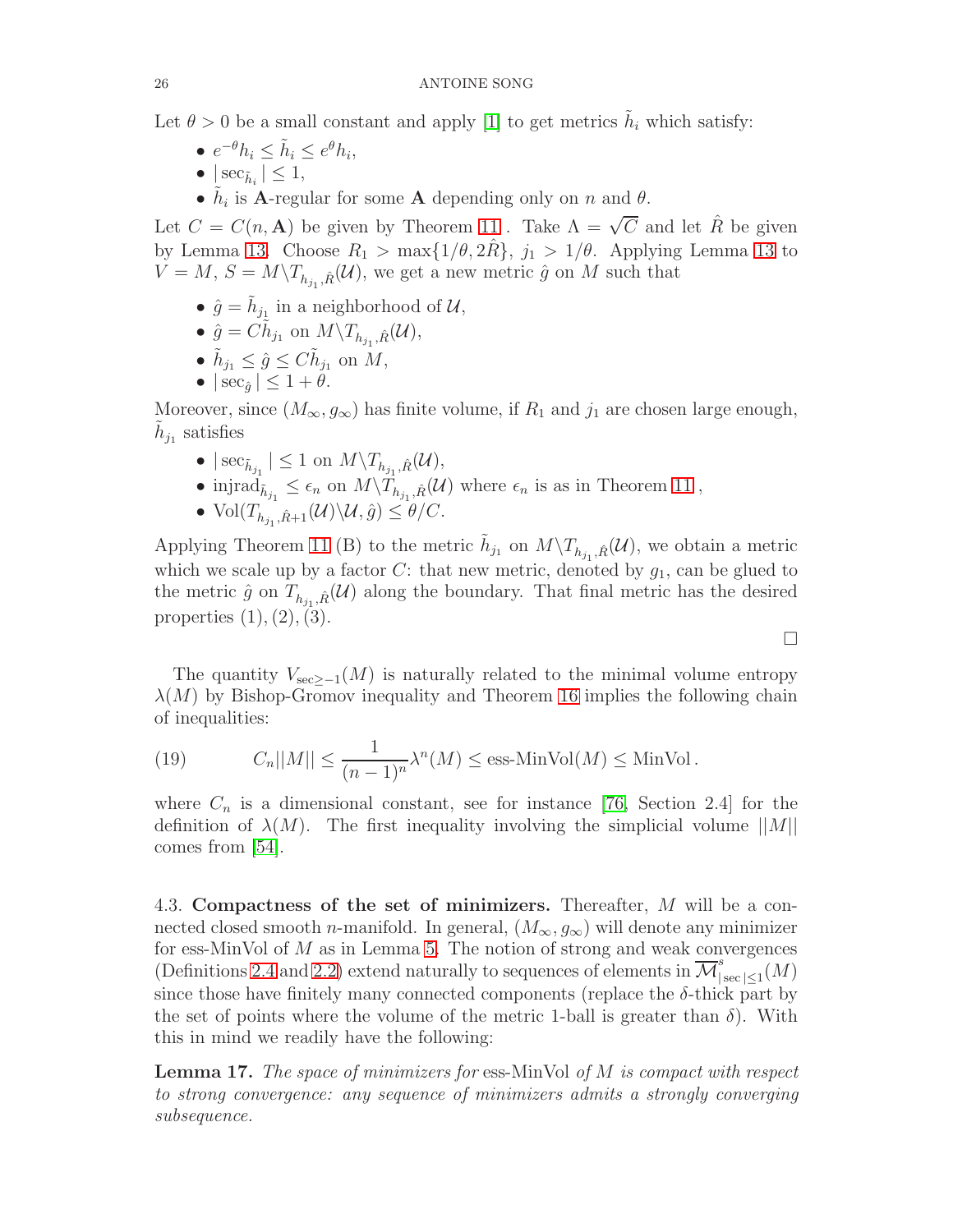*Proof.* Let  $(N_i, h_i)$  be a sequence of minimizers for the essential minimal volume of M, which by Corollary [15](#page-24-0) lie in the strong closure  $\overline{\mathcal{M}}_{\vert}^s$  $\int_{|\sec|\leq 1}(M)$ . By applying arguments of Lemma [4,](#page-8-0) the sequence weakly converges to a weak limit  $(N_{\infty}, h_{\infty}) \in$  $\mathcal{M}$ w  $\int_{|\sec|\leq 1}^{\omega}(M)$ . By lower semi-continuity of the volume and Lemma [5,](#page-9-1)  $(N_{\infty}, h_{\infty})$  is a minimizer:

$$
Vol(N_{\infty}, h_{\infty}) = \text{ess-Min}Vol(M)
$$

so by Corollary [15,](#page-24-0)  $N_{\infty}$  has only finitely many connected components. It means by Lemma [6](#page-10-0) that  $(N_i, h_i)$  is subsequentially strongly converging to  $(N_\infty, h_\infty)$ .  $\Box$ 

4.4. An estimate for connected sums. The next lemma gives an elementary estimate of the essential minimal volume of connected sums.

<span id="page-26-0"></span>**Lemma 18.** Let  $M_1, M_2$  be two closed connected manifolds of same dimension n, and let k, l be positive integers. Then the connected sum  $kM_1\sharp lM_2$  satisfies

ess-MinVol
$$
(kM_1\sharp lM_2) \leq C_n(k \text{ ess-MinVol}(M_1) + l \text{ ess-MinVol}(M_2) + k + l)
$$

where  $C_n > 1$  is a dimensional constant.

Proof. It suffices to show the following observation: for any closed manifold M there is a sequence of metrics  $g_i$  with sectional curvature bounded by 1, such that  $(M, g_i)$  strongly converges to a Riemannian manifold  $(N, h)$  with a smooth metric h, such that

$$
Vol(N, h) \le C_n(\text{ess-MinVol}(M) + 1)
$$

for some large enough dimensional constant  $C_n$ , and such that there is a point  $x \in N$  where the injectivity radius is larger than 1. Indeed if this observation is true then the lemma follows from a metric gluing argument.

By Theorem [14,](#page-22-0) the observation is only non-trivial when ess-MinVol $(M) = 0$ . But then M admits an  $F$ -structure of positive rank by Lemma [7,](#page-11-0) so there is a fiber of the F-structure, i.e. a k-dimensional torus quotient K embedded in  $M$ , and a tubular neighborhood  $\mathcal N$  of K diffeomorphic to  $K \times \mathbb R^{n-k}$ , such that both N and  $M\setminus\mathcal{N}$  are saturated by the F-structure in a natural way. Let g' be a flat metric on  $\mathcal N$  with injectivity radius at least 1 and sectional curvature bounded by 1/2. From the computations of [\[32\]](#page-55-2), we can construct a sequence of metrics  $q_i$ on M coinciding with  $g'$  on  $\mathcal N$ , with sectional curvature bounded by 1, such that  $(M, g_i)$  strongly converges to

$$
(\mathcal{N} \sqcup (\partial \mathcal{N} \times [0, \infty)), h)
$$

where  $\partial \mathcal{N} \times [0, \infty)$  is naturally glued to  $\mathcal N$  along the boundary, and h is a smooth metric of volume at most  $C_n$  Vol $(\mathcal{N}, g')$ . Since the number of diffeomorphism types of torus quotients in each dimension is finite,  $Vol(N, g')$  can be bounded from above by a dimensional constant and this is enough to prove the observation.  $\Box$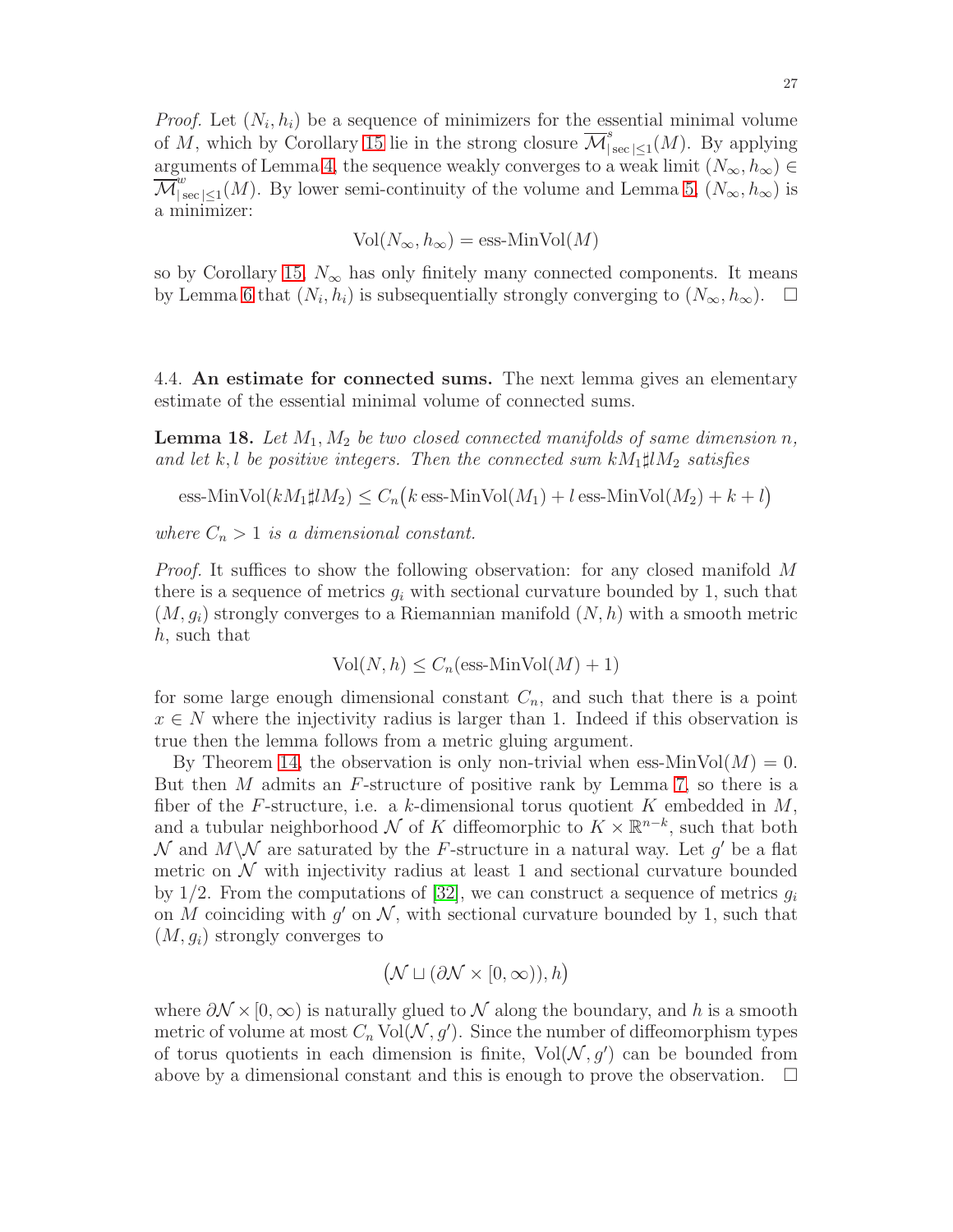<span id="page-27-0"></span>4.5. Examples in low dimensions. In this subsection we discuss some examples and questions in dimensions 2, 3 4. Note that in dimensions 2 and 3, MinVol and ess-MinVol coincide (one can check it for instance with the fact that 3-dimensional F-structures contain polarized substructures [\[83,](#page-57-13) Section 3] and using the local uniform collapsing techniques of the previous subsections).

## Dimension 2:

For surfaces, the Gauss-Bonnet formula immediately implies that if  $\Sigma_{\gamma}$  is a closed surface of genus  $\gamma$ , then the essential minimal volume is given by

ess-MinVol(
$$
\Sigma_{\gamma}
$$
) = 
$$
\begin{cases} 4\pi & \text{if } \gamma = 0\\ 0 & \text{if } \gamma = 1\\ 4\pi(\gamma - 1) & \text{if } \gamma > 1 \end{cases}
$$

and if  $\gamma = 0$ , the unique minimizer is the round unique metric on  $\Sigma_0 = S^2$ , while if  $\gamma > 1$ , the minimizers are exactly the Riemannian manifolds in the closure of the set of hyperbolic metrics on  $\Sigma_{\gamma}$ , in the sense of strong convergence. In particular, note that a minimizer for the essential minimal volume for a large genus surface can be a union of hyperbolic pair of pants of volume  $2\pi$  (surfaces of genus 0 with 3 cusps), a phenomenon that does not occur in higher dimension, see Theorem [19.](#page-29-0)

# Dimension 3:

First we recall that by the Geometrization theorem and its proof [\[88,](#page-57-9) [77,](#page-57-10) [79,](#page-57-11) [78,](#page-57-12) [61,](#page-56-11) [69,](#page-57-14) [23\]](#page-55-15), given an oriented closed 3-manifold M, the correctly normalized Ricci flow with surgery starting from any metric on M eventually converges to the union of hyperbolic pieces of M endowed with a hyperbolic metric. As we will see next, by relying on the Geometrization theorem, it is possible to compute the essential minimal volumes of closed prime 3-manifolds and obtain the hyperbolic pieces from the minimizers. If  $M$  is a closed oriented prime 3-manifold, then by Thurston, Perelman, etc [\[88,](#page-57-9) [77,](#page-57-10) [79,](#page-57-11) [78,](#page-57-12) [61,](#page-56-11) [69,](#page-57-14) [23\]](#page-55-15) either it has vanishing (essential) minimal volume, or  $M$  is the result of gluing a non-empty union  $H$ of finite volume hyperbolic manifolds with a union  $G$  of graph manifolds along incompressible tori:

$$
M = H \sqcup G.
$$

We assume that  $M$  has non-vanishing essential minimal volume. Recall that the Yamabe invariant  $\sigma(M)$  of M is defined as

<span id="page-27-2"></span>
$$
\sigma(M) := \sup_{[g]} \inf_{g' \in [g]} \frac{\int_M \text{Scal}_{g'} dvol_{g'}}{\text{Vol}(M, g')^{1/3}}
$$

where the supremum is taken over all conformal classes  $[q]$  of metrics on M. Anderson observed in [\[6\]](#page-54-0) that Perelman's work implies the following:

(20) 
$$
|\sigma(M)| = 6 \operatorname{Vol}(H, g_{\text{hyp}})^{2/3}
$$

where  $g_{\text{hyp}}$  is the hyperbolic metric on H. Since here the Yamabe invariant is negative, it is a general fact that

<span id="page-27-1"></span>(21) 
$$
|\sigma(M)|^{3/2} = \inf \{ \int_M |\text{Scal}|^{3/2} dvol_g; \quad g \text{ is a metric on } M \}
$$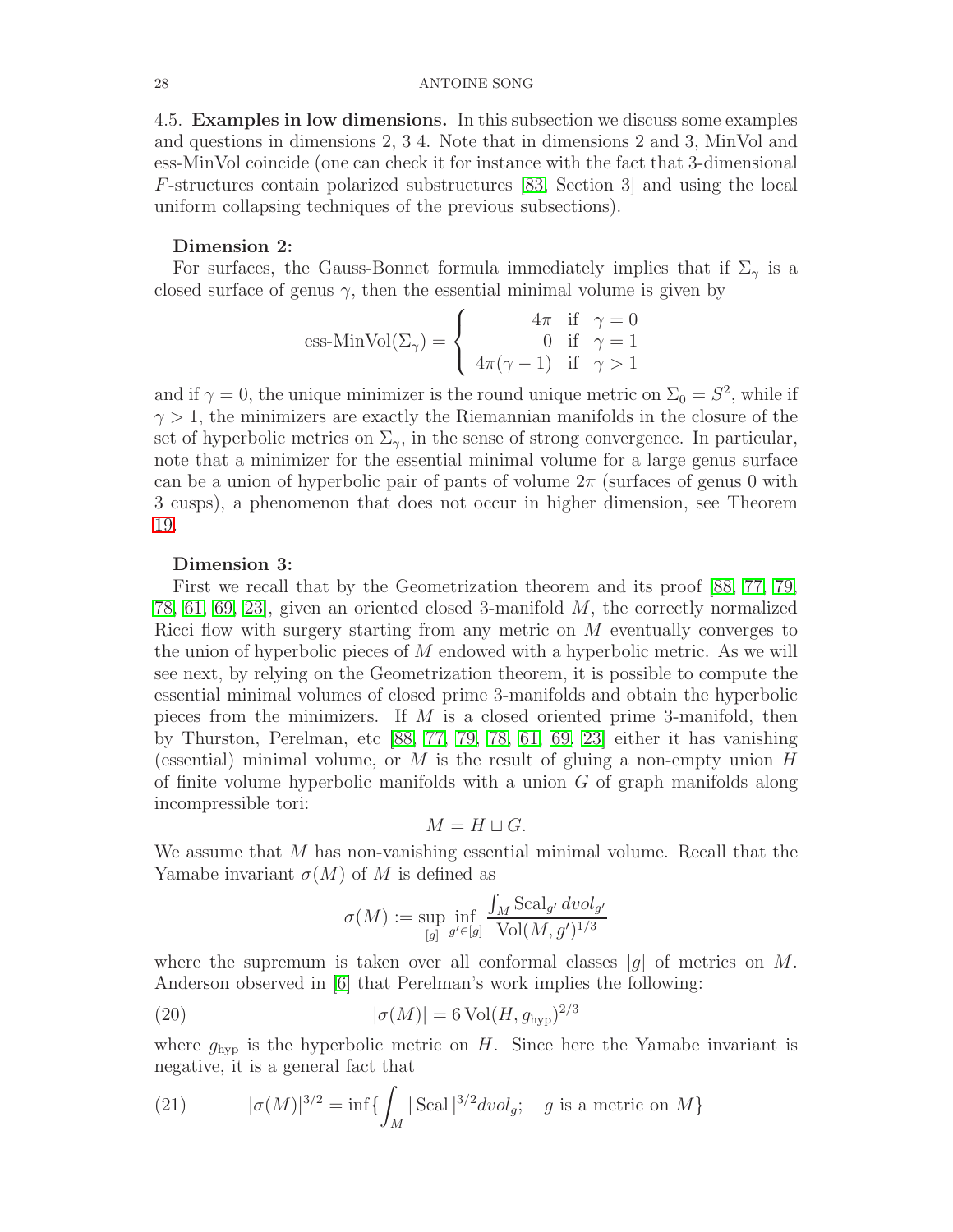(see [\[67,](#page-57-5) Proposition 1] for example). Combined with Theorem [16,](#page-24-1) [\(21\)](#page-27-1) and [\(20\)](#page-27-2) imply that ess-MinVol(M)  $\geq \left(\frac{|\sigma(M)|}{6}\right)^{3/2}$ . But  $(H, g_{hyp})$  belongs to the closure  $\overline{\mathcal{M}}_{|{\rm sec}| \leq 1}$  so in fact

ess-MinVol(M) = Vol(H, g<sub>hyp</sub>) = 
$$
\left(\frac{|\sigma(M)|}{6}\right)^{3/2}
$$
.

Actually with more work, one should be able to show that the only minimizer for the essential minimal volume of M is  $(H, g_{\text{hvp}})$  up to isometry. See [\[86,](#page-57-15) [81\]](#page-57-16) for related results.

Question: What do the minimizers look like if  $M$  is the connected sum of closed hyperbolic manifolds? Are they necessarily hyperbolic?

## Dimension 4:

By an example of Januszkiewicz [\[32,](#page-55-2) Example 1.9] there are examples of 4ldimensional closed manifold  $M_F^{4l}$  with positive signature and hence positive minimal volume, but carrying an  $F$ -structure of positive rank, so that the essential minimal volume vanishes, see Lemma [7.](#page-11-0) Those examples can be slightly modified so that the minimal volume is arbitrarily large while the essential minimal volume remains 0. Fix the dimension 4l, take K copies  $N_1, ..., N_K$  of  $M_F^{4l}$ , then there are in each  $N_k$  disjoint embedded curves  $\gamma_{k,1}, \gamma_{k,2}$  with tubular neighborhoods  $\mathcal{N}_{k,i}$ diffeomorphic to  $\gamma_{k,i} \times \mathbb{R}^{4l-1}$ , such that the complement set  $N_k \setminus (\mathcal{N}_{k,1} \cup \mathcal{N}_{k,2})$  is saturated for an F-structure of positive rank. Then it is possible to glue all the  $N_k\setminus(\mathcal{N}_{k,1}\cup\mathcal{N}_{k,2})$  together along  $\partial\mathcal{N}_{k,1}\cup\partial\mathcal{N}_{k,2}$  and obtain a connected closed manifold  $W_K$ , which still has an F-structure of positive rank and vanishing essential minimal volume. By additivity of the signature and because the signature of the product of a ball with a circle is  $0, W_K$  has positive signature proportional to the integer  $K$ . Since the signature can be expressed as the integral of a polynomial from the curvature tensor, the minimal volume of  $W_K$  can be made arbitrarily large as  $K \to \infty$ .

Question: What are the minimizers of the standard 4-sphere? of closed complex hyperbolic surfaces? By Lemma [8,](#page-11-1) their minimizers are non-empty. Note that according to  $[60]$  there are embedded 2-tori inside  $S<sup>4</sup>$  such that their complement admits a hyperbolic metric with volume equal to that of the round unit  $S<sup>4</sup>$ , so if the unit round metric on  $S<sup>4</sup>$  is a minimizer for the essential minimal volume of  $S<sup>4</sup>$ , then it is non-unique. For other questions, see Subsection [6.2.](#page-34-0)

## 5. Negative curvature and large minimizers

<span id="page-28-0"></span>In the main result of this section, we explain why minimizers for ess-MinVol can be interpreted as generalizations of hyperbolic metrics. This result extends Besson-Courtois-Gallot's volume bound for negatively curved manifolds to the essential minimal volume. It is also a "large component theorem", which roughly speaking says that starting from a closed manifold satisfying some topological conditions, any minimizer for the essential minimal volume will have a connected component with large volume.

Before stating the theorem, we briefly recall the main properties of the natural maps of Besson-Courtois-Gallot [\[19,](#page-55-5) [20,](#page-55-6) [21\]](#page-55-8). Let  $(X, g_X)$  be a connected closed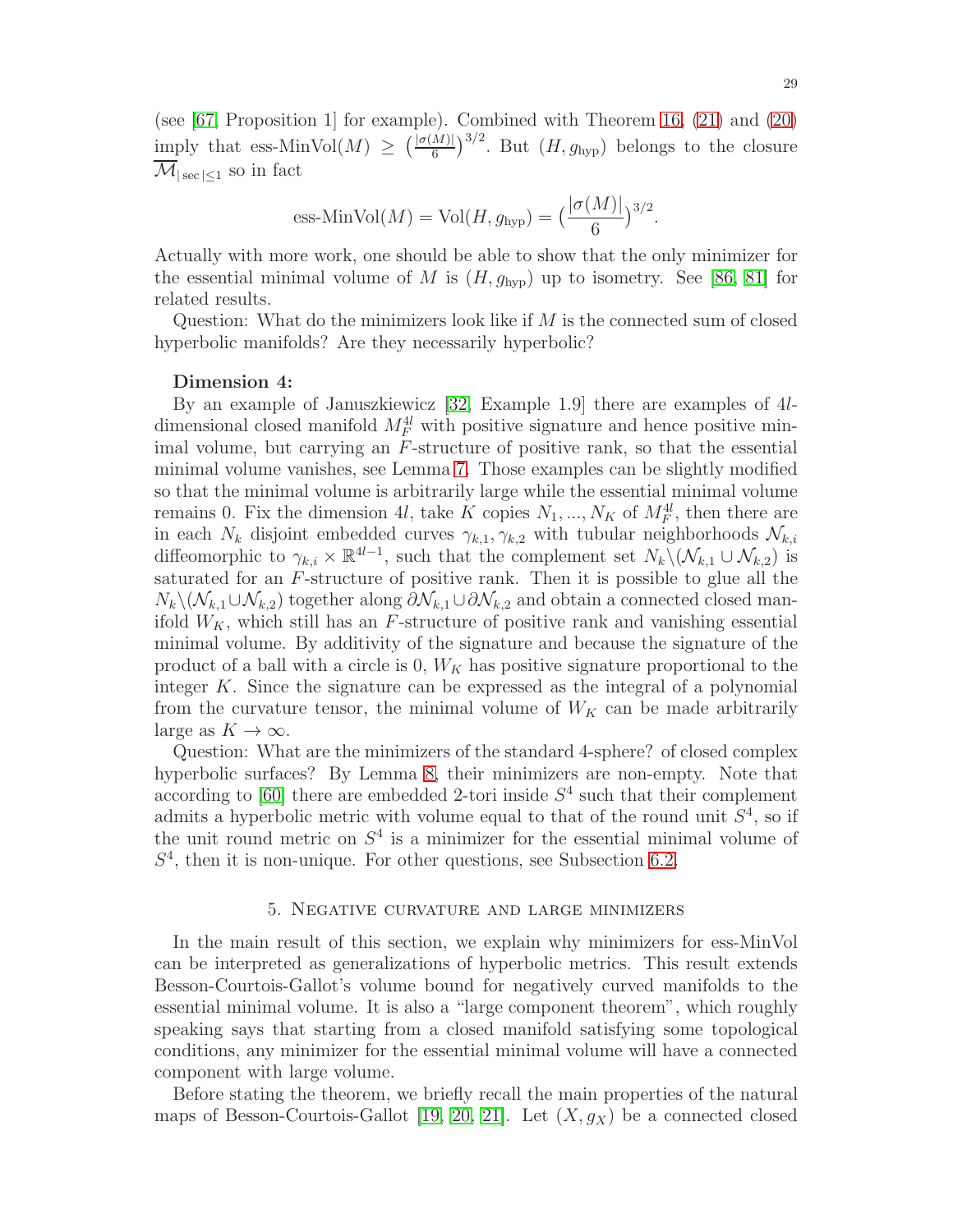n-manifold  $(n \geq 3)$  with negative sectional curvature sec<sub>gx</sub>  $\leq -1$ . Let  $(M, g)$  be a connected closed n-manifold with Ric<sub>g</sub>  $\geq -(n-1)$  and admitting a non-zero degree continuous map

$$
f: M \to X.
$$

Then for every  $\varepsilon > 0$ , there exists a naturally defined Lipschitz map

$$
F_{\varepsilon}^{(g)}: M \to X
$$

depending on the metric g and homotopic to f such that for (almost) all  $q \in M$ ,

$$
|\operatorname{Jac} F_{\varepsilon}^{(g)}(q)| \le 1 + \varepsilon.
$$

The definition of  $F_{\epsilon}$  we are using is spelled out in (2.15)-(2.17) on page 155 of [\[21\]](#page-55-8). Furthermore if  $(M, g_i, p_i)$  is a sequence with  $|\sec_{g_i}| \leq 1$  converging in the pointed Gromov-Hausdorff sense to a finite volume complete manifold  $(N, h, p_{\infty})$ and if for a sequence  $\varepsilon_i \to 0$ , we have

$$
\lim_{R \to \infty} \liminf_{i \to \infty} \text{Vol}(F_{\varepsilon_i}^{(g_i)}(B_{g_i}(p_i, R)), g_X) = \text{Vol}(N, h)
$$

then the maps  $F_{\varepsilon_i}^{(g_i)}$  subsequentially converge to a global isometry  $F_{\infty}$  from  $(N, h)$ to its image by  $F_{\infty}$  inside  $(X, g_X)$ . In that situation, necessarily  $g_X$  is hyperbolic, N is closed and  $F_{\infty}$  is an isometry between  $(N, h)$  and  $(X, g_X)$ . These properties follow for instance from the arguments in [\[18\]](#page-55-16) which do not essentially depend on the fact that they suppose a priori the target space to be hyperbolic (see page 157 of [\[21\]](#page-55-8) for related explanations).

<span id="page-29-0"></span>**Theorem 19.** Assume  $n \geq 3$  and let  $(X, g_X)$  be a connected closed n-manifold with negative sectional curvature  $\sec_{g_X} \leq -1$ . Let M be a connected closed nmanifold admitting a non-zero degree continuous map

$$
f: M \to X.
$$

Then given any minimizer  $(M_{\infty}, g_{\infty})$  for the essential minimal volume of M, there is a connected component N of  $M_{\infty}$  such that

$$
\text{Vol}(N, g_{\infty}) \ge \text{Vol}(X, g_X).
$$

Moreover equality holds if and only if  $M = X$ ,  $g_X$  is a hyperbolic metric on X and  $(M_{\infty}, g_{\infty})$  is isometric to  $(X, g_X)$ .

*Proof.* Let  $(M, g_i)$  be a sequence of metrics in  $\mathcal{M}_{|sec| \leq 1}(M)$  strongly converging to a minimizer  $(M_{\infty}, g_{\infty})$ . Denote by  $N_1, ..., N_K$  its connected components. By Theorem [16](#page-24-1) and its proof, there are new metrics  $\tilde{g}_i$  on M such that  $\sec_{\tilde{g}_i} \geq$  $-1$ ,  $\lim_{i\to\infty}$  Vol $(M, \tilde{g}_i)$  = Vol $(M_{\infty}, g_{\infty})$  and  $(M, \tilde{g}_i)$  still strongly converges to  $(M_{\infty}, g_{\infty})$ . Already from that and [\[19\]](#page-55-5), we have

$$
\text{ess-MinVol}(M) \ge \text{Vol}(X, g_X).
$$

We want to improve that bound to a component  $N_{j_0}$  of  $M_{\infty}$ . Note that if  $M_{\infty}$  has more than one connected components, all of them are non-compact. The proof is divided into two cases:  $n = 3$  and  $n > 3$ .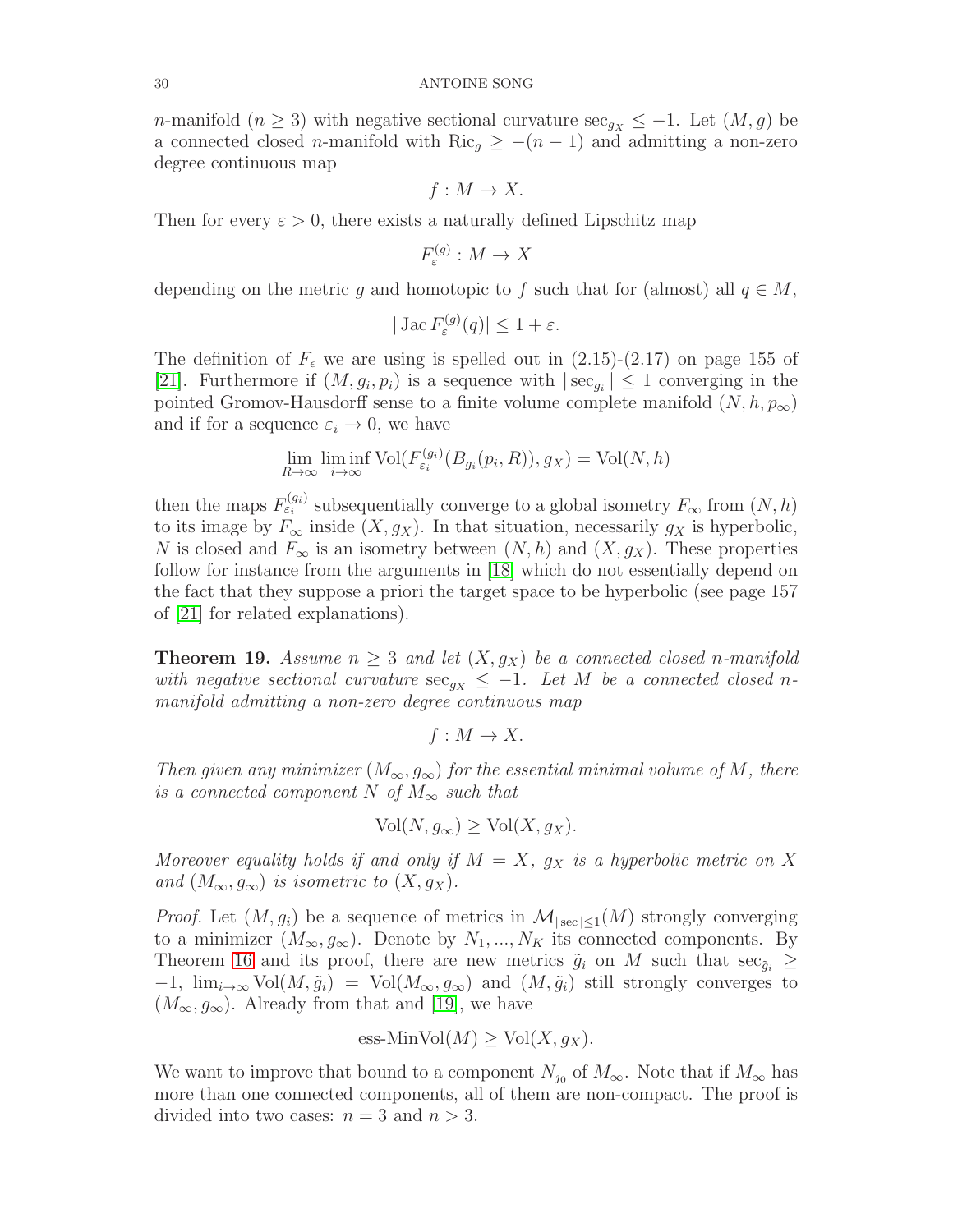Let  $U_{i,1},...U_{i,K}$  be compact domains of  $(M, \tilde{g}_i)$  which get larger and larger as i tends to infinity, and roughly corresponding to  $N_1, ..., N_K$  respectively, such that

<span id="page-30-1"></span>(22) 
$$
\lim_{i \to \infty} \text{Vol}(U_{i,j}, \tilde{g}_i) = \text{Vol}(N_j, g_{\infty}) \text{ for all } j \in \{1, ..., K\},
$$

$$
\lim_{i \to \infty} \text{Vol}(M \setminus \bigcup_{j=1}^K U_{i,j}, \tilde{g}_i) = 0
$$

where  $\tilde{g}_i$  are the new metrics obtained as explained above. By the way  $\tilde{g}_i$  are constructed, we can assume that on  $U_{i,j}$  the sectional curvature of  $\tilde{g}_i$  is bounded between  $-1$  and 1, that the boundary  $\partial U_{i,j}$  is smooth totally geodesic with a product metric in a neighborhood, and that

(23) 
$$
\lim_{i \to \infty} \text{Vol}(\partial U_{i,j}, \tilde{g}_i) = 0.
$$

The last two points are possible by the chopping theorem [\[34\]](#page-55-12) and by Lemma [10.](#page-12-1)

When  $n = 3$ , then X is a hyperbolic 3-manifold by Geometrization. Each component of  $\partial U_{i,j}$  is totally geodesic with small volume [\(24\)](#page-30-0) and  $|\sec_{\tilde{g}_i}| \leq 1$ near it, so necessarily it is a 2-torus or a Klein bottle. Here is a known topological fact: let  $\Sigma$  be either a 2-torus or a Klein bottle, then any continuous map

$$
f: \Sigma \to X
$$

admits a continuous extension

$$
\tilde{f}: T \to X
$$
, and  $\tilde{f}|_{\partial T} = f$ ,

where  $\partial T = \Sigma$  and T is the solid torus  $D^2 \times S^1$  if  $\Sigma$  is a torus, or the non-orientable disk bundle T over the circle  $S^1$  if  $\Sigma$  is a Klein bottle. This topological extension property can be checked using the classification of normal subgroups of  $\pi_1(\Sigma)$  and the fact that  $\pi_1(X)$  contains no subgroup isomorphic to  $\mathbb{Z}^2$  and has no torsion elements. First, these facts imply that there is a simple closed loop  $\gamma$  in  $\Sigma$  that lies in the kernel of the induced map  $\pi_1(\Sigma) \to \pi_1(X)$ . The complement of  $\gamma$  in  $\Sigma$ is a cylinder, even when  $\Sigma$  is a Klein bottle, and  $\gamma$  is the boundary of a disk fiber F in T. Then the restricted map  $f|_{\gamma}: \gamma \to X$  extends to a continuous map from the disk  $F$  to  $X$ . Next the complement of the fiber  $F$  in  $T$  is just a 3-ball, and recall that a continuous map from a 2-sphere to  $X$  continuously extends to a map from the 3-ball because hyperbolic manifolds are aspherical. Those observations above prove the topological fact and allow us to perform Dehn fillings (i.e. glue solid tori or non-orientable disk bundles over  $S<sup>1</sup>$  along boundary components of each  $U_{i,j}$  and produce closed 3-manifolds  $\tilde{U}_{i,j}$  together with continuous maps

<span id="page-30-0"></span>
$$
\varphi_{i,j} : \tilde{U}_{i,j} \to X
$$

where  $\varphi_{i,j}$  is equal to f on  $U_{i,j} \subset \tilde{U}_{i,j}$ . Disk bundles over the circle are naturally saturated by polarized  $F$ -structures of positive rank, so it is possible to put metrics  $h_{i,j}$  on  $\tilde{U}_{i,j}$  that coincide with  $\tilde{g}_i$  on  $U_{i,j}$ , with  $\sec_{h_{i,j}} \geq -1$ , and

(24) 
$$
\text{Vol}(\tilde{U}_{i,j}, h_{i,j}) \leq \text{Vol}(U_{i,j}, \tilde{g}_i) + \delta_i
$$

where  $\lim_{i\to\infty} \delta_i = 0$ . Similarly we get a closed 3-manifold  $Y_i$  obtained from the same Dehn fillings as above (with the reverse orientation) on  $M \setminus \bigcup_{j=1}^K U_{i,j}$ , and a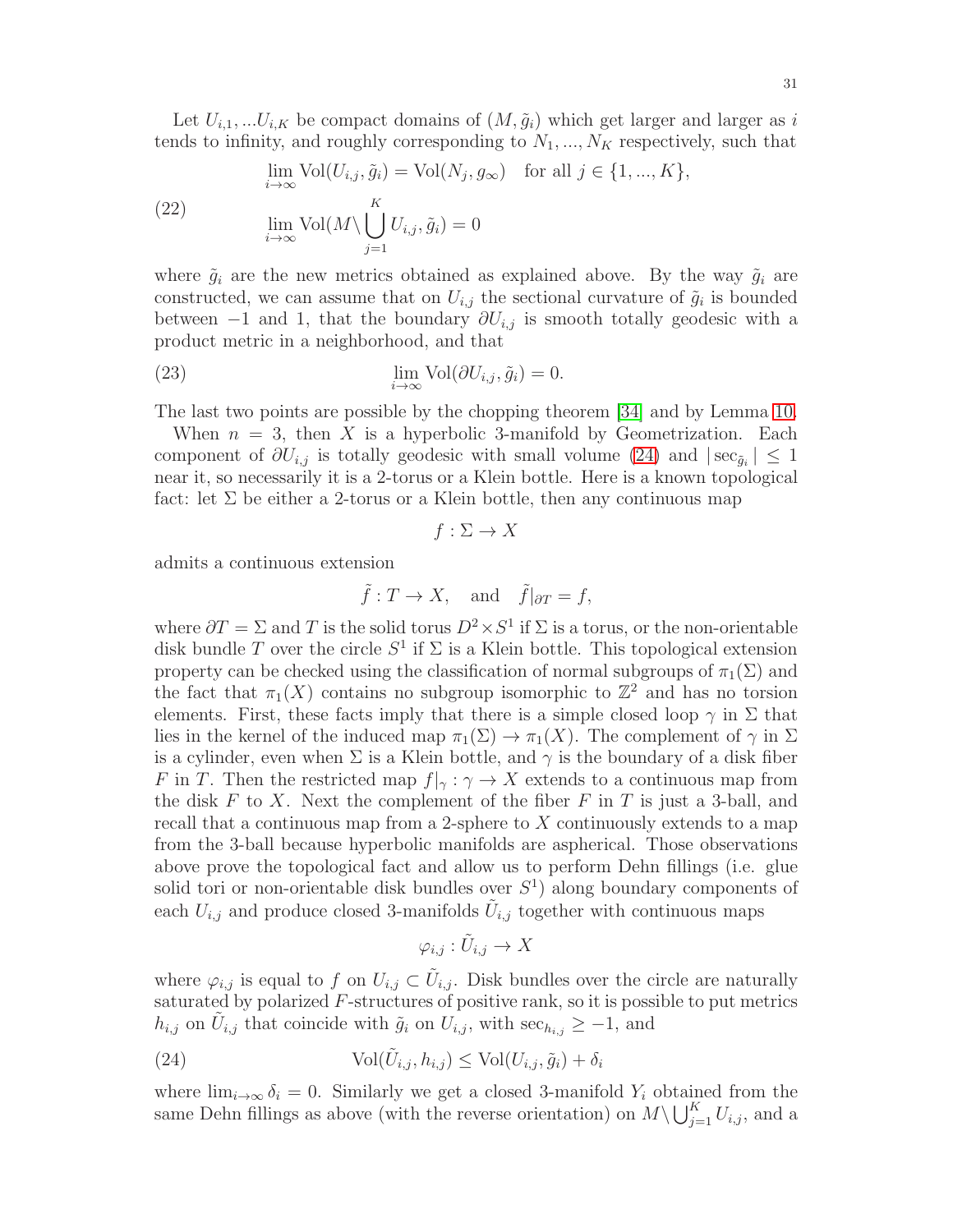map

<span id="page-31-0"></span>
$$
\phi_i: Y_i \to X
$$

which coincides with f on  $M \setminus \bigcup_{j=1}^K U_{i,j}$ . By [\(22\)](#page-30-1) there is also a metric  $h_i$  on  $Y_i$ with  $\sec_{h_i} \geq -1$ , and

$$
(25) \t\t\t Vol(Y_i, h_i) \le \delta_i
$$

where  $\lim_{i\to\infty} \delta_i = 0$ . By elementary consideration on the degrees of f,  $\varphi_{i,j}$  and  $\phi_i$ , at least one of the maps  $\varphi_{i,j}$ ,  $\phi_i$  has nonzero degree. It then follows from [\(22\)](#page-30-1), [\(24\)](#page-30-0), [\(25\)](#page-31-0) and [\[19\]](#page-55-5) that subsequentially, this map has to be  $\varphi_{i,j_0}$  for some fixed  $j_0 \in \{1, ..., K\}$  and that

$$
\text{Vol}(N_{j_0}, g_{\infty}) \geq \text{Vol}(X, g_X).
$$

In the case equality is achieved, by relying on the rigidity part of the proofs in [\[19,](#page-55-5) [21,](#page-55-8) [18\]](#page-55-16) as mentioned right before the theorem, we get from the sequence  $\varphi_{i,j_0}$ a non trivial limit map from  $(N_{j_0}, h)$  to  $(X, g_X)$  that turns out to be an isometry. This forces  $X = N_{j_0} = N = M$  and  $g_X = h$  is hyperbolic.

In the case where  $n > 3$ , we use  $U_{i,j}$  as in [\(22\)](#page-30-1) and [\(24\)](#page-30-0) above. Let  $\varepsilon_i$  be a sequence converging to 0. Consider the the natural maps constructed in [\[19,](#page-55-5) [21\]](#page-55-8), i.e. the Lipschitz  $\varepsilon_i$ -almost volume non-increasing map  $f_i := F_{\varepsilon_i}^{(g_i)}$ :

$$
f_i: (M, \tilde{g}_i) \to (X, g_X),
$$

$$
|\operatorname{Jac} f_i| \le 1 + \varepsilon_i,
$$

coming from  $f$ , as explained before the statement of the theorem. An important additional property for these maps in higher dimensions is  $[21,$  Theorem 1.10, (i)], so for each  $j \in \{1, ..., K\}$ ,  $f_i(\partial U_{i,j})$  has  $(n-1)$ -volume going to zero as i gets large:

<span id="page-31-1"></span>
$$
\lim_{i \to \infty} \text{Vol}(f_i(\partial U_{i,j}), \tilde{g}_i) = 0 \quad \text{for all } j \in \{1, ..., K\}.
$$

In particular, one connected component of  $X\setminus\bigcup_{j=1}^K f_i(\partial U_{i,j})$ , that we will call  $\mathcal{C}_i$ , has volume close to  $Vol(X, g_X)$  as  $i \to \infty$ :

(26) 
$$
\lim_{i \to \infty} \text{Vol}(\mathcal{C}_i, \tilde{g}_i) = \text{Vol}(X, g_X).
$$

One way to see that is to reduce to a Euclidean cube and make an induction argument on the dimension, by applying the coarea formula. Since the volume of  $f_i(M\setminus\bigcup_{j=1}^K U_{i,j})$  also goes to zero, for at least one  $j_0 \in \{1, ..., K\}$ , the map  $f_i: U_{i,j_0} \to X$  is almost of nonzero degree in the following sense:

$$
C_i \subset f_i(U_{i,j_0})
$$

so that the set  $f_i(U_{i,j_0})$  has volume converging to  $Vol(X, g_X)$ . Since  $f_i$  is  $\varepsilon_i$ -almost volume non-increasing, we conclude from [\(26\)](#page-31-1) and [\(27\)](#page-31-2) that for the component  $N_{j_0}$  of  $M_{\infty}$ ,

<span id="page-31-2"></span> $\text{Vol}(N_{j_0}, g_{\infty}) \geq \text{Vol}(X, g_X).$ 

The rigidity part then follows similarly as before.

Theorem [2](#page-1-0) is now proved. We also obtain the following corollary (which was suggested by John Lott):

$$
^{32}
$$

 $\Box$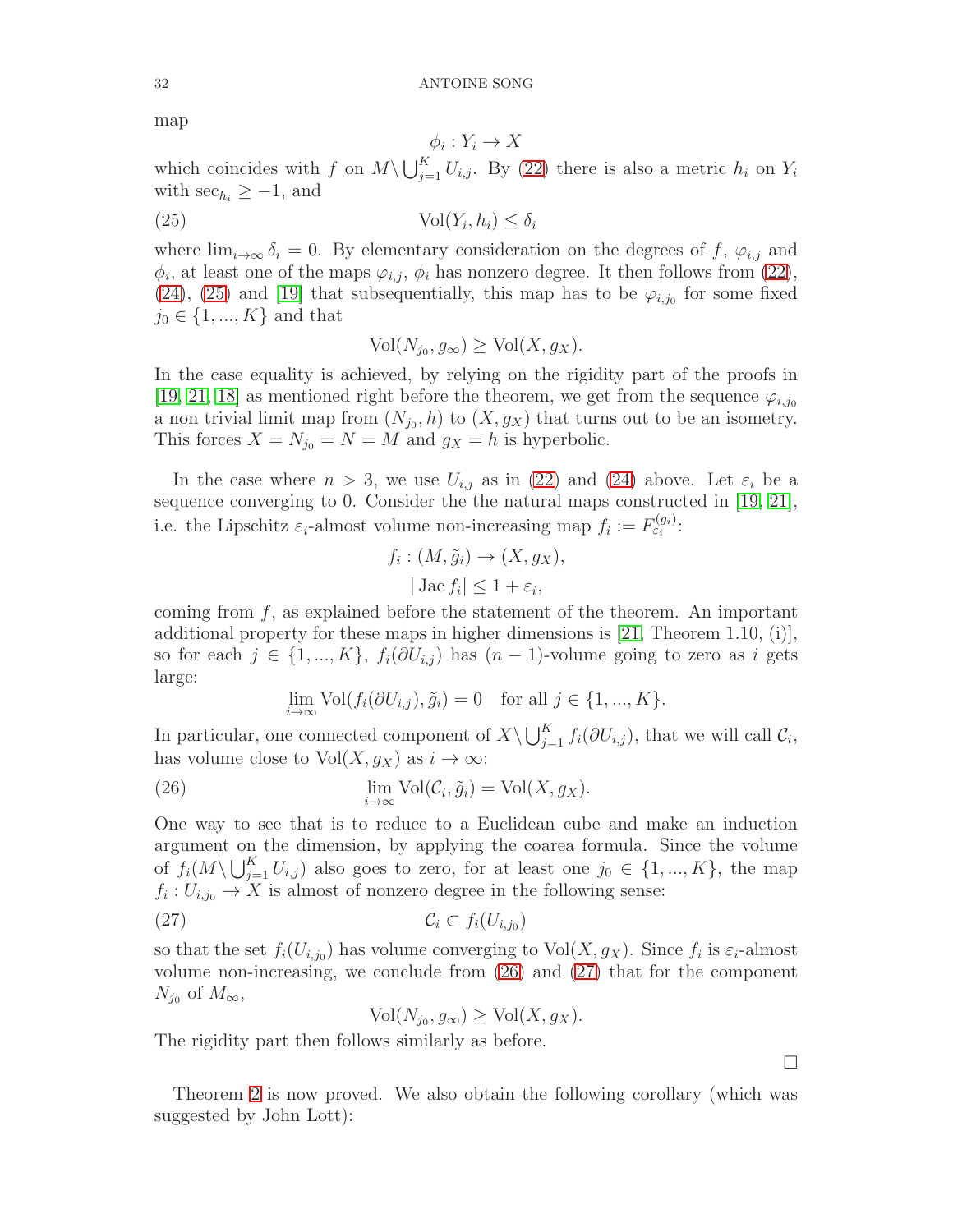<span id="page-32-1"></span>**Corollary 20.** If  $(X_{hyp}, g_{hyp})$  is a closed hyperbolic manifold of dimension  $n \geq 3$ , there exists  $\delta > 0$  depending on the dimension n and the diameter of  $(X_{hyp}, g_{hyp})$ , such that for any metric g on  $X_{hyp}$  with sectional curvature between -1 and 1, we have

$$
\text{Vol}(\{x \in X_{hyp}; \text{injrad}_g(x) \ge \delta\}, g_{hyp}) \ge \text{Vol}(X_{hyp}, g_{hyp})
$$

with equality if and only if g is isometric to  $g_{hyp}$ .

Proof. First there are finitely many diffeomorphism types of closed hyperbolic manifolds with uniform bound on the diameter so it suffices to consider a given closed hyperbolic manifold  $X_{\text{hvp}}$ . Suppose towards a contradiction that there are positive numbers  $\delta_k \to 0$  and metrics  $g_k$  on  $X_{\text{hyp}}$  with sectional curvature between −1 and 1, such that

<span id="page-32-0"></span>(28) Vol(
$$
\{x \in X_{\text{hyp}};
$$
 injrad<sub>g<sub>k</sub></sub>(x)  $\ge \delta_k\}$ ) < Vol( $X_{\text{hyp}}$ ,  $g_{\text{hyp}}$ ) for all  $k$ .

By Lemma [4,](#page-8-0) subsequentially the sequence  $(X_{\text{hyp}}, g_k)$  weakly converges to a weak limit  $(L, h)$  of total volume at most  $Vol(X_{hyp}, g_{hyp})$ . Since by Theorem [19,](#page-29-0) ess-MinVol $(X_{\text{hyp}}) = \text{Vol}(X_{\text{hyp}}, g_{\text{hyp}})$ , we necessarily have

$$
Vol(L, h) = Vol(X_{hyp}, g_{hyp}).
$$

The inequalities in [28](#page-32-0) are strict, so  $(L, h)$  cannot be isometric to  $(X_{\text{hyp}}, g_{\text{hyp}})$  but this contradicts the rigidity part of Theorem [19.](#page-29-0)

Rigidity follows from similar arguments.

In Corollary [20](#page-32-1) (ii),  $\delta$  necessarily depends on the size of the hyperbolic manifold  $X_{\text{hvp}}$  since there are closed hyperbolic manifolds whose hyperbolic metrics have arbitrarily small injectivity radius [\[2,](#page-54-8) [14\]](#page-55-17).

We end this subsection with some further remarks. Theorem [19](#page-29-0) ensures the existence of large volume connected minimizing metrics, which are not closed hyperbolic. However we do not know how to rule out the improbable situation that all connected minimizing Riemannian manifolds with large enough volumes are finite volume hyperbolic manifolds. Note that in higher dimensions, hyperbolic metrics are rare while there are lots of non-hyperbolic closed manifolds with negative sectional curvature [\[70,](#page-57-17) [57,](#page-56-13) [74\]](#page-57-2).

The proof of Theorem [19](#page-29-0) above relies on the work of Besson-Courtois-Gallot, which naturally applies in the context of a lower bound on the Ricci curvature. Moreover, the definitions of ess-MinVol and closures in Section [2](#page-6-0) also seem welladapted to this condition on the Ricci curvature, in light of the Bishop-Gromov bound (with lower volume bounds on 1-balls replacing lower bounds on injectivity radius). Nevertheless, it is unclear if there always exist minimizers with finitely many connected components in the situation of a lower Ricci bound, and similarly we do not know if the statements analogous to Theorem [16,](#page-24-1) Theorem [19](#page-29-0) and Corollary [12](#page-21-1) hold. These issues have to do with the following question: is it true that any metric with Ric  $\geq -(n-1)$  which is sufficiently collapsed (depending on the dimension) can be further collapsed to an arbitrary extent while preserving a lower bound Ric  $\geq -C_n$ ?

 $\Box$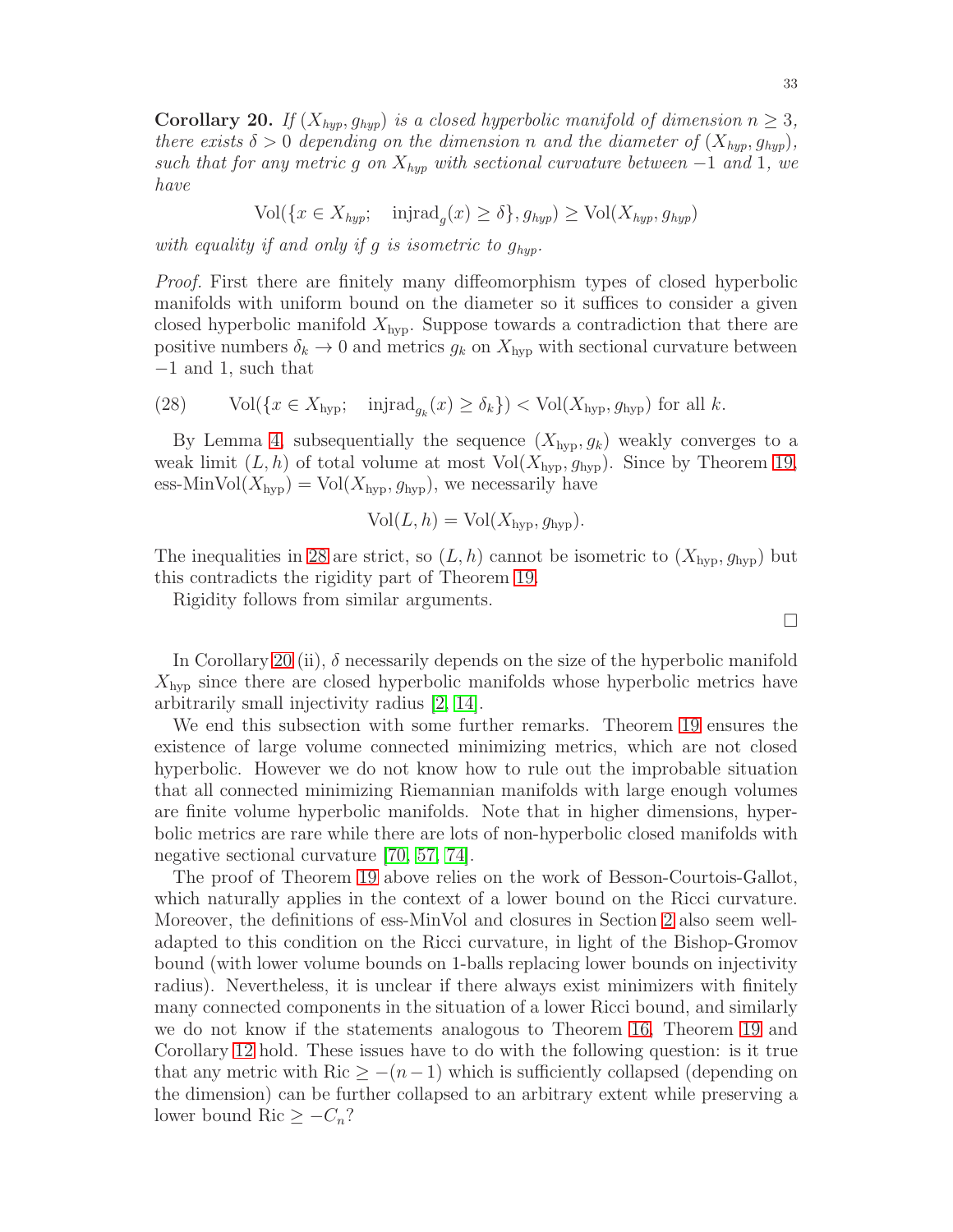## 6. Bounded families in dimension 4

<span id="page-33-0"></span>In the second half of this paper, we will focus on dimension 4. In this short section, we give a useful description of 4-manifolds with bounded essential minimal volume ess-MinVol, and discuss boundedness properties for known constructions of infinitely many homeomorphic but non-diffeomorphic smooth structures.

<span id="page-33-3"></span>6.1. Characterization in terms of the thick-thin decomposition. We would like to describe families of 4-manifolds with uniformly bounded ess-MinVol in a simple quantitative way. Theorem [11](#page-13-0) will again play a useful role. If  $(M, h)$  is a Riemannian 4-manifold and  $\hat{\epsilon}$  a dimensional constant, denote by  $M_{\geq \hat{\epsilon}}^{(h)}$  $\sum_{\hat{\epsilon}}^{(h)}$  the  $\hat{\epsilon}$ -thick part of  $M$ , that is:

$$
M_{>\hat{\epsilon}}^{(h)} := \{ x \in M; \quad \text{injrad}_h(x) > \hat{\epsilon} \}.
$$

<span id="page-33-2"></span>**Proposition 21.** There are constants  $\hat{\epsilon} > 0$  and  $C > 0$  such that the following holds for any  $T > 0$  and any closed 4-manifold M. If there is a metric  $g \in$  $\mathcal{M}_{\text{|sec|}<1}(M)$  such that

$$
\text{Vol}(M_{>\hat{\epsilon}}^{(g)}, g) \le T,
$$

then

<span id="page-33-1"></span>
$$
\text{ess-MinVol}(M) \leq CT.
$$

*Proof.* This proposition is a corollary of (C) in Theorem [11](#page-13-0). Let  $\hat{\epsilon} = \epsilon_4/2$ , where  $\epsilon_4$  is as in Theorem [11](#page-13-0). Let  $(M, g)$  be as in the statement with

(29) 
$$
\text{Vol}(M_{>\hat{\epsilon}}^{(g)}, g) \leq T.
$$

By [\[1\]](#page-54-7), we can suppose that q is **A**-regular for some universal sequence **A** (we may need to replace T by  $2T$  in the inequality above). In what follows, C is a universal constant. Choose an arbitrarily small constant  $\mu > 0$ . Fix  $\kappa \in (0,1)$ . Let  $\Omega \subset M_{>\hat{\epsilon}}^{(g)}$  $\epsilon > \epsilon$ <sup>o</sup> be an open subset with smooth boundary which is contained inside and closely approximates the region

$$
\{x \in M_{>\hat{\epsilon}}^{(g)}; \quad \text{dist}_g(x, M_{\leq \hat{\epsilon}}^{(g)}) > \kappa\}
$$

and set

$$
X:=M\backslash\Omega.
$$

By [\[38,](#page-56-14) [35\]](#page-55-18) we can and do fix  $\kappa$  small enough (independently of  $(M, g)$ ) so that

$$
X \subset M_{\leq \epsilon_4}^{(g)}.
$$

We apply Theorem [11](#page-13-0) (C) to X to obtain a metric  $g_\mu^{\prime\prime\prime}$  on M coinciding with g on  $\Omega = M \backslash X$ , with  $|\sec_{g_\mu^{\prime\prime\prime}}| \leq C$  and controlled volume in the sense that

$$
\text{Vol}(\{x \in X; \quad \text{injrad}_{g_\mu'''}(x) > \mu\}, g_\mu''') \le C \text{Vol}(T_{g,1}(\partial X), g).
$$

But by Bishop-Gromov inequality, given a point  $p \in \partial X = \partial \Omega$ , the volume of  $B_g(p, 1)$  is controlled by the volume of  $B_g(p, \kappa)$  which is contained inside  $M_{\geq \hat{\kappa}}^{(g)}$  $\sum_{\hat{\epsilon}}^{(g)}$  by definition of  $Ω$ . So [\(29\)](#page-33-1) implies

$$
\text{Vol}(T_{g,1}(\partial X), g) \le C \text{Vol}(M_{>\hat{\epsilon}}^{(g)}, g) \le CT,
$$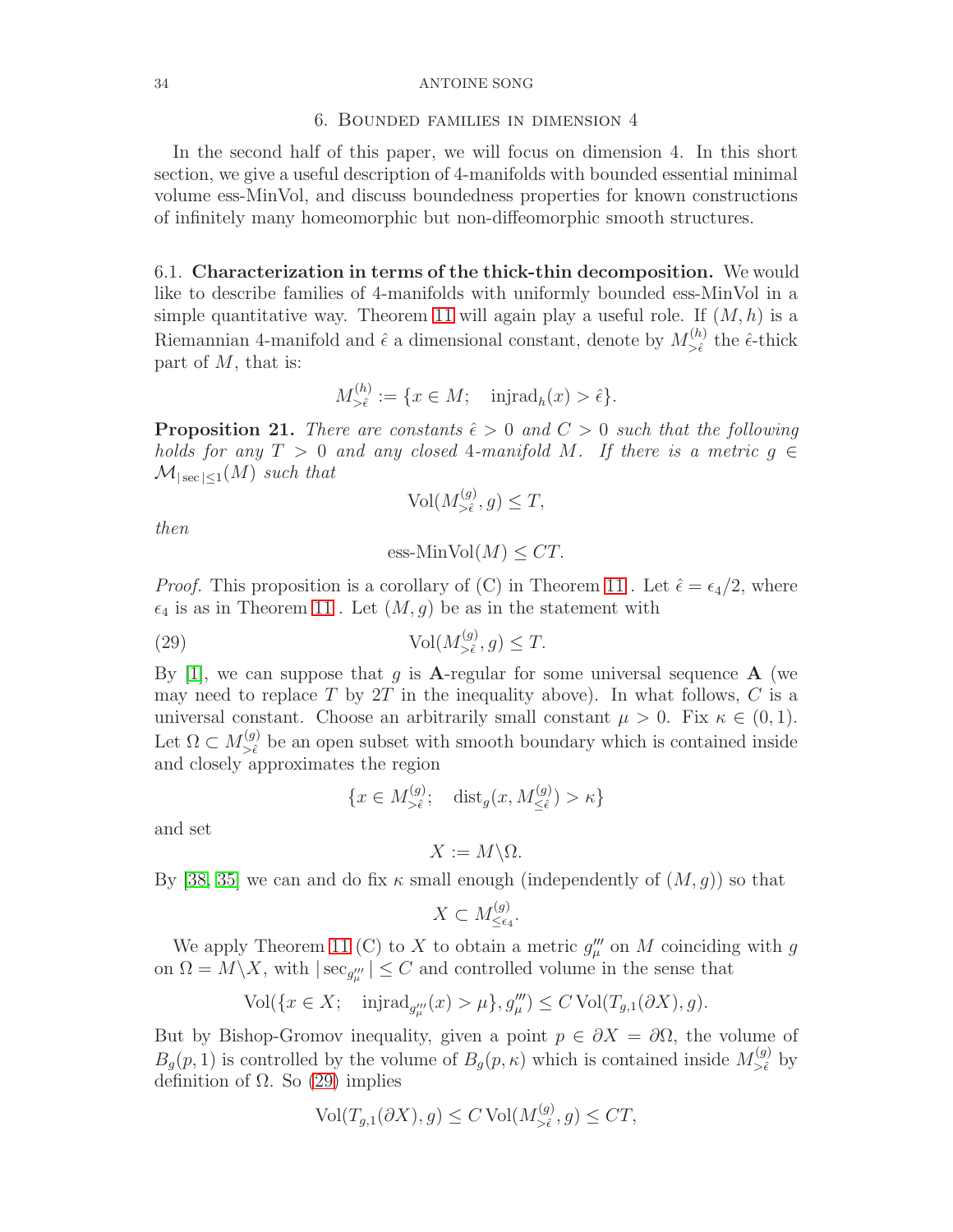so we get

$$
\text{Vol}(M_{>\mu}^{(g'''_{\mu})}, g'''_{\mu}) \le \text{Vol}(\{x \in X; \text{ injrad}_{g'''_{\mu}}(x) > \mu\}, g'''_{\mu}) + \text{Vol}(\Omega, g) \le CT.
$$

We conclude by using the definition of ess-MinVol $(M)$ .

We continue with a characterization of manifolds with bounded essential minimal volume in terms of F-structures, which essentially follows from [\[32,](#page-55-2) [33\]](#page-55-3). If M is a closed 4-manifold, N a compact 4-manifold with boundary, and  $t_{\partial N}$  an Fstructure of positive rank on  $\partial N$ , then  $(N, \mathfrak{t}_{\partial N})$  is called an F-representative of M if there is a compact 4-submanifold  $M_1 \subset M$  covered by orbits of an F-structure  $t_1$  of positive rank, and a diffeomorphism

$$
\Phi: \overline{M \backslash M_1} \to N
$$

from the closure of the complement of  $M_1$  to  $N$ , such that  $\Phi$  carries  $\mathfrak{t}_1|_{\partial M_1}$  on  $\partial(M\setminus M_1)$  to  $\mathfrak{t}_{\partial N}$  on  $\partial N$ . A family A of smooth closed 4-manifolds is said to admit a finite set of  $F$ -representatives, if there are finitely many  $F$ -pairs

$$
(Y_1, \mathfrak{t}_{\partial Y_1}), ..., (Y_K, \mathfrak{t}_{\partial Y_K})
$$

such that for any  $M \in \mathcal{A}$ , one of the  $(Y_i, \mathfrak{t}_{\partial Y_i})$  is an F-representative of M.

<span id="page-34-1"></span>**Lemma 22.** Let  $A$  be a family of smooth closed 4-manifolds. Then ess-MinVol is bounded on  $A$  if and only if  $A$  admits a finite set of  $F$ -representatives.

Hence in dimension 4, the essential minimal volume has a direct interpretation as a functional quantifying the minimal number of F-representatives, whose definition does not involve Riemannian geometry. According to the work of [\[82\]](#page-57-8), a description of the structures quantified by MinVol would be much less simple. We could also have used N-structures instead of F-structures without much difference.

<span id="page-34-0"></span>6.2. Gauge theory and boundedness of MinVol and ess-MinVol. It is well known that some topological 4-manifolds admit an infinite number of distinct pairwise homeomorphic smooth structures. Are there geometric functionals that are controlled on such families of homeomorphic manifolds? For instance, what do the values of MinVol or ess-MinVol on the set of smooth structures of a closed topological 4-manifold look like? Are MinVol and ess-MinVol always bounded by a constant depending only on the underlying topological structure? Can the essential minimal volume of an exotic  $\mathbb{R}^4$  be zero or at least finite?

Those questions are prompted by the following observation: for many (all?) known examples of families of infinitely many pairwise homeomorphic non-diffeomorphic smooth closed 4-manifolds, the minimal volume MinVol can be shown to be uniformly bounded depending only on the homeomorphism type (hence this also holds true for the essential minimal volume ess-MinVol). Indeed, such examples of infinite families are constructed mostly using the following procedures: generalized logarithmic transforms along a fixed number of torus fibers, and Fintushel-Stern's surgeries along a fixed number of tori. Roughly speaking these can be described as follows: one starts with a fixed 4-manifold  $Y$ , then there is a region  $R$  which is

 $\Box$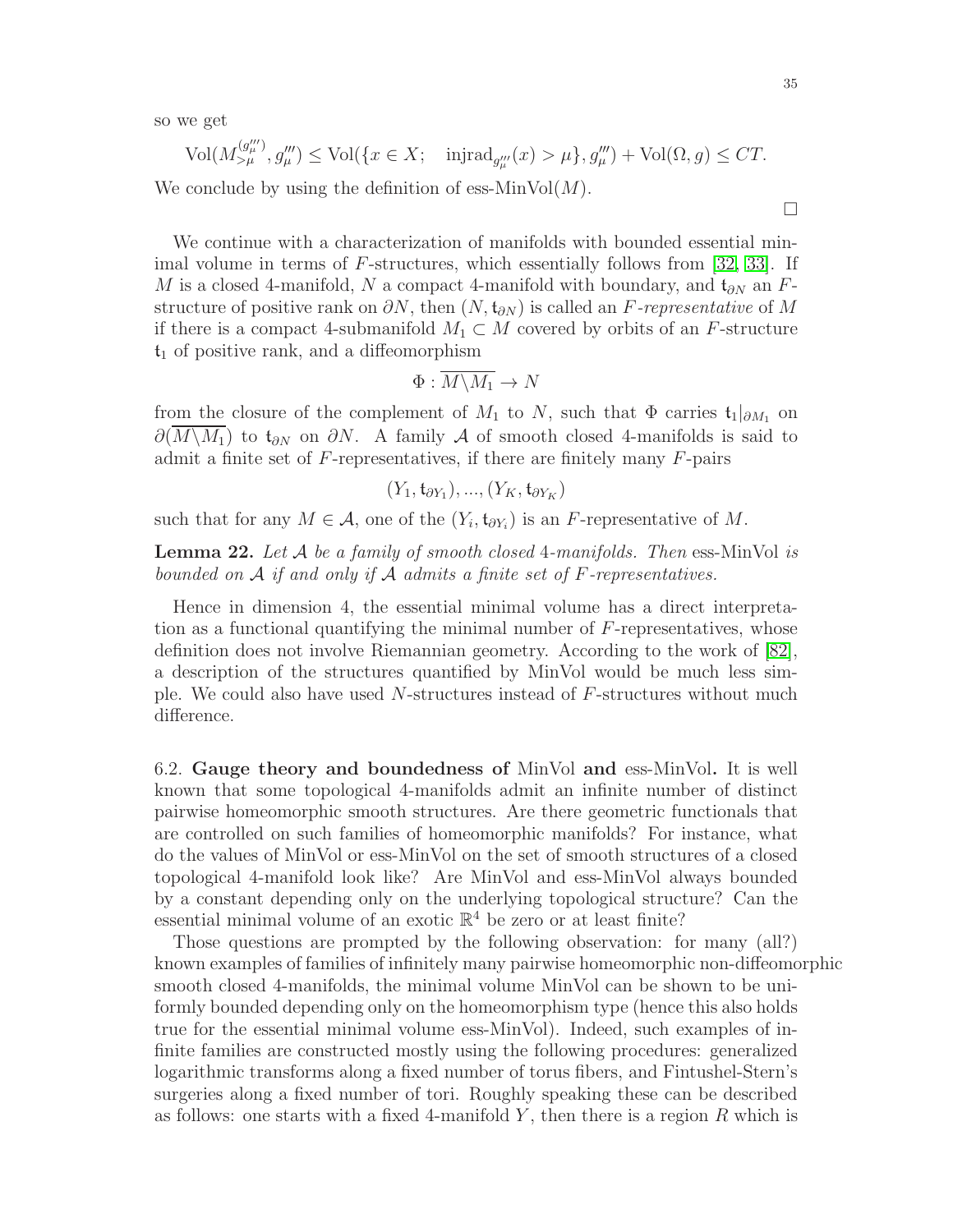a torus times a disk, and the effect of the generalized logarithmic transforms or the Fintushel-Stern surgeries is to cut-off  $R$  and glue back another compact manifold  $R'$ , which is an  $S^1$ -bundle (see [\[84,](#page-57-18) [52,](#page-56-15) [45,](#page-56-16) [13\]](#page-55-19) for more on the definitions). A sequence of such operations corresponds to a sequence of 4-manifolds  $Y_1, Y_2, \ldots$ By the computations of  $[32]$ , the minimal volume of  $Y_i$  is uniformly bounded independently of i. Sometimes such surgeries are followed by a symplectic sum [\[51\]](#page-56-17), or by a rational blow-down [\[43\]](#page-56-18). This produces from  $Y_1, Y_2, \ldots$  another sequence of 4-manifolds  $X_1, X_2, \ldots$  Often (at least for the particular examples of [\[51,](#page-56-17) Section 3,  $[44, 75]$  $[44, 75]$  the resulting manifold  $X_i$  is the union of two compact 4-dimensional domains A and  $B_i$  glued along their boundaries, such that A is independent of i, and  $B_i$  is always saturated by a polarized F-structure of positive rank. By [\[32\]](#page-55-2) again, the minimal volume of  $X_i$  is uniformly bounded independently of i. Some related questions and answers on the topological side appear in [\[87\]](#page-57-20) and [\[13,](#page-55-19) Corollary 11, Remark 12]. As a side note, it is shown in [\[64,](#page-56-20) Theorem 2] that MinVol and ess-MinVol can take different values on homeomorphic smooth 4-manifolds (to see it for ess-MinVol, use additionally Theorem [16\)](#page-24-1).

## 7. Essential minimal volume of Einstein 4-manifolds

<span id="page-35-0"></span>In this section, we show that in dimension 4, the essential minimal volume of Einstein manifolds can be estimated in terms of the topology. The bound we obtain does not need a non-collapsing condition and leads to a conjectural topological obstruction for the existence of Einstein metrics on 4-manifolds.

<span id="page-35-2"></span>7.1. **Preliminaries.** We review some properties of Einstein 4-manifolds  $(M, g)$ . In [\[4,](#page-54-2) [10\]](#page-54-3) it was proved that in any dimension n, a bound on the  $L^{n/2}$ -norm of the Riemann curvature tensor coupled with a non-collapsing condition imply that any limit space of a sequence of manifolds with bounded Ricci curvature is smooth away from finitely many points, at which the singularities are of orbifold type. Part of the proof hinges on an  $\epsilon$ -regularity theorem [\[73,](#page-57-21) [3,](#page-54-9) [50\]](#page-56-21). Given an Einstein 4-manifolds  $(M, g)$ , by the Chern-Gauss-Bonnet formula, the  $L^2$ -norm of the Riemann curvature tensor is given by the following formula:

<span id="page-35-1"></span>(30) 
$$
\int_M |\operatorname{Rm}_g|^2 dvol_g = 8\pi^2 \mathbf{e}(M)
$$

where  $e(M)$  is the Euler characteristic of M. In [\[36\]](#page-55-7), Cheeger-Naber showed that a family of closed 4-manifolds with bounded Ricci curvature, with a uniform bound on the diameter and volume, only admits finitely many diffeomorphism types. Though we will not need it, an  $\epsilon$ -regularity theorem for Einstein metrics holds even without non-collapsing assumptions by [\[37\]](#page-55-11).

We will need a slight generalization of Cheeger-Naber's results for 4-orbifolds with isolated singularities, the validity of which was explained to me by Aaron Naber. It states that a family of closed 4-orbifolds with finitely many singularities, with  $|Ric| \leq 3$ , uniformly non-collapsed and with a uniform bound on diameter, has only finitely many orbifold diffeomorphism types. In fact, Theorems 1.4 and 1.12 in [\[36\]](#page-55-7) continue to hold for this class of orbifolds. One can see this thanks to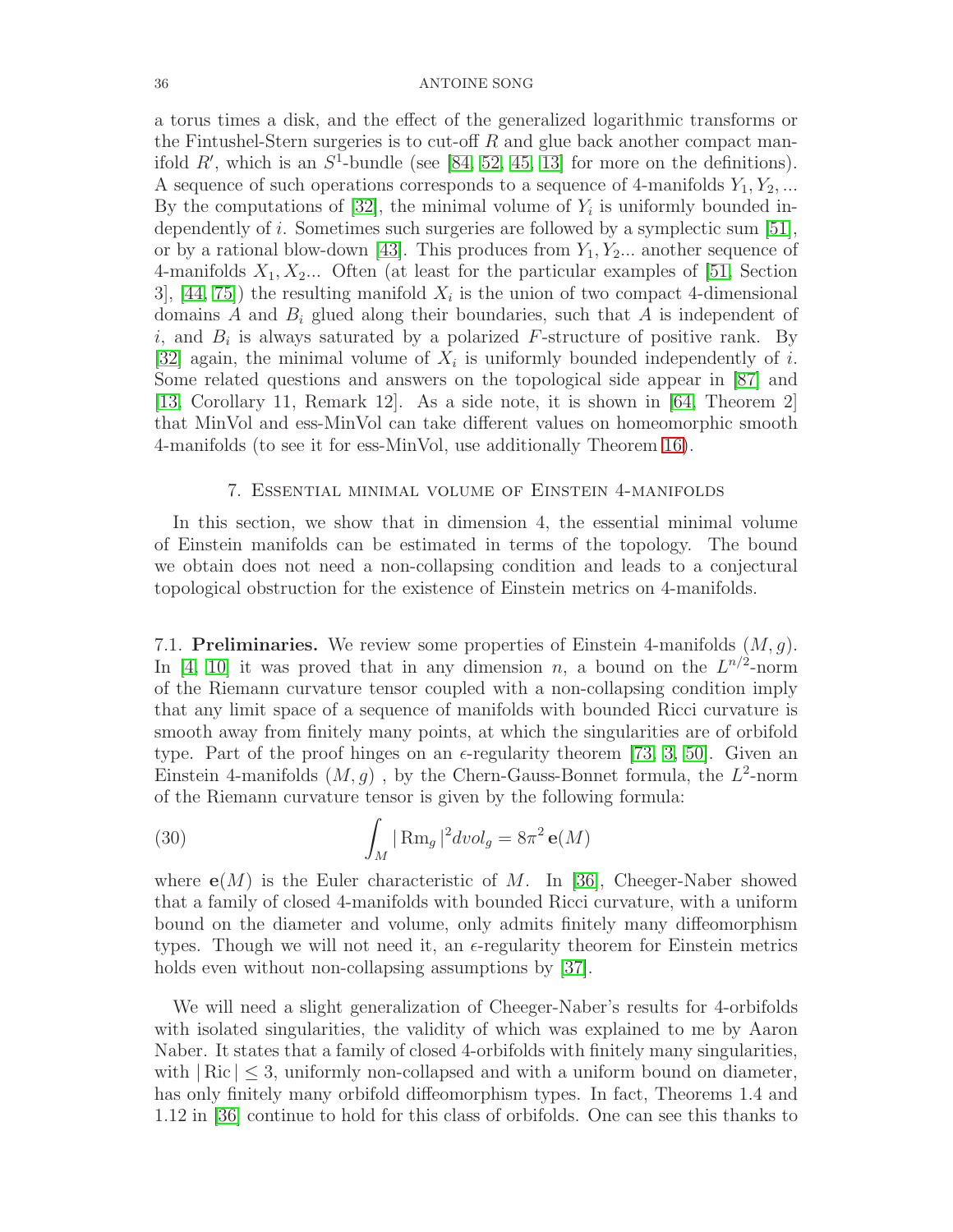a few elementary considerations. On a closed 4-orbifold with finitely many singularities, most classical results of analysis are still true, for instance one can solve the Dirichlet problem on domains with the usual estimates on solutions, the heat kernel exists, Bishop-Gromov inequality holds, etc (see [\[42\]](#page-56-22) for instance). If we consider orbifolds with  $|\text{Ric}| \leq 3$  then one checks that properties like continuity of volume, metric cone theorems, stratification theorems for non-collapsed limit spaces are true by inspecting the proofs in [\[39,](#page-56-23) [26,](#page-55-20) [27,](#page-55-21) [28,](#page-55-22) [29\]](#page-55-23). (From a more general point of view, closed *n*-orbifolds with Ric  $\geq K$  as well as their limit spaces are "non-collapsed" RCD $(K, n)$ -spaces [\[16\]](#page-55-24), so Cheeger-Colding's work generalizes to this setting by [\[40\]](#page-56-24).) In addition, by Bishop-Gromov's inequality and continuity of volume, the  $\epsilon$ -regularity theorem (2.8) in [\[36\]](#page-55-7) still holds. These observations mean that the proof schemes of [\[36\]](#page-55-7) carry over to our situation: for instance in order to show the analogue of Theorems 1.4 in [\[36\]](#page-55-7), it suffices to prove that there is no tangent space in limits spaces that splits off a factor  $\mathbb{R}^{4-k}$  but not a factor  $\mathbb{R}^{4-k+1}$ , for  $k = 1, 2, 3$ . Since we assume the singular points to be isolated, for  $k = 1$  the proof of [\[27,](#page-55-21) Theorem 6.1] works here, and similarly for  $k = 2, 3$  the proofs of [\[36\]](#page-55-7) are still valid.

7.2. The linear bound. Below is the main result of this section, which is in particular an extension of the diffeomorphism finiteness theorems [\[7,](#page-54-4) Theorem 0.1], [\[36,](#page-55-7) Theorem 1.12] to Einstein 4-manifolds without diameter bound or noncollapsing assumptions.

<span id="page-36-0"></span>**Theorem 23.** There is a constant  $C > 0$  so that for any smooth closed 4-manifold M admitting an Einstein metric,

$$
C^{-1} e(M) \le \text{ess-MinVol}(M) \le C e(M)
$$

where  $e(M)$  is the Euler characteristic of M.

<span id="page-36-1"></span>7.3. Thick-thin decomposition for Einstein 4-manifolds. This subsection is a preparation for the proof of Theorem [23.](#page-36-0) We will work with a small constant  $v > 0$  that will eventually be chosen independent of other parameters, and  $C_v$  will denote a constant depending only on  $v$  that can change from line to line. Recall that for a metric |sec | controls | Rm | and vice versa.

The lower bound in the statement of Theorem [23](#page-36-0) is true generally and follows from Lemma [8.](#page-11-1)

The proof of the upper bound will be based on a covering argument. Let  $g$  be a metric on the closed smooth 4-manifold M with

$$
\operatorname{Ric}_g = \lambda g, \quad \lambda \in \{-3, 0, 3\}.
$$

Fix  $v > 0$  and  $\epsilon > 0$  small real numbers; v will be chosen as a universal constant and  $\epsilon$  depends only on v; they will be fixed in Subsection [7.6.](#page-49-0) It is useful to introduce a certain decomposition of  $(M, g)$ , similar to the thick-thin decomposition studied in [\[6\]](#page-54-0) for instance. We define the collapsing scale  $r_v$  as follows for any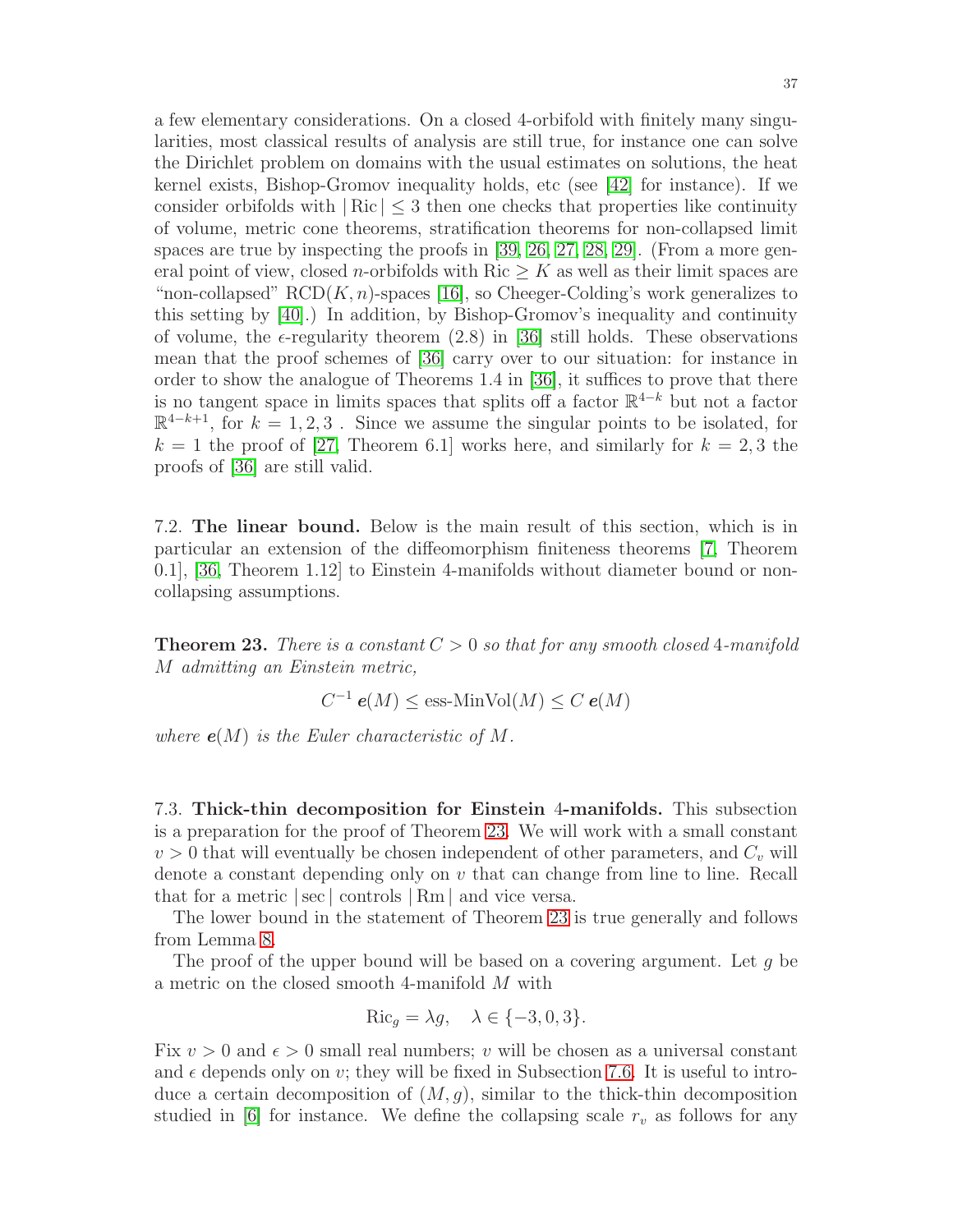$p \in M$ :

<span id="page-37-0"></span>(31) 
$$
r_v(p) := \sup\{r \in (0,1]; \quad \text{Vol}(B(p,r),g) \geq v r^4\}.
$$

The function  $r_v(.)$  is a positive continuous function.

The thick-thin decomposition is defined as follows:

$$
M = M^{[>\epsilon]} \sqcup M^{[\leq \epsilon]},
$$

where

(32) 
$$
M^{[> \epsilon]} := \{x \in M; \quad \int_{B_g(x, \frac{r_v(x)}{24})} |\operatorname{Rm}_g|^2 dvol_g > \epsilon \},
$$

$$
M^{[\leq \epsilon]} := \{x \in M; \quad \int_{B_g(x, \frac{r_v(x)}{24})} |\operatorname{Rm}_g|^2 dvol_g \leq \epsilon \}.
$$

The choice of factor for the radius  $\frac{r_v(x)}{24}$  is for technical convenience. If g is Ricci-flat we *always rescale it* so that its volume is less than  $v$  and its diameter less than 1.

Then, regardless of the sign of the Ricci curvature, if we choose first  $v$  small enough and  $\epsilon$  small enough compared to v, one can check than at any point x of the thin part,  $M^{[\leq \epsilon]}$ , we have  $r_v(x) < 1$ , which in particular means by [\(31\)](#page-37-0) that

(33) 
$$
\text{Vol}(B_g(x, r_v(x)), g) = v r_v(x)^n.
$$

Moreover the injectivity radius on  $M^{\leq \epsilon}$  is small compared to the curvature because by the  $\epsilon$ -regularity theorem [\[73,](#page-57-21) [3,](#page-54-9) [50\]](#page-56-21):

<span id="page-37-1"></span>(34) 
$$
\forall x \in M^{[\leq \epsilon]}, \quad \sup\{|\sec_x|^{1/2}; \quad x \in B_g(x, \frac{r_v(x)}{48})\} \leq \frac{1}{r_v(x)}
$$

and so near points of  $M^{[\leq\epsilon]}$  the geometry is locally collapsed and carries an Nstructure. This is how, given v, the constant  $\epsilon$  is chosen with respect to v.

Let  $\hat{\epsilon} > 0$  be as in Proposition [21.](#page-33-2) By Chern-Gauss-Bonnet [\(30\)](#page-35-1) and Proposition [21,](#page-33-2) in order to prove the upper bound in Theorem [23,](#page-36-0) it suffices to show the following:

<span id="page-37-2"></span>**Theorem 24.** The constants v,  $\epsilon$  can be chosen small enough so that if  $(M, q)$ is as above, there is a metric **g** on M with  $|\sec_{g}| \leq 1$  and domains  $W \subset M$ ,  $\mathcal{V} := M \backslash \mathcal{W}$ , such that

$$
M^{[> \epsilon]} \subset \mathcal{W},
$$
  

$$
\mathcal{V} \subset M_{\leq \epsilon}^{(\underline{\mathbf{g}})},
$$
  

$$
\text{Vol}(\mathcal{W}, \underline{\mathbf{g}}) \leq C \int_M |\operatorname{Rm}_g|^2 dvol_g
$$

for some universal constant C.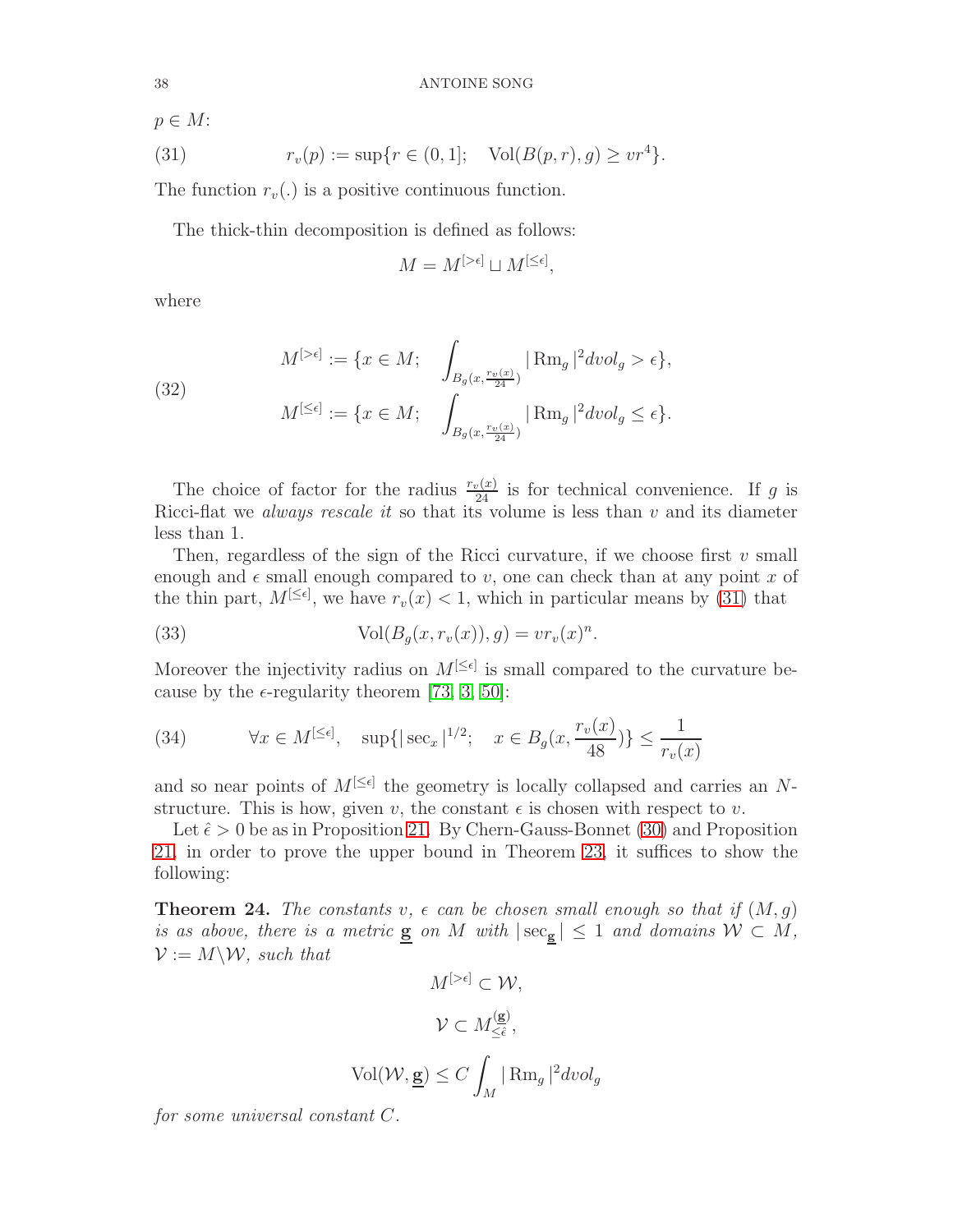In the above statement, as usual,

$$
M_{\leq \hat{\epsilon}}^{(\underline{\mathbf{g}})} := \{ x \in M; \quad \text{injrad}_{\underline{\mathbf{g}}}(x) \leq \hat{\epsilon} \}.
$$

To construct such a metric, we will roughly speaking first find a metric  $g_1$  on a smooth approximation  $W$  of  $M^{[\geq \epsilon]}$  with controlled volume, then a second metric  $\underline{\mathbf{g}}_2$  on the complement V of W which is very collapsed, and we will glue these two metrics together.

7.4. Some covering lemmas. If B is a geodesic open ball and  $\lambda$  a positive number, denote by  $\lambda B$  the ball with same center and radius  $\lambda$  times larger. Given a family of balls  $\mathcal F$ , we define its "multiplicity" the maximal number of different balls in  $\mathcal F$  whose intersection is non-empty. For manifolds with bounded Ricci curvature, the usual Besicovitch covering lemma does not hold with a uniform constant, however the next lemma serves as a replacement in our case:

<span id="page-38-0"></span>**Lemma 25.** There are finitely many points  $x_1, ..., x_{L'} \in M^{[\geq \epsilon]}$  such that

$$
M^{[>\epsilon]} \subset \bigcup_{i=1}^{L'} B_g(x_i, \frac{r_v(x_i)}{3}),
$$

and the multiplicity of the family  $\{B_g(x_i, r_v(x_i))\}_{i=1}^{L'}$  is bounded from above by some  $C_v$  depending only on v.

 $x \in M^{[>\epsilon]}$ 

*Proof.* Let  $\tilde{\mathcal{F}}_k$  denote the set of balls of the form  $B_g(x, \frac{1}{6}r_v(x))$  with

and radius  $\frac{1}{6}r_v(x)$  in  $(2^{-(k+1)}, 2^{-k}]$ . For any  $k \geq 0$ , the set

$$
M^{[>\epsilon]} \cap \bigcup_{B \in \tilde{\mathcal{F}}_k} B
$$

can be covered by a family of balls  $\tilde{G}_k \subset \tilde{\mathcal{F}}_k$  with uniformly bounded multiplicity by Bishop-Gromov (each point belongs to at most  $c_{\text{univ}}$  balls of  $\tilde{G}_k$  for a universal constant  $c_{\text{univ}}$ ). Consider the family of balls  $\bigcup_k \tilde{G}_k$ , and remove from it any ball B that is contained in 2B' for some ball  $B' \neq B$  in  $\bigcup_k \tilde{G}_k$ . By doubling the size of each remaining ball, this yields a new family  $\tilde{\mathcal{H}}$  of balls of the form  $B_g(x, \frac{1}{3}r_v(x))$ . Let  $\tilde{\mathcal{H}}'$  be the family of balls 3B, where  $B \in \tilde{\mathcal{H}}$ . Balls of  $\tilde{\mathcal{H}}'$  are thus of the form  $B<sub>a</sub>(x, r<sub>v</sub>(x)).$ 

**Claim:**  $\tilde{\mathcal{H}}$  is a covering of  $M^{[\geq \epsilon]}$  and  $\tilde{\mathcal{H}}'$  has bounded multiplicity.

Let us check this claim, which would conclude the proof. The fact that  $\mathcal{\tilde{H}}$  is a cover of  $M^{[\geq\epsilon]}$  is clear from its construction and the identity

$$
M^{[>\epsilon]} = \bigcup_{k} \left( M^{[>\epsilon]} \cap \bigcup_{B \in \tilde{\mathcal{F}}_k} B \right).
$$

Suppose that the multiplicity of  $\tilde{\mathcal{H}}'$  cannot be chosen uniformly bounded, i.e. it cannot be chosen bounded from above independently of  $(M, q)$ . Then for any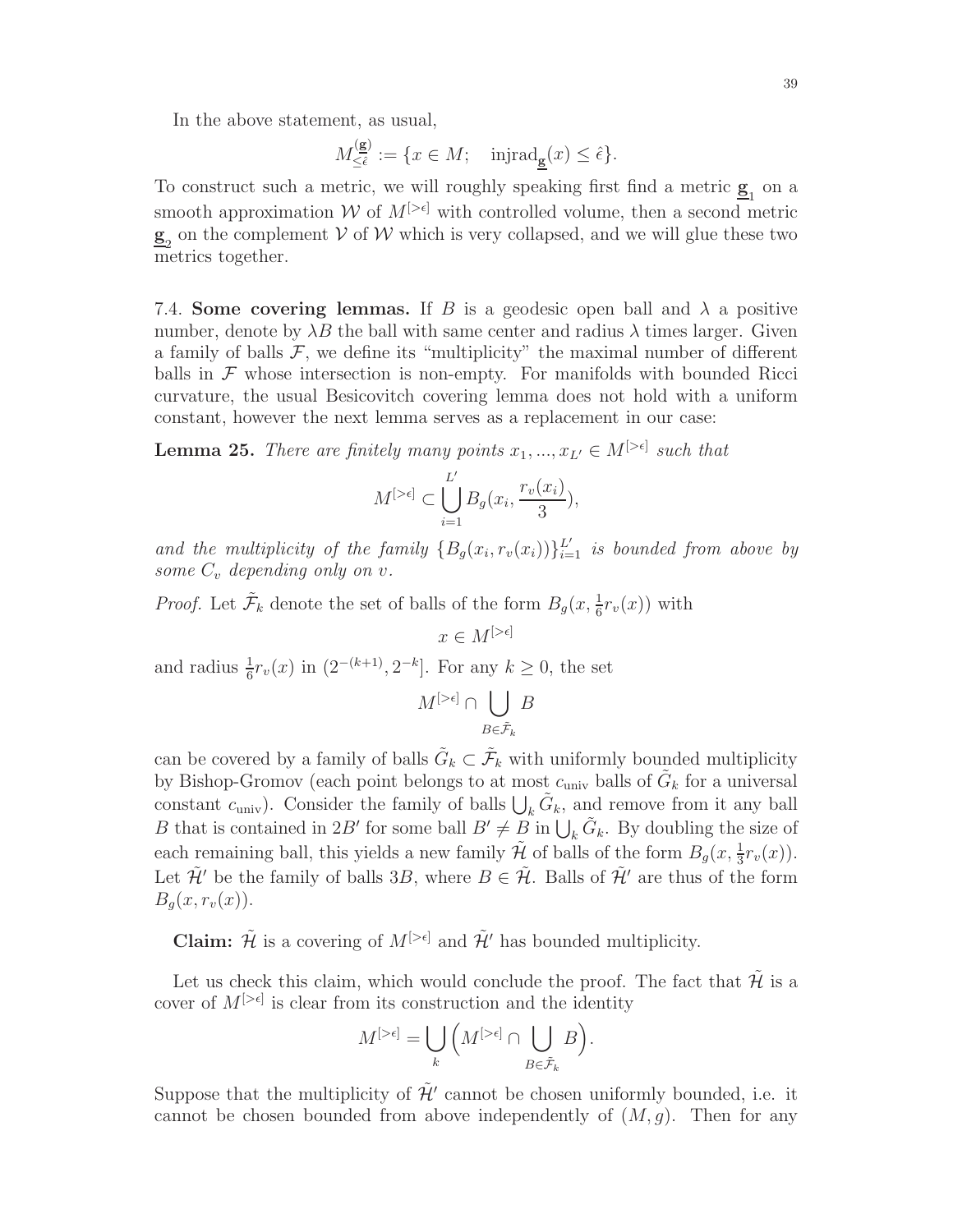integer  $N > 0$ , there is such a  $(M, g)$  such that the family  $\mathcal{H}'$  constructed above has multiplicity at least N at some point  $x \in M^{[\geq \epsilon]}$ , in other words there are different balls  $B_1, ..., B_N \in \mathcal{H}'$  containing x. Let  $y_1, ..., y_N$  be the respective centers of  $B_1, ..., B_N$ . We assume without loss of generality that the radii are in nondecreasing order

$$
\operatorname{rad} B_1 \le \operatorname{rad} B_2 \dots \le \operatorname{rad} B_N.
$$

Since by construction, no  $\frac{1}{6}B_i$  is contained in another  $\frac{1}{3}B_j$   $(i \neq j)$ , by Bishop-Gromov inequality and by extracting a subsequence of  $\{B_i\}$  if necessary, we can assume that

$$
2^{-1} \operatorname{dist}_g(y_1, y_2) < 2^{-2} \operatorname{dist}_g(y_1, y_3) \dots < 2^{-(N-1)} \operatorname{dist}_g(y_1, y_N),
$$

 $(35)$ 

<span id="page-39-0"></span>
$$
rad B_1 < 2^{-1} rad B_2 ... < 2^{-(N-1)} rad B_N,
$$

and moreover

$$
C_v^{-1} \operatorname{rad} B_j \le \operatorname{dist}_g(y_1, y_j) \le C_v \operatorname{rad} B_j \quad \forall j \in \{1, ..., N\}.
$$

We can also make sure that  $\text{rad } B_{j_N} \to 0$  as  $N \to \infty$ . But since

$$
r_v(y_j) = \operatorname{rad} B_j,
$$

 $B_q(y_1, dist_q(y_1, y_N))$  is not too collapsed:

$$
\frac{\text{Vol}(B_g(y_1, \text{dist}_g(y_1, y_N)), g)}{\text{dist}_g(y_1, y_N)^4} \ge C_v^{-1} > 0,
$$

therefore by applying Bishop-Gromov monotonicity formula again, the difference of the volume ratios

$$
\frac{\text{Vol}(B_g(y_1, \text{dist}_g(y_1, y_{j_{N-1}})), g)}{\text{dist}_g(y_1, y_{j_{N-1}})^4} - \frac{\text{Vol}(B_g(y_1, \text{dist}_g(y_1, y_{j_{N+1}})), g)}{\text{dist}_g(y_1, y_{j_{N+1}})^4}
$$

is arbitrarily small for some  $j_N \in \{3, ..., N-1\}$  if N is chosen large enough. By a blow-up and compactness argument, by the "volume cone implies metric cone" theorem [\[26,](#page-55-20) Theorem 4.91], and since in dimension 4 the singular set has codimension 4 [\[36,](#page-55-7) Theorem 1.4], the ball

$$
\frac{1}{4}B_g(y_{j_N}, \text{dist}_g(y_1, y_{j_N}))
$$

endowed with the metric  $dist_g(y_1, y_{j_N})^{-2}g$  would be arbitrarily close (in the  $C^{\infty}$ topology by the Einstein condition) to a smooth open domain of a metric cone  $\mathfrak C$  which is smooth outside its tip if N is large enough. The smooth part of this 4-dimensional cone  $\mathfrak C$  is Ricci flat so actually it is flat. Since  $y_{jN} \in M^{[>\epsilon]}$ , we have

$$
\int_{B_g(y_{j_N}, \frac{1}{24}r_v(y_{j_N}))} |\operatorname{Rm}_g|^2 > \epsilon.
$$

But for large N, since by construction  $\frac{1}{6}B_g(y_1, r_v(y_1))$  is not included inside  $\frac{1}{3}B_g(y_{j_N}, r_v(y_{j_N}))$  and since [\(35\)](#page-39-0), we have

$$
B_g(y_{j_N}, \frac{1}{24}r_v(y_{j_N})) \subset \frac{1}{4}B_g(y_{j_N}, \text{dist}_g(y_1, y_{j_N}))
$$

so that would eventually contradict the flatness of the cone  $\mathfrak{C}$  as  $N \to \infty$ , by the  $\epsilon$ -regularity theorem.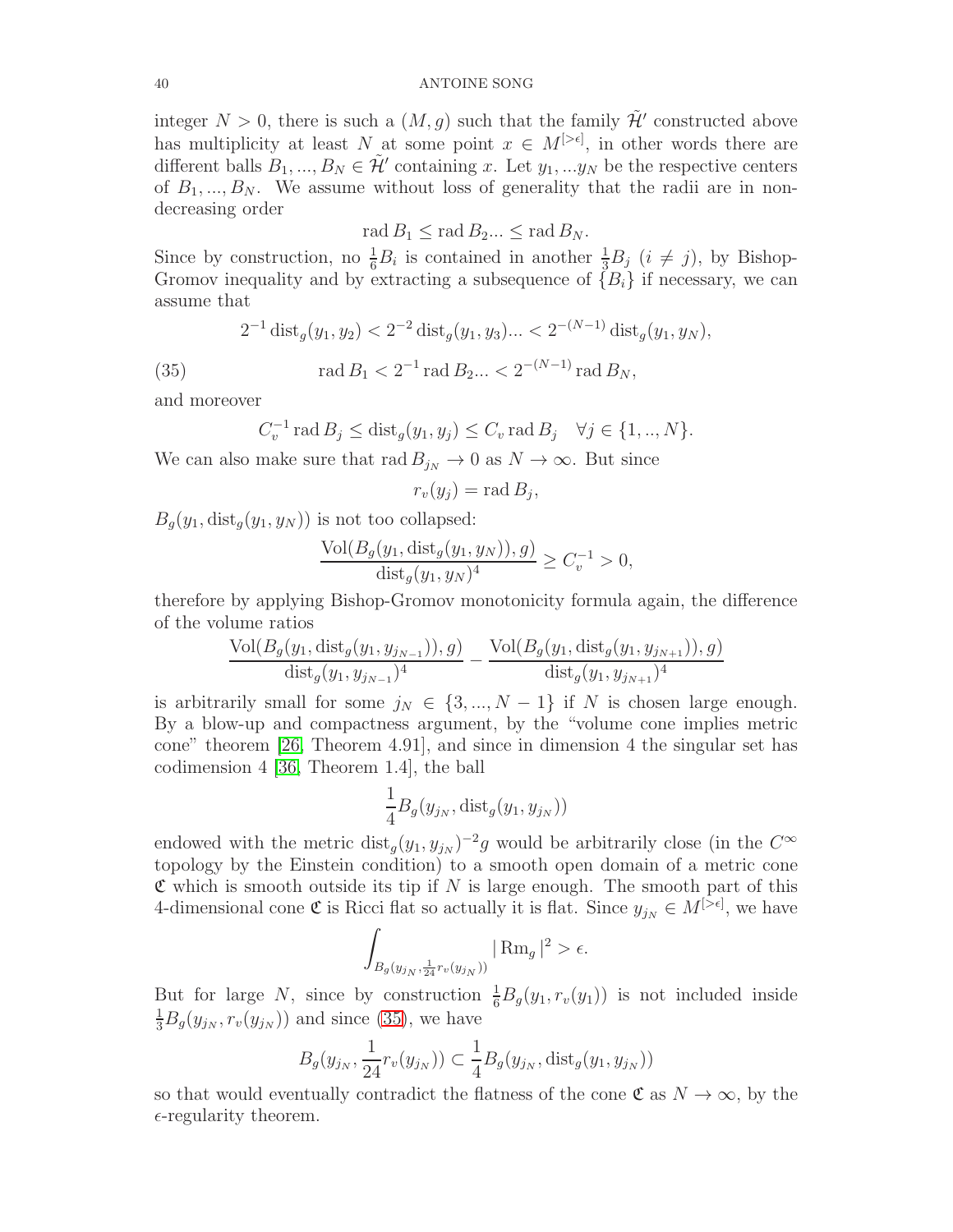Let  $\{x_i\}_{i=1}^{L'}$  be as in the previous lemma. In following lemma we find annuli with bounded curvature inside  $B_g(x_i, r_v(x_i))$ .

<span id="page-40-0"></span>**Lemma 26.** There are constants  $\frac{1}{1000} > \delta_1 > \delta_2 > 0$  and  $C_v$  depending only on v such that one can choose for each  $i \in \{1, \ldots, L'\}$  a radius

$$
r_i \in ((\frac{1}{2} - \delta_1)r_v(x_i), (\frac{1}{2} + \delta_1)r_v(x_i))
$$

satisfying the following: at any point

$$
x \in B_g(x_i, r_i + \delta_2 r_v(x_i)) \backslash B_g(x_i, r_i - \delta_2 r_v(x_i)),
$$

we have

(36) 
$$
r_v(x_i)^2 |\operatorname{Rm}_g(x)| \leq C_v,
$$

(37) 
$$
\mathrm{injrad}_g(x) \ge \delta_2 r_v(x_i).
$$

Proof. We argue by contradiction: assume that there is a sequence of 4-manifolds of the form  $B_{g_k}(y_k, R_k)$  such that  $g_k$  is a metric with  $|Ric_{g_k}| \leq n-1, R_k \leq 1$ and  $\text{Vol}_{g_k}(B_{g_k}(y_k, R_k)) \geq vR_k^4$ , such that the conclusion of the lemma fails. By rescaling one can assume that  $R_k = 1$ , and so we are supposing that one cannot find  $\delta_1 > \delta_2 > 0$  and  $C_v$  such that for some radius

$$
\bar{r} \in (\frac{1}{2} - \delta_1, \frac{1}{2} + \delta_1),
$$

at any point

$$
x \in B_{g_k}(y_k, \bar{r} + \delta_2) \backslash B_{g_k}(y_k, \bar{r} - \delta_2),
$$

the bounds  $|\text{Rm}_{g_k}(x)| \leq C_v$  and injrad $g_k(x) \geq \delta_2$  hold.

By Cheeger-Naber [\[36,](#page-55-7) Theorem 1.4, Theorem 8.6, Corollary 8.85] however, a subsequence of the pointed balls  $(B_{g_k}(y_k, \frac{3}{4}))$  $(\frac{3}{4}), g_k, y_k)$  (which are all v-noncollapsed) converge in the Gromov-Hausdorff topology to a metric space  $(X, g_{\infty}, y_{\infty})$  smooth outside of finitely many points  $u_1, ..., u_K$ . It is then possible to find  $\delta_1 > \delta_2 > 0$ such that for some radius

$$
\bar{r} \in (\frac{1}{2} - \delta_1, \frac{1}{2} + \delta_1),
$$

the region

$$
B_{g_k}(y_k, \bar{r}+\delta_2) \backslash B_{g_k}(y_k, \bar{r}-\delta_2),
$$

is  $\delta_2$ -far from  $\{u_1, ..., u_K\}$  as measured with the distance  $g_\infty$ . By the  $\epsilon$ -regularity theorem in  $[4][36, (2.8)]$  $[4][36, (2.8)]$  $[4][36, (2.8)]$ , we get the desired bounds

$$
|\operatorname{Rm}_{g_k}(x)| \le C_v \text{ and } \operatorname{injrad}_{g_k}(x) \ge \delta_2
$$

on  $B_{g_k}(y_k, \bar{r} + \delta_2) \backslash B_{g_k}(y_k, \bar{r}-\delta_2)$  for k large enough. This contradiction finishes the proof.

 $\Box$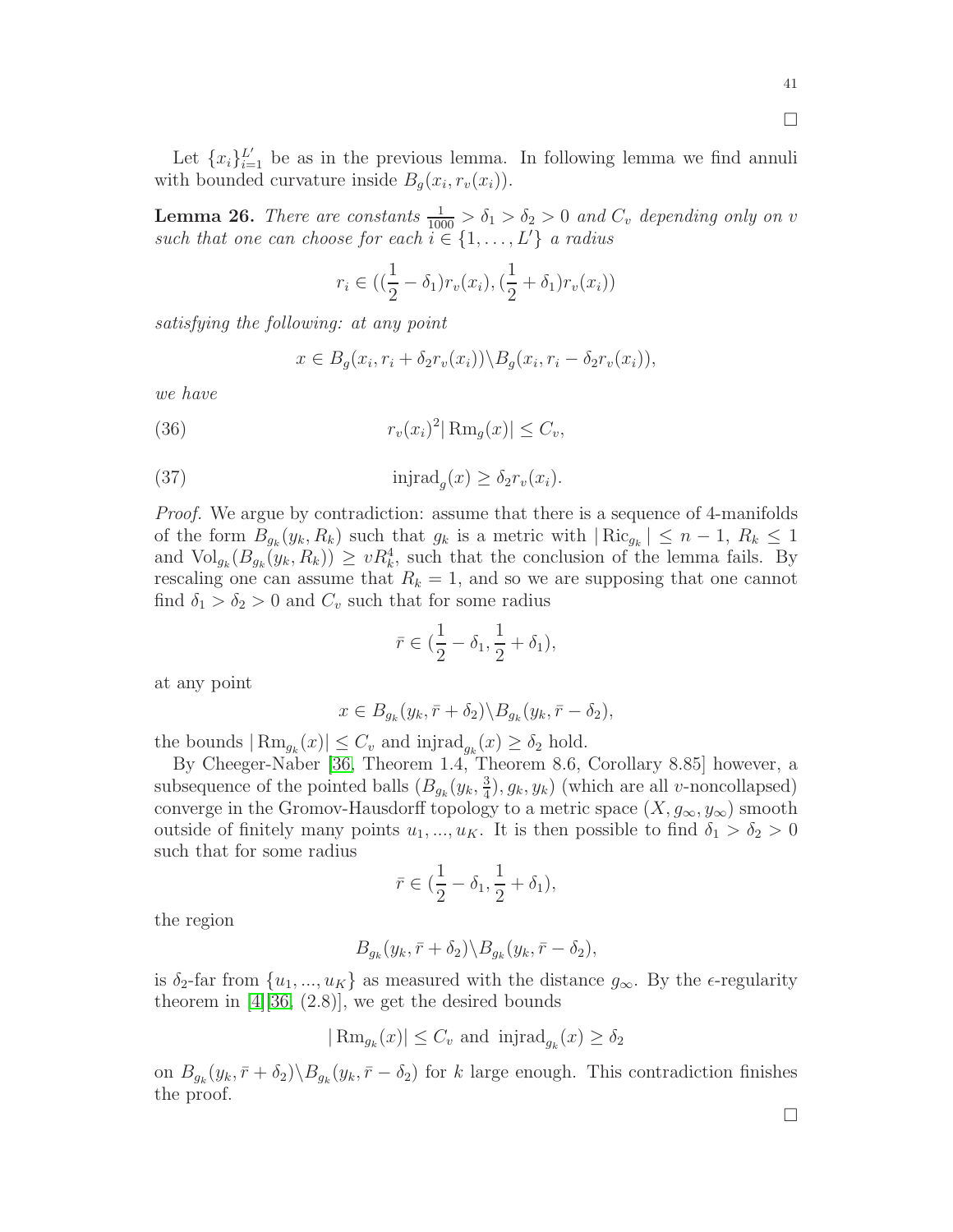Let  $r_i$ ,  $\delta_2$  be as in Lemma [26.](#page-40-0) By Lemma [25,](#page-38-0) the balls  $\left\{B_g(x_i, r_i - \frac{\delta_2}{2}\right\}$  $\frac{\delta_2}{2} r_v(x_i) \big) \}_{i=1}^{L'}$  $i=1$ cover  $M^{[\geq \epsilon]}$  and the covering multiplicity of  $\{B_g(x_i, r_i)\}_{i=1}^{L'}$  is bounded by  $C_v$ . By removing some balls from this family, we can assume (after renumbering) that there is an integer  $L \leq L'$  so that the points  $x_1, ..., x_L$  satisfy: (38)

<span id="page-41-0"></span> $\{B_g(x_i, r_i \delta_2$  $\{2^2r_v(x_i)\}_{i=1}^L$  cover  $M^{[\geq \epsilon]}$  with covering multiplicity bounded by  $C_v$ , and for any  $i \neq j \in \{1, ..., L\}, B_g(x_i, r_i)$  is not included inside

$$
B_g(x_j, r_j - \frac{\delta_2}{2}r_v(x_j)).
$$

Each  $x_i$   $(i \in \{1, ..., L\})$  is a point of  $M^{[>\epsilon]},$  so  $\int_{B_g(x_i, r_i - \frac{\delta_2}{2}r_v(x_i))} |\operatorname{Rm}_g|^2 > \epsilon.$ Thus, as a consequence of the multiplicity bound on the covering  ${B_g(x_i, r_i - \over S_g(x_i, r_i))}$  $\delta_2$  $\{\frac{S_2}{2}r_v(x_i))\}_{i=1}^L$ , there is  $C_v > 0$  so that

(39) 
$$
L \leq C_v \int_M |\operatorname{Rm}_g|^2 dvol_g.
$$

The region  $\bigcup_{i=1}^{L} B_g(x_i, r_i + \frac{\delta_2}{2})$  $\sum_{i=1}^{5} r_v(x_i) \rangle \backslash \bigcup_{i=1}^{L} B_g(x_i, r_i - \frac{\delta_2}{2})$  $\frac{\partial^2 z}{\partial x^2} r_v(x_i)$  is contained in  $M^{[\leq\epsilon]}$  and we want to cover it with nice balls capturing the collapsed geometry around that region:

<span id="page-41-1"></span>Lemma 27. There are finitely many points

<span id="page-41-3"></span>
$$
y_1, ..., y_Q \in \bigcup_{i=1}^{L} B_g(x_i, r_i + \frac{\delta_2}{2}r_v(x_i)) \setminus \bigcup_{i=1}^{L} B_g(x_i, r_i - \frac{\delta_2}{2}r_v(x_i))
$$

and corresponding radii  $\bar{r}_1, ..., \bar{r}_Q$  such that for some  $C_v$  depending only on v:  $(i)$ 

$$
\bigcup_{i=1}^{L} B_g(x_i, r_i + \frac{\delta_2}{2} r_v(x_i)) \setminus \bigcup_{i=1}^{L} B_g(x_i, r_i - \frac{\delta_2}{2} r_v(x_i)) \subset \bigcup_{q=1}^{Q} B_g(y_q, \frac{\bar{r}_q}{4}),
$$
  
(ii)  

$$
\frac{1}{48} r_v(y_q) \leq \bar{r}_q \leq 1,
$$
  
(iii)

$$
\sup\{|\sec_x|^{1/2}; \quad x \in B_g(y_q, \bar{r}_q)\} \le \frac{1}{\bar{r}_q} \text{ with equality if } \bar{r}_q < 1,
$$

 $(iv)$ 

 $Q \leq C_vL$ .

Moreover for a universal constant  $c_{univ}$ , if  $q, q' \in \{1, ..., Q\}$  and

<span id="page-41-2"></span>
$$
B_g(y_q, \frac{\bar{r}_q}{2}) \cap B_g(y_{q'}, \frac{\bar{r}_{q'}}{2}) \neq \varnothing,
$$

then a universal Harnack property holds:

(40) 
$$
c_{univ}^{-1}\bar{r}_q \leq \bar{r}_{q'} \leq c_{univ}\bar{r}_q,
$$

and the multiplicity of the covering  $\{B_g(y_q,\frac{\bar{r}_q}{2}$  $\left\{ \frac{\bar{c}_q}{2} \right\}$   $\left\{ \frac{Q}{q=1} \right\}$  is bounded by  $c_{univ}$ .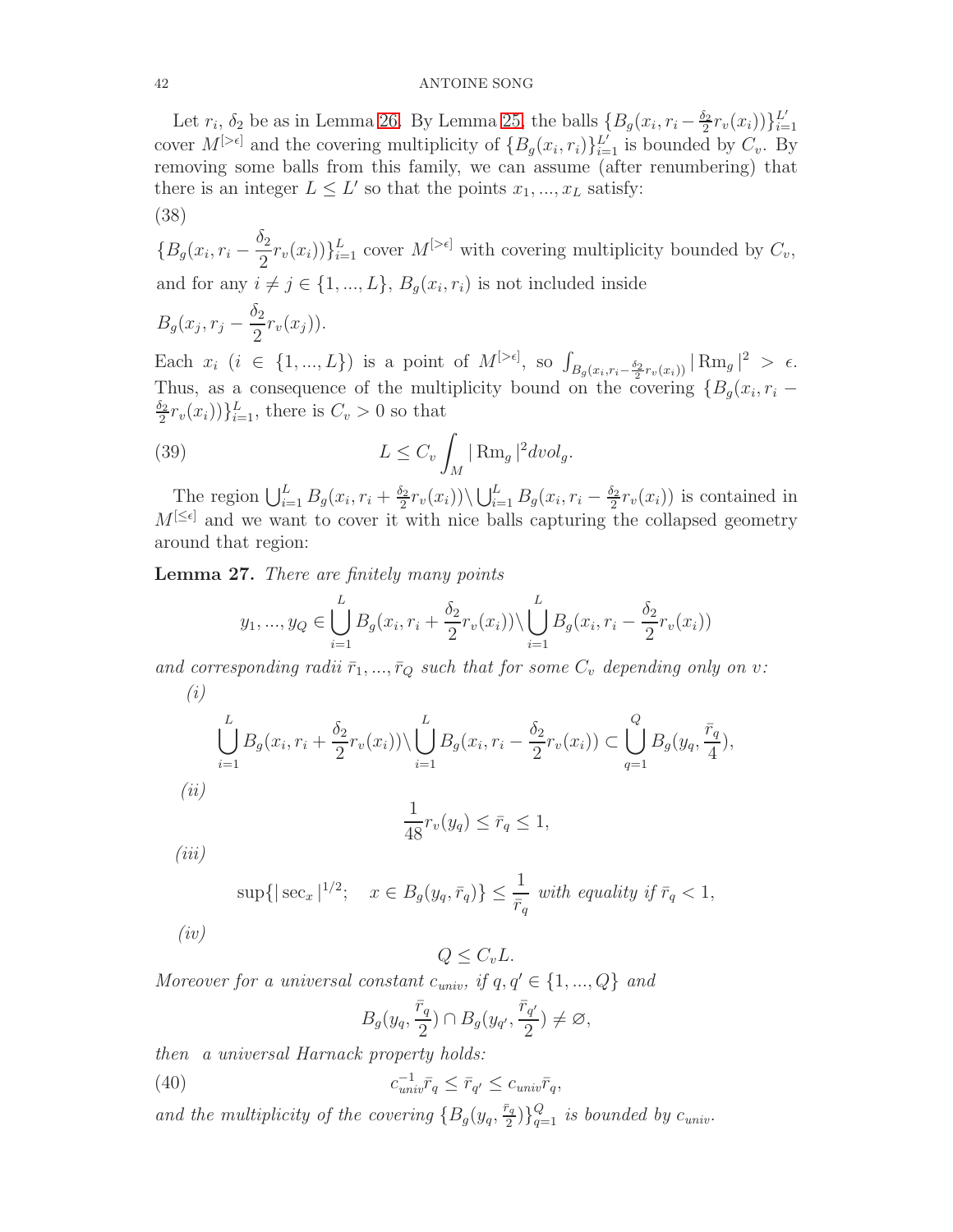43

Proof. This lemma follows from an argument appearing in [\[31,](#page-55-13) Lemma 5.4, Theorem 5.5]. For

$$
x \in \bigcup_{i=1}^{L} B_g(x_i, r_i + \frac{\delta_2}{2}r_v(x_i)) \setminus \bigcup_{i=1}^{L} B_g(x_i, r_i - \frac{\delta_2}{2}r_v(x_i))
$$

we set

$$
\bar{k}(x) := \inf \{ \frac{1}{R}; R \le 1, \quad \sup_{x \in B_g(x,R)} |\sec_g(x)|^{1/2} \le \frac{1}{R} \}.
$$

In the statements and proofs of [\[31,](#page-55-13) Lemma 5.4, Theorem 5.5] one should replace  $\bar{k}$  by  $\bar{k}^{-1}$  except in conformally changed metrics of the form  $\sqrt[n]{\bar{k}^2(.)g}$ . Then their arguments imply our lemma, and give points  $y_1, \ldots, y_Q$  with radii

$$
\bar{r}_q := \bar{k}(y_q)^{-1} \in (0, 1]
$$

so that the family of balls  $\{B_g(y_q, \frac{\bar{r}_q}{4} \})$  $\left\{\frac{a}{4}\right\}\right\}$  $_{q=1}^{Q}$  covers

$$
\bigcup_{i=1}^L B_g(x_i,r_i+\frac{\delta_2}{2}r_v(x_i))\setminus \bigcup_{i=1}^L B_g(x_i,r_i-\frac{\delta_2}{2}r_v(x_i)).
$$

In particular,

<span id="page-42-0"></span>(41) 
$$
\sup\{|\sec_x|^{1/2}; \quad x \in B_g(y_q, \bar{r}_q)\} \le \frac{1}{\bar{r}_q} \text{ with equality if } \bar{r}_q < 1,
$$

and the multiplicity of  $\{B_g(y_q, \frac{\bar{r}_q}{2}\})$  $\binom{\overline{a}_q}{q-1}$  is universally bounded (see proof of [\[31,](#page-55-13) Theorem 5.5]). Moreover we have a Harnack property: the sizes of intersecting balls of the form  $B_g(y_q, \frac{\bar{r}_q}{2})$  $\frac{r_q}{2}$ ) are universally comparable. The additional properties we need to check in order to finish the proof are:

$$
\frac{1}{48}r_v(y_q) \le \bar{r}_q \le 1
$$
  
and  $Q \le C_vL$ .

The first line comes from [\(34\)](#page-37-1). By Lemma [26,](#page-40-0) by [\(41\)](#page-42-0) and the fact that  $x_i \in M^{[>\epsilon]}$ , if  $B_g(y_q, \frac{\bar{r}_q}{4})$  $\frac{r_q}{4}$ ) intersects

$$
B_g(x_i, r_i + \frac{\delta_2}{2}r_v(x_i) \backslash B_g(x_i, r_i - \frac{\delta_2}{2}r_v(x_i))
$$

then  $r_v(x_i)$  and  $\bar{r}_q$  are comparable up to a factor  $C_v$  and so Bishop-Gromov inequality yields the second line.

 $\Box$ 

7.5. **Metric deformations.** Given  $s > 0$ , given a subset S of a manifold W and a metric h on  $W$ , we recall the following notation for the s-neighborhood of S:

$$
T_{h,s}(S) := \{ y \in \mathcal{W}; \text{dist}_h(y, S) < s \}.
$$

Given a compact Riemannian manifold with boundary  $(\Omega, h)$ , we say that h is a product metric near  $\partial\Omega \subset \Omega$  if there is a tubular neighborhood of  $\partial\Omega$  isometric to

$$
(\partial\Omega\times[0,1),h|_{\Omega}\oplus dt^2),
$$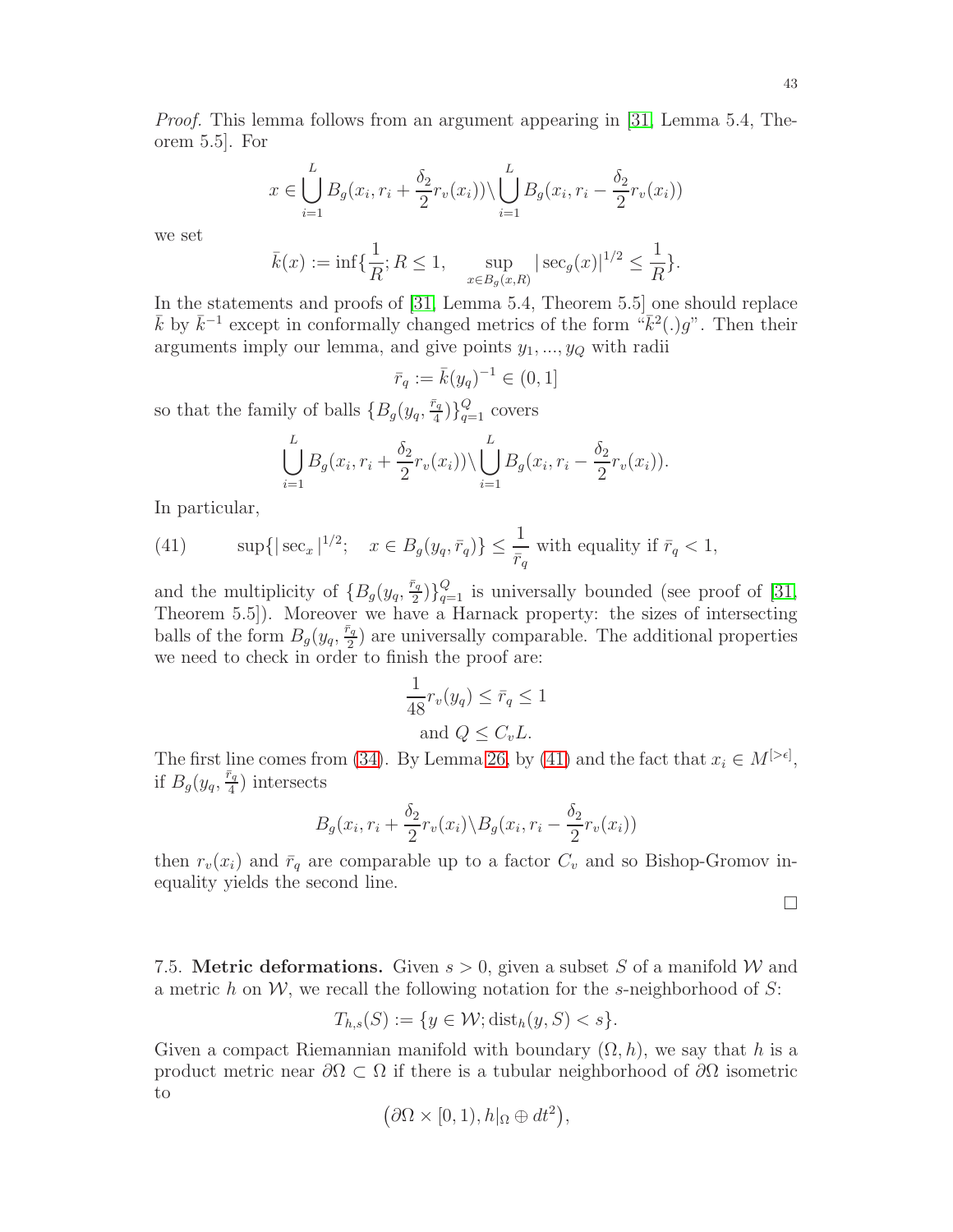in particular  $\partial\Omega$  is totally geodesic in that case.

Let  $r_i$ ,  $\delta_2$  be as in Lemma [26.](#page-40-0) Let  $\{x_i\}_{i=1}^L$  be as in [\(38\)](#page-41-0) and let  $\{y_q\}_{q=1}^Q$ ,  $\{\bar{r}_q\}_{q=1}^Q$  $q=1$ be as in Lemma [27.](#page-41-1) Recall that  $\epsilon$  only depends on v (see Subsection [7.3\)](#page-36-1).

<span id="page-43-0"></span>**Lemma 28.** There exists a universal constant  $c_{univ}$  such that the following is true.

For any  $\eta > 0$ , if  $v > 0$  is taken small enough depending on  $\eta$ , then there is an open neighborhood W of

$$
\bigcup_{i=1}^{L} B_g(x_i, r_i)
$$

and compact subdomains  $\mathcal{R}_1, ..., \mathcal{R}_{K_0} \subset \mathcal{W}$  with smooth boundaries so that the following holds: there is a constant  $C_v$  depending only on v and a metric  $h_0$  on W such that

- (i)  $W \subset \bigcup_{i=1}^{L} B_{g}(x_i, r_i) \cup \bigcup_{q=1}^{Q} B_{g}(y_q, \frac{\bar{r}_q}{3})$  $\frac{r_q}{3}$ ),
- (ii) for each  $k \in \{1, ..., K_0\}$ ,  $h_0$  is a product metric near  $\partial \mathcal{R}_k \subset \mathcal{R}_k$  and there is  $i \in \{1, ..., L\}$  with  $\mathcal{R}_k \subset B_g(x_i, r_i)$ ,
- (iii)  $\text{Vol}(\mathcal{R}_k, h_0) \geq 1/C_v$ , diam<sub>h<sub>0</sub></sub>  $\mathcal{R}_k \leq C_v$  and injrad<sub>h<sub>0</sub>  $\geq 1/C_v$  on  $T_{h_0,1}(\partial \mathcal{R}_k)$ </sub> for all  $k \in \{1, ..., K_0\}$ ,
- (iv)  $|\operatorname{Ric}_{h_0}| \leq 3$  on W, and  $|\operatorname{sec}_{h_0}| \leq C_v$  on  $T_{h_0,1}(\mathcal{W}\setminus\bigcup_{k=1}^{K_0} \mathcal{R}_k)$ ,

(v) Vol 
$$
(T_{h_0,1}(\mathcal{W}\setminus\bigcup_{k=1}^{K_0}\mathcal{R}_k), h_0) \leq C_vL
$$
,

(vi) h<sub>0</sub> is a product metric near  $\partial W \subset W$ ,  $|\sec_{h_0}| \leq c_{univ}$  near  $\partial W$  and  $\text{injrad}_{h_0}(x) \leq \eta \text{ for } x \in \partial \mathcal{W}.$ 

*Proof.* Let  $r_i$ ,  $\delta_2$  be as in Lemma [26.](#page-40-0) Let  $\{x_i\}_{i=1}^L$  be as in [\(38\)](#page-41-0) and let  $\{y_q\}_{q=1}^Q$ ,  ${\lbrace \bar{r}_q \rbrace}_{q=1}^Q$  as in Lemma [27.](#page-41-1) As before, we denote by  $C_v$  a constant depending only on  $v$ , and by  $c_{\text{univ}}$  a universal constant. These constants can change from line to line.

Since g is an Einstein metric and because of Lemma [26,](#page-40-0) for all  $i \in \{1, ..., L\}$ and for all  $x \in B_g(x_i, r_i + \delta_2 r_v(x_i)) \backslash B_g(x_i, r_i - \delta_2 r_v(x_i))$ :

(42) 
$$
\text{injrad}_{g}(x) \geq \delta_2 r_v(x_i) \geq \frac{r_i}{C_v},
$$

$$
r_i^{k+1} |D_g^k \text{Rm}_g| \leq C_v^{(k)} \text{ for all } k \geq 0,
$$

where  $D<sub>g</sub>$  denotes the covariant derivative with respect to g. Similarly by Lemma [27,](#page-41-1) for all  $q \in \{1, ..., Q\}$  and all  $y \in B_g(y_q, \bar{r}_q)$ :

(43) 
$$
\overline{r}_q^{k+1} |D_g^k \operatorname{Rm}_g| \le c_{\text{univ}}^{(k)} \text{ for any } k \ge 0.
$$

Note the following Harnack type property about the relative size of radii. Consider first  $i \neq j \in \{1, ..., L\}$  and suppose that

$$
B_g(x_i,r_i) \cap B_g(x_j,r_j) \neq \emptyset.
$$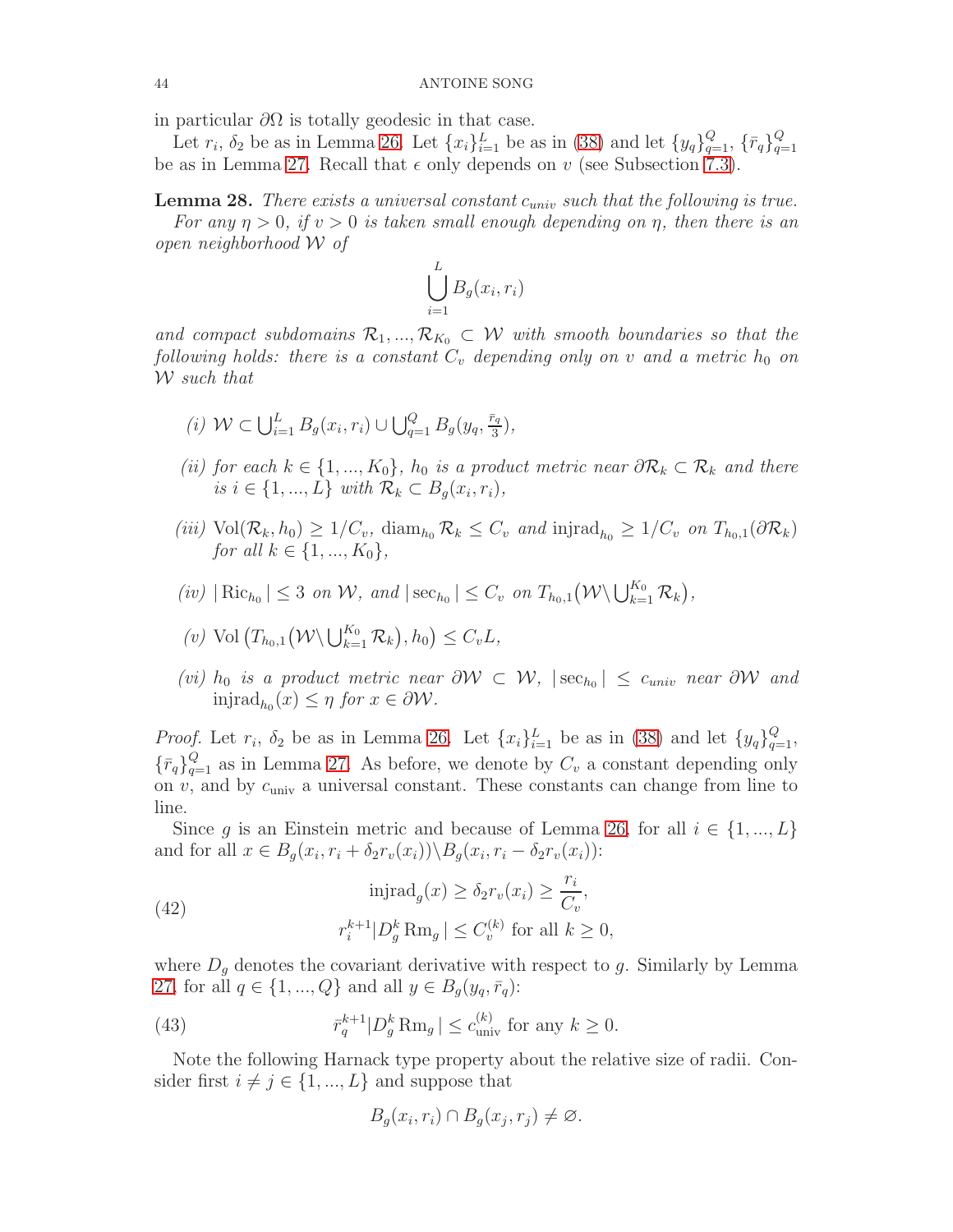Then by [\(38\)](#page-41-0), the intersection of

$$
B_g(x_i, r_i) \backslash B_g(x_i, r_i - \frac{\delta_2}{2} r_v(x_i))
$$

and

$$
B_g(x_j, r_j) \backslash B_g(x_j, r_j - \frac{\delta_2}{2} r_v(x_j))
$$

is non-empty. By the curvature bound of Lemma [26](#page-40-0) and the definition of  $M^{[\gt_{\epsilon}]}$ ,

$$
C_v^{-1}r_i \le r_j \le C_vr_i.
$$

The analogous statement for the balls  $\{B_g(y_q, \frac{\bar{r}_q}{2} \})$  $\binom{\bar{a}_q}{2}$  $\binom{Q}{q=1}$  (with a universal con-stant) was shown in Lemma [27](#page-41-1) (iv): if for  $q, q' \in \{1, ..., Q\}$ 

$$
B_g(y_q, \frac{\bar{r}_q}{2}) \cap B_g(y_{q'}, \frac{\bar{r}_{q'}}{2}) \neq \varnothing,
$$

then

$$
c_{\text{univ}}^{-1} \bar{r}_q \leq \bar{r}_{q'} \leq c_{\text{univ}} \bar{r}_q.
$$

Finally, if  $q \in \{1, ..., Q\}, i \in \{1, ..., L\}$  and if

$$
B_g(y_q, \frac{\bar{r}_q}{2}) \cap B_g(x_i, r_i) \neq \emptyset,
$$

then because  $y_q$  is not in  $\bigcup_{i=1}^L B_g(x_i, r_i - \frac{\delta_2}{2})$  $\frac{\partial^2 z}{\partial x^2}r_v(x_i)$  by Lemma [27,](#page-41-1) we have

$$
B_g(y_q, \frac{\bar{r}_q}{2}) \cap (B_g(x_i, r_i) \backslash B_g(x_i, r_i - \frac{\delta_2}{2} r_v(x_i))) \neq \varnothing,
$$

and so

<span id="page-44-0"></span>(44)

$$
C_v^{-1}r_i \leq \bar{r}_q \leq C_vr_i.
$$

Indeed the curvature bound of Lemma [26](#page-40-0) and Lemma [27](#page-41-1) imply the first inequality. For the second inequality, recall that the curvature inside  $B_g(y_q, \bar{r}_q)$  is bounded by  $\frac{1}{\bar{r}_q^2}$  (Lemma [27\)](#page-41-1), and that  $\int_{B_g(x_i, \frac{r_v(x_i)}{24})} |\operatorname{Rm}_g|^2 > \epsilon$  since  $x_i \in M^{[>\epsilon]}$ .

We try to look for a conformal metric of the form " $h_0 = \rho^2 g$ " for some function ρ. Let us choose the conformal factor ρ as follows. Let  $\{\varphi_i\}_{i=1}^L$  and  $\{\phi_q\}_{q=1}^Q$  be functions satisfying the following for some constant  $C_v > 0$  and universal constant  $c_{\text{univ}}$ :

 $\bar{r}_q |D_g \phi_q| \leq c_{\text{univ}}, \quad \bar{r}_q^2 |\text{ Hess}_g \phi_q| \leq c_{\text{univ}}.$ 

$$
\varphi_i, \phi_q : M \to [0, 1],
$$
  
\n
$$
\varphi_i = 0 \text{ outside of } B_g(x_i, r_i),
$$
  
\n
$$
\varphi_i = 1 \text{ inside of } B_g(x_i, r_i - \frac{\delta_2}{2} r_v(x_i)),
$$
  
\n
$$
\phi_q = 0 \text{ outside of } B_g(y_q, \frac{\bar{r}_q}{2}),
$$
  
\n
$$
\phi_q = 1 \text{ inside of } B_g(y_q, \frac{\bar{r}_q}{3}),
$$
  
\n
$$
r_i|D_g\varphi_i| \leq C_v, \quad r_i^2| \text{ Hess}_g \varphi_i| \leq C_v,
$$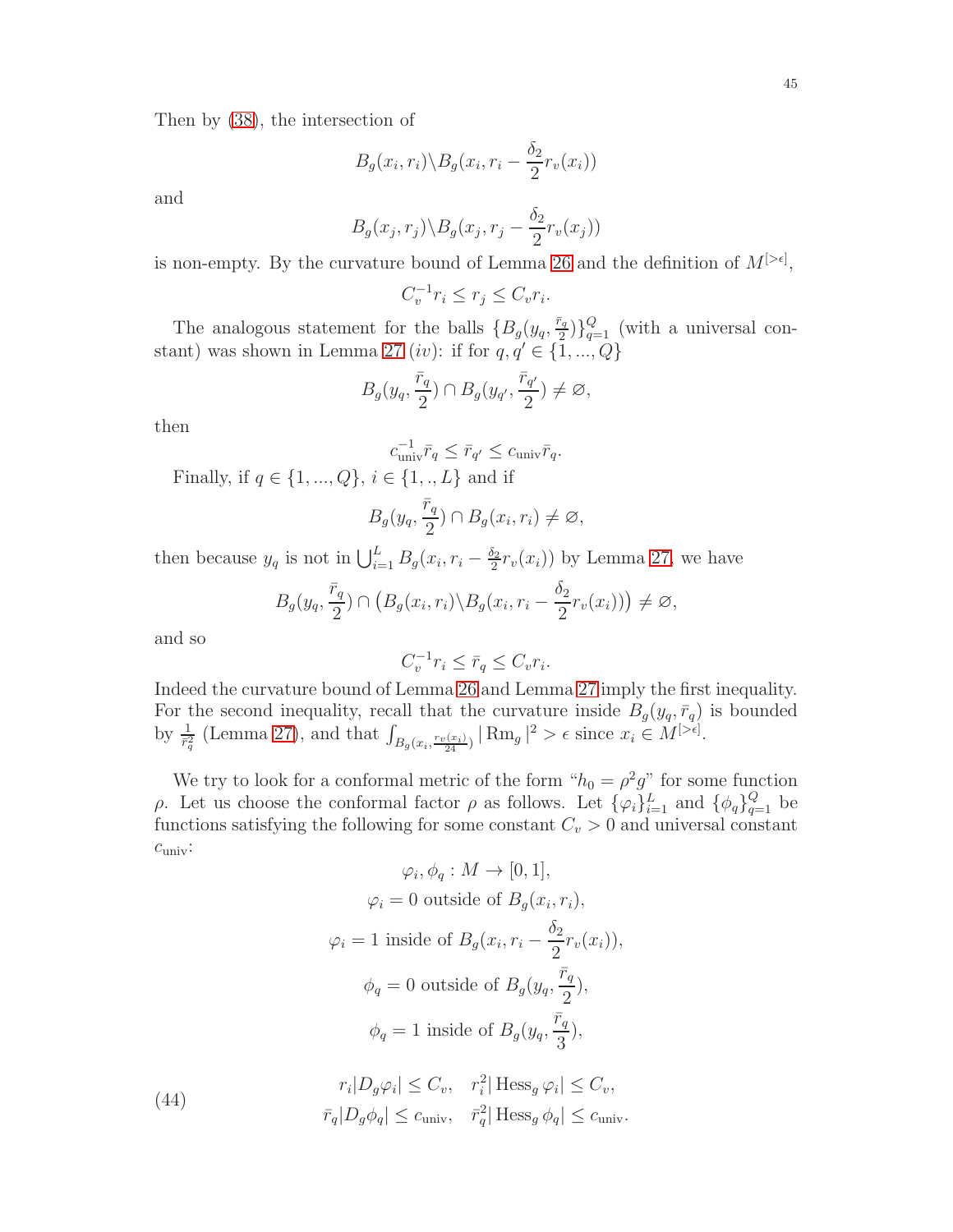where  $Hess_q$  denotes as usual the Hessian with respect to the metric g. The existence of such functions follows from the properties of  $g$  listed at the beginning of the proof.

Set for all  $i \in \{1, ..., L\}$  or  $q \in \{1, ...Q\}$  and for any

$$
x \in \bigcup_{i=1}^{L} B_g(x_i, r_i) \cup \bigcup_{q=1}^{Q} B_g(y_q, \frac{\bar{r}_q}{3})
$$

the following functions:

$$
\psi_i(x) := \frac{\varphi_i(x)}{\sum_{i=1}^L \varphi_i(x) + \sum_{q=1}^Q \phi_q(x)}
$$

$$
\psi'_q(x) := \frac{\phi_q(x)}{\sum_{i=1}^L \varphi_i(x) + \sum_{q=1}^Q \phi_q(x)}
$$

$$
\rho(x) := \sum_{i=1}^L \frac{\psi_i(x)}{r_i} + \sum_{q=1}^Q \frac{\psi'_q(x)}{\overline{r}_q}.
$$

For any point

$$
x \in \bigcup_{i=1}^{L} B_g(x_i, r_i) \cup \bigcup_{q=1}^{Q} B_g(y_q, \frac{\bar{r}_q}{3}),
$$

we have

$$
\sum_{i=1}^{L} \varphi_i(x) + \sum_{q=1}^{Q} \phi_q(x) \ge 1.
$$

Moreover, by the bound on the multiplicity of the families

$$
\{B_g(x_i, r_i)\}_{i=1}^L, \quad \{B_g(y_q, \frac{\bar{r}_q}{2})\}_{q=1}^Q,
$$

(see Lemma [25,](#page-38-0) Lemma [27\)](#page-41-1), for any

$$
x \in \bigcup_{i=1}^{L} B_g(x_i, r_i) \cup \bigcup_{q=1}^{Q} B_g(y_q, \frac{\bar{r}_q}{3}),
$$

there is a small neighborhood  $U_x$  of x such that there are at most  $C_v$  functions  $\varphi_i$ , and  $c_{\text{univ}}$  functions  $\phi_q$  which are non-vanishing in  $U_x$ . The Harnack property of the second paragraph ensures that the radii of nearby balls are comparable. Then observe that by [\(44\)](#page-44-0), the derivatives of  $\psi_i$  and  $\psi'_q$  are locally bounded: at any point in  $B_g(x_i, r_i)$  or in  $B_g(y_q, \frac{\bar{r}_q}{3})$  $\frac{r_q}{3}$ ), we have

$$
|D_g \psi_i| \le C_v r_i^{-1}, \quad |D_g^2 \psi_i| \le C_v r_i^{-2},
$$
  
or  $|D_g \psi'_q| \le C_v \bar{r}_q^{-1}, \quad |D_g^2 \psi'_q| \le C_v \bar{r}_q^{-2}$ 

and in fact

$$
|D_g\psi'_q| \leq c_{\text{univ}} \bar{r}_q^{-1}, \quad |D_g^2\psi'_q| \leq c_{\text{univ}} \bar{r}_q^{-2} \text{ at points which are outside of } \bigcup_{i=1}^L B_g(x_i, r_i).
$$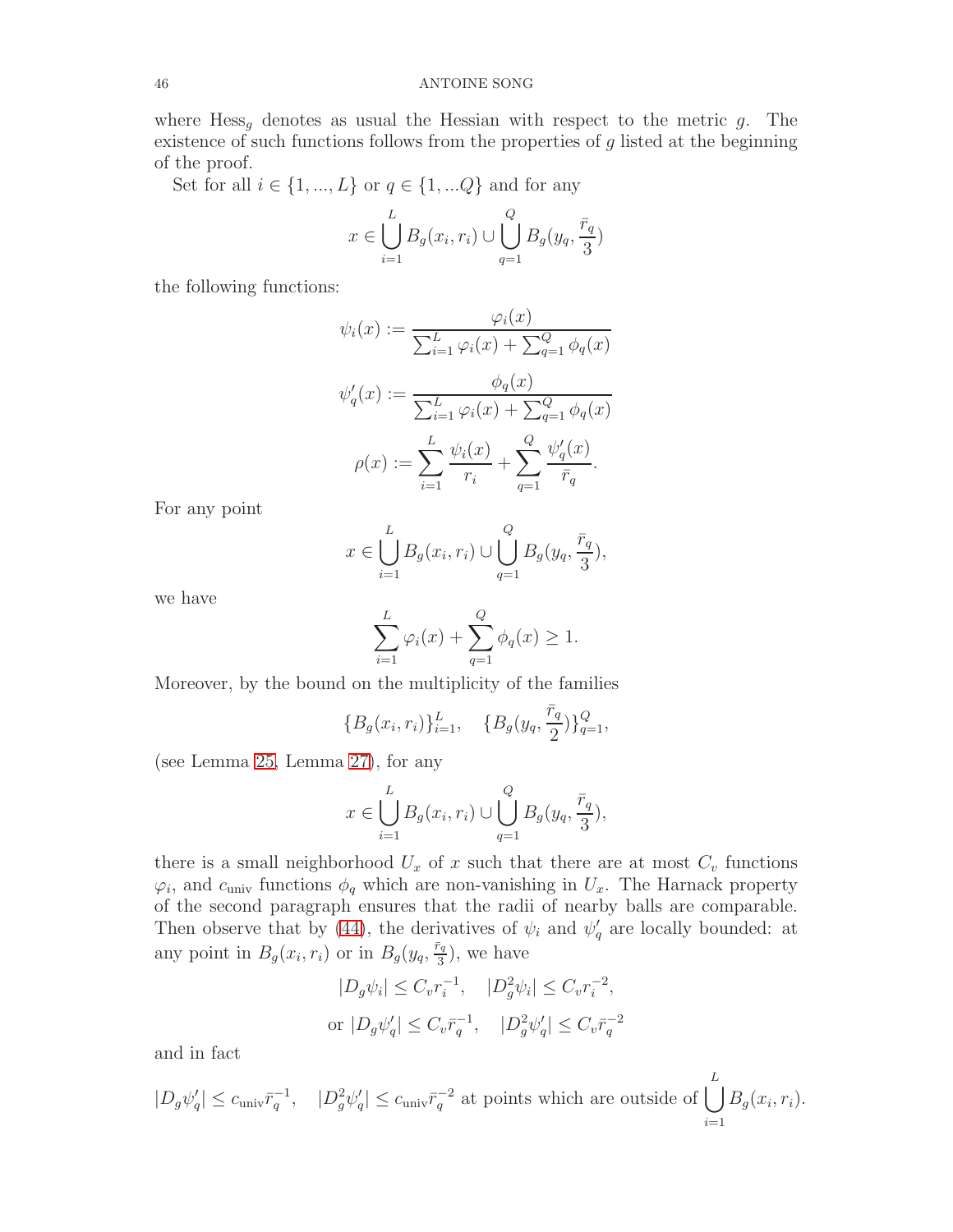Since  $r_i \leq 1$ ,  $\bar{r}_q \leq 1$ , at any point in  $B_g(x_i, r_i)$  or  $B_g(y_q, \frac{\bar{r}_q}{3})$  $\frac{a}{3}$ ) we have again by the Harnack properties:

(45) 
$$
C_v^{-1}r_i^{-1} \leq \rho \leq C_v r_i^{-1},
$$

$$
|D_g \rho| \leq C_v r_i^{-2}, \quad |D_g^2 \rho| \leq C_v r_i^{-3}
$$

$$
C_v^{-1} \bar{r}_q^{-1} \leq \rho \leq C_v \bar{r}_q^{-1},
$$

$$
|D_g \rho| \leq C_v \bar{r}_q^{-2}, \quad |D_g^2 \rho| \leq C_v \bar{r}_q^{-3},
$$

<span id="page-46-0"></span>and in fact at points outside of  $\left( \begin{array}{c} \end{array} \right)$  $\frac{i=1}{i}$  $B_g(x_i, r_i)$  we have:

$$
\begin{aligned} &c_{\text{univ}}^{-1}\bar{r}_q^{-1}\leq \rho\leq c_{\text{univ}}\bar{r}_q^{-1},\\ &|D_g\rho|\leq c_{\text{univ}}\bar{r}_q^{-2},\quad |D_g^2\rho|\leq c_{\text{univ}}\bar{r}_q^{-3}. \end{aligned}
$$

Consider the metric  $h_0$ 

$$
h_0 := \rho^2 g.
$$

By the formula for the Riemann curvature tensor under a conformal change of metric, see [\(14\)](#page-22-3), and by [\(45\)](#page-46-0), for any point in the union of

$$
\bigcup_{q=1}^{Q} B_g(y_q, \frac{\bar{r}_q}{3})
$$

and

$$
\bigcup_{i=1}^{L} B_g(x_i, r_i) \backslash B_g(x_i, r_i - \frac{\delta_2}{2} r_v(x_i)),
$$

the following curvature bound holds:

(46)  $|\sec_{h_0}(x)| \leq C_v.$ 

For points in

<span id="page-46-1"></span>
$$
\bigcup_{q=1}^{Q} B_g(y_q, \frac{\bar{r}_q}{3}) \setminus \bigcup_{i=1}^{L} B_g(x_i, r_i)
$$

the sectional curvature of  $h_0$  is actually bounded by a universal constant  $c_{\text{univ}}$ (in particular not depending on  $v$ ), because the multiplicity bounds and Harnack property for balls in  $\{B_g(y_q, \frac{\bar{r}_q}{2} \}$  $\binom{\bar{a}_q}{2}$  $\binom{Q}{q=1}$  are relying on a universal constant, see [\(45\)](#page-46-0).

Since by Lemma [27](#page-41-1) the balls in  $\{B_g(y_q, \frac{\bar{r}_q}{4} \}$  $\binom{\bar{r}_q}{4}$ <sub> $\binom{Q}{4}$ </sub> already covers

$$
\bigcup_{i=1}^{L} B_g(x_i,r_i) \backslash B_g(x_i,r_i - \frac{\delta_2}{2}r_v(x_i)),
$$

and because of  $(40)$ , with respect to the metric  $h_0$ , the set

$$
\bigcup_{i=1}^{L} B_g(x_i, r_i) \cup \bigcup_{q=1}^{Q} B_g(y_q, \frac{\bar{r}_q}{3})
$$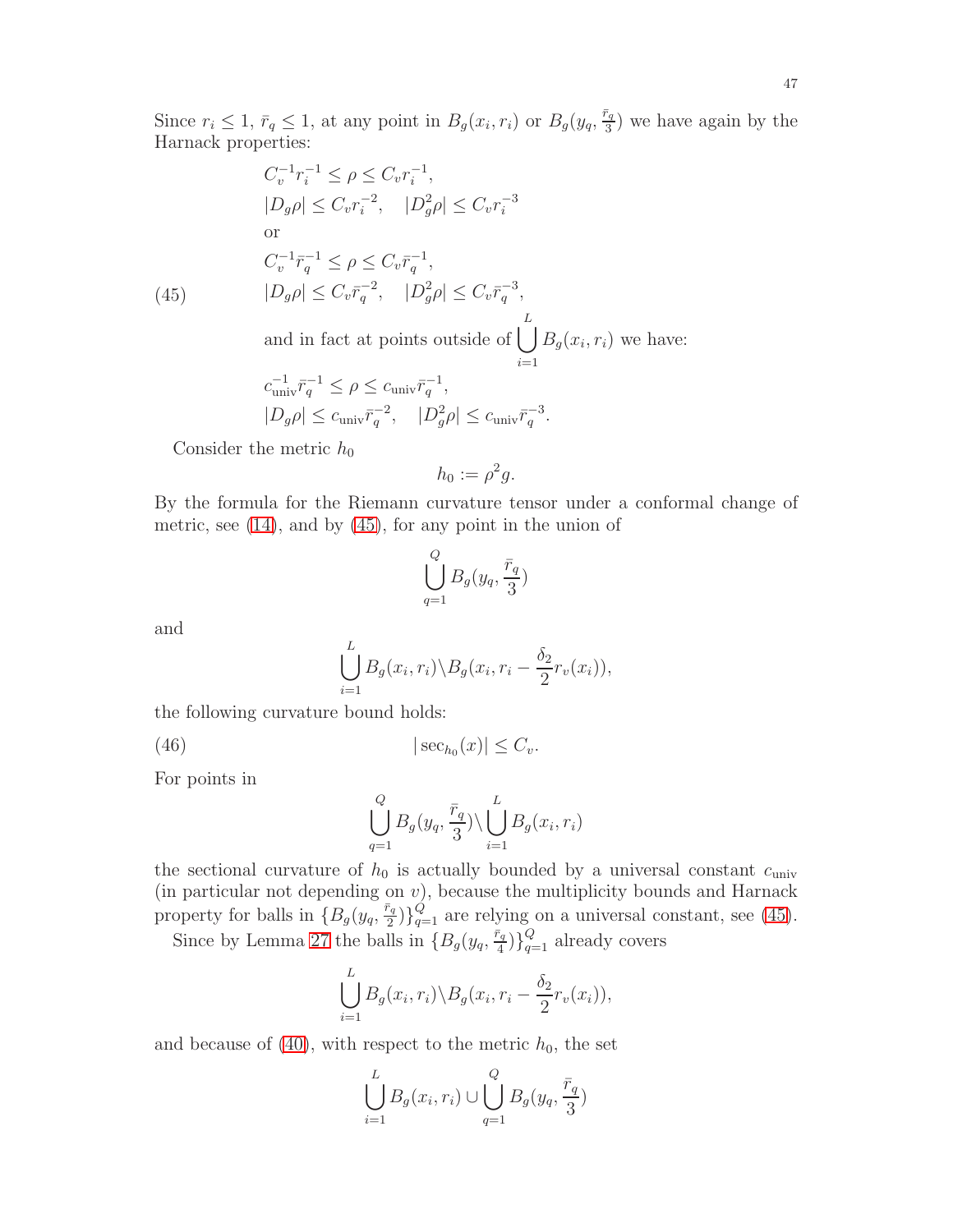contains a complete  $\frac{1}{c_{\text{univ}}}$ -neighborhood of  $\bigcup_{i=1}^{L} B_g(x_i, r_i)$ . Thus by the chopping theorem [\[34\]](#page-55-12), we can find a domain  $W$  such that

$$
\bigcup_{i=1}^{L} B_g(x_i, r_i) \subset \mathcal{W} \subset \bigcup_{i=1}^{L} B_g(x_i, r_i) \cup \bigcup_{q=1}^{Q} B_g(y_q, \frac{\bar{r}_q}{3}),
$$

and the boundary  $W$  has bounded second fundamental form. By Lemma [10,](#page-12-1) we modify the metric  $h_0$  near  $\partial W$  so that the metric  $h_0$  is now a product metric near  $\partial W \subset W$  and the sectional curvature of  $h_0$  is still universally bounded near  $\partial W$ .

By [\(34\)](#page-37-1), the injectivity radius of  $h_0$  near  $\partial W$  is less than the constant  $\eta > 0$  if  $v$  is chosen small enough.

Similarly there is a neighborhood U with smooth boundary of the set of points which are in

$$
\mathcal{W} \cap \bigcup_{i=1}^{L} B_g(x_i, r_i - \frac{\delta_2}{2}r_v(x_i))
$$

but not in

$$
\bigcup_{i=1}^{L} B_g(x_i,r_i) \backslash B_g(x_i,r_i - \frac{\delta_2}{2}r_v(x_i)),
$$

and whose boundary ∂U has bounded second fundamental form and the curvature is bounded by  $C_v$  in a  $\frac{1}{C_v}$ -neighborhood neighborhood of it. We can again modify  $h_0$  so that it is a product metric near  $\partial U \subset U$ . The bound [\(46\)](#page-46-1) means that

$$
\sup_{x \in \mathcal{W} \setminus \mathbf{U}} |\sec_{h_0}(x)|^{1/2} \leq C_v.
$$

Recall that the curvature of  $h_0$  near  $\partial W$  is bounded by a *universal* constant, and we chose v small enough so that the injectivity radius of  $h_0$  near  $\partial W$  is less than  $\eta$ . (While the sectional curvature of  $h_0$  near  $\partial \mathcal{W}$  is bounded independently of the choice of v, the curvature bound elsewhere is potentially very large if v is chosen small.)

Define  $\mathcal{R}_1, ..., \mathcal{R}_{K_0}$  to be the connected components of U. Note that by definition, each  $\mathcal{R}_k$  is contained in a subset of the form  $B_g(x_i, r_i)$ . In our constructions, the constant v is chosen according to  $\eta$ . Once v is fixed, the constants  $C_v$  is fixed. The properties in the statement of the lemma then follows from the constructions. For instance the volume bound of  $T_{h_0,1}(\mathcal{W}\backslash \mathbf{U})$  comes from the covering multiplicity bounds, the Harnack property and the fact that  $Q \leq C_v L$  (Lemma [27\)](#page-41-1).

 $\Box$ 

Let W, let  $\mathcal{R}_1, ..., \mathcal{R}_{K_0} \subset \mathcal{W}$ , and let  $h_0$  be given by Lemma [28.](#page-43-0) Recall that by Lemma [28](#page-43-0) (*iii*) (*iv*), each  $(\mathcal{R}_k, h_0)$  has volume lower bound, diameter upper bound and  $|\text{Ric}_{h_0}| \leq 3$ . Note that by Lemma [28](#page-43-0) *(ii) (iii)*, there is a dimensional constant  $C_v$  so that:

$$
(47) \t K_0 \le C_v L
$$

where  $K_0$  is the number of regions  $\mathcal{R}_k$ .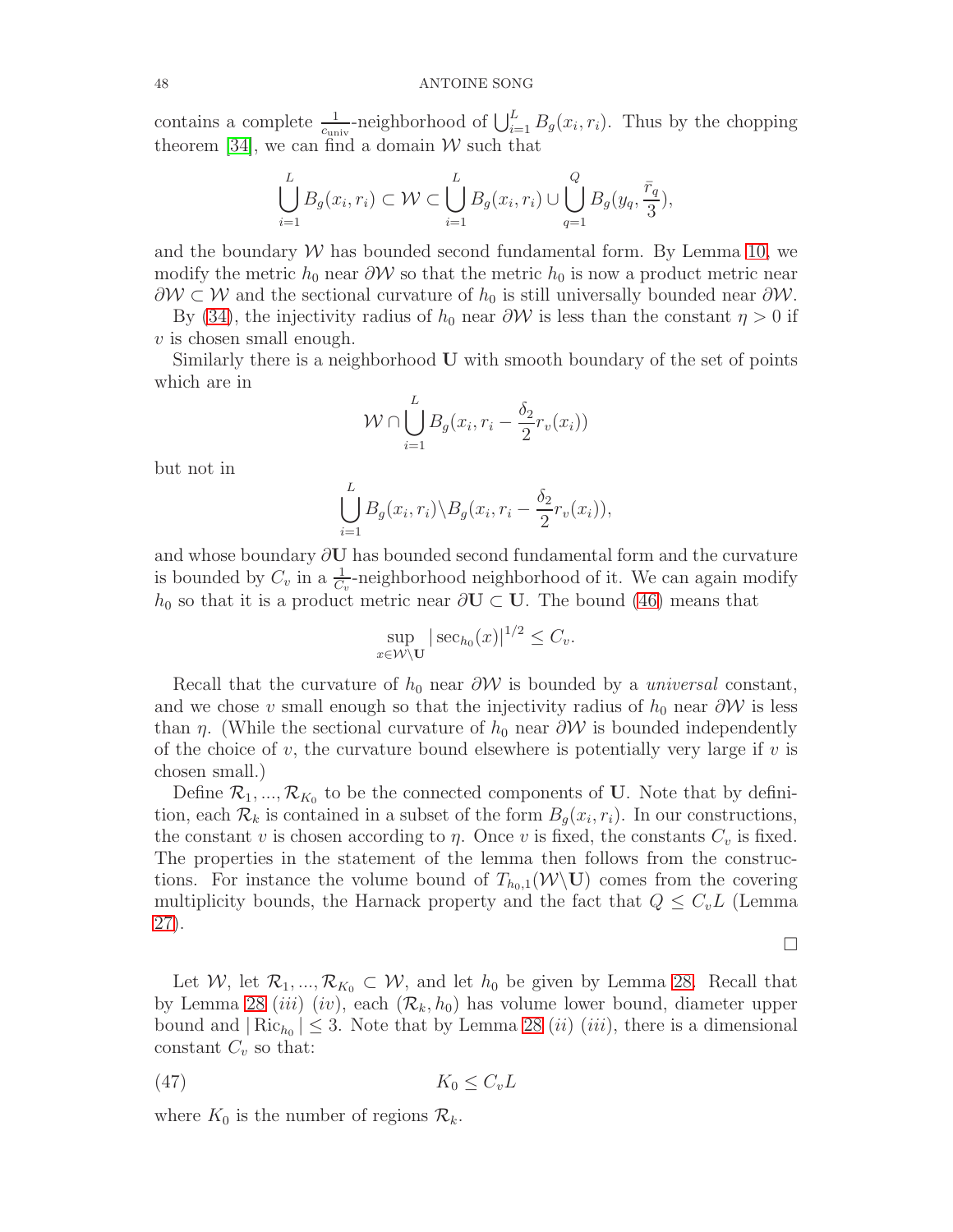<span id="page-48-0"></span>**Lemma 29.** There is a constant  $C_v$  depending only on v, such that for each  $\mathcal{R}_k$   $(k \in \{1, ..., K_0\})$ , one can find a metric  $h_k$  which coincides with  $h_0$  on a neighborhood of  $\mathcal{R}_k$ , such that

- $(i) \, |\sec_{h_k}| \leq C_v \, \text{ on } \mathcal{R}_k,$ (*ii*) injrad<sub> $h_k \geq C_v^{-1}$  on  $\mathcal{R}_k$ ,</sub>
- (iii)  $\text{Vol}(\mathcal{R}_k, h_k) \leq C_v$ .

Proof. We can argue by contradiction. Consider a sequence of Riemannian manifolds with boundary  $\{(\hat{S}_j, g_j)\}_{j\geq 0}$  such that for some  $c > 0$ ,

- $T_{g_j,1}(\partial \hat{S}_j)$  has injectivity radius bounded below by  $c^{-1}$  and sectional curvature bounded by  $c$ ,
- $g_j$  is a metric product near  $\partial \hat{S}_j \subset \hat{S}_j$ ,
- dia $\lim_{g_j}(\hat{S}_j) \leq c$ ,  $\text{Vol}_{g_j}(\hat{S}_j) \geq c^{-1}$ ,
- and  $|\operatorname{Ric}_{g_j}| \leq 3$ ,

but such that the conclusion of the lemma fails. Then a subsequence converges in the Gromov-Hausdorff distance, and the proof of [\[36,](#page-55-7) Theorem 1.12] shows that the possible diffeomorphism types of  $\hat{S}_j$  is actually finite. Hence, it is possible to put a metric on  $\hat{S}_j$  with uniform control on curvature, injectivity radius and volume, which coincides with  $g_j$  on  $T_{g_j,1}(\partial \hat{S}_j)$ . This is the desired contradiction.  $\Box$ 

Let V be the complement of W in M. Given  $\eta$ , let v and  $\epsilon$  be fixed by Lemma [28.](#page-43-0) We replace the metric  $h_0$  of Lemma [28](#page-43-0) by  $h_i$  of Lemma [29](#page-48-0) on each  $R_i$  $(i \in \{1, ..., K_0\})$ , and call the new metric on W by  $\underline{\mathbf{g}}_1$ . Clearly, by Lemmas [29](#page-48-0) and [28,](#page-43-0)

<span id="page-48-1"></span>
$$
|\sec_{\underline{\mathbf{g}}_1}| \leq C_v,
$$
  

$$
|\sec_{\underline{\mathbf{g}}_1}| \leq c_{univ} \text{ near } \partial \mathcal{W}
$$

and the volume of  $(W, \underline{\mathbf{g}}_1)$  is well controlled:

(48) 
$$
\text{Vol}(\mathcal{W}, \underline{\mathbf{g}}_1) \leq C_v L.
$$

Moreover the injectivity radius of  $\underline{\mathbf{g}}_1$  near  $\partial \mathcal{W}$  is at most  $\eta$ 

The next lemma produces a metric on  $\mathcal V$ , the complement of  $\mathcal W$  in  $M$ .

**Lemma 30.** There is a universal constant  $c_{univ}$  such that the following is true. Given  $\eta > 0$ , there is a metric  $\underline{\mathbf{g}}_2$  on a neighborhood of  $\mathcal{V} = M \backslash \mathcal{W}$  such that

 $(i) | \sec_{\underline{\mathbf{g}}_2} | \leq c_{univ},$ (*ii*) injrad<sub> $\underline{\mathbf{g}}_2 \leq \eta$  everywhere on  $V$ ,</sub> (iii)  $\underline{\mathbf{g}}_2 = \underline{\mathbf{g}}_1$  near  $\partial \mathcal{V}$ .

*Proof.* Since  $V \subset M^{[\leq \epsilon]}$ , similarly to the proof of Lemma [27,](#page-41-1) we get a cover of  $V$ by balls with controlled curvature relative to their size and satisfying a universal Harnack inequality. By a conformal modification of the metric as in the proof of Lemma [28,](#page-43-0) if v was chosen small enough, we get a metric  $\underline{\mathbf{g}}_2$  on  $V$  of curvature bounded by a universal constant  $c_{univ}$  and with injectivity radius at most  $\eta$ . In fact, we can make sure that  $\underline{\mathbf{g}}_2 = \underline{\mathbf{g}}_1$  near  $\partial \mathcal{V}$  by construction of  $\underline{\mathbf{g}}_1$  near  $\partial \mathcal{V} = \partial \mathcal{W}$ .  $\Box$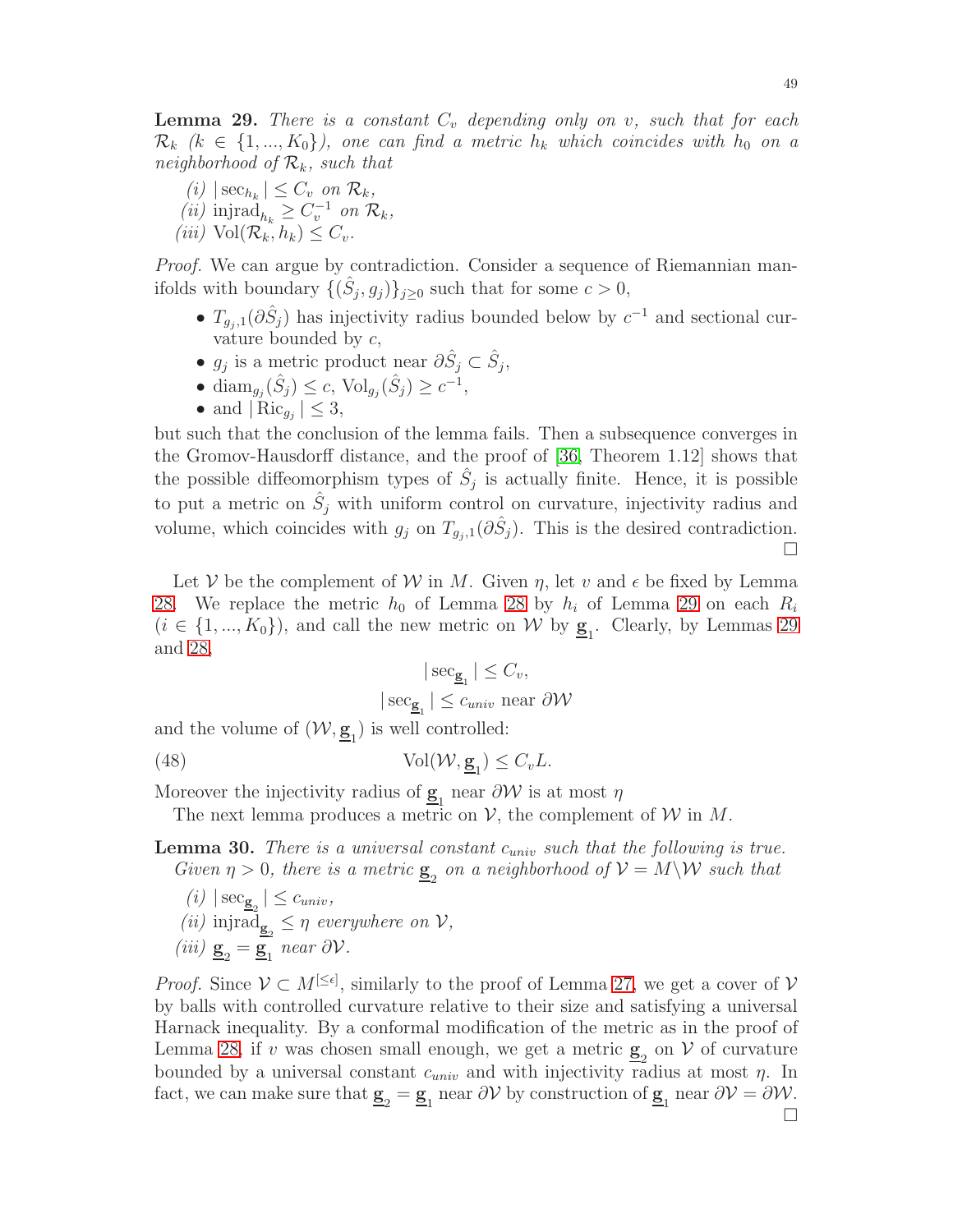## <span id="page-49-0"></span>7.6. End of the proof.

*Proof of Theorem [23.](#page-36-0)* Let  $\eta > 0$  and let  $\underline{\mathbf{g}}_1$  and  $\underline{\mathbf{g}}_2$  be the metrics obtained in the previous lemmas. For a large  $A_v > 0$ , consider  $\mathcal{V} \cup (\partial \mathcal{V} \times [0, A_v]) \cup \mathcal{W}$  where we naturally identify  $\partial V \times \{0\}$  with  $\partial V$  (resp.  $\partial V \times \{A_v\}$  with  $\partial W$ ). This manifold is nothing else than  $M$ . We put the following metric  $\underline{\mathbf{g}}_3$  on it:

$$
\underline{\mathbf{g}}_3 = \underline{\mathbf{g}}_1 \text{ on } \mathcal{W},
$$

$$
\underline{\mathbf{g}}_3 = \underline{\mathbf{g}}_2 \text{ on } \mathcal{V},
$$

$$
\underline{\mathbf{g}}_3 = \underline{\mathbf{g}}_1 |_{\partial V} \oplus dt^2 \text{ on } [0, A_v].
$$

This smooth metric satisfies on  $\mathcal{V} \cup (\partial \mathcal{V} \times [0, A_v])$ :

$$
|\sec_{\underline{\mathbf{g}}_3}| \leq c_{univ},
$$
  
injrad <sub>$\underline{\mathbf{g}}_3$   $\leq \eta$ ,</sub>

and satisfies

$$
|\sec_{\underline{\mathbf{g}}_3}|\leq C_v
$$

everywhere. Now we can rescale it by the constant  $2c_{univ} > 0$  so that  $|\sec_{\underline{\mathbf{g}}_3}| \leq 1/2$ and injrad $\underline{\mathbf{g}}_3 \leq$  $\sqrt{2c_{univ}}\eta$  on  $\mathcal{V}\cup(\partial\mathcal{V}\times[0,A_v])$ . Then if  $A_v$  was taken large enough, by conformally changing that new metric with a function with controlled Hessian equal to 1 on V and equal to a large constant on W depending only on v, we get a final metric g with

<span id="page-49-2"></span>
$$
|\sec_{\underline{\mathbf{g}}}|\leq 1,
$$
injrad <sub>$\underline{\mathbf{g}}\leq \sqrt{2c_{univ}}\eta$  on  $\mathcal{V}$ .</sub>

From [\(48\)](#page-48-1), we can also ensure that

(49) 
$$
Vol((\partial \mathcal{V} \times [0, A_v]) \cup \mathcal{W}, \underline{\mathbf{g}}) \leq C_v L
$$

for some  $C_v$  depending only on v.

Let  $\hat{\epsilon}$  be as in Proposition [21.](#page-33-2) Set

(50) 
$$
\eta = \frac{\hat{\epsilon}}{2\sqrt{2c_{univ}}}
$$

(now  $v, \epsilon$  are finally fixed as in Lemma [28\)](#page-43-0). The metric **g** on M constructed just above then satisfies  $|\sec_{g}| \leq 1$  and

(51) 
$$
\text{injrad}_{\underline{\mathbf{g}}} < \hat{\epsilon} \text{ on } \mathcal{V}.
$$

<span id="page-49-3"></span><span id="page-49-1"></span> $\sqrt{g}$ 

From our construction, and by respectively [\(51\)](#page-49-1), [\(49\)](#page-49-2) and [\(39\)](#page-41-3), we estimate

$$
\text{Vol}(M_{>\hat{\epsilon}}^{(\underline{\mathbf{g}})}, \underline{\mathbf{g}}) \leq C_v \text{ Vol}((\partial \mathcal{V} \times [0, A_v]) \cup \mathcal{W}, \underline{\mathbf{g}})
$$
  

$$
\leq C_v L
$$
  

$$
\leq C_v \int_M |\operatorname{Rm}_g|^2 dvol_g
$$

where  $C_v$  is a constant only depending on v, which was fixed by the choice of  $\eta$  in [\(50\)](#page-49-3), independently of  $(M, g)$ . Moreover (if we identify  $(\partial V \times [0, A_v]) \cup W$  with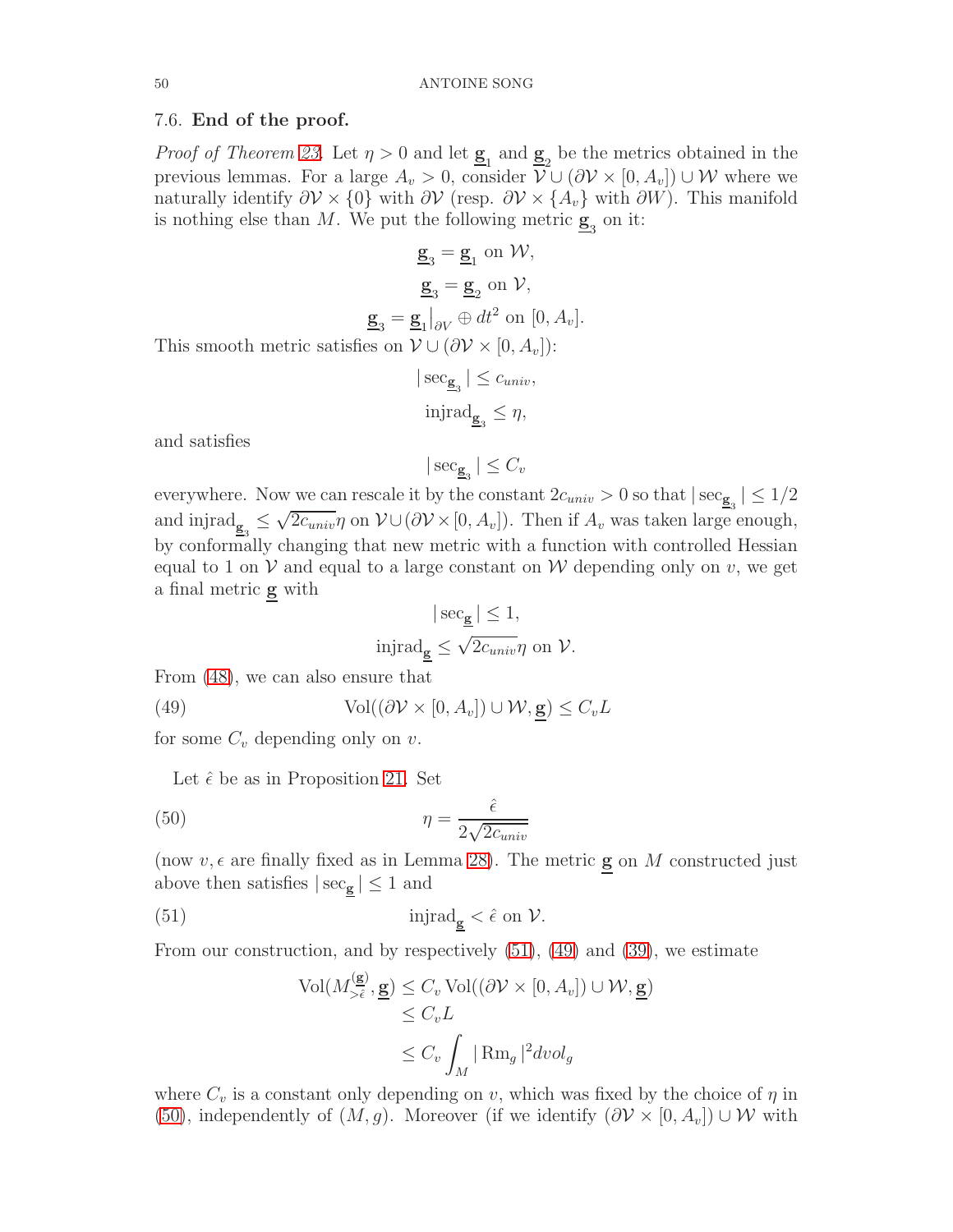W) by Lemma [25,](#page-38-0) Lemma [28](#page-43-0) we have  $M^{[\geq \epsilon]} \subset \mathcal{W}$  and by [\(51\)](#page-49-1)  $\mathcal{V} \subset M_{\leq \epsilon}^{(\mathbf{g})}$  $\frac{\sum_{\epsilon}^{\infty}}{\leq \hat{\epsilon}}$ . This proves Theorem [24,](#page-37-2) which finishes the proof of Theorem [23.](#page-36-0)

 $\Box$ 

7.7. An extension to 4-orbifolds with isolated singularities. In the next Section, we will need the following generalization of Theorem [23](#page-36-0) for closed 4 orbifolds with isolated singular points. Let  $M$  be a closed 4-orbifold with finitely many singular points endowed with a smooth Einstein metric g. Let

 $\{p_1, ..., p_K\}$ 

be the singular points of M, with corresponding groups  $\Gamma_i \subset O(4)$ , then for each  $i = 1, ..., K$  there is a trivializing neighborhood  $\hat{B}_i$  of  $p_i$ , that is  $\hat{B}_i$  is a small geodesic ball of radius  $\hat{r}_i$  centered at  $p_i$  such that  $(2\hat{B}_i, \frac{1}{\hat{r}_i^2})$  $\frac{1}{\hat{r}_i^2}g$ ) is, say,  $C^2$ -close to the quotient of the Euclidean ball  $B_{\text{Eucl}}(0, 2)$  by  $\Gamma_i$ . By Chern-Gauss-Bonnet for compact 4-manifolds with boundary, we have

$$
\int_M |\operatorname{Rm}_g|^2 dvol_g \le c \operatorname{e}(M)
$$
  
and  $K \le c \operatorname{e}(M)$ 

for some universal constant c.

Let  $\hat{\epsilon} > 0$  be as in Proposition [21.](#page-33-2)

<span id="page-50-1"></span>**Theorem 31.** Let M be a closed 4-orbifold with finitely many singular points endowed with a smooth Einstein metric  $g$  as above. There is a metric  $g$  on

$$
N := M \backslash \{p_1, ..., p_K\}
$$

such that

 $(i)$  |  $\sec_{\mathbf{g}}$  |  $\leq 1$ ,

(ii) near the end corresponding to  $p_i$ ,  $\bf{g}$  is a product metric of the form

 $g_{round} \oplus dt^2$ 

on  $\partial \hat{B}_i \times [0,1)$  where g<sub>round</sub> is the quotient of the round metric on  $S^3$  with volume  $8\pi$ , and  $dt^2$  is the standard metric on  $[0,\infty)$ ,

(iii) the volume of the  $\hat{\epsilon}$ -thick part satisfies

$$
\text{Vol}(N_{>\hat{\epsilon}}^{(\underline{\mathbf{g}})}, \underline{\mathbf{g}}) \leq C \, \boldsymbol{e}(M)
$$

where C is a universal constant.

Proof. We only sketch the proof, since it is almost identical to that of Theorem [23.](#page-36-0) Informally we treat the singular points as points with infinite curvature. Take  $v, \epsilon > 0$  small constants.

As before, define for all  $p \in M$ :

<span id="page-50-0"></span>
$$
r_v(p) := \sup\{r \in (0, 1]; \text{Vol}(B(p, r), g) \geq v r^4\}.
$$

If for some  $i_0 \in \{1, ..., K\}$ , the limit volume ratio at  $p_{i_0}$  satisfies

(52) 
$$
\lim_{r \to \infty} \frac{\text{Vol}(B(p_{i_0}, r))}{r^4} \leq v,
$$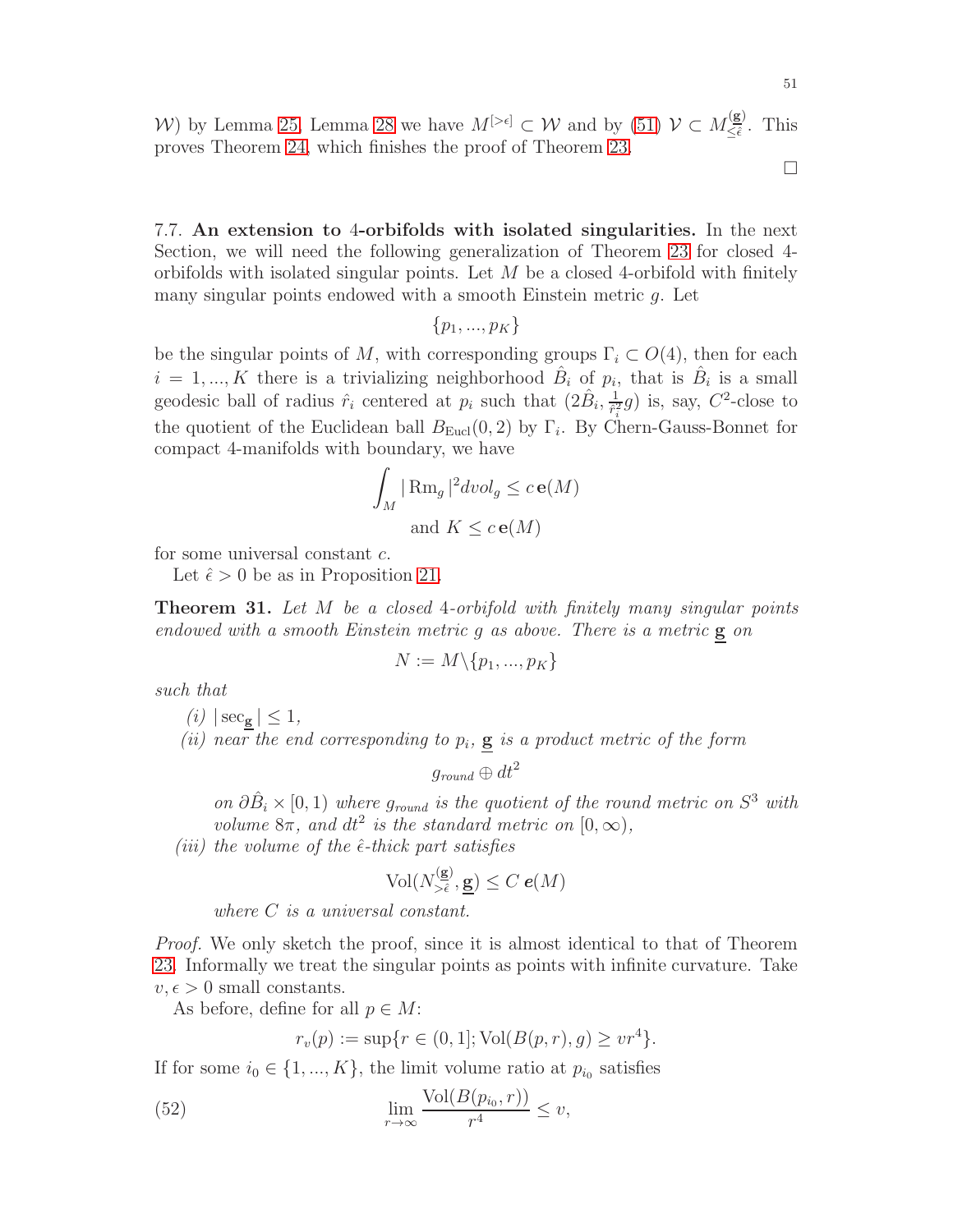then there is a small region  $U_{i_0}$  near  $p_{i_0}$  which is a cone over a spherical quotient, and since  $v$  is small, the geometry is locally collapsed and there is an  $N$ -structure on  $U_{i_0} \setminus \{p_{i_0}\}.$  We remove from M small disjoint neighborhoods of all points  $p_i$ such that  $(52)$  holds at  $p_i$ . We obtain a compact orbifold with smooth boundary called  $M'$ , and we can make sure that a neighborhood of the boundary  $\partial M'$  is saturated by an N-structure. At any point  $p \in M'$ ,  $r_v(p)$  is strictly positive and we define

$$
M'^{[\geq \epsilon]} := \{ x \in M'; \quad \int_{B_g(x, \frac{r_v(x)}{24})} |\operatorname{Rm}_g|^2 dvol_g > \epsilon \text{ or } B_g(x, \frac{r_v(x)}{24}) \cap \{p_1, ..., p_K\} \neq \varnothing \},
$$

$$
M'^{[\leq \epsilon]} := M' \setminus M'^{[\geq \epsilon]}.
$$

By definition and by the  $\epsilon$ -regularity theorem, at any point x of the thin part  $M^{[\leq\epsilon]}$ , the ball  $B_g(x,\frac{r_v(x)}{24})$  is smooth and locally collapsed, in particular it is covered by an N-structure.

We can basically follow the proof of Theorem [23](#page-36-0) step by step, applied to  $M', M'^{[\geq \epsilon]}, M'^{[\leq \epsilon]}$ . The only difference lies in the treatment of the singular points of M′ . For this we can use the generalization of Cheeger-Naber [\[36\]](#page-55-7) for orbifolds with isolated singularities described in Subsection [7.1,](#page-35-2) which implies that the analogues of Lemmas [25,](#page-38-0) [26](#page-40-0) and [29](#page-48-0) hold. In the proof of Lemma [27,](#page-41-1) we need to replace the definition of  $k$  by the following:

$$
\bar{k} := \inf \{ \frac{1}{R}; R \le 1, \quad \sup_{x \in B_g(x, R)} |\sec_g(x)|^{1/2} \le \frac{1}{R} \text{ and } B_g(x, R) \cap \{p_1, ..., p_K\} = \varnothing \}.
$$

It follows from the arguments of the previous subsection that we get a metric on M′ with bounded curvature, such that the metric has bounded geometry near  $\{p_1, ..., p_K\} \cap M'$ . Moreover the volume of the  $\hat{\epsilon}$ -thick part of M' is bounded by  $C_v$  **e**(M). Then after modifying once more that metric near  $\{p_1, ..., p_K\} \cap M'$ and  $\partial M'$ , we get the desired metric **g** on  $N = M \setminus \{p_1, ..., p_K\}$ , which proves the theorem.  $\Box$ 

<span id="page-51-0"></span>7.8. A conjectural obstruction and further remarks. Since manifolds with finite essential minimal volume have simple descriptions in terms of  $F$ -structures (see Subsection [6\)](#page-33-0), Theorem [23](#page-36-0) could be relevant in finding new topological obstructions for existence of Einstein manifolds (see [\[64\]](#page-56-20) for a survey). Indeed, we conjecture that for some constant  $C > 0$ , for any surface  $\Sigma_{\gamma}$  of genus  $\gamma > 1$  and any closed oriented 4-manifold  $N$ , if  $M$  is homeomorphic to the connected sum  $(S^2 \times \Sigma_\gamma) \sharp N$ , one should have

ess-MinVol
$$
(M) \geq C\gamma
$$
.

If this is true and if N is chosen so that  $e(M) < C''\gamma$  for a small enough constant  $C''$ , then  $M$  would not carry any Einstein metric by Theorem [23.](#page-36-0)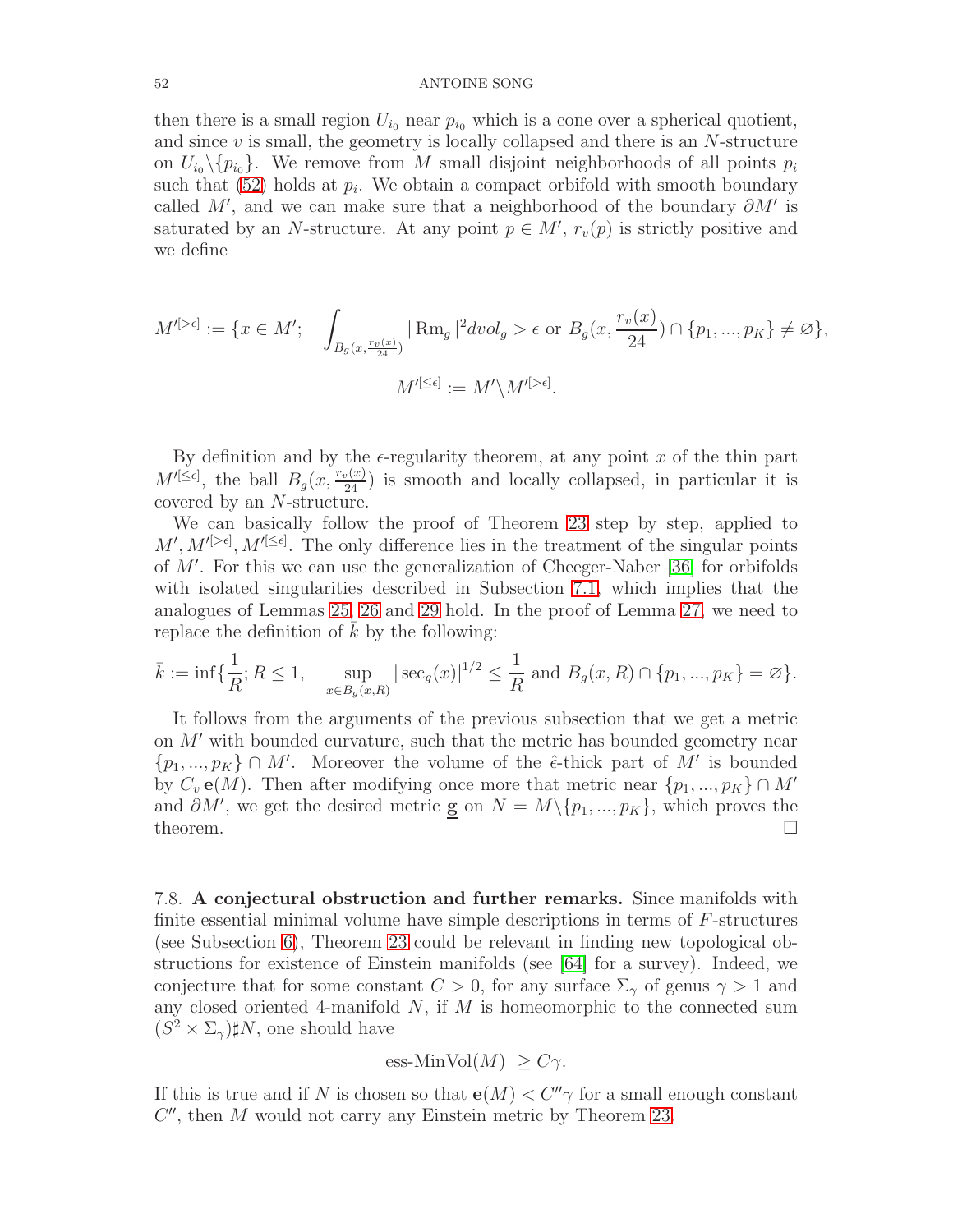Theorem [23](#page-36-0) is also related to a question of [\[63\]](#page-56-7), about the number of smooth structures carrying Einstein metrics, on a given topological 4-manifold. What Theorem [23](#page-36-0) and Lemma [22](#page-34-1) mean is that, at least, the minimal number of Frepresentatives (see Section [6\)](#page-33-0) for the set of such smooth structures is quantatively bounded only in terms of the Euler characteristic, and thus those smooth structures are in finite number modulo some F-structures.

We think that Theorem [23](#page-36-0) should hold for MinVol instead of ess-MinVol, but a proof would require a better understanding of the thin part of Einstein 4 manifolds.

Some results analogous to Theorem [23](#page-36-0) were proved in the context of minimal surfaces [\[85,](#page-57-22) Corollary 3, Section 4]. The sheeted/non-sheeted decomposition, the Morse index and curvature bounds for stable surfaces replace respectively the thinthick decomposition, the  $L^2$ -norm of the curvature and  $\epsilon$ -regularity theorems. The combinatorial argument of [\[85\]](#page-57-22) could be adapted to give a proof of Theorem [23](#page-36-0) not relying on the codimension 4 theorem of Cheeger-Naber [\[36\]](#page-55-7).

# 8. Essential minimal volume of complex surfaces

<span id="page-52-0"></span>This section is about the asymptotic behavior of the essential minimal volume on complex surfaces. The main theorem gives, for most complex surfaces, an asymptotic bound for ess-MinVol in terms of topology. Before stating and proving this result, we review some elements pertaining to the classification of complex surfaces.

8.1. Preliminaries. Closed complex surfaces are described via the Enriques-Kodaira classification [\[11,](#page-54-10) [46\]](#page-56-25), which divides them according to their Kodaira dimension  $\kappa \in \{-\infty, 0, 1, 2\}$ . For a complex surface S, let  $K_S$  be its canonical line bundle. Let  $P_m(S)$  be the dimension of the space of holomorphic sections of  $K_S^m$ , the mth tensor power of  $K_S$ . If  $P_m(S) = 0$  for all  $m \ge 1$ , then set  $\kappa := -\infty$ . Otherwise, set  $\kappa := \limsup_{m \to \infty} \frac{\log(P_m(S))}{\log(m)}$  $\frac{\log(m(S))}{\log(m)}$ . A blow-up of S corresponds in terms of diffeomorphism type to performing the connected sum  $S\sharp \overline{\mathbb{C}P}^2$ . The surface S is called minimal if it is not the blow-up of another complex surface.

Surfaces of Kodaira dimension 2 are said to be of general type. In some sense, most surfaces fall into that category (for instance smooth complete intersections of degree at least 5 in  $\mathbb{C}P^3$  are of general type). They have positive Euler characteristic.

Surfaces of Kodaira dimension 1 or 0 are all diffeomorphic to elliptic surfaces, and they have nonnegative Euler characteristic. Any minimal elliptic surface of Euler characteristic 0 is diffeomorphic to a torus bundle over a surface on which one performs some logarithmic transforms. Any minimal elliptic surface is diffeomorphic to a fiber sum of an elliptic surface with Euler characteristic 0 and copies of the rational elliptic surface (diffeomorphic to  $\mathbb{C}P^2 \sharp 9 \overline{\mathbb{C}P^2}$ ).

Sufaces of Kodaira dimension  $-\infty$  are not completely classified. The Kähler case is understood: these are just blow-ups of  $\mathbb{C}P^2$  or of  $\mathbb{C}P^1$ -bundles over a Riemann surface. Non-Kähler surfaces of Kodaira dimension  $-\infty$  are called surfaces of class VII, and there are examples but no general classification so far.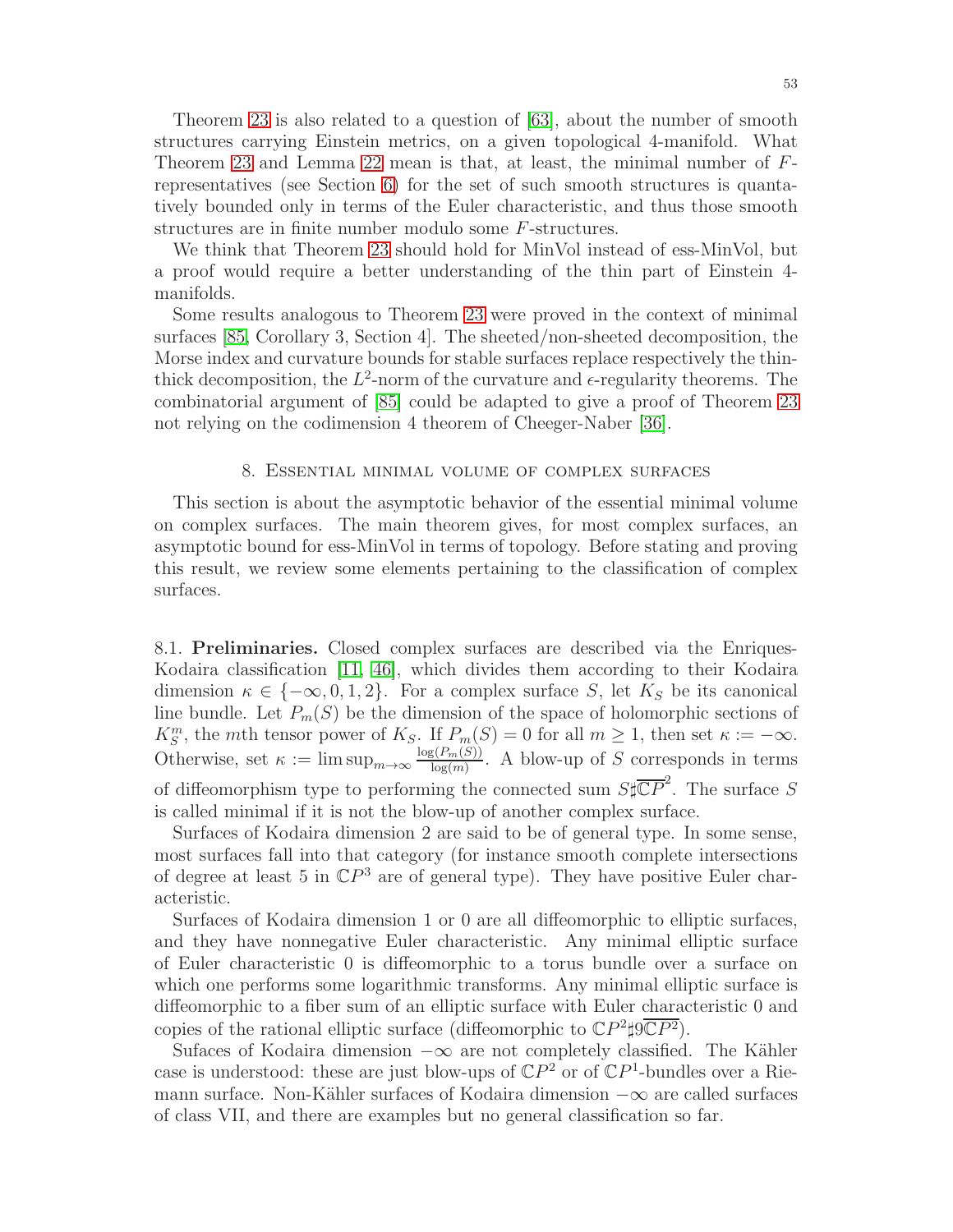8.2. The linear bound. Quite similarly to real 2-dimensional surfaces, the essential minimal volume of many complex surfaces is comparable to the Euler characteristic.

<span id="page-53-0"></span>**Theorem 32.** There is a universal constant  $C > 0$  such that for any closed complex surface S of nonnegative Kodaira dimension,

$$
C^{-1} e(S) \le \text{ess-MinVol}(S) \le C e(S).
$$

Proof. The lower bound is always true by Lemma [8.](#page-11-1)

Before continuing, note that since surfaces with nonnegative Kodaira dimension have nonnegative Euler characteristic, it is enough to prove the theorem for surfaces that are minimal by Lemma [18.](#page-26-0) The upper bound is proved in two parts, depending on the Kodaira dimension of S.

If  $S$  is a minimal surface of Kodaira dimension 0 or 1, then it is diffeomorphic to an elliptic surface. If it has vanishing Euler characteristic, [\[67,](#page-57-5) Theorem 5] implies that  $MinVol(S) = \text{ess-MinVol}(S) = 0$ . Otherwise, S is the fiber sum of a zero Euler characteristic elliptic surface with some rational elliptic surfaces and elementary considerations about collapsing theory suffice to show the desired linear bound, see proof of [\[67,](#page-57-5) Theorem 4].

If S is a minimal surface of general type, then its Euler characteristic is strictly positive. Moreover there is an orbifold Kähler-Einstein metric  $g'$  on an orbifold  $S'$  obtained from S by contracting finitely many  $(-2)$ -curves to points inside S [\[8,](#page-54-11) [90,](#page-57-23) [62,](#page-56-26) [89\]](#page-57-24). One recovers  $S$  from  $S'$  by gluing some Ricci-flat ALE spaces [\[65\]](#page-57-25)

$$
(X_1, h_1), \ldots, (X_K, h_K),
$$

to the finitely many orbifold singularities  $\{p_1, ..., p_K\}$  of S' (see also proof of Theorem 4.3 in [\[68\]](#page-57-6)). These spaces are asymptotically conical, with limiting flat cone  $(\mathcal{C}_i, g_{\text{Eucl}})$  and conical section a quotient of the round unit 3-sphere. By using the Chern-Gauss-Bonnet formula and the fact that the  $L^2$ -norm of the Riemann curvature tensor on the non-flat Ricci-flat ALE spaces  $X_i$  are lower bounded by a universal positive constant, we have

<span id="page-53-1"></span>(53) 
$$
K \leq \sum_{i=1}^{K} \mathbf{e}(X_i) \leq C \mathbf{e}(S)
$$
  
and 
$$
\mathbf{e}(S') \leq \mathbf{e}(S) + K \leq C \mathbf{e}(S)
$$

for some universal constant  $C > 0$ .

By Theorem [31,](#page-50-1) there is a metric  $\underline{\mathbf{g}}$  on  $N := S' \setminus \{p_1, ..., p_K\}$  with  $|\sec_{\underline{\mathbf{g}}}|\leq 1$ , which is a nice product metric near each  $p_i$ , and whose  $\hat{\epsilon}$ -thick part  $N_{>\hat{\epsilon}}^{(\mathbf{g})}$  has controlled volume:

<span id="page-53-2"></span>(54) 
$$
\operatorname{Vol}(N_{>\hat{\epsilon}}^{(\underline{\mathbf{g}})}, \underline{\mathbf{g}}) \leq C \mathbf{e}(S') \leq C \mathbf{e}(S)
$$

where the universal constant  $C$  changes from line to line.

Next, to fix ideas, we can imagine by rescaling that for each i there is  $x_i \in X_i$ such that  $X_i \backslash B_{h_i}(x_i, 1)$  is  $C^2$ -close to  $(\mathcal{C}_i \backslash B_{g_{\text{Eucl}}}(O, 1), g_{\text{Eucl}})$  where O is the tip of  $\mathcal{C}_i$ . By the proof of Theorem [23,](#page-36-0) for each  $i = 1, ..., K$ , there is similarly a metric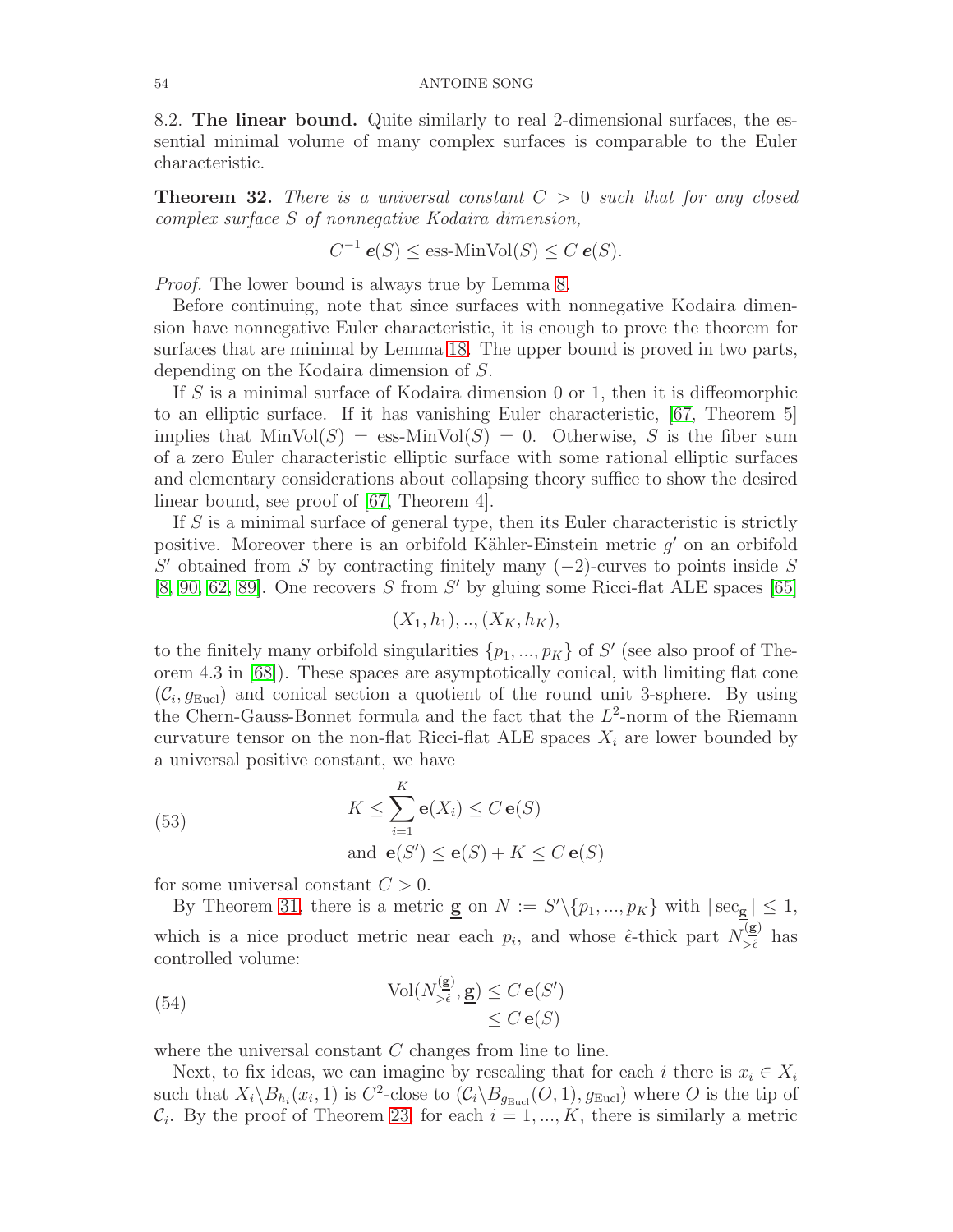$\underline{\mathbf{g}}_i$  on  $B_{h_i}(x_i, 1) \subset X_i$  with  $|\sec_{\underline{\mathbf{g}}_i}| \leq 1$ , which is a nice product metric near the boundary  $\partial B_{h_i}(x_i, 1)$  and whose  $\hat{\epsilon}$ -thick part  $\mathbf{B}_{i, \geq \hat{\epsilon}}$  satisfies:

(55) 
$$
\text{Vol}(\mathbf{B}_{i,\geq \hat{\epsilon}}, \underline{\mathbf{g}}_i) \leq C \mathbf{e}(X_i).
$$

By gluing the new metrics  $(X_i, \underline{\mathbf{g}}_i)$  back to  $(S', \underline{\mathbf{g}})$  along their boundaries, we get the desired metric  $\underline{\mathbf{h}}$  on S, since by [\(53\)](#page-53-1), [\(54\)](#page-53-2), [\(55\)](#page-54-12):

- <span id="page-54-12"></span>•  $|\sec_{h}| \leq 1$ ,
- $\text{Vol}(S_{\geq \hat{\epsilon}}^{(h)})$  $\frac{\partial \langle \mathbf{u} \rangle}{\partial \hat{\epsilon}}, \mathbf{h}) \leq C \mathbf{e}(S).$

We conclude the proof thanks to Proposition [21.](#page-33-2)

 $\Box$ 

Since the essential minimal volume quantifies smooth structures modulo Fstructures (see end of Subsection [6.1\)](#page-33-3), Theorem [32](#page-53-0) can be compared to the known fact that the set of complex surfaces of general type homeomorphic to a given 4 manifold contains finitely many smooth structures, see [\[46,](#page-56-25) Theorem 2.8].

Surfaces of the form

$$
(\mathbb{C}P^1 \times \Sigma_\gamma)\sharp k\overline{\mathbb{C}P}^2,
$$

where k is an integer and  $\Sigma_{\gamma}$  is a Riemann surface of genus  $\gamma > 1$ , are of Kodaira dimension  $-\infty$ , and we think that Theorem [32](#page-53-0) probably does not generalize to these surfaces even when the Euler characteristic is positive, see Subsection [7.8.](#page-51-0)

# **REFERENCES**

- <span id="page-54-7"></span>[1] Uwe Abresch. Über das glateen Riemannschen Metriken. Habilitationsschrift, Reinishen Friedrich-Wilhelms-Universität Bonn, 1988.
- <span id="page-54-9"></span><span id="page-54-8"></span>[2] Ian Agol. Systoles of hyperbolic 4-manifolds. arXiv:math/0612290 [math.GT], 2006.
- [3] Michael T. Anderson. Ricci curvature bounds and Einstein metrics on compact manifolds. J. Amer. Math. Soc., 2(3):455–490, 1989.
- <span id="page-54-2"></span>[4] Michael T. Anderson. Convergence and rigidity of manifolds under Ricci curvature bounds. Invent. Math., 102(2):429–445, 1990.
- <span id="page-54-6"></span>[5] Michael T. Anderson. The  $L^2$  structure of moduli spaces of Einstein metrics on 4-manifolds. Geom. Funct. Anal., 2(1):29–89, 1992.
- <span id="page-54-0"></span>[6] Michael T. Anderson. Canonical metrics on 3-manifolds and 4-manifolds. Asian J. Math., 10(1):127–163, 2006.
- <span id="page-54-4"></span>[7] Michael T. Anderson and Jeff Cheeger. Diffeomorphism finiteness for manifolds with Ricci curvature and  $L^{n/2}$ -norm of curvature bounded. Geom. Funct. Anal., 1(3):231–252, 1991.
- <span id="page-54-11"></span>[8] Thierry Aubin. Équations du type Monge-Ampère sur les variétés kähleriennes compactes. C. R. Acad. Sci. Paris Sér. A-B, 283(3):Aiii, A119–A121, 1976.
- <span id="page-54-1"></span>[9] Werner Ballmann, Mikhael Gromov, and Viktor Schroeder. Manifolds of nonpositive curvature, volume 61 of Progress in Mathematics. Birkhäuser Boston, Inc., Boston, MA, 1985.
- <span id="page-54-3"></span>[10] Shigetoshi Bando, Atsushi Kasue, and Hiraku Nakajima. On a construction of coordinates at infinity on manifolds with fast curvature decay and maximal volume growth. Invent. Math., 97(2):313–349, 1989.
- <span id="page-54-10"></span>[11] Wolf P. Barth, Klaus Hulek, Chris A. M. Peters, and Antonius Van de Ven. Compact complex surfaces, volume 4 of Ergebnisse der Mathematik und ihrer Grenzgebiete. 3. Folge. A Series of Modern Surveys in Mathematics [Results in Mathematics and Related Areas. 3rd Series. A Series of Modern Surveys in Mathematics]. Springer-Verlag, Berlin, second edition, 2004.
- <span id="page-54-5"></span>[12] Christophe Bavard and Pierre Pansu. Sur le volume minimal de  $\mathbb{R}^2$ . Ann. Sci. École Norm.  $Sup. (4), 19(4):479-490, 1986.$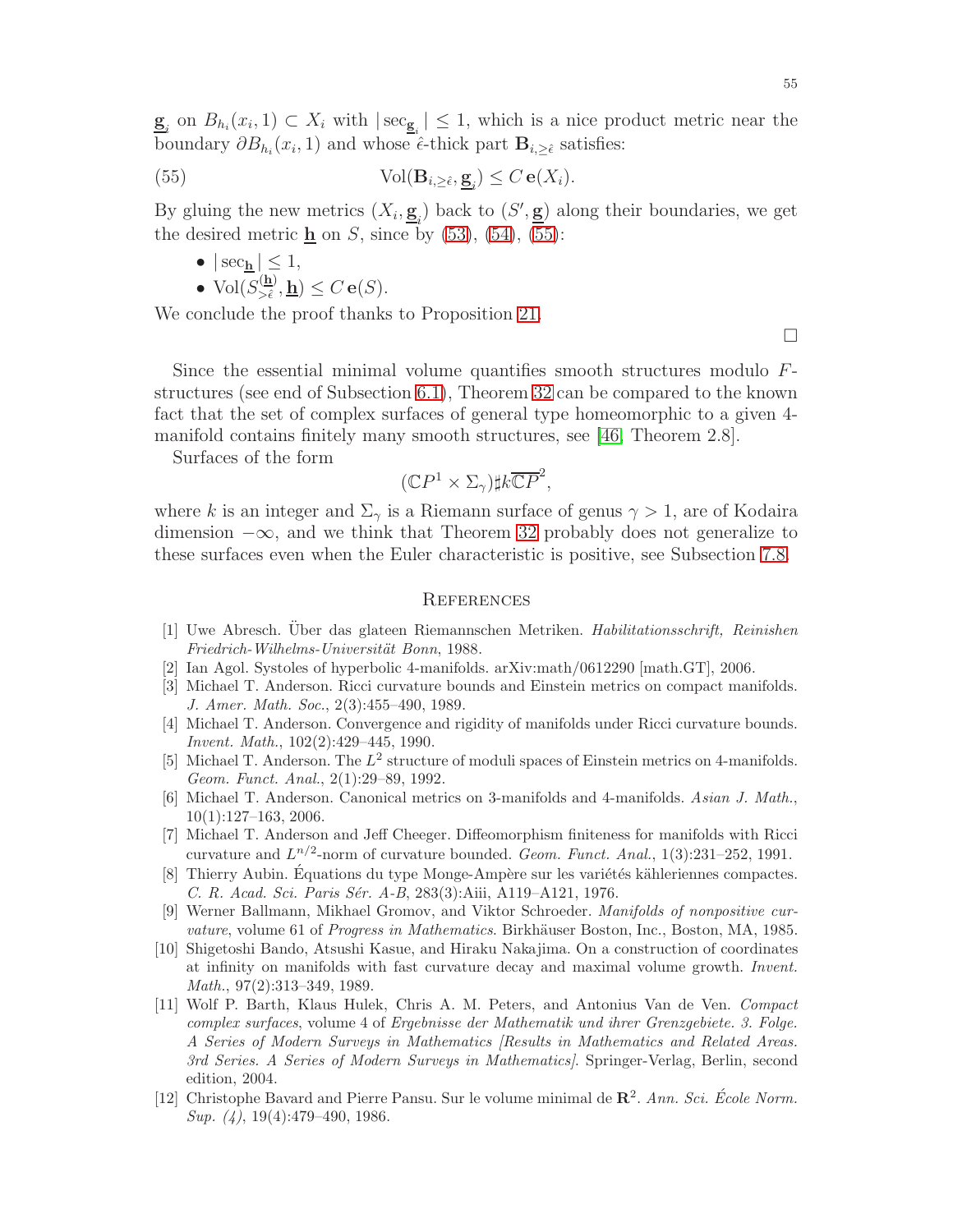- <span id="page-55-19"></span><span id="page-55-17"></span>[13] R. Inanç Baykur and Nathan Sunukjian. Round handles, logarithmic transforms and smooth 4-manifolds. J. Topol., 6:49–63, 2013.
- <span id="page-55-0"></span>[14] Mikhail V. Belolipetsky and Scott A. Thomson. Systoles of hyperbolic manifolds. Algebr. Geom. Topol., 11(3):1455–1469, 2011.
- <span id="page-55-24"></span>[15] Marcel Berger. A panoramic view of Riemannian geometry. Springer-Verlag, Berlin, 2003.
- <span id="page-55-14"></span>[16] Jérôme Bertrand, Christian Ketterer, Ilaria Mondello, and Thomas Richard. Stratified spaces and synthetic ricci curvature bounds. arXiv:1804.08870 [math.DG], 2018.
- <span id="page-55-16"></span>[17] Arthur L. Besse. Einstein manifolds. Classics in Mathematics. Springer-Verlag, Berlin, 2008. Reprint of the 1987 edition.
- <span id="page-55-5"></span>[18] Laurent Bessières, Gérard Besson, Gilles Courtois, and Sylvestre Gallot. Differentiable rigidity under Ricci curvature lower bound. Duke Math. J., 161(1):29–67, 2012.
- [19] Gérard Besson, Gilles Courtois, and Sylvestre Gallot. Entropies et rigidités des espaces localement symétriques de courbure strictement négative. Geom. Funct. Anal.,  $5(5)$ :731– 799, 1995.
- <span id="page-55-8"></span><span id="page-55-6"></span>[20] Gérard Besson, Gilles Courtois, and Sylvestre Gallot. Minimal entropy and Mostow's rigidity theorems. Ergodic Theory Dynam. Systems, 16(4):623–649, 1996.
- [21] Gérard Besson, Gilles Courtois, and Sylvestre Gallot. Lemme de Schwarz réel et applications géométriques. Acta Math., 183(2):145–169, 1999.
- <span id="page-55-15"></span><span id="page-55-10"></span>[22] Qingsong Cai and Xiaochun Rong. Collapsing construction with nilpotent structures. Geom. Funct. Anal., 18(5):1503–1524, 2009.
- [23] Huai-Dong Cao and Xi-Ping Zhu. A complete proof of the Poincar´e and geometrization conjectures—application of the Hamilton-Perelman theory of the Ricci flow. Asian J. Math., 10(2):165–492, 2006.
- <span id="page-55-9"></span><span id="page-55-1"></span>[24] J. Cheeger and X. Rong. Existence of polarized F-structures on collapsed manifolds with bounded curvature and diameter. Geom. Funct. Anal., 6(3):411–429, 1996.
- <span id="page-55-20"></span>[25] Jeff Cheeger. Finiteness theorems for Riemannian manifolds. Amer. J. Math., 92:61–74, 1970.
- [26] Jeff Cheeger and Tobias H. Colding. Lower bounds on Ricci curvature and the almost rigidity of warped products. Ann. of Math. (2), 144(1):189–237, 1996.
- <span id="page-55-22"></span><span id="page-55-21"></span>[27] Jeff Cheeger and Tobias H. Colding. On the structure of spaces with Ricci curvature bounded below. I. J. Differential Geom., 46(3):406–480, 1997.
- [28] Jeff Cheeger and Tobias H. Colding. On the structure of spaces with Ricci curvature bounded below. II. J. Differential Geom., 54(1):13–35, 2000.
- <span id="page-55-23"></span>[29] Jeff Cheeger and Tobias H. Colding. On the structure of spaces with Ricci curvature bounded below. III. J. Differential Geom., 54(1):37–74, 2000.
- <span id="page-55-4"></span>[30] Jeff Cheeger, Kenji Fukaya, and Mikhael Gromov. Nilpotent structures and invariant metrics on collapsed manifolds. J. Amer. Math. Soc., 5(2):327–372, 1992.
- <span id="page-55-13"></span>[31] Jeff Cheeger and Mikhael Gromov. Bounds on the von Neumann dimension of  $L^2$ cohomology and the Gauss-Bonnet theorem for open manifolds. J. Differential Geom., 21(1):1–34, 1985.
- <span id="page-55-2"></span>[32] Jeff Cheeger and Mikhael Gromov. Collapsing Riemannian manifolds while keeping their curvature bounded. I. J. Differential Geom., 23(3):309–346, 1986.
- <span id="page-55-3"></span>[33] Jeff Cheeger and Mikhael Gromov. Collapsing Riemannian manifolds while keeping their curvature bounded. II. J. Differential Geom., 32(1):269–298, 1990.
- <span id="page-55-12"></span>[34] Jeff Cheeger and Mikhael Gromov. Chopping Riemannian manifolds. In Differential geometry, volume 52 of Pitman Monogr. Surveys Pure Appl. Math., pages 85–94. Longman Sci. Tech., Harlow, 1991.
- <span id="page-55-18"></span>[35] Jeff Cheeger, Mikhail Gromov, and Michael Taylor. Finite propagation speed, kernel estimates for functions of the Laplace operator, and the geometry of complete Riemannian manifolds. J. Differential Geometry, 17(1):15–53, 1982.
- <span id="page-55-7"></span>[36] Jeff Cheeger and Aaron Naber. Regularity of Einstein manifolds and the codimension 4 conjecture. Ann. of Math. (2), 182(3):1093–1165, 2015.
- <span id="page-55-11"></span>[37] Jeff Cheeger and Gang Tian. Curvature and injectivity radius estimates for Einstein 4 manifolds. J. Amer. Math. Soc., 19(2):487–525, 2006.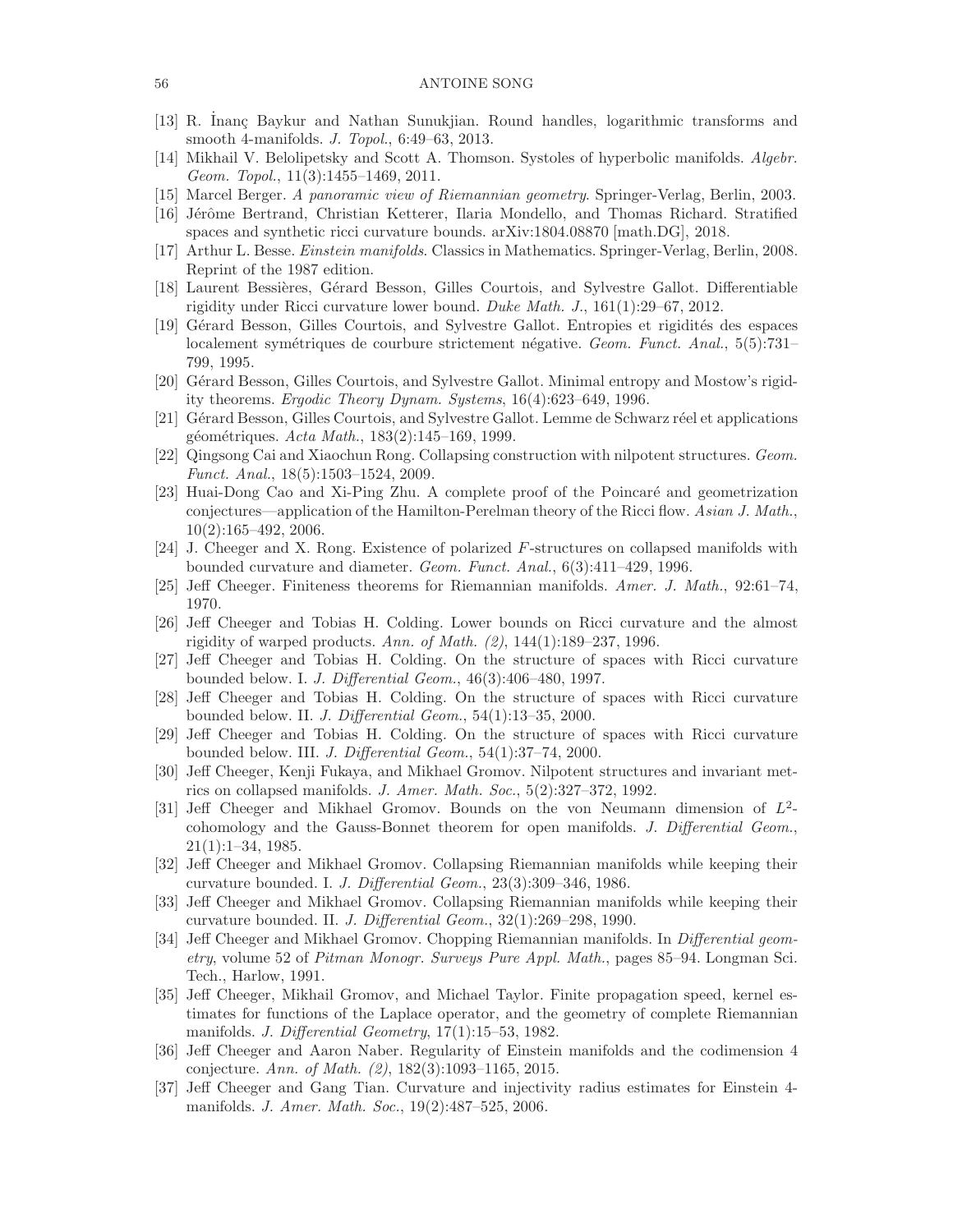- <span id="page-56-23"></span><span id="page-56-14"></span>[38] Siu Yuen Cheng, Peter Li, and Shing Tung Yau. On the upper estimate of the heat kernel of a complete Riemannian manifold. Amer. J. Math., 103(5):1021–1063, 1981.
- <span id="page-56-24"></span>[39] Tobias H. Colding. Ricci curvature and volume convergence. Ann. of Math. (2), 145(3):477– 501, 1997.
- <span id="page-56-10"></span>[40] Guido De Philippis and Nicola Gigli. Non-collapsed spaces with Ricci curvature bounded from below. *J. Ec. polytech. Math.*,  $5:613-650$ ,  $2018$ .
- <span id="page-56-22"></span>[41] Sylvester Eriksson-Bique. Quantitative bi-Lipschitz embeddings of bounded-curvature manifolds and orbifolds. Geom. Topol., 22(4):1961–2026, 2018.
- <span id="page-56-18"></span>[42] Carla Farsi. Orbifold spectral theory. Rocky Mountain J. Math., 31(1):215–235, 2001.
- <span id="page-56-19"></span>[43] Ronald Fintushel and Ronald J. Stern. Rational blowdowns of smooth 4-manifolds. J. Differential Geom., 46(2):181–235, 1997.
- <span id="page-56-16"></span>[44] Ronald Fintushel and Ronald J. Stern. Double node neighborhoods and families of simply connected 4-manifolds with  $b^+ = 1$ . Amer. Math. Soc., 19(1):171-180, 2006.
- [45] Ronald Fintushel and Ronald J. Stern. Six lectures on four 4-manifolds. In Low dimensional topology, volume 15 of  $IAS/Park City Math. Ser.$ , pages 265–315. Amer. Math. Soc., Providence, RI, 2009.
- <span id="page-56-25"></span>[46] Robert Friedman and John W. Morgan. Smooth four-manifolds and complex surfaces, volume 27 of Ergebnisse der Mathematik und ihrer Grenzgebiete (3) [Results in Mathematics and Related Areas (3)]. Springer-Verlag, Berlin, 1994.
- <span id="page-56-3"></span><span id="page-56-2"></span>[47] Kenji Fukaya. Collapsing Riemannian manifolds to ones of lower dimensions. J. Differential Geom., 25(1):139–156, 1987.
- [48] Kenji Fukaya. A boundary of the set of the Riemannian manifolds with bounded curvatures and diameters. J. Differential Geom., 28(1):1–21, 1988.
- <span id="page-56-4"></span>[49] Kenji Fukaya. Collapsing Riemannian manifolds to ones with lower dimension. II. J. Math. Soc. Japan, 41(2):333–356, 1989.
- <span id="page-56-21"></span><span id="page-56-17"></span>[50] L. Zhiyong Gao. Einstein metrics. J. Differential Geom., 32(1):155–183, 1990.
- [51] Robert E. Gompf. A new construction of symplectic manifolds. Ann. of Math. (2), 142(3):527–595, 1995.
- <span id="page-56-15"></span>[52] Robert E. Gompf and András I. Stipsicz. 4-manifolds and Kirby calculus, volume 20 of Graduate Studies in Mathematics. American Mathematical Society, Providence, RI, 1999.
- <span id="page-56-6"></span>[53] Robert E. Greene and Hung-Hsi Wu. Lipschitz convergence of Riemannian manifolds. Pacific J. Math., 131(1):119–141, 1988.
- <span id="page-56-5"></span>[54] Michael Gromov. Volume and bounded cohomology. *Inst. Hautes Études Sci. Publ. Math.*, (56):5–99 (1983), 1982.
- <span id="page-56-9"></span><span id="page-56-1"></span>[55] Mikhael Gromov. Almost flat manifolds. J. Differential Geometry, 13(2):231–241, 1978.
- [56] Mikhael Gromov. Structures métriques pour les variétés riemanniennes, volume 1 of Textes Mathématiques [Mathematical Texts]. CEDIC, Paris, 1981. Edited by J. Lafontaine and P. Pansu.
- <span id="page-56-13"></span>[57] Mikhael Gromov and William P. Thurston. Pinching constants for hyperbolic manifolds. Invent. Math., 89(1):1–12, 1987.
- <span id="page-56-0"></span>[58] Heinz Hopf. Differentialgeometrie und topologische Gestalt. Jahrbericht der DMV, 41:209– 229, 1932.
- <span id="page-56-8"></span>[59] Masashi Ishida and Claude LeBrun. Spin manifolds, Einstein metrics, and differential topology. Math. Res. Lett., 9(2-3):229–240, 2002.
- <span id="page-56-12"></span><span id="page-56-11"></span>[60] Dubravko Ivanšić. A topological 4-sphere that is standard. Adv. Geom.,  $12(3):461-482$ , 2012.
- <span id="page-56-26"></span>[61] Bruce Kleiner and John Lott. Notes on Perelman's papers. Geom. Topol., 12(5):2587–2855, 2008.
- [62] Ryoichi Kobayashi. Einstein-Kähler V-metrics on open Satake V-surfaces with isolated quotient singularities. Math. Ann., 272(3):385–398, 1985.
- <span id="page-56-20"></span><span id="page-56-7"></span>[63] Dieter Kotschick. Einstein metrics and smooth structures. Geom. Topol., 2:1–10, 1998.
- [64] Dieter Kotschick. Entropies, volumes, and Einstein metrics. In Global differential geometry, volume 17 of Springer Proc. Math., pages 39–54. Springer, Heidelberg, 2012.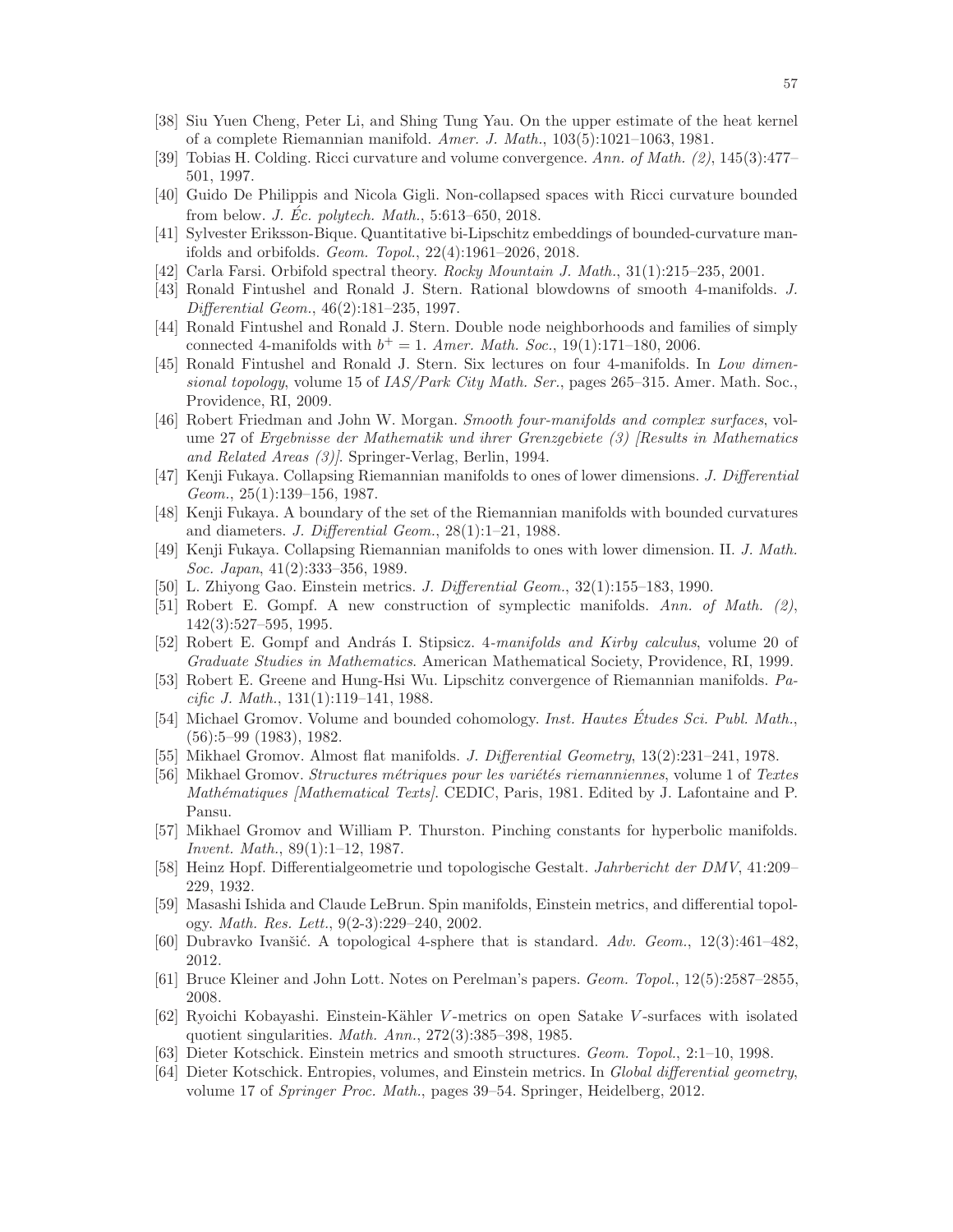- <span id="page-57-25"></span><span id="page-57-4"></span>[65] Peter Benedict Kronheimer. Instantons gravitationnels et singularités de Klein. C. R. Acad. Sci. Paris Sér. I Math., 303(2):53–55, 1986.
- <span id="page-57-5"></span>[66] Claude LeBrun. Four-manifolds without Einstein metrics. Math. Res. Lett., 3(2):133–147, 1996.
- <span id="page-57-6"></span>[67] Claude LeBrun. Kodaira dimension and the Yamabe problem. Comm. Anal. Geom., 7(1):133–156, 1999.
- <span id="page-57-14"></span>[68] Claude LeBrun. Ricci curvature, minimal volumes, and Seiberg-Witten theory. Invent. Math., 145(2):279–316, 2001.
- [69] John Morgan and Gang Tian. The geometrization conjecture, volume 5 of Clay Mathematics Monographs. American Mathematical Society, Providence, RI; Clay Mathematics Institute, Cambridge, MA, 2014.
- <span id="page-57-17"></span><span id="page-57-0"></span>[70] George D. Mostow and Yum Tong Siu. A compact K¨ahler surface of negative curvature not covered by the ball. Ann. of Math.  $(2)$ ,  $112(2):321-360$ , 1980.
- <span id="page-57-1"></span>[71] A. Nabutovsky. Einstein structures: existence versus uniqueness. Geom. Funct. Anal., 5(1):76–91, 1995.
- [72] Alexander Nabutovsky and Shmuel Weinberger. Variational problems for Riemannian functionals and arithmetic groups. *Inst. Hautes Études Sci. Publ. Math.*,  $(92):5-62$  (2001), 2000.
- <span id="page-57-21"></span><span id="page-57-2"></span>[73] Hiraku Nakajima. Hausdorff convergence of Einstein 4-manifolds. J. Fac. Sci. Univ. Tokyo Sect. IA Math., 35(2):411-424, 1988.
- [74] Pedro Ontaneda. Riemannian hyperbolization. Publ. Math. Inst. Hautes Études Sci., 131:1– 72, 2020.
- <span id="page-57-19"></span>[75] Jongil Park, András I. Stipsicz, and Zoltán Szabó. Exotic smooth structures on  $\mathbb{CP}^2 \# 5\overline{\mathbb{CP}^2}$ . Math. Res. Lett., 12(5-6):701–712, 2005.
- <span id="page-57-7"></span>[76] Gabriel P. Paternain and Jimmy Petean. Minimal entropy and collapsing with curvature bounded from below. Invent. Math., 151(2):415–450, 2003.
- <span id="page-57-10"></span>[77] Grisha Perelman. The entropy formula for the Ricci flow and its geometric applications. arXiv:0211159 [math.DG], 2002.
- <span id="page-57-12"></span>[78] Grisha Perelman. Finite extinction time for the solutions to the Ricci flow on certain threemanifolds. arXiv:0307245 [math.DG], 2003.
- <span id="page-57-11"></span><span id="page-57-3"></span>[79] Grisha Perelman. Ricci flow with surgery on three-manifolds. arXiv:0303109 [math.DG], 2003.
- <span id="page-57-16"></span>[80] Stefan Peters. Convergence of Riemannian manifolds. Compositio Math., 62(1):3–16, 1987.
- [81] Erika Pieroni. Minimal entropy of 3-manifolds. PhD thesis, 2018. PhD Thesis, University of Rome "La Sapienza".
- <span id="page-57-8"></span>[82] Xiaochun Rong. The existence of polarized F-structures on volume collapsed 4-manifolds. Geom. Funct. Anal., 3(5):474–501, 1993.
- <span id="page-57-13"></span>[83] Xiaochun Rong. The limiting eta invariants of collapsed three-manifolds. J. Differential Geom., 37(3):535–568, 1993.
- <span id="page-57-18"></span>[84] Alexandru Scorpan. The wild world of 4-manifolds. American Mathematical Society, Providence, RI, 2005.
- <span id="page-57-22"></span>[85] Antoine Song. Morse index, Betti numbers and singular set of bounded area minimal hypersurfaces. arXiv:1911.09166 [math.DG], 2019.
- <span id="page-57-15"></span>[86] Juan Souto. Minimal volume and minimal entropy. PhD thesis, 2001. PhD Thesis - Part II, Bonn University.
- <span id="page-57-20"></span>[87] Ronald J. Stern. Will we ever classify simply-connected smooth 4-manifolds. In Floer homology, gauge theory, and low-dimensional topology, volume 5, pages 225–239. Clay Math. Proc., Amer. Math. Soc. Providence, 2006.
- <span id="page-57-9"></span>[88] William P. Thurston. Three-dimensional manifolds, Kleinian groups and hyperbolic geometry. Bull. Amer. Math. Soc. (N.S.), 6(3):357–381, 1982.
- <span id="page-57-24"></span>[89] Hajime Tsuji. Existence and degeneration of Kähler-Einstein metrics on minimal algebraic varieties of general type. Math. Ann., 281(1):123–133, 1988.
- <span id="page-57-23"></span>[90] Shing Tung Yau. On the Ricci curvature of a compact Kähler manifold and the complex Monge-Ampère equation. I. Comm. Pure Appl. Math., 31(3):339-411, 1978.